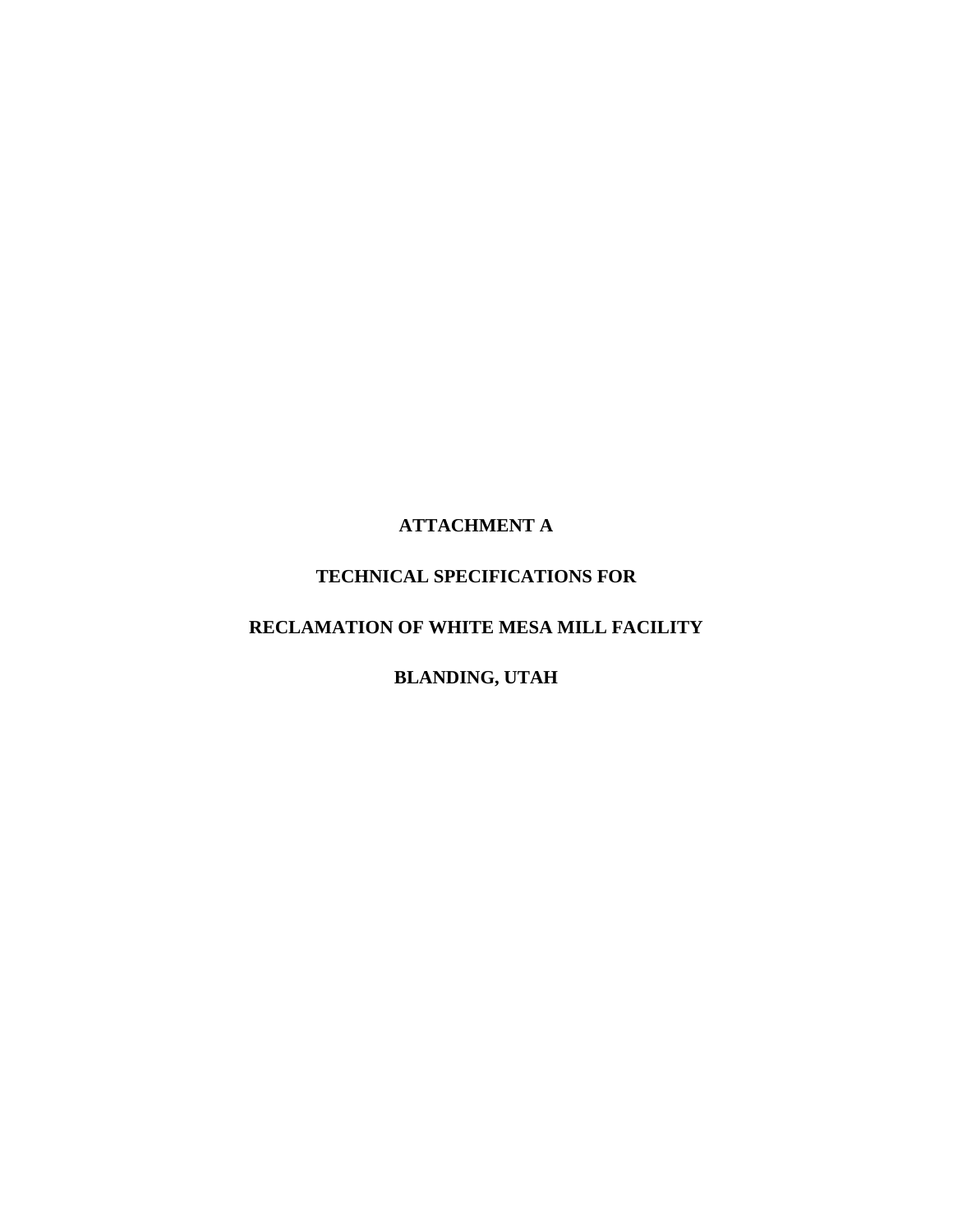# **TABLE OF CONTENTS**

| 1.0   |  |
|-------|--|
| 1.1   |  |
| 1.2   |  |
| 1.3   |  |
| 1.4   |  |
| 1.5   |  |
| 1.6   |  |
| 1.7   |  |
| 1.8   |  |
| 1.9   |  |
| 1.10  |  |
| 1.11  |  |
| 1.12  |  |
| 1.13  |  |
| 1.14  |  |
| 2.0   |  |
| 2.1   |  |
| 2.2   |  |
| 2.3   |  |
| 2.4   |  |
| 2.5   |  |
| 2.6   |  |
| 2.6.1 |  |
| 2.6.2 |  |
| 2.6.3 |  |
| 2.6.4 |  |
| 2.6.5 |  |
| 2.6.6 |  |
| 2.6.7 |  |
| 2.7   |  |
| 2.8   |  |
| 2.9   |  |
| 2.10  |  |
| 3.0   |  |
| 3.1   |  |
| 3.2   |  |
| 3.3   |  |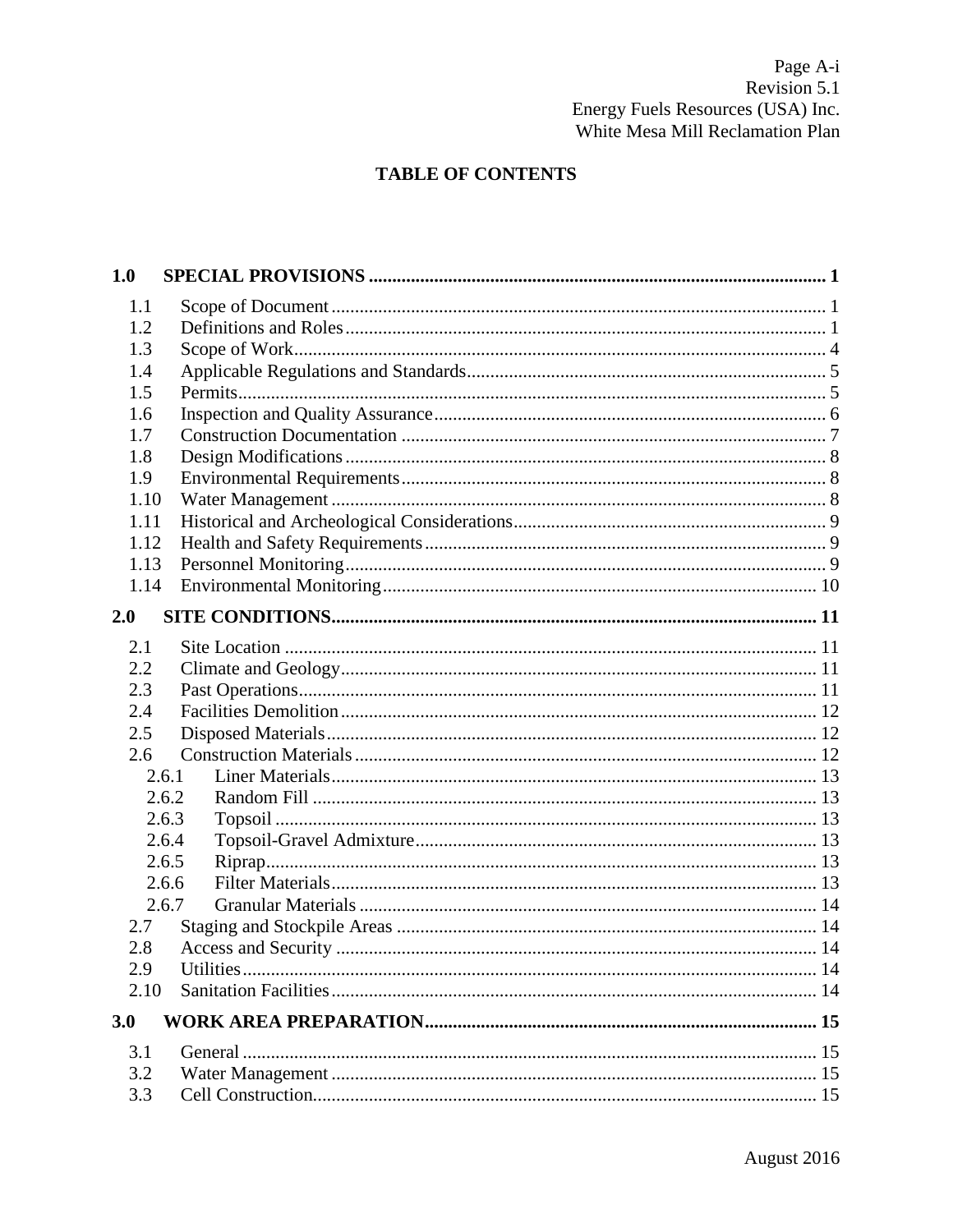| 3.5<br>3.5.1<br>3.5.2<br>4.0<br>4.1<br>4.2<br>4.2.1<br>4.2.2<br>4.3<br>4.3.1<br>4.3.2<br>4.3.3<br>4.3.4<br>4.4.1<br>4.4.2<br>4.4.3<br>5.0<br>5.1<br>5.2<br>5.2.1<br>5.2.2<br>6.0<br>6.1<br>6.2<br>6.3<br>6.3.1<br>6.3.2<br>Area Classification.<br>633<br>34<br>6.3.4<br>6.4<br>6.4.1<br>6.4.2<br>6.5<br>6.5.1<br>6.5.2 | 3.4 |  |
|-------------------------------------------------------------------------------------------------------------------------------------------------------------------------------------------------------------------------------------------------------------------------------------------------------------------------|-----|--|
|                                                                                                                                                                                                                                                                                                                         |     |  |
|                                                                                                                                                                                                                                                                                                                         |     |  |
|                                                                                                                                                                                                                                                                                                                         |     |  |
|                                                                                                                                                                                                                                                                                                                         |     |  |
|                                                                                                                                                                                                                                                                                                                         |     |  |
|                                                                                                                                                                                                                                                                                                                         |     |  |
|                                                                                                                                                                                                                                                                                                                         |     |  |
|                                                                                                                                                                                                                                                                                                                         |     |  |
|                                                                                                                                                                                                                                                                                                                         |     |  |
|                                                                                                                                                                                                                                                                                                                         |     |  |
|                                                                                                                                                                                                                                                                                                                         |     |  |
|                                                                                                                                                                                                                                                                                                                         |     |  |
|                                                                                                                                                                                                                                                                                                                         |     |  |
|                                                                                                                                                                                                                                                                                                                         |     |  |
|                                                                                                                                                                                                                                                                                                                         |     |  |
|                                                                                                                                                                                                                                                                                                                         |     |  |
|                                                                                                                                                                                                                                                                                                                         |     |  |
|                                                                                                                                                                                                                                                                                                                         |     |  |
|                                                                                                                                                                                                                                                                                                                         |     |  |
|                                                                                                                                                                                                                                                                                                                         |     |  |
|                                                                                                                                                                                                                                                                                                                         |     |  |
|                                                                                                                                                                                                                                                                                                                         |     |  |
|                                                                                                                                                                                                                                                                                                                         |     |  |
|                                                                                                                                                                                                                                                                                                                         |     |  |
|                                                                                                                                                                                                                                                                                                                         |     |  |
|                                                                                                                                                                                                                                                                                                                         |     |  |
|                                                                                                                                                                                                                                                                                                                         |     |  |
|                                                                                                                                                                                                                                                                                                                         |     |  |
|                                                                                                                                                                                                                                                                                                                         |     |  |
|                                                                                                                                                                                                                                                                                                                         |     |  |
|                                                                                                                                                                                                                                                                                                                         |     |  |
|                                                                                                                                                                                                                                                                                                                         |     |  |
|                                                                                                                                                                                                                                                                                                                         |     |  |
|                                                                                                                                                                                                                                                                                                                         |     |  |
|                                                                                                                                                                                                                                                                                                                         |     |  |
|                                                                                                                                                                                                                                                                                                                         |     |  |
|                                                                                                                                                                                                                                                                                                                         | 6.6 |  |
| 6.6.1                                                                                                                                                                                                                                                                                                                   |     |  |
| 6.6.2                                                                                                                                                                                                                                                                                                                   |     |  |
| 6.6.3                                                                                                                                                                                                                                                                                                                   |     |  |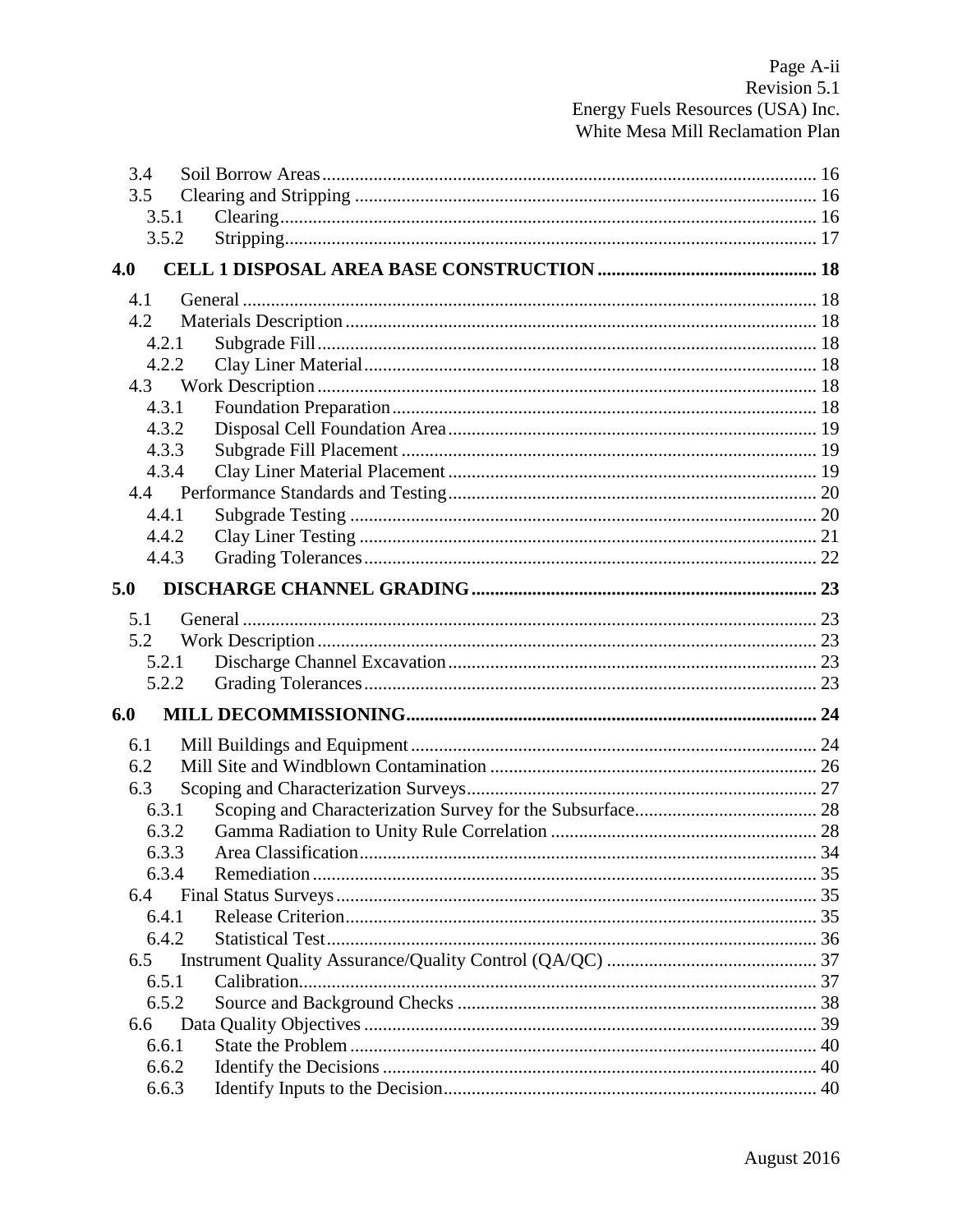| 6.6.4 |  |
|-------|--|
| 6.6.5 |  |
| 6.6.6 |  |
| 6.6.7 |  |
| 6.6.8 |  |
| 6.7   |  |
| 6.7.1 |  |
| 6.7.2 |  |
| 6.8   |  |
| 6.9   |  |
| 6.10  |  |
| 7.0   |  |
| 7.1   |  |
| 7.2   |  |
| 7.2.1 |  |
| 7.2.2 |  |
| 7.2.3 |  |
| 7.2.4 |  |
| 7.3   |  |
| 7.3.1 |  |
| 7.3.2 |  |
| 7.3.3 |  |
| 7.3.4 |  |
| 7.3.5 |  |
| 7.3.6 |  |
| 7.3.7 |  |
| 7.3.8 |  |
| 7.3.9 |  |
|       |  |
| 7.4.1 |  |
| 7.4.2 |  |
| 7.4.3 |  |
| 7.4.4 |  |
| 8.0   |  |
|       |  |
| 8.1   |  |
| 8.2   |  |
| 8.2.1 |  |
| 8.2.2 |  |
| 8.2.3 |  |
| 8.2.4 |  |
| 8.2.5 |  |
| 8.2.6 |  |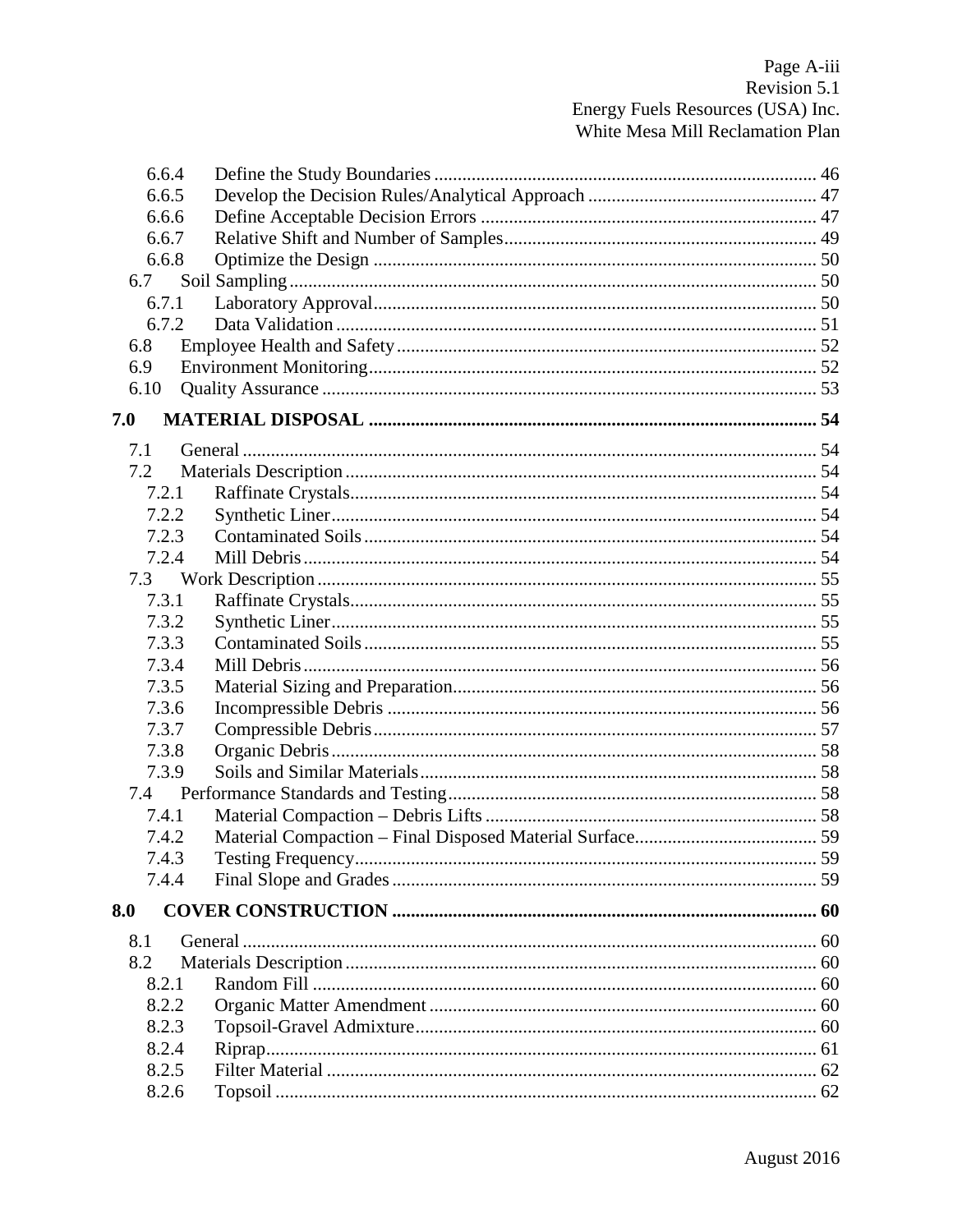| 8.3        |                |                                                                                              |  |
|------------|----------------|----------------------------------------------------------------------------------------------|--|
|            | 8.3.1          |                                                                                              |  |
|            | 8.3.2          |                                                                                              |  |
|            | 8.3.3          | After placement of final cover material, settlement plates will be extended or will          |  |
|            |                | be installed to monitor settlement of the final cover surface. The settlement plates will be |  |
|            |                | constructed as specified in the DWMRC approved Settlement Monitoring Plan. Monitoring        |  |
|            |                |                                                                                              |  |
|            | 8.3.4          |                                                                                              |  |
|            | 8.3.5          |                                                                                              |  |
|            | 8.3.6          |                                                                                              |  |
|            | 8.3.7          |                                                                                              |  |
|            | 8.3.8          |                                                                                              |  |
|            | 8.3.9          |                                                                                              |  |
|            | 8.3.10         |                                                                                              |  |
| 8.4        |                |                                                                                              |  |
|            | 8.4.1          |                                                                                              |  |
|            | 8.4.2<br>8.4.3 |                                                                                              |  |
|            | 8.4.4          |                                                                                              |  |
|            | 8.4.5          |                                                                                              |  |
|            | 8.4.6          |                                                                                              |  |
| 8.5        |                |                                                                                              |  |
| 8.6        |                |                                                                                              |  |
|            |                |                                                                                              |  |
| 9.0        |                |                                                                                              |  |
| 9.1        |                |                                                                                              |  |
| 9.2        |                |                                                                                              |  |
|            | 9.2.1          |                                                                                              |  |
|            | 9.2.2          |                                                                                              |  |
|            | 9.2.3          |                                                                                              |  |
| 9.3        |                |                                                                                              |  |
| 9.4<br>9.5 |                |                                                                                              |  |
| 9.6        |                |                                                                                              |  |
| 9.7        |                |                                                                                              |  |
| 9.8        |                |                                                                                              |  |
|            | 9.8.1          |                                                                                              |  |
|            | 9.8.2          |                                                                                              |  |
|            | 9.8.3          |                                                                                              |  |
|            | 9.8.4          |                                                                                              |  |
| 10.0       |                |                                                                                              |  |
| 1.0        |                |                                                                                              |  |
| 2.0        |                |                                                                                              |  |
|            |                |                                                                                              |  |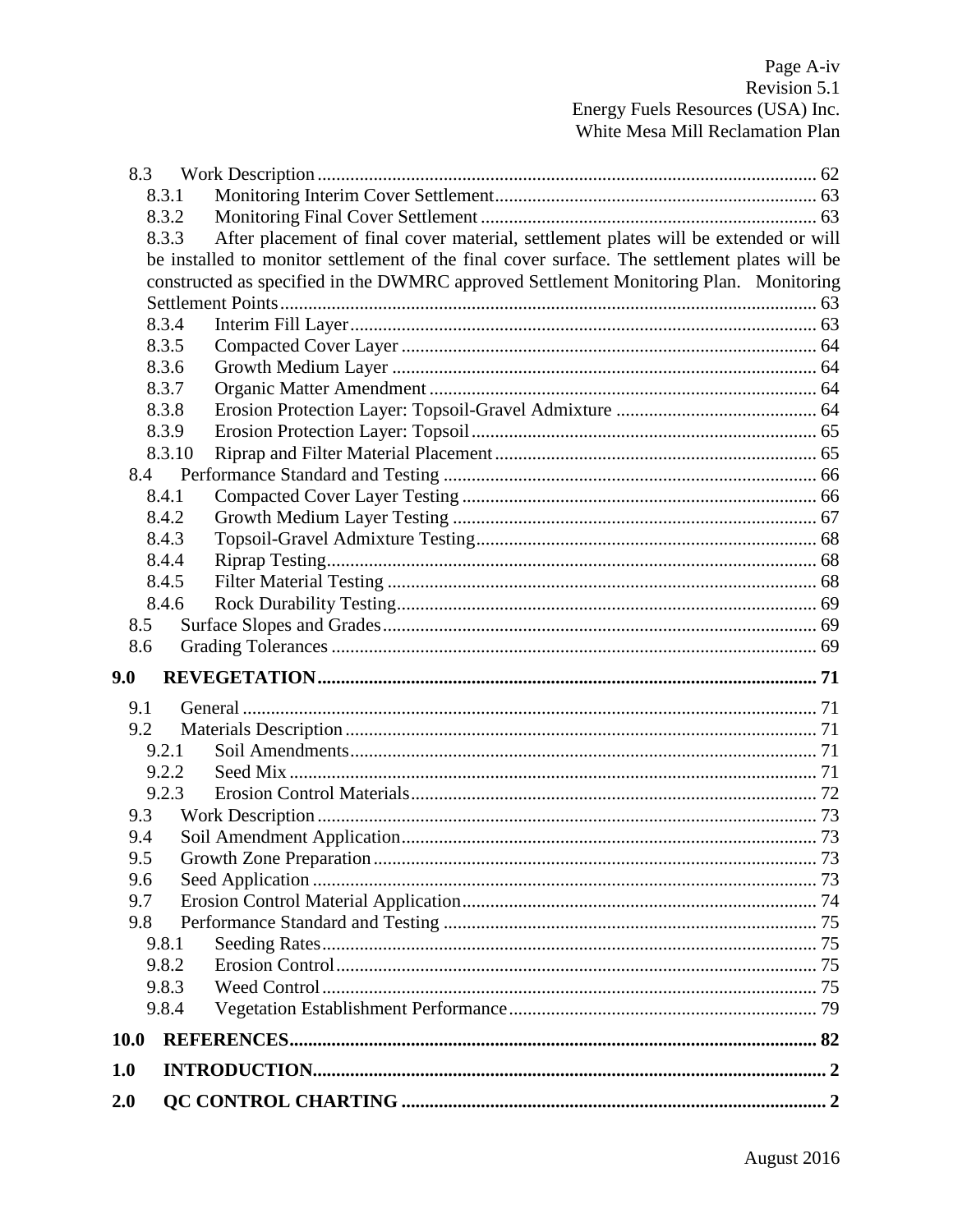#### **1.0 SPECIAL PROVISIONS**

#### <span id="page-5-1"></span><span id="page-5-0"></span>1.1 Scope of Document

The following technical specifications have been prepared for reclamation and decommissioning of the Energy Fuels Resources (USA) Inc. ("EFRI"), White Mesa Uranium Mill Facility ("Mill") in Blanding, Utah. These technical specifications have been prepared for review and approval by the Utah Department of Environment Quality ("DEQ"), Division of Waste Management and Radiation Control ("DWMRC") and are submitted as an attachment to the Reclamation Plan. The design drawings for reclamation are attached and are designated as the "Drawings". The Construction Quality Assurance/Quality Control Plan ("CQA/QC Plan") referenced in this document is provided as Attachment B to the Reclamation Plan. The Technical Specifications have been written assuming tailings management Cells 2, 3, 4A, and 4B will receive tailings to the maximum permitted tailings elevations. Cell 2 is full and partially reclaimed. Cell 3 was used for tailings storage, but is currently only receiving mill waste. Cell 3 is partially full and partially reclaimed. Cell 4A is the only cell currently receiving tailings and is partially full. Cell 4B is used for evaporation of process solutions and has not been used for storage of tailings. The Technical Specifications have been written assuming Cell 4B will be used in the future for tailings storage.

These technical specifications have been written assuming (a) a contractor will conduct tailings impoundment reclamation under contract with EFRI and under EFRI's direction (b) the work quality will be checked with independent (third-party) construction quality assurance, and (c) the tailings management system comprised of Cells 2, 3, 4A, and 4B will receive tailings to the maximum permitted tailings elevations.

## <span id="page-5-2"></span>1.2 Definitions and Roles

**Construction Quality Assurance (CQA)** – A planned and systematic pattern of means and actions designed to assure adequate confidence that the materials or services meet contractual and regulatory requirements and will perform satisfactorily in service. CQA refers to means and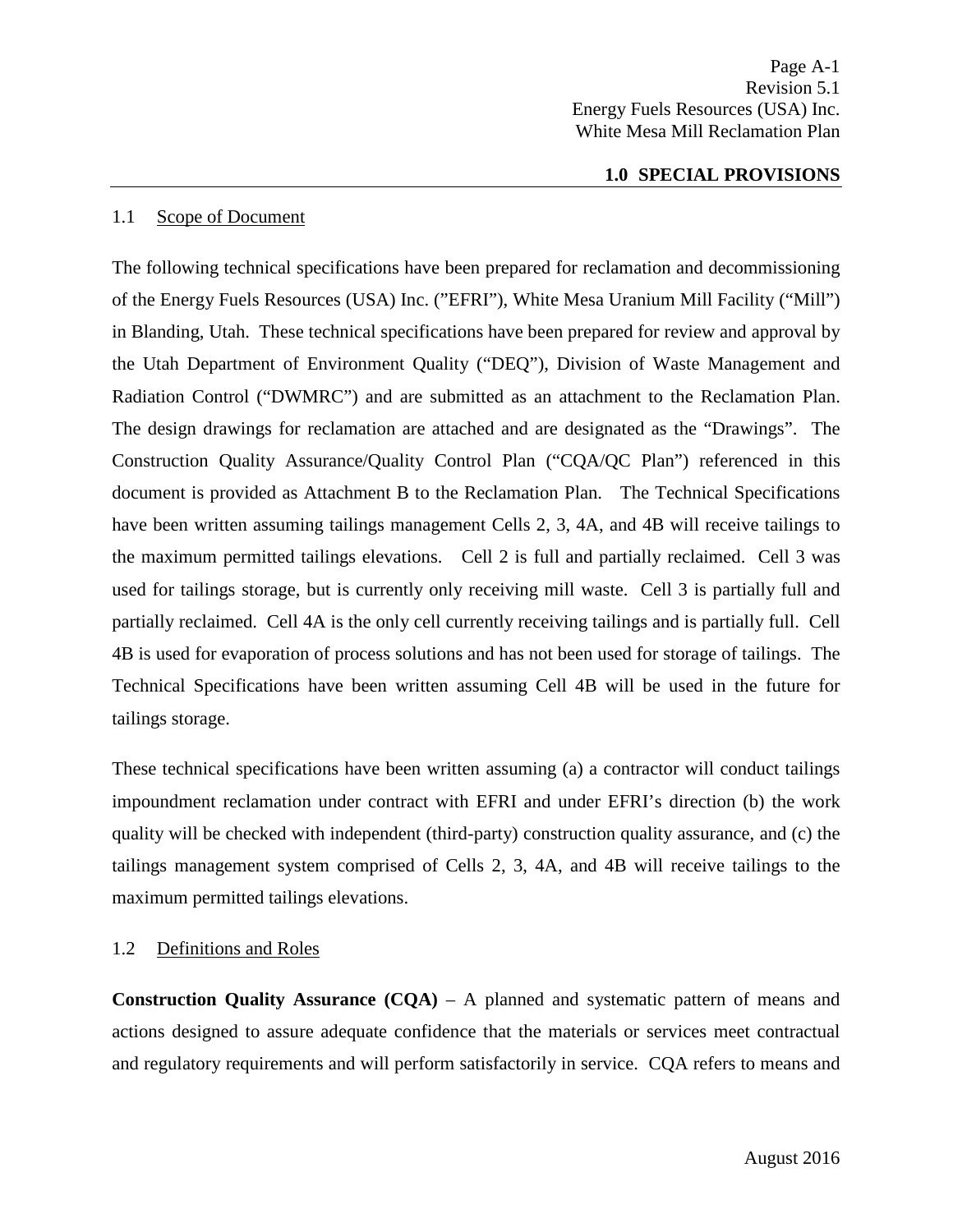actions employed by the involved parties to assure conformity of the project work with the CQA/QC Plan, the Drawings, and the Technical Specifications.

**Construction Quality Control (CQC)** – Actions which provide a means to measure and regulate the characteristics of an item or service in relation to contractual and regulatory requirements. CQC refers to those actions taken by the Contractor, technicians, or other involved parties to verify that the materials and the workmanship meet the requirements of the CQA/QC Plan, the Drawings, and the Technical Specifications.

**Technical Specifications** – The document that prescribes the requirements and standards for the specific elements of the reclamation. The Technical Specifications will be prepared in final form prior to commencement of reclamation activities.

**Drawings** – The detailed project drawings to be used in conjunction with the Technical Specifications. The Drawings will be prepared in final form as construction drawings prior to reclamation.

**Construction Project** – The total authorized/approved reclamation project that requires several construction segments to complete.

**Construction Segment** – A portion of the total construction project involving a specific area or type of work. Several construction segments will likely take place simultaneously during reclamation.

**Construction Task** – A basic construction feature of a construction segment involving a specific construction activity.

**ASTM Standards** – The latest versions of the American Society for Testing and Materials specifications, procedures and methods.

For the Technical Specifications, EFRI is referred to as the **Owner**, with overall responsibility for closure, as well as site reclamation.

The on-site **Construction Manager** is responsible for the conduct, direction and supervision of all reclamation activities as detailed in the Drawings and Technical Specifications.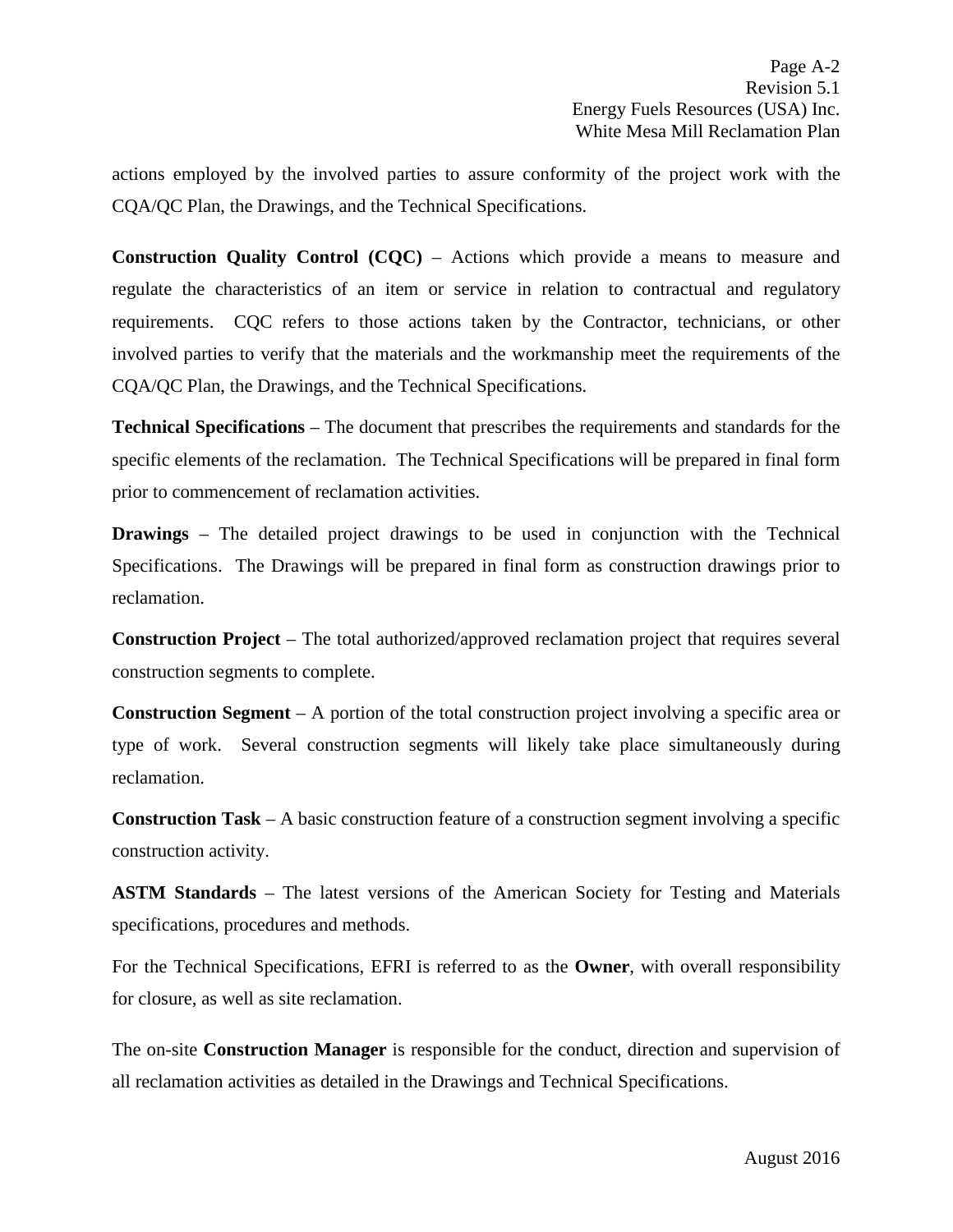The **Design Engineer** is responsible for the design of the various elements of the reclamation project and for preparing the Drawings and Technical Specifications.

The **Contractor** is defined as the group (or groups) selected by the Owner and responsible for conducting the work tasks outlined in Section 1.3 under the direction of, and under contract with the Owner.

The **Surveyor** is a party, independent from the Owner or Contractor, who is responsible for surveying, documenting, and verifying the location of all significant components of the work.

The **CQA/QC Consultant** is a party, independent from the Owner or Contractor, who is responsible for observing, testing, and documenting the various activities comprising the Reclamation Project in accordance with the CQA/QC Plan, the Technical Specifications and the Drawings.

The **CQA Officer** will be responsible for overall implementation and management of the CQA/QC Plan for the reclamation project.

The **CQA Site Manager** will be appointed by the CQA Consultant to provide day-to-day, onsite oversight of the CQA/CQC activities. The CQA Site Manager could be an employee of the Owner or a third-party consultant.

The CQA Consultant will utilize various **QC Technicians** to assist the on-site CQA Site Manager to perform specific tasks throughout the project to verify the adequacy of construction materials and procedures.

The **Document Control Officer** will be appointed by the Construction Manager to assist with managing the various documents that will be produced throughout the project.

The **CQA Laboratory** is a party, independent from the Owner and Contractor, responsible for conducting tests of soils and other project materials in accordance with ASTM and other applicable standards in either an on-site or off-site laboratory.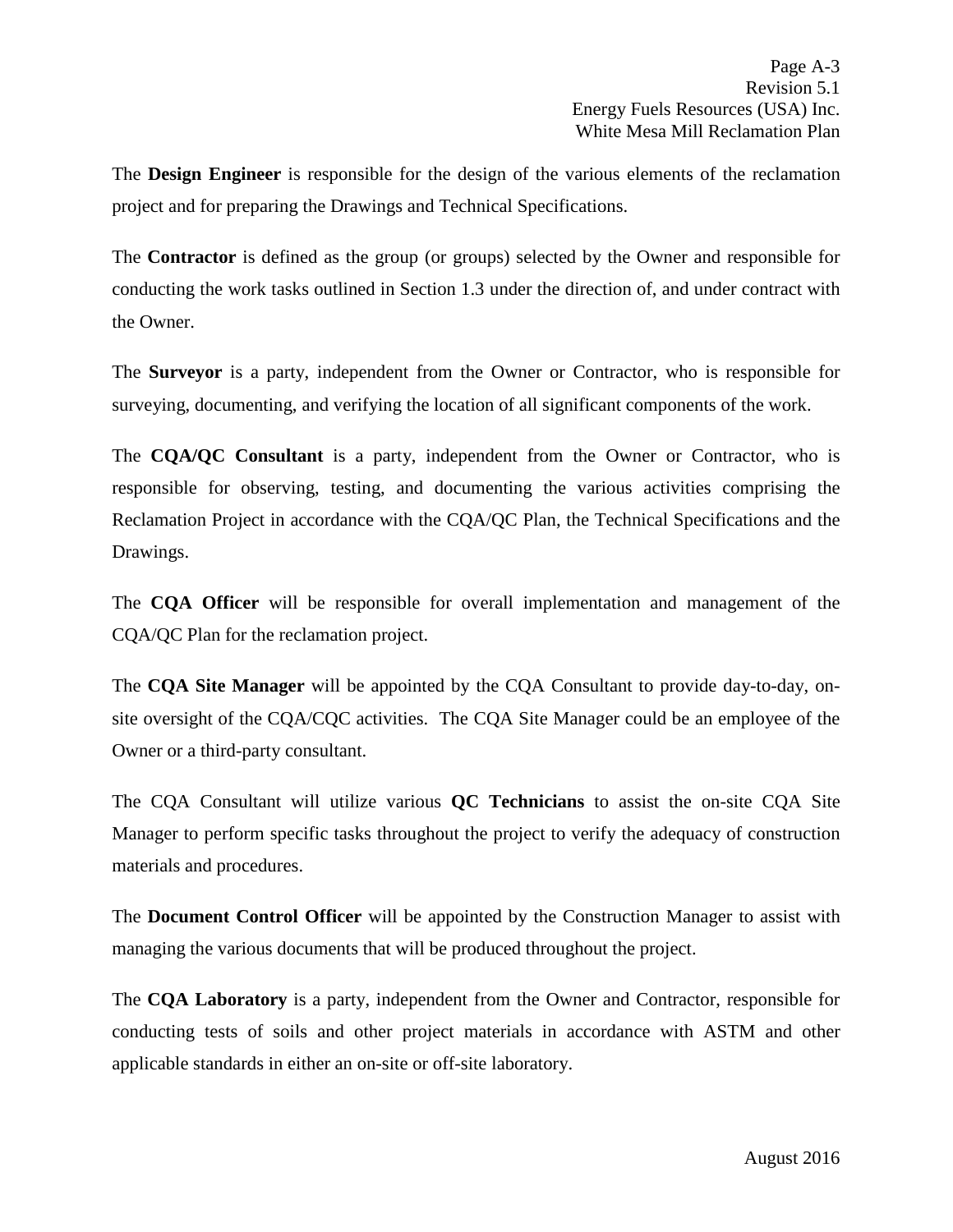The **DWMRC Project Manager** will represent the DWMRC's interests in the reclamation project.

The CQA/QC Plan (Attachment B of the Reclamation Plan) contains more detailed descriptions of the project roles.

# <span id="page-8-0"></span>1.3 Scope of Work

The work outlined in these Technical Specifications consists of execution of the following tasks associated with reclamation of the tailings management system and associated site reclamation.

- Preparation of borrow areas for material excavation by removal of vegetation; and stripping, salvaging, and stockpiling of topsoil;
- Preparation of material staging and stockpile areas by removal of vegetation; stripping, salvaging, and stockpiling of topsoil; and providing for storm water diversion and internal water collection;
- Removal of raffinates and PVC liner materials from Cell 1 and placement within the last active tailings cell;
- Construction of a clay-lined disposal cell along the Cell 1 containment dike for disposal of mill demolition debris and contaminated soils;
- Construction of a sedimentation basin in the location of Cell 1;
- Excavation of process area structure foundations, paved areas, concrete pads and roadways, and placement of these materials in the disposal cell;
- Excavation of contaminated subsoils from the process area, and placement in the last active tailings cell or the Cell 1 Disposal Area.
- Construction of the cover system over the tailings cells, with placement of topsoil and/or topsoil-gravel admixture over the disposal cell cover surface.
- Regrading and placement of topsoil over excavated areas, stockpile and staging areas, and other disturbed areas of the site.
- Establishment of vegetation on the disposal cell surface and surrounding reclaimed areas on site.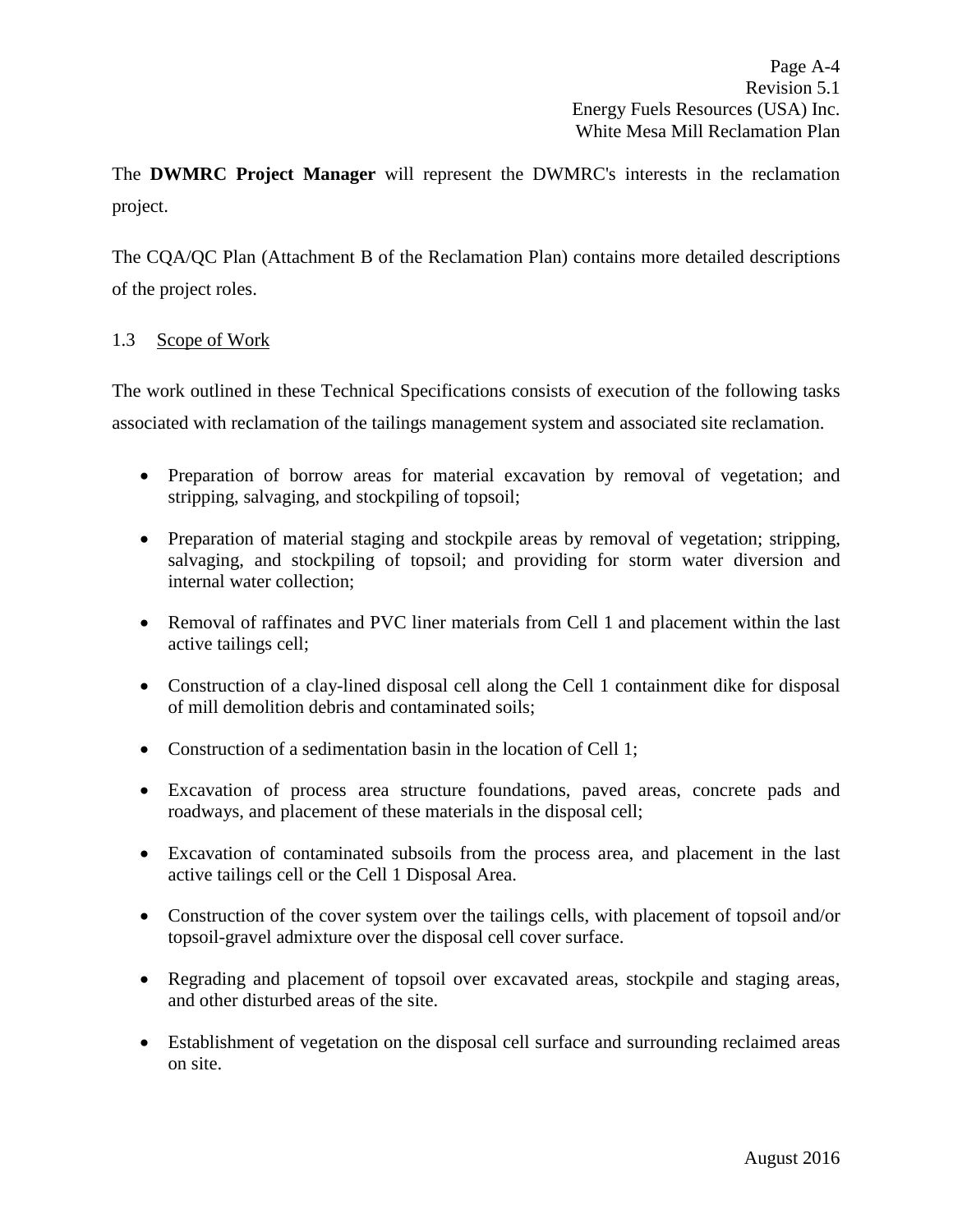The Technical Specifications have been written assuming tailings management Cells 2, 3, 4A, and 4B will receive tailings to the maximum permitted tailings elevations. Cell 2 is full and partially reclaimed. Cell 3 was used for tailings storage, but is currently only receiving mill waste. Cell 3 is partially full and partially reclaimed. Cell 4A is the only cell currently receiving tailings and is partially full. Cell 4B is used for evaporation of process solutions and has not been used for storage of tailings. The Technical Specifications have been written assuming Cell 4B will be used in the future for tailings storage.

Work not included in these Technical Specifications consists of salvage of facility equipment, demolition of facility structures, groundwater monitoring and remediation, and post-reclamation performance monitoring.

# <span id="page-9-0"></span>1.4 Applicable Regulations and Standards

The work will be conducted to conform with applicable Federal, State, and County environmental and safety regulations, as well as applicable conditions in the Owner's radioactive materials license. Geotechnical testing procedures will follow applicable ASTM standards, as documented in the most current edition of standards in force at the start of work. Personnel safety procedures and monitoring will be conducted in accordance with the Owner's Radiation Protection Manual for Reclamation Activities and as directed by the Radiation Safety Officer ("RSO").

## <span id="page-9-1"></span>1.5 Permits

The work will be conducted under the Owner's existing radioactive materials license and State of Utah Air Quality Approval Order (DAQE-AN0112050018-11, issue date March 3, 2011). The Contractor will be responsible for applying for, and obtaining (permit fees included), all other necessary permits required to complete the work outlined in these Technical Specifications.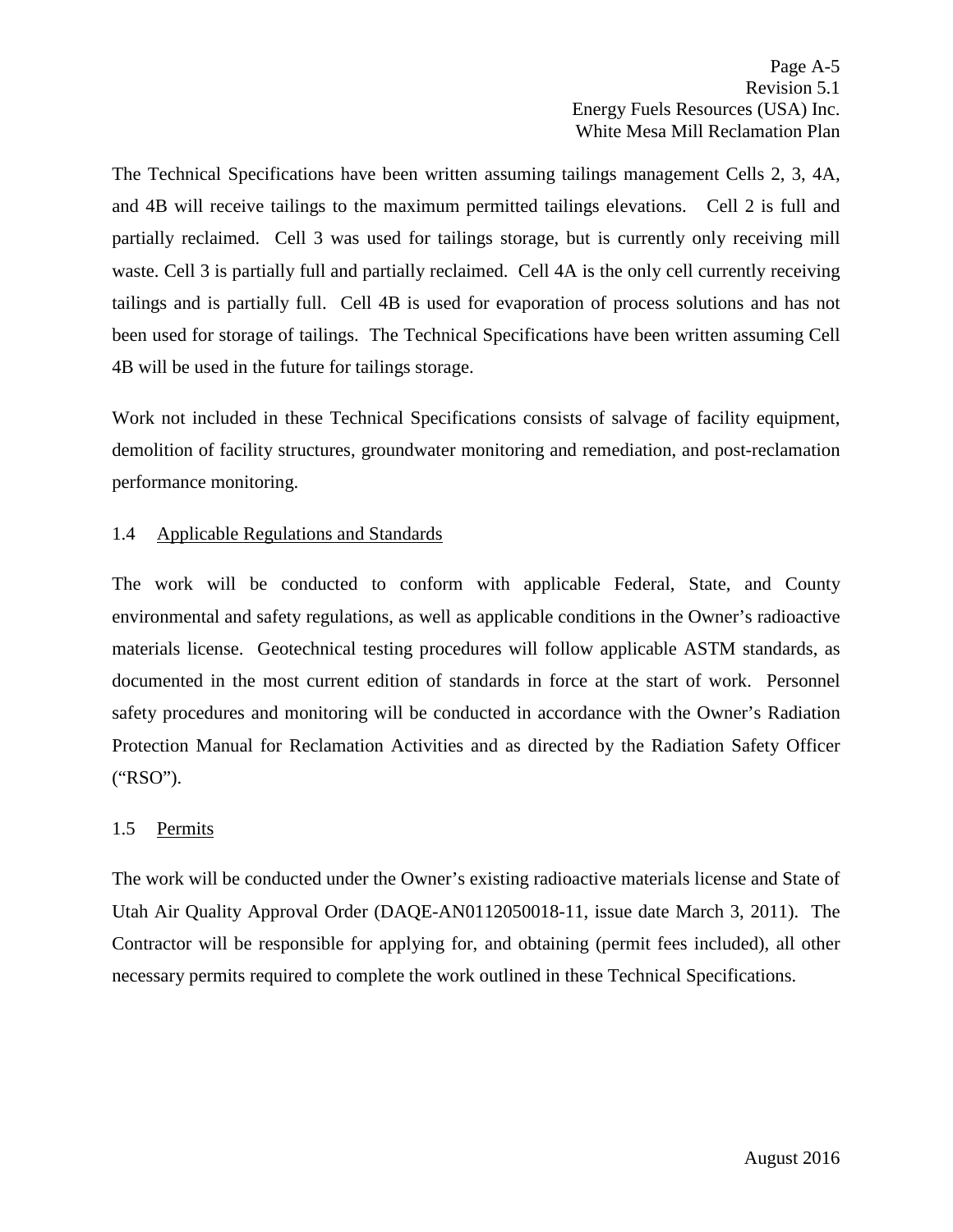#### <span id="page-10-0"></span>1.6 Inspection and Quality Assurance

In general, the QA/QC Plan details the Owner's organizational structure and responsibilities, qualifications of personnel, operating procedures and instructions, record keeping and document control, and quality control in the sampling procedure and outside laboratory. The Plan will adopt the existing quality assurance/quality control procedures utilized in compliance with the existing license.

The RSO (and approved assistants as needed) will conduct on-site training, and full-time personnel monitoring, and inspection of construction activities while the site reclamation work is in progress. The RSO (and assistants) will be independent representatives of and appointed by the Owner. The responsibilities and duties of the RSO shall be as outlined in the Owner's Protection Manual for Reclamation.

The CQA Site Manager (and approved assistants as needed) will provide on-site inspection of all construction activities and quality assurance testing outlined in these Technical Specifications and the CQA/QC Plan while the construction work is in progress. The CQA Site Manager and assistants will be independent representatives of and appointed by the Owner. The inspection and CQA testing conducted by the CQA Site Manager will be under the supervision of the Reclamation Project Manager. Inspection and CQA testing will include the tasks described in the CQA/QC Plan and listed below.

- a. Observation of construction practices and procedures for conformance with the Technical Specifications.
- b. Testing material characteristics to ensure that earthen materials used in the construction conform to the requirements in the Technical Specifications.
- c. Documentation of construction activities, test locations, samples, and test results.
- d. Notification of results from quality assurance testing to the Owner and the Contractor.
- e. Documentation of field design modifications or approved construction work that deviates from the Technical Specifications.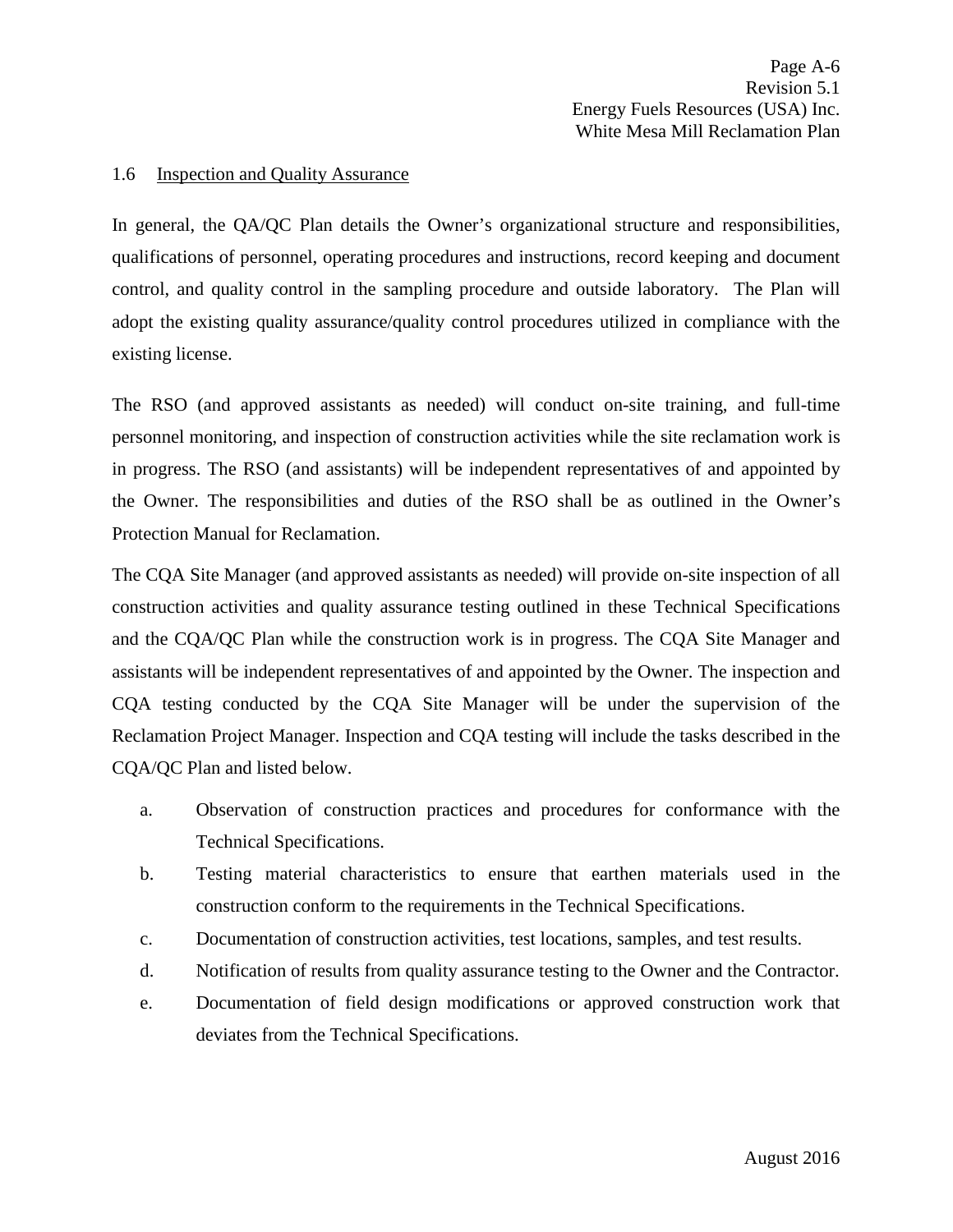The CQA Site Manager will record the documentation outlined above on a daily basis. The Reclamation Project Manager will approve deviations from the Technical Specifications (if necessary), with notification to the Owner and DWMRC or other appropriate Utah state regulatory agency personnel. Quality control procedures have been developed for reclamation and presented in Attachment B of this Reclamation Plan. Procedures will be used for testing, sampling, and inspection functions.

## <span id="page-11-0"></span>1.7 Construction Documentation

During construction, the CQA Site Manager will record documentation of construction inspection work on a daily basis. Documentation will include the following items.

- a. Work performed by the Contractor.
- b. CQA testing and surveying work conducted.
- c. Discussions with the Owner and the Contractor.
- d. Key decisions, important communications, or design modifications.
- e. General comments including: weather conditions, work area surface conditions, and visitors to the site.

All earthwork test results will be documented on a daily basis, with a copy of the results given to the CQA Site Manager by the end of the following working day after the testing.

The CQA Site Manager or his representative will take photographs of key construction activities and critical items for documentation.

A final construction completion report, documenting the as-built conditions of the tailings impoundment reclamation components will be submitted to DWMRC at the end of construction. This report will include the following items.

- a. All design modifications or changes to the Technical Specifications that were made during construction.
- b. An as-built layout of the facility prior to, and at the completion of reclamation construction.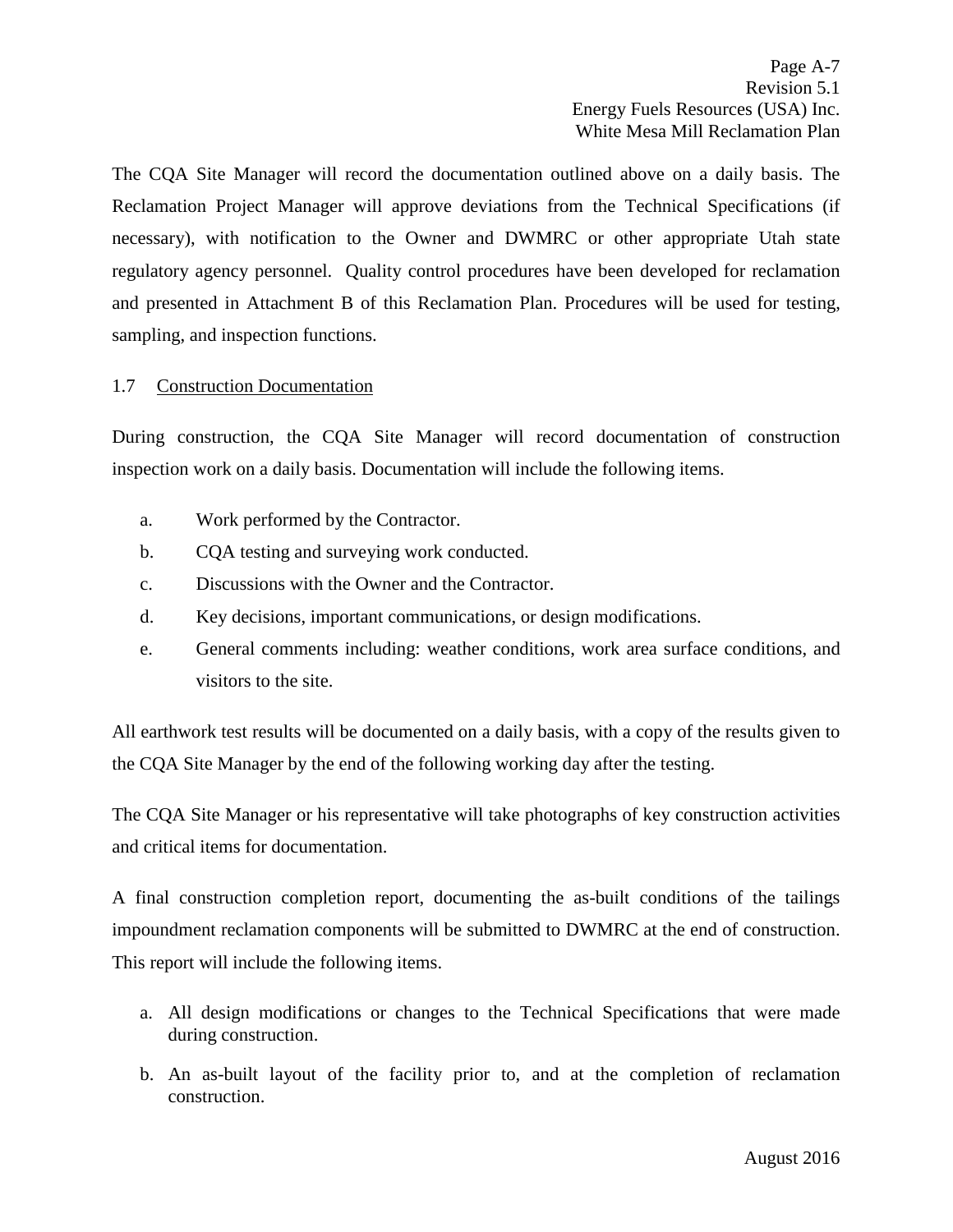- c. An as-built layout of other reclaimed areas of the site.
- d. Documentation of soil cleanup verification work (soil radiation survey and soil sampling and analyses) in areas of contaminated soil excavation.
- e. Documentation of the revegetation work (soil amendments, seed mix, and vegetation establishment).
- <span id="page-12-0"></span>1.8 Design Modifications

Design modifications (due to unanticipated site conditions or field improvements to the design) will be made following the protocol outlined below.

- a. Communication of modification with the Reclamation Project Manager.
- b. Submittal to, and review by, DWMRC for approval prior to implementation.
- c. Documentation of modification(s) in the construction completion report.
- <span id="page-12-1"></span>1.9 Environmental Requirements

The Contractor shall store materials, confine equipment, and maintain construction operations according to applicable laws, ordinances, or permits for the project site. Fuel, lubricating oils, and chemicals shall be stored and dispensed in such a manner as to prevent or contain spills and prevent said liquids from reaching local streams or groundwater. If quantities of fuel, lubricating oils or chemicals exceed the threshold quantities specified in Utah regulations, the Contractor shall prepare and follow a Spill Prevention Control and Countermeasures Plan (SPCCP), as prescribed in applicable Utah regulations. The Owner will approve said plan. Used lubricating oils shall be disposed of or recycled at an appropriate facility. The Contractor shall be responsible for disposal of all waste associated with the project work.

#### <span id="page-12-2"></span>1.10 Water Management

The Contractor shall construct and maintain all temporary diversion and protective works required to divert storm water from around work areas. The Contractor shall furnish, install, maintain, and operate all equipment required to keep excavations and other work areas free from water in order to construct the facilities as specified.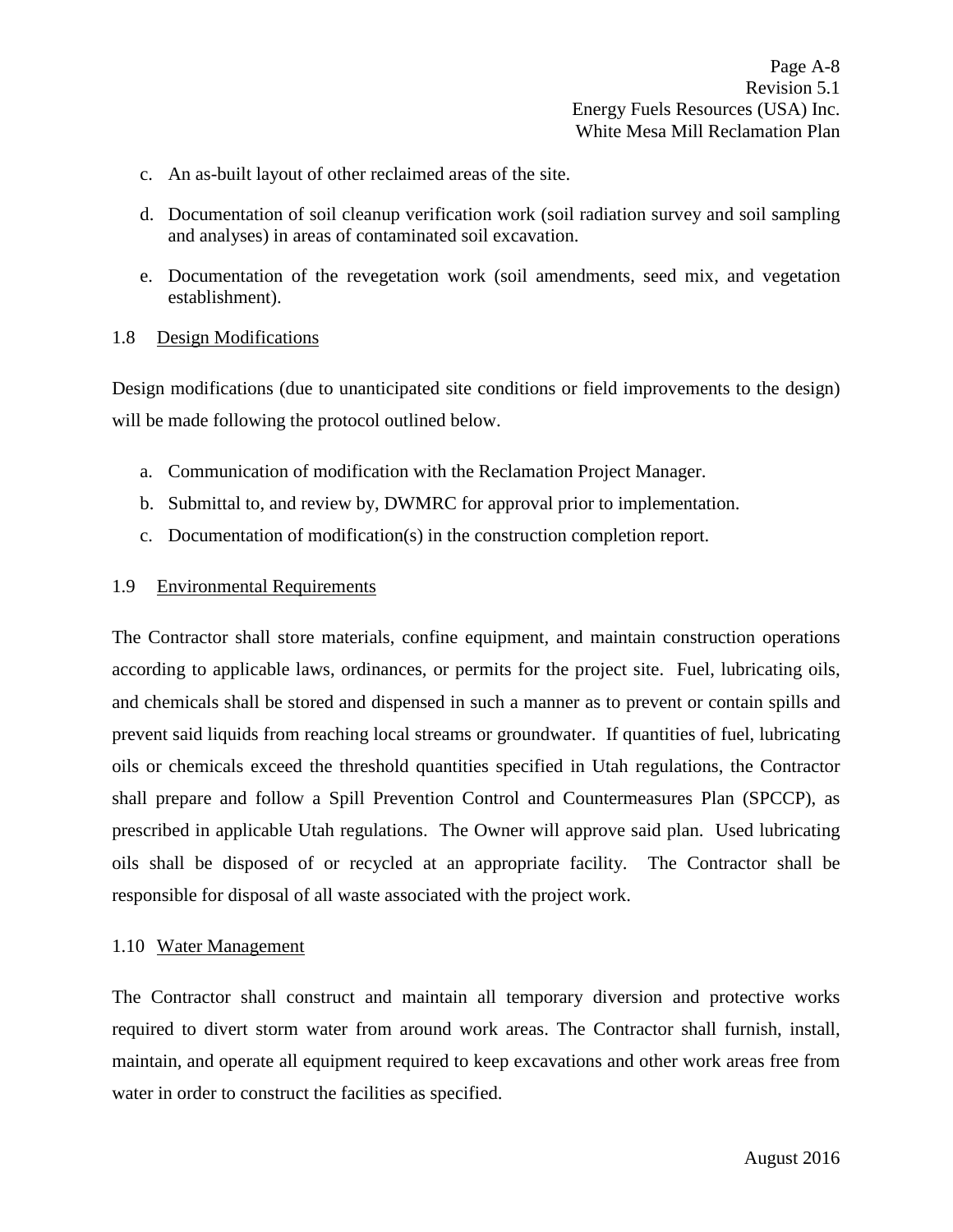Water required by the Contractor for dust suppression or soil-moisture conditioning will be obtained from the Owner.

## <span id="page-13-0"></span>1.11 Historical and Archeological Considerations

The Contractor shall immediately notify the Owner if materials of potential historical or archeological significance are discovered or uncovered. The Owner may stop work in a specific area until the materials can be evaluated for historical, cultural, or archeological significance. All materials determined to be of significance will be protected during the work, as determined by appropriate regulatory agencies, including removal or adjustment of work areas.

## <span id="page-13-1"></span>1.12 Health and Safety Requirements

Work outlined in these Technical Specifications will be conducted under the Owner's Radiation Protection Manual for Reclamation Activities, as directed by the RSO.

The Contractor shall suspend construction or demolition operations or implement necessary precautions whenever (in the opinion of the Reclamation Project Manager or RSO) unsatisfactory conditions exist due to rain, snow, wind, cold temperatures, excessive water, or unacceptable traction or bearing capacity conditions. The CQA Site Manager, Reclamation Project Manager, and RSO each have the authority to stop Contractor work if unsafe conditions or deviations from Technical Specifications are observed.

# <span id="page-13-2"></span>1.13 Personnel Monitoring

Programs currently in place for monitoring of exposures to employees will remain in effect throughout the time period during which tailings cell reclamation, mill decommissioning and clean up of windblown contamination are conducted. These programs will include personnel monitoring and the ongoing bioassay program. Access control will be maintained at the Restricted Area boundary to ensure employees and equipment are released from the site in accordance with the current License conditions. In general, no changes to the existing programs are expected and reclamation activities are not expected to increase exposure potential beyond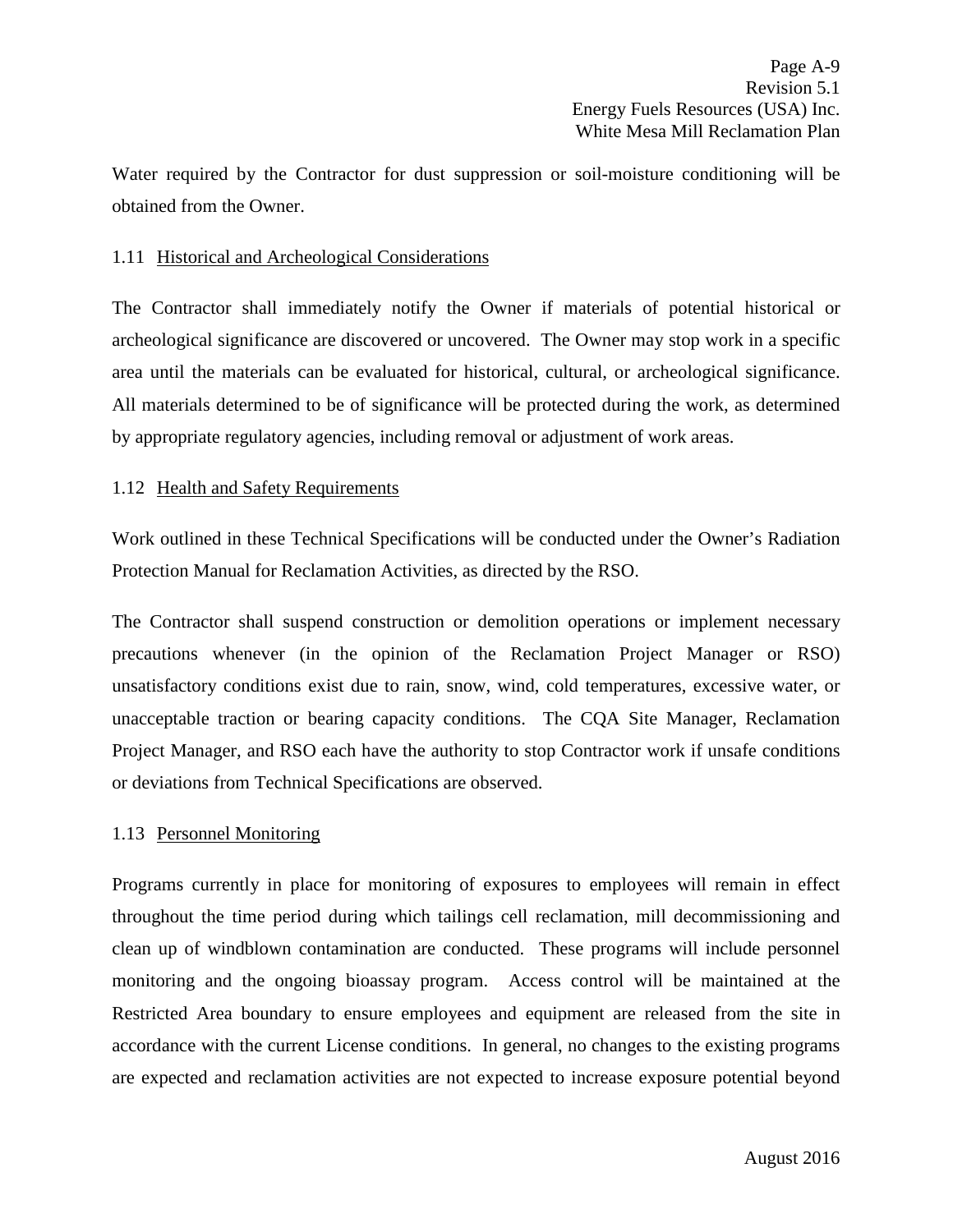the current levels. The Owner will assign an employee to act as RSO responsible for assuring site workers comply with the Owner's Radiation Protection Manual for Reclamation Activities and the requirements set forth in the Owner's radioactive materials license.

## <span id="page-14-0"></span>1.14 Environmental Monitoring

Existing environmental monitoring programs will continue during the time period in which reclamation and decommissioning is conducted as applicable. This includes monitoring of surface and groundwater, airborne particulates, radon, soils and vegetation, according to the existing License conditions as applicable. As site features are reclaimed, monitoring programs for those features may cease. Any changes will be approved by DWMRC prior to the cessation of monitoring. In general, no changes to the extent of the existing programs are expected because reclamation activities are not expected to increase exposure potential beyond the current levels.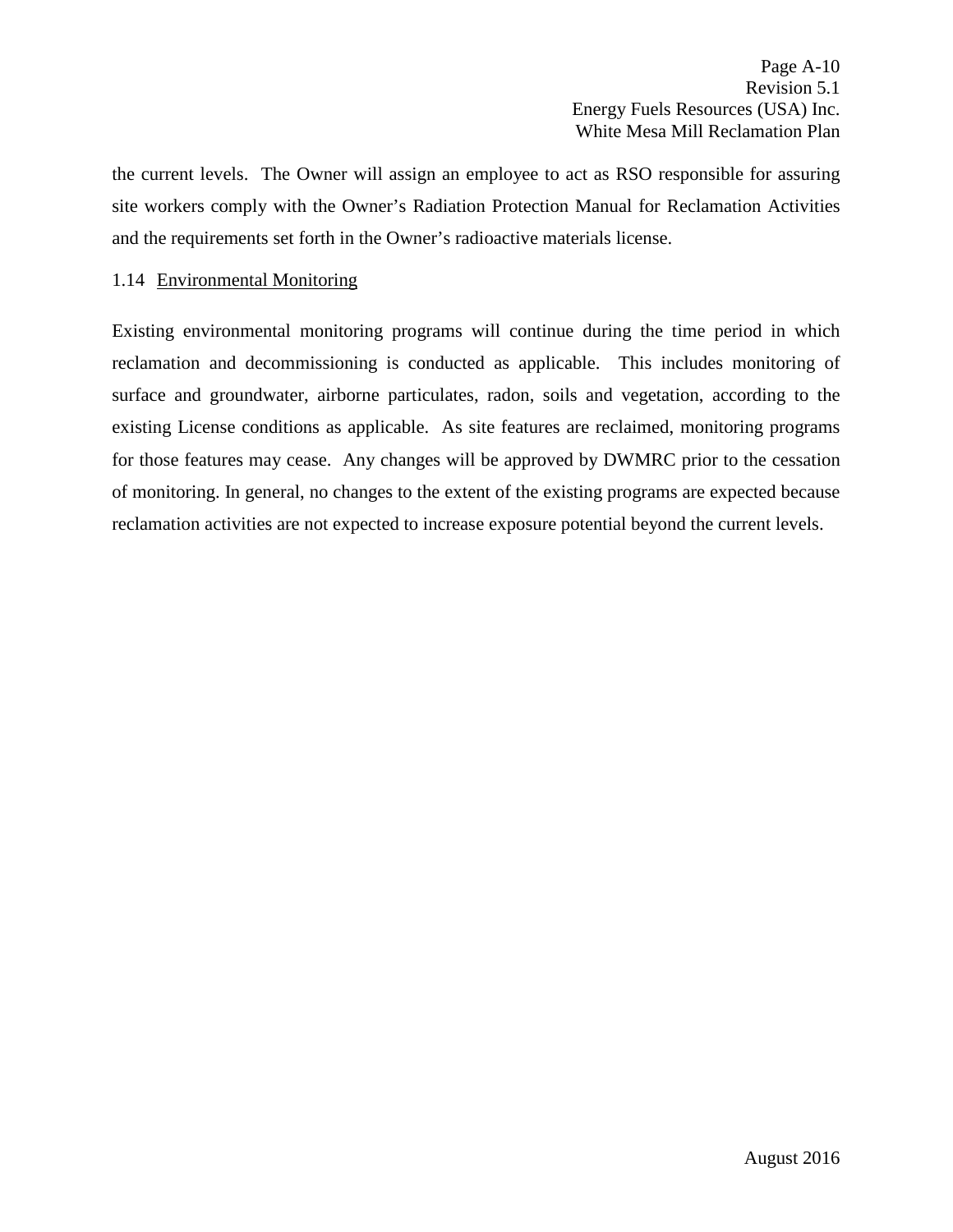#### **2.0 SITE CONDITIONS**

#### <span id="page-15-1"></span><span id="page-15-0"></span>2.1 Site Location

The White Mesa Mill site is located about 6 miles south of Blanding, Utah in San Juan County, along County Road 191.

## <span id="page-15-2"></span>2.2 Climate and Geology

The climate of southeastern Utah is classified as dry to arid continental. Although varying somewhat with elevation and terrain, the climate in the vicinity of the Mill can be considered as semi-arid with normal annual precipitation of about 13.3 inches. The mean annual relative humidity is about 44 percent and is normally highest in January and lowest in July. The average annual Class A pan evaporation rate is 68 inches (NOAA, 1977), with the largest evaporation rate typically occurring in July. (Denison, 2009)

The Mill is located within the Blanding Basin of the Colorado Plateau physiographic province. The average elevation of the site is approximately 5,600 ft (1,707 m) above mean sea level (amsl). Typical of large portions of the Colorado Plateau province, the rocks underlying the site are relatively undeformed. The site is underlain by unconsolidated alluvium and indurated sedimentary rocks consisting primarily of sandstone and shale. The alluvial materials consist mostly of aeolian silts and fine-grained aeolian sands with a thickness varying from a few feet to as much as 25 to 30 ft (7.6 to 9.1 m) across the site. The alluvium is underlain by the Dakota Sandstone and Burro Canyon Formation, which are sandstones having total thicknesses ranging from approximately 100 to 140 ft (31 to 43 m). (Denison, 2009)

## <span id="page-15-3"></span>2.3 Past Operations

The mill is a uranium/vanadium mill that was developed in the late 1970's by Energy Fuels Nuclear, Inc. ("EFN") as an outlet for the many small mines located in the Colorado Plateau and for the possibility of milling Arizona strip ores. Construction on the tailings area began on August 1, 1978. The Mill was operated by EFN from the initial start-up date of May 6, 1980 until the cessation of operations in 1983 and then intermittently under different ownership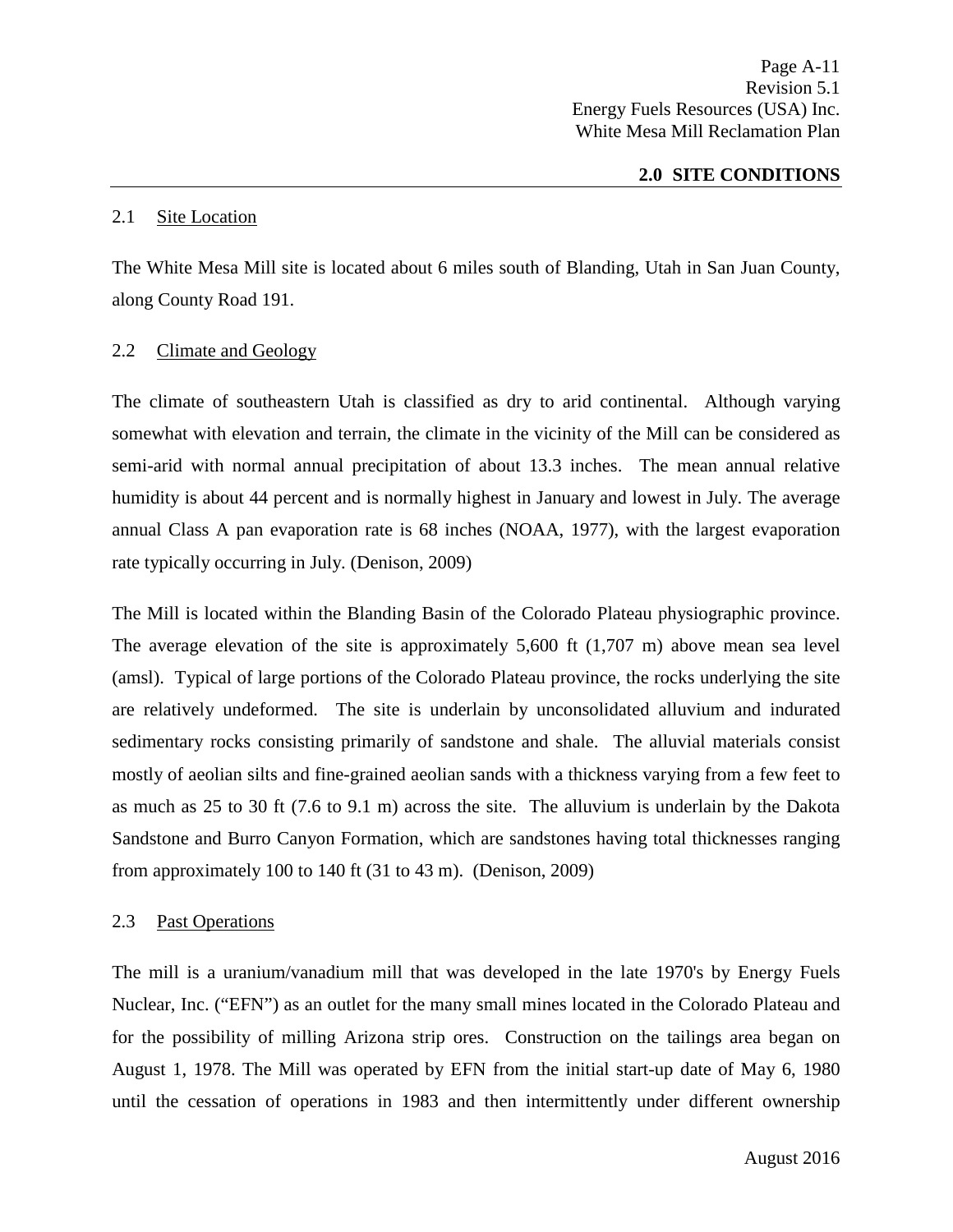through present-day. Denison (then named International Uranium (USA) Corporation), and its affiliates, purchased the assets of EFN in May 1997. Energy Fuels Resources (USA), Inc. purchased the facility in 2012 and is the current owner.

## <span id="page-16-0"></span>2.4 Facilities Demolition

Demolition of equipment, structures, and associated facilities at the Mill site will be conducted according to applicable conditions of the radioactive materials license, the demolition plan for the facility, and the Owner's Radiation Protection Manual for Reclamation Activities. Facilities demolition is not included in this document.

## <span id="page-16-1"></span>2.5 Disposed Materials

Materials to be placed in the disposal and tailings cells consists of process waste materials, structural debris, underlying liner materials, and subsoils from planned site cleanup activities. Additional detail on each material type is outlined later in the Technical Specifications. The four major types of materials are outlined below:

- Raffinate Crystals located in Cell 1
- Synthetic Liner PVC liner from Cell 1
- Contaminated Soils soils located in and around the Mill site with concentrations exceeding prescribed unity rule concentrations (see Section 6)
- Mill Debris all equipment and structures from the demolition of the mill

## <span id="page-16-2"></span>2.6 Construction Materials

Construction materials for the disposal cell liner, cover system, and for erosion protection of the cover and discharge channel will include soils and aggregates from on-site and off-site sources. These materials are outlined below.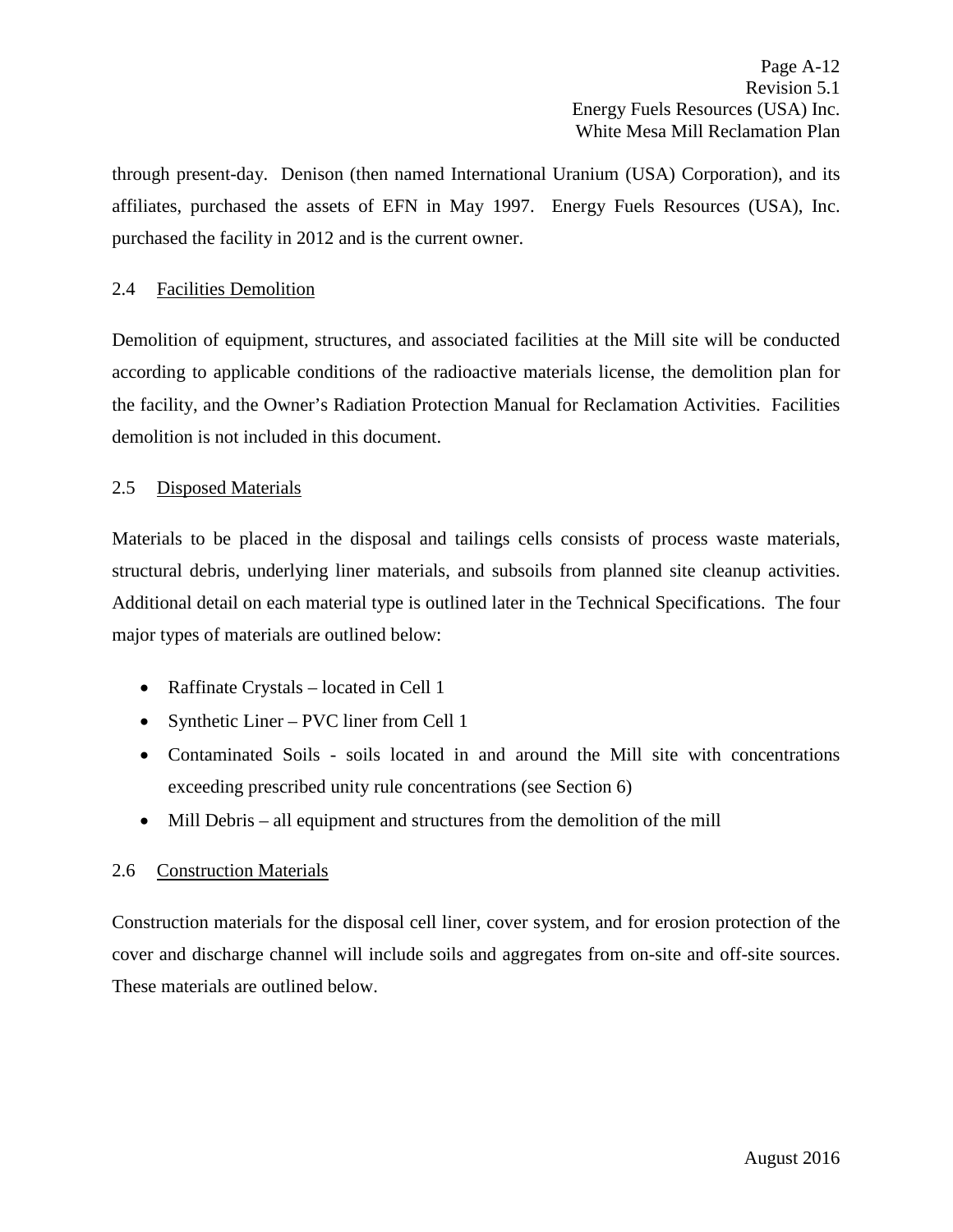#### <span id="page-17-0"></span>2.6.1 Liner Materials

The disposal cell will be constructed, prior to the placement of contaminated soils and mill demolition debris, with a compacted clay liner. The soils will be obtained from suitable materials stockpiled on site during cell construction.

## <span id="page-17-1"></span>2.6.2 Random Fill

Random fill will be used within the disposal cell and tailings cells, placed on and around mill material and debris and placed for the components of the cover system. Fill materials will be obtained from soils stockpiled on site.

#### <span id="page-17-2"></span>2.6.3 Topsoil

Topsoil for the surface of the disposal cell and surrounding areas to be revegetated will be obtained from on-site stockpile areas.

#### <span id="page-17-3"></span>2.6.4 Topsoil-Gravel Admixture

A mixture of gravel and topsoil will be used in select areas on the cover. The sources of rock are nearby commercial sources of alluvial gravel. Topsoil-gravel admixture shall meet the particlesize distribution requirements outlined in Section 8.

#### <span id="page-17-4"></span>2.6.5 Riprap

A layer of riprap will be placed on the side slopes and on the perimeter apron of the disposal cell as well as within the discharge channel. The sources of riprap are nearby commercial sources of alluvial gravel and cobbles. Riprap shall meet the particle-size distribution and durability requirements outlined in Section 8, and shall meet requirements for rock durability outlined in NRC (1990) and Johnson (1999, 2002).

## <span id="page-17-5"></span>2.6.6 Filter Materials

Filter layer materials will be obtained from an off-site local commercial source or from select onsite borrow areas.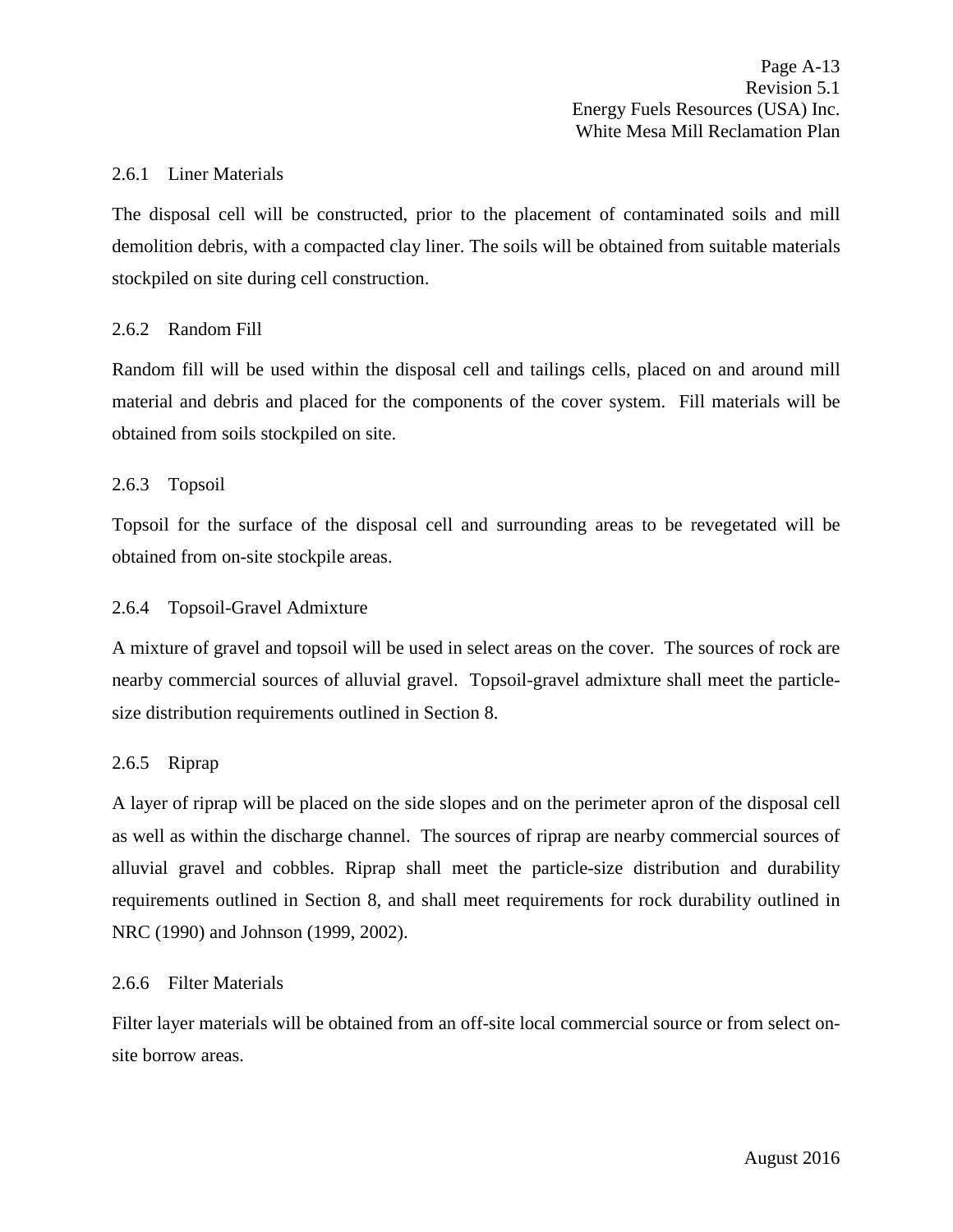#### <span id="page-18-0"></span>2.6.7 Granular Materials

Granular materials will be used for filter material and may also be used for subsurface fill for the cell base. These materials will be obtained from off-site commercial sources of alluvial sand and gravel.

## <span id="page-18-1"></span>2.7 Staging and Stockpile Areas

Areas on site identified as staging areas or stockpile locations will be approved by the Owner. These areas will be constructed and used in a manner consistent with the Owner's plans for storm water management. The Contractor shall maintain proper erosion control measures for stockpiles and may be required to cover piles in situations where precipitation is anticipated.

#### <span id="page-18-2"></span>2.8 Access and Security

Access to the site will be controlled at gated entrances in the existing restricted area fencing. All gated entrances and security for the Mill property will be maintained by the Owner.

#### <span id="page-18-3"></span>2.9 Utilities

Utilities on site will be maintained by the Owner outside of work areas (areas to be demolished or reclaimed). Utilities inside of work areas will be provided and maintained by the Contractor.

#### <span id="page-18-4"></span>2.10 Sanitation Facilities

The Contractor, in accordance with the Owner's Radiation Protection Manual for Reclamation Activities, will maintain sanitation facilities required during construction.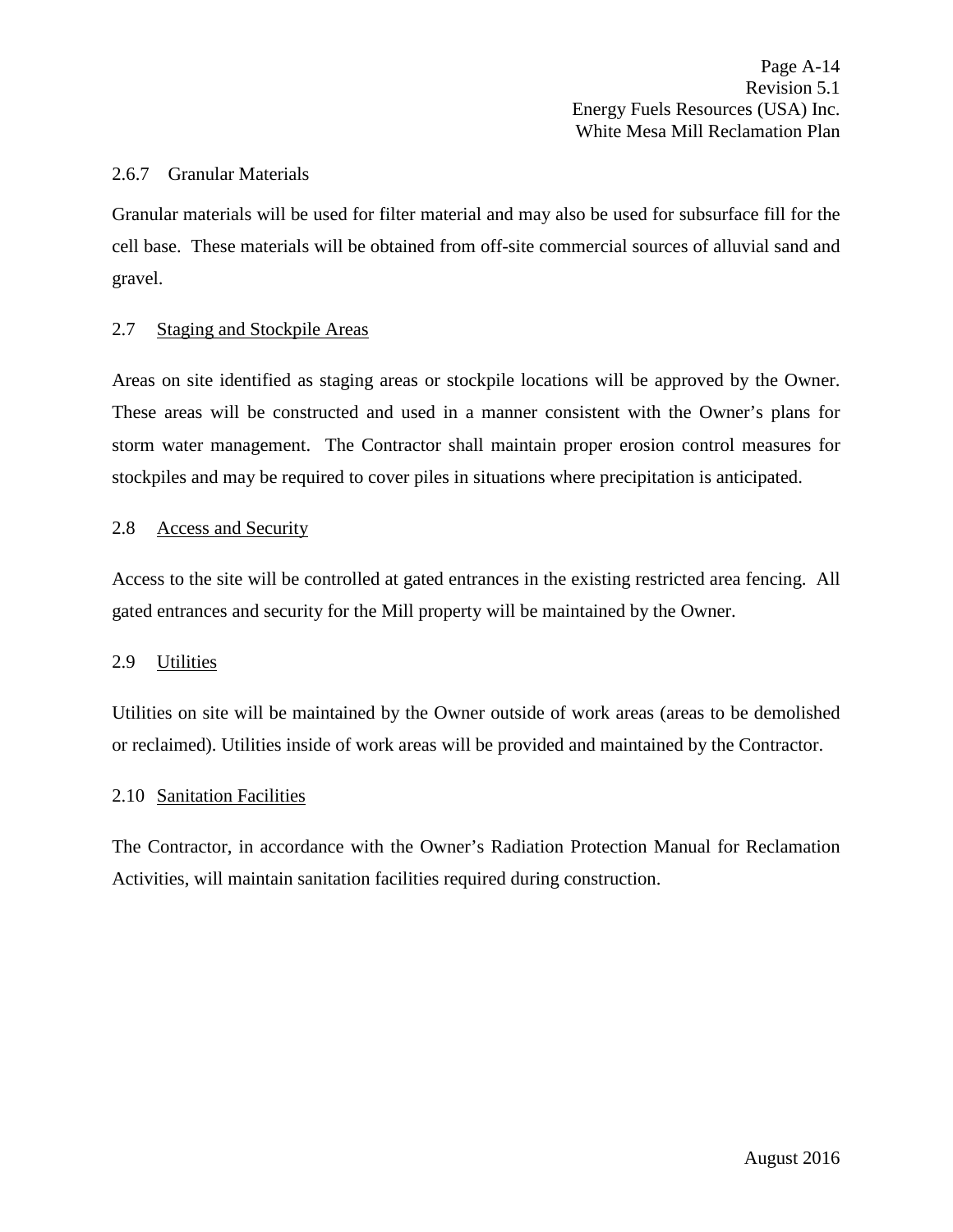## **3.0 WORK AREA PREPARATION**

#### <span id="page-19-1"></span><span id="page-19-0"></span>3.1 General

This section describes the preparation of site areas for reclamation. This work will be conducted according to applicable sections of the Owner's Radiation Protection Manual for Reclamation Activities.

#### <span id="page-19-2"></span>3.2 Water Management

Preparation for work in the site area will include water management tasks outlined below.

a. Removal of raffinate crystals from Cell 1.

Breaching of the Cell 1 dike for constructing the cell as a sedimentation basin. Re-routing runoff from the mill area and areas immediately north of the cell into the sedimentation basin for discharge onto the natural ground via the channel to be located at the southwest corner of the basin.

Diversion of clean area storm water runoff from work areas (where facilities demolition and material excavation will take place) and from the disposal cell footprint area.

Collection of storm water runoff from within the work areas and the disposal cell footprint for treatment and permitted discharge, or for disposed material compaction or dust control. The planned storage location for this affected storm water is the sedimentation pond.

Isolation of water used for processing operations associated with reclamation from storm water runoff. Water from processing operations or other contaminated water will not be used for disposal cell construction.

## <span id="page-19-3"></span>3.3 Cell Construction

A clay-lined disposal area will be constructed within Cell 1 for permanent disposal of contaminated material and debris from Mill site decommissioning. The disposal area will be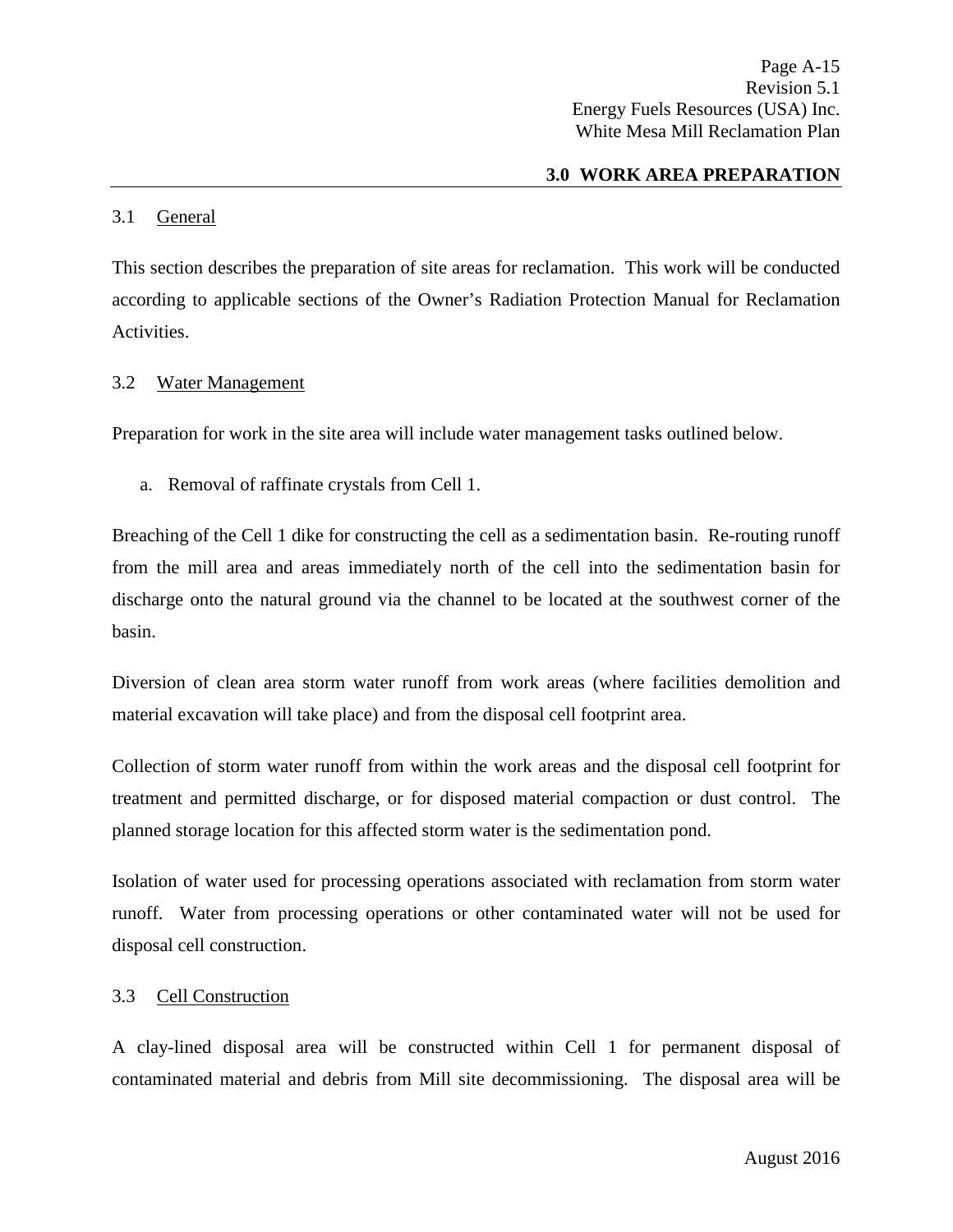located immediately north of the existing dike between Cells 1 and 2. The disposal footprint area will be lined with a compacted clay liner prior to placement of contaminated materials and installation of the final reclamation cover. If there is not sufficient debris, rubble and contaminated soil to fill Cell 1 as designed, the footprint of Cell 1 can be reduced to decrease the horizontal dimension extending out from Cell 2 and the lateral extent of the disposed materials, to be closer to the base of the Cell 2 dike. If a design modification is required for Cell 1, it will be submitted to DWMRC for review and approval, and these Technical Specifications will be revised accordingly.

## <span id="page-20-0"></span>3.4 Soil Borrow Areas

Fill cover and liner materials for the disposal cell will be excavated from suitable materials stockpiled in identified borrow areas on site. Specific soil borrow areas will be selected based on haul distance to the disposal cell, ease of excavation of cover material, geotechnical characteristics, uniformity of the borrow material, and acceptable radiological and geochemical characteristics.

Borrow area preparation will consist of setup for storm water management (Section 3.2) and clearing and stripping (Section 3.5).

## <span id="page-20-1"></span>3.5 Clearing and Stripping

In work areas with vegetation, preparation work will include tasks outlined below.

## <span id="page-20-2"></span>3.5.1 Clearing

Clearing of vegetation and grubbing of roots will be in identified work areas. Clearing and grubbing shall not extend beyond 20 feet from the edge of the work area, unless as shown on the Drawings or as approved by the Reclamation Project Manager.

Vegetation from clearing and grubbing may be shredded or chipped to form mulch. Alternative methods of on-site or off-site disposal or burning of stripped vegetation shall be conducted only as approved by the Reclamation Project Manager.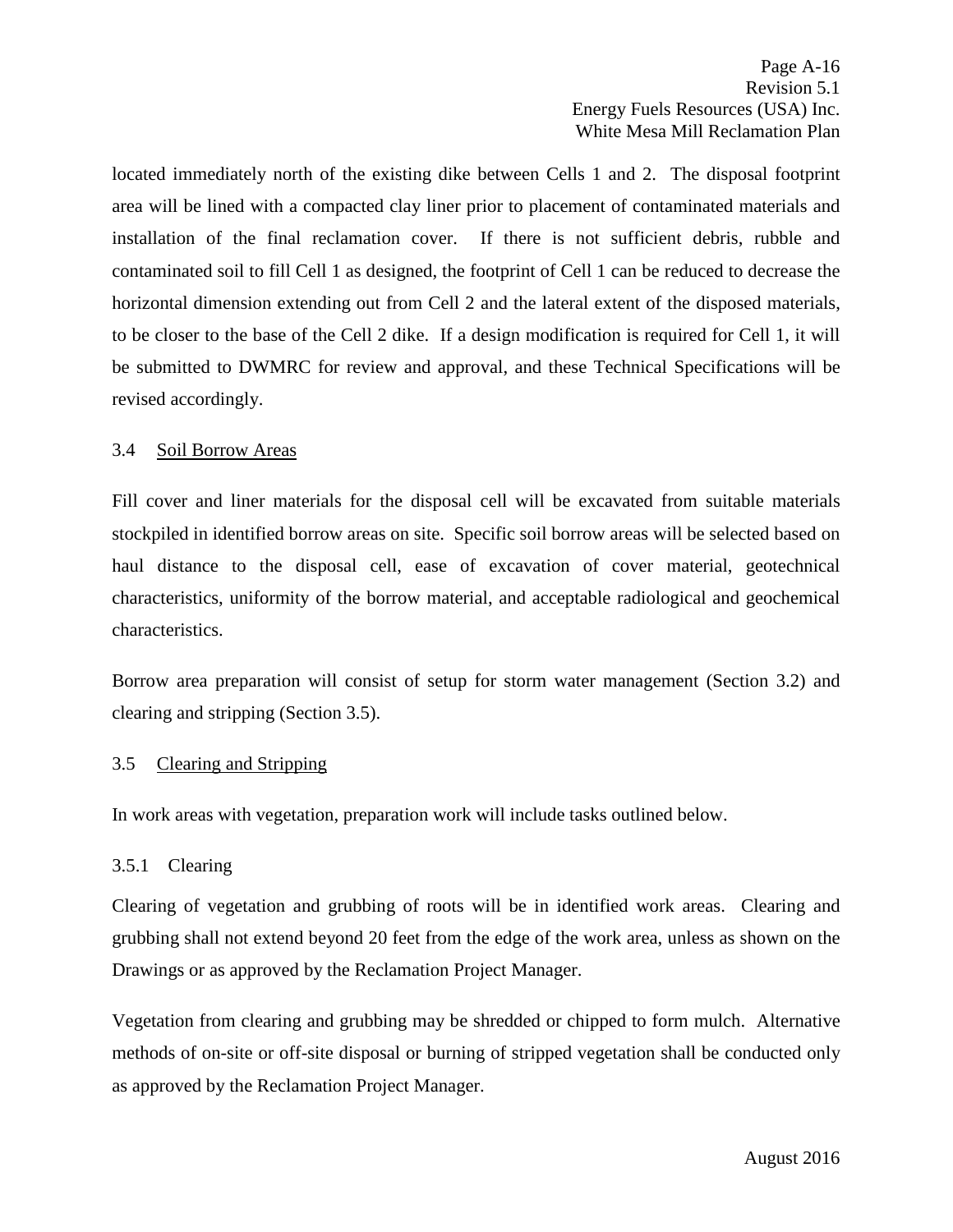Page A-17 Revision 5.1 Energy Fuels Resources (USA) Inc. White Mesa Mill Reclamation Plan

#### <span id="page-21-0"></span>3.5.2 Stripping

Stripping of salvageable topsoil (if present) shall be done within the entire work area. Stripping of topsoil shall not extend beyond 10 feet from the edge of the work area, unless approved by the Reclamation Project Manager. The depth of stripping of reclamation soil shall be based on the presence of suitable topsoil and approved by the Reclamation Project Manager. Water shall be applied to the areas of excavation and soil salvage to minimize dust generation.

Topsoil shall be stockpiled in approved areas. The final stockpile surface shall be graded and smoothed to minimize erosion and facilitate interim revegetation of the stockpile surfaces.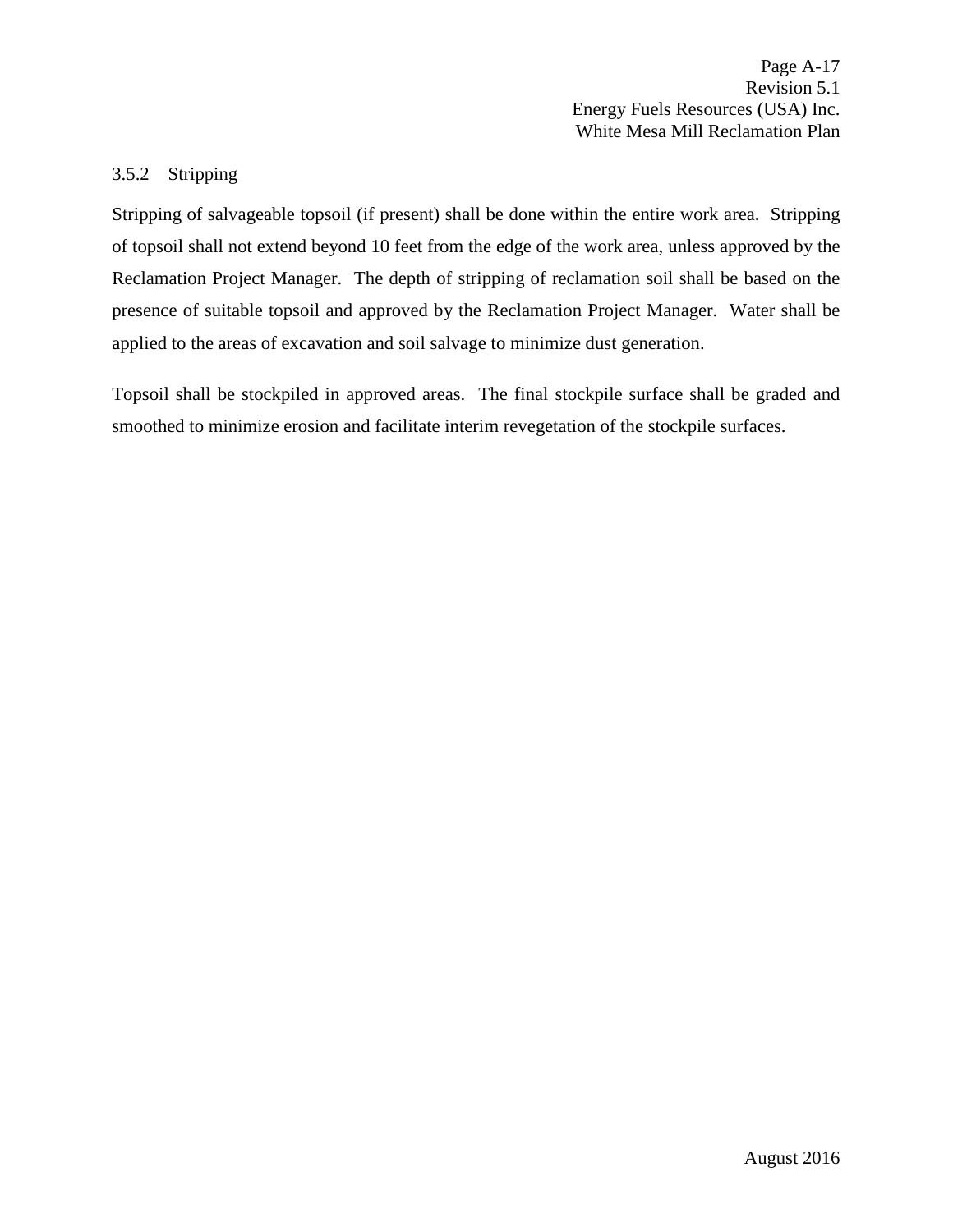## **4.0 CELL 1 DISPOSAL AREA BASE CONSTRUCTION**

#### <span id="page-22-1"></span><span id="page-22-0"></span>4.1 General

This section outlines work associated with construction of the disposal cell base for receipt of materials (as described in Section 7.0) within Cell 1. The cell base will be constructed as shown on the Drawings and outlined in these Technical Specifications.

#### <span id="page-22-2"></span>4.2 Materials Description

#### <span id="page-22-3"></span>4.2.1 Subgrade Fill

The disposal cell footprint is likely to have an irregular surface from contaminated material excavation. Low areas of the excavated surface shall be filled with subgrade fill to form a smooth, competent foundation for clay liner construction (shown on the Drawings).

Subgrade fill will consist of off-site granular materials, or soils and weathered sedimentary rock from approved on-site excavation areas. Subgrade fill shall have a maximum size of 6 inches and shall be free from roots, branches, rubbish, and process area debris.

## <span id="page-22-4"></span>4.2.2 Clay Liner Material

Clay liner material shall have a maximum particle size of one inch, and shall be free from roots, branches, rubbish, and process area debris. Clay liner material shall have a minimum of 40 percent passing the No. 200 sieve and a minimum plasticity index (PI) of 15 percent.

## <span id="page-22-5"></span>4.3 Work Description

## <span id="page-22-6"></span>4.3.1 Foundation Preparation

The footprint of the disposal cell shall form a competent foundation for clay liner and cover construction. The surface of the disposal cell footprint shall be filled with subgrade fill (where required) in low areas to form a smooth, competent foundation for clay liner and cover construction. The final filled surface shall be compacted with approved construction equipment to provide a foundation surface with uniform density for clay liner placement.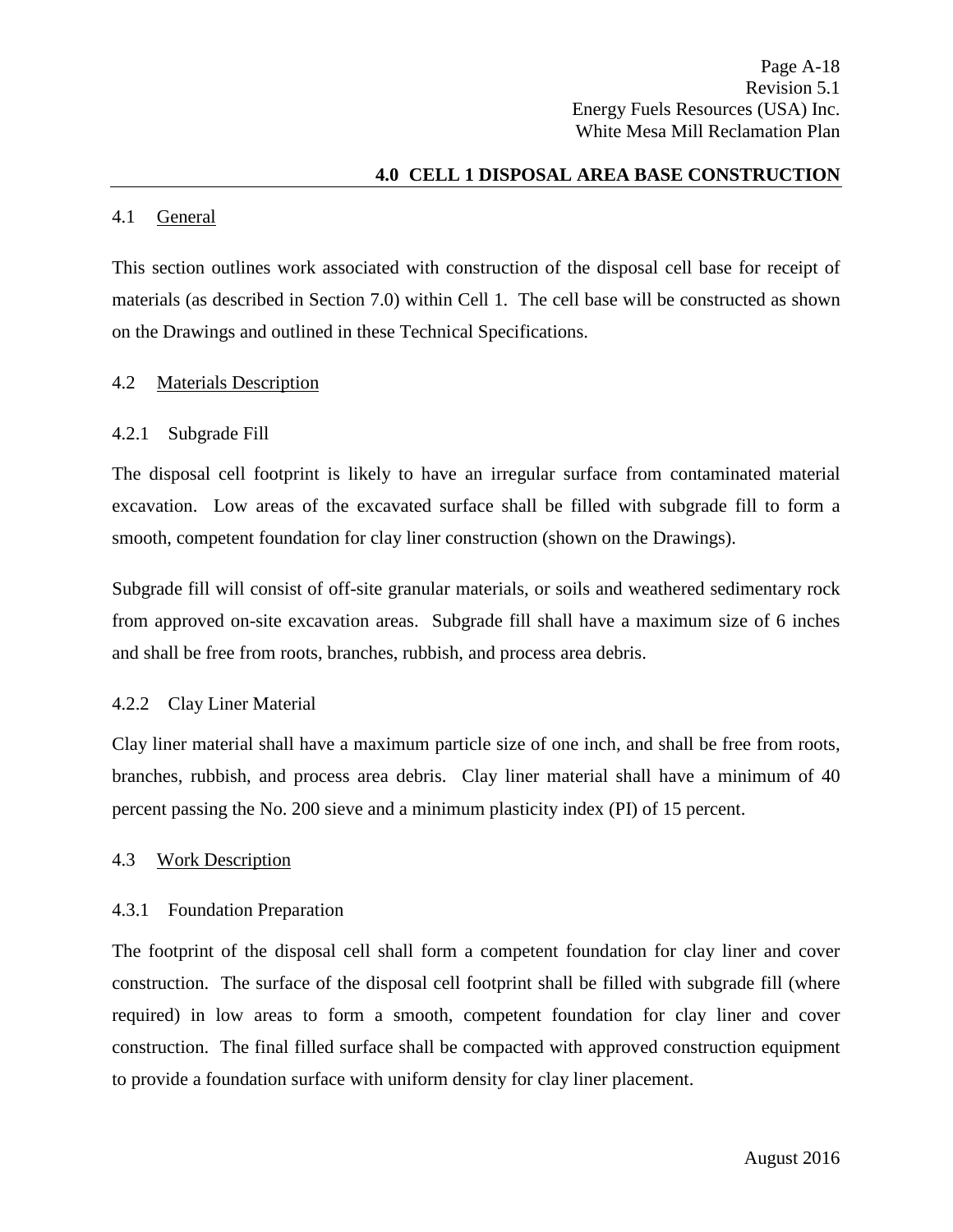#### <span id="page-23-0"></span>4.3.2 Disposal Cell Foundation Area

The footprint of the disposal cell is established along the north side of the dike between Cells 1 and 2 (shown on the Drawings).

#### <span id="page-23-1"></span>4.3.3 Subgrade Fill Placement

Subgrade fill (Section 4.2.1) shall be placed in lifts with a maximum loose thickness of 12 inches and compacted in excavated areas of the disposal cell footprint to meet desired grades and elevations for the disposal cell foundation.

## <span id="page-23-2"></span>4.3.4 Clay Liner Material Placement

Clay liner material (Section 4.2.2) shall be placed in lifts with a maximum loose thickness of 6 inches to form a continuous layer with a total minimum compacted layer thickness of 12 inches. Clay liner material shall be placed over the prepared subgrade surface of the disposal cell (Section 4.3.1).

Compaction of the clay liner material shall be done with a sheepsfoot or tamping-foot roller of sufficient weight to achieve the required compaction specifications. Compaction of the clay liner material shall not be achieved solely through the use of rubber-tired equipment.

If the moisture content of any layer of clay liner is outside of the allowable placement moisture content range specified (Section 4.4.2), the material shall be moistened and/or reworked with a harrow, scarifier, or other suitable equipment to a sufficient depth to provide relatively uniform moisture content and a satisfactory bonding surface before the next layer of clay material is placed. If the compacted surface of any layer of clay liner material is too wet (due to precipitation) for proper compaction of the fill material to be placed thereon, it shall be reworked with a harrow, scarifier or other suitable equipment to dry out the layer and reduce the moisture content to within the required limits, and re-compacted.

Clay liner construction shall minimize lenses, pockets, streaks or layers of material differing substantially in texture, gradation or moisture content from the surrounding material. Oversized material will be controlled through observation of placement by a qualified individual with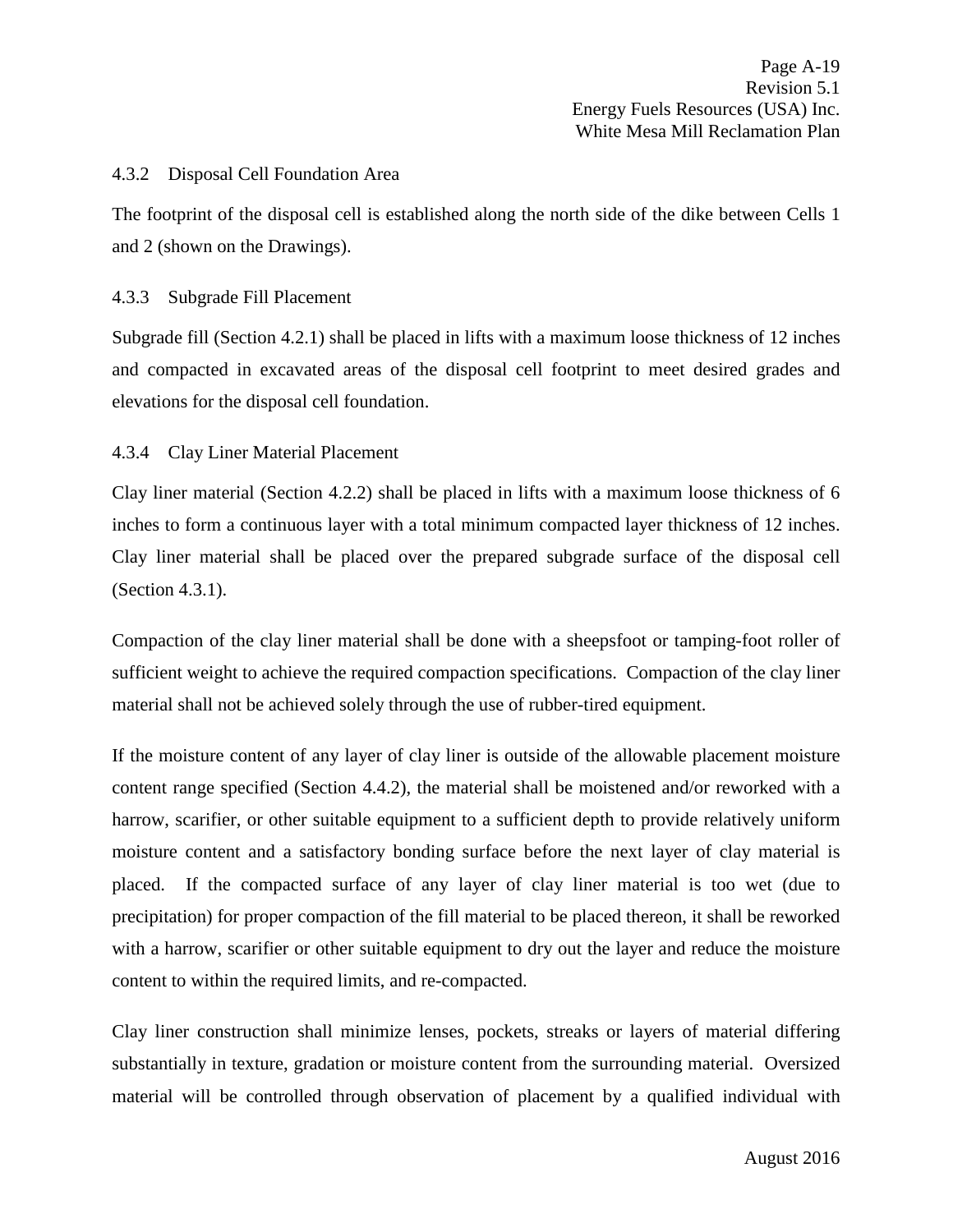authority to stop work and reject material being placed and by culling oversized material from the fill.

No clay liner material will be placed when either the materials, or the underlying material, is frozen or when ambient temperatures do not permit the placement or compaction of the materials to the specified density without developing frost lenses in the fill.

Any holes in the clay liner material resulting from testing shall be repaired by hand by filling with clay fill, or by filling with bentonite powder which is hydrated to fully seal the hole.

## <span id="page-24-0"></span>4.4 Performance Standards and Testing

Lifts of material with tested dry densities less than the specified values will be reworked by the Contractor as necessary and re-compacted until the specified dry density is attained. Material that is too dry or too wet to permit bonding of layers during compaction will be reworked by the Contractor until the moisture content is within the specified limits.

## <span id="page-24-1"></span>4.4.1 Subgrade Testing

Subgrade fill shall be placed in lifts not exceeding 8 inches in loose thickness. Each lift shall be compacted to a minimum of 90 percent of standard Proctor (ASTM D698) density and within 3 percent of the optimum moisture content for the material.

Where required, checking of compaction of compacted subgrade fill and the final subgrade surface will consist of a minimum of one field density test per 1,000 cubic yards of material compacted. A minimum of two tests will be taken for each day that more than 150 cubic yards of material is placed. A minimum of one test per lift and at least one test for every full shift of compaction operations will be taken.

Field density tests will be compared with standard Proctor tests (ASTM D698 Method A or C). Where required, standard Proctor or Maximum Index Density tests will be conducted at a frequency of at least one test per 10,000 cubic yards of material compacted, or when material characteristics show significant variation.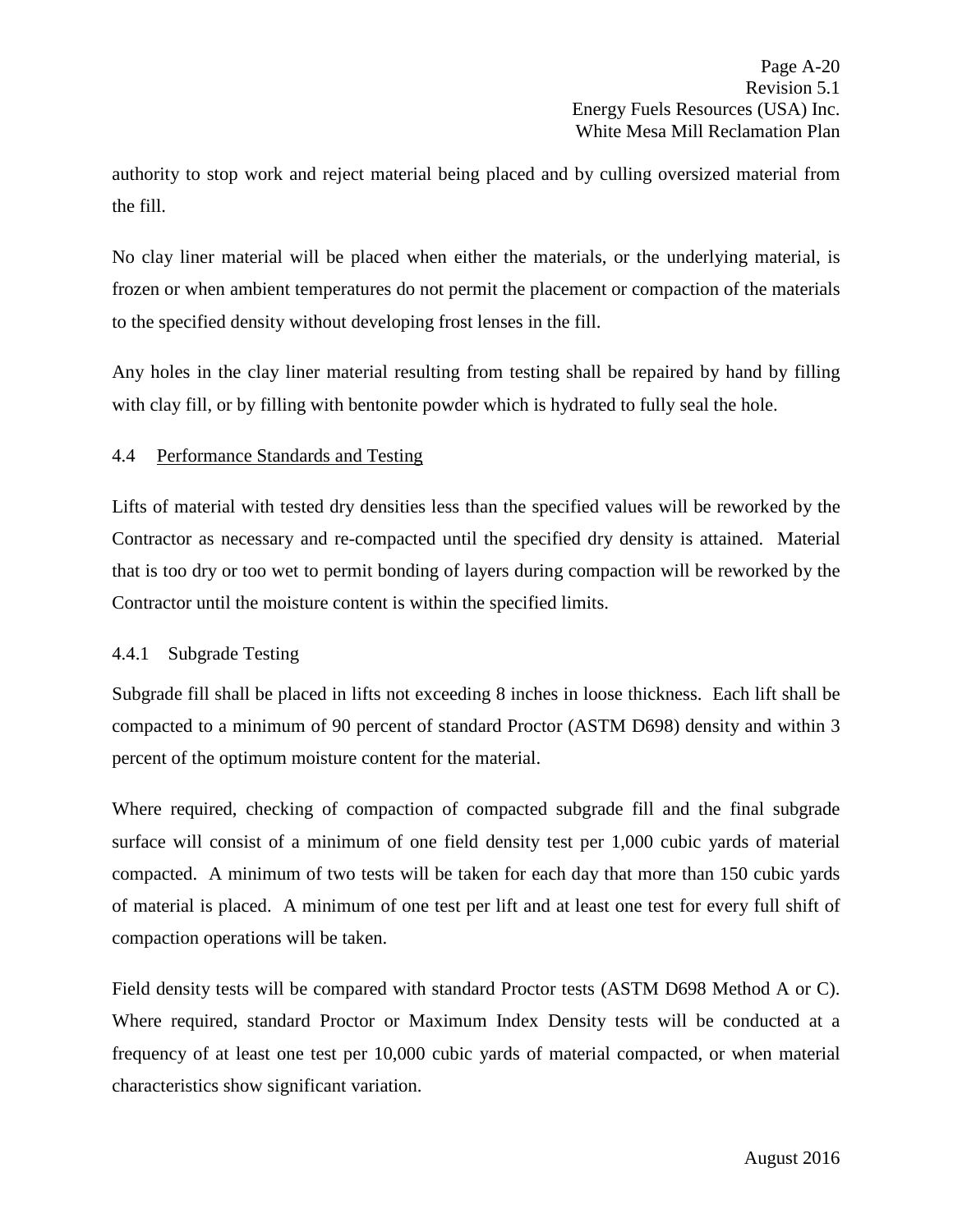Field density testing will be conducted with the sand cone test (ASTM D1556) or a nuclear density gauge (ASTM D6938, or as modified by the CQA Site Manager). Correlation of nuclear density gauge results will be by comparison with results from sand cone test(s) and laboratory testing for water content(s) using the oven drying method (ASTM D2216) on similar material.

# <span id="page-25-0"></span>4.4.2 Clay Liner Testing

Each lift of clay liner material shall be compacted to at least 95 percent of the maximum dry density for the material, as determined by the standard Proctor test (ASTM D698). During compaction, the material shall be within 2 percent of the optimum moisture content for the material, as determined by the standard Proctor test. If water addition is required to achieve this range of moisture contents, the added water shall be thoroughly mixed into the material prior to compaction.

Material specifications for the clay liner material will be confirmed by gradation testing conducted by approved personnel. Testing will consist of No. 200 sieve wash and maximum particle size testing (ASTM D422), and Atterberg limits testing (ASTM D4318) on samples of clay liner materials, at a frequency of at least one test per 2,000 cubic yards of fill placed, or when material characteristics show a significant variation.

Compaction of the clay liner material will be checked with a minimum of one field density test per 500 cubic yards of material compacted. A minimum of two tests will be taken for each day that more than 150 cubic yards of material is placed. A minimum of one test per lift and at least one test for every full shift of compaction operations will be taken.

Field density tests will be compared with standard Proctor tests (ASTM D698 Method A or C) on the same material. Standard Proctor tests will be conducted at a frequency of at least one test per 5,000 cubic yards of material compacted, or when material characteristics show significant variation.

Field density testing will be conducted with the sand cone test (ASTM D1556) or a nuclear density gauge (ASTM D6938, or as modified by the CQA Site Manager). Correlation of nuclear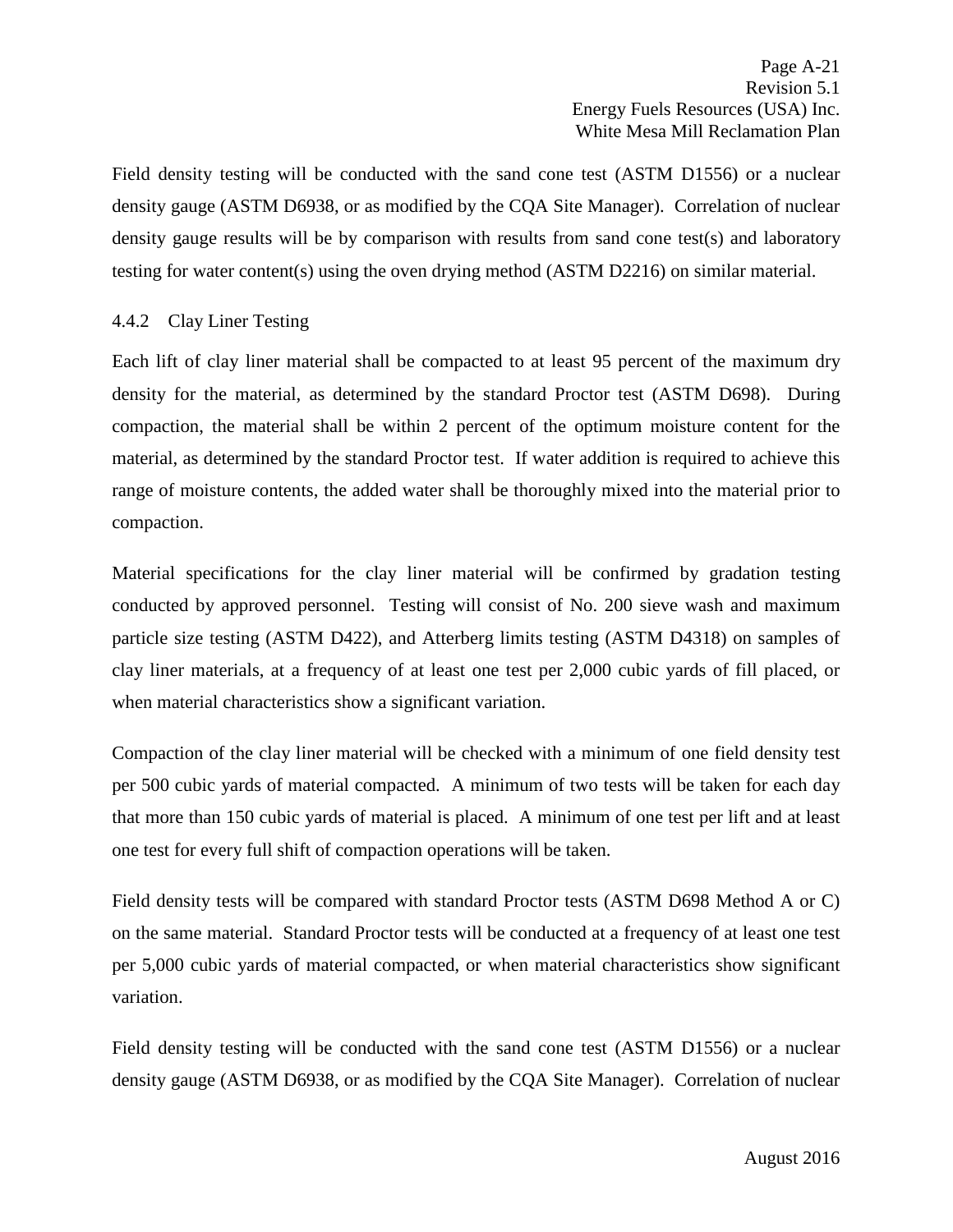Page A-22 Revision 5.1 Energy Fuels Resources (USA) Inc. White Mesa Mill Reclamation Plan

density gauge results will be by comparison with results from sand cone test(s) and laboratory testing for water content(s) using the oven drying method (ASTM D2216) on similar material.

## <span id="page-26-0"></span>4.4.3 Grading Tolerances

The completed grading for the clay liner shall be within 1.0 foot (horizontally) of the lines as designed, and within 0.1 foot (vertically) of the elevations as designed. The final surfaces shall be smoothed to avoid abrupt changes in surface grade or areas of runoff concentration. The layer thicknesses shall meet the required minimum thicknesses.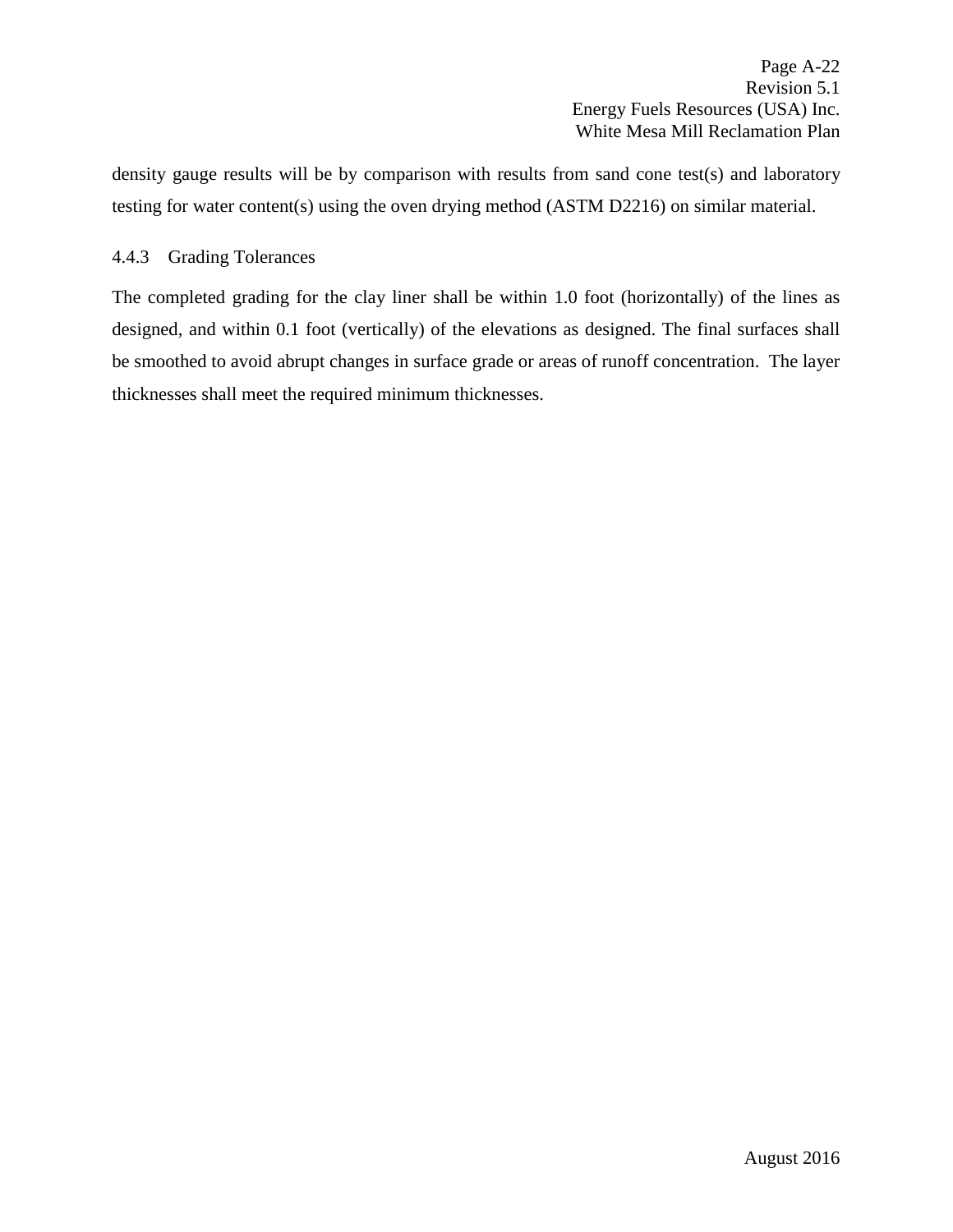## **5.0 DISCHARGE CHANNEL GRADING**

#### <span id="page-27-1"></span><span id="page-27-0"></span>5.1 General

This section outlines specifications for the work associated with excavating the discharge channel from Cell 1. Portions of the grading for the sedimentation basin may be in soil, while other areas may require rock excavation. Although the rock may be rippable, the Contractor should prepare for non-rippable rock in some of the excavation areas.

#### <span id="page-27-2"></span>5.2 Work Description

## <span id="page-27-3"></span>5.2.1 Discharge Channel Excavation

The discharge channel shall be excavated to the slopes and grades and channel widths shown on the Drawings. Discharge channel excavation will include breaching of the dike on the west side of Cell 1. Riprap will not be required to armor the discharge channel where the channel is excavated into competent sedimentary rock, as verified in the field by the CQA Site Manager.

#### <span id="page-27-4"></span>5.2.2 Grading Tolerances

Completed grading in soil for the sedimentation basin shall be within 1.0 foot (horizontally) of the lines as designed, and within 0.1 foot (vertically) of the elevations as designed. Final surfaces shall be smoothed to avoid abrupt changes in surface grade or areas of runoff concentration.

The completed grading in rock for the discharge channel and portions of the sedimentation basin shall be within 2.0 foot (horizontally) of the lines as designed, and within 0.5 foot (vertically) of the elevations as designed. The final excavated rock surfaces of the discharge channel will be below design grades and shall not be filled to make grade.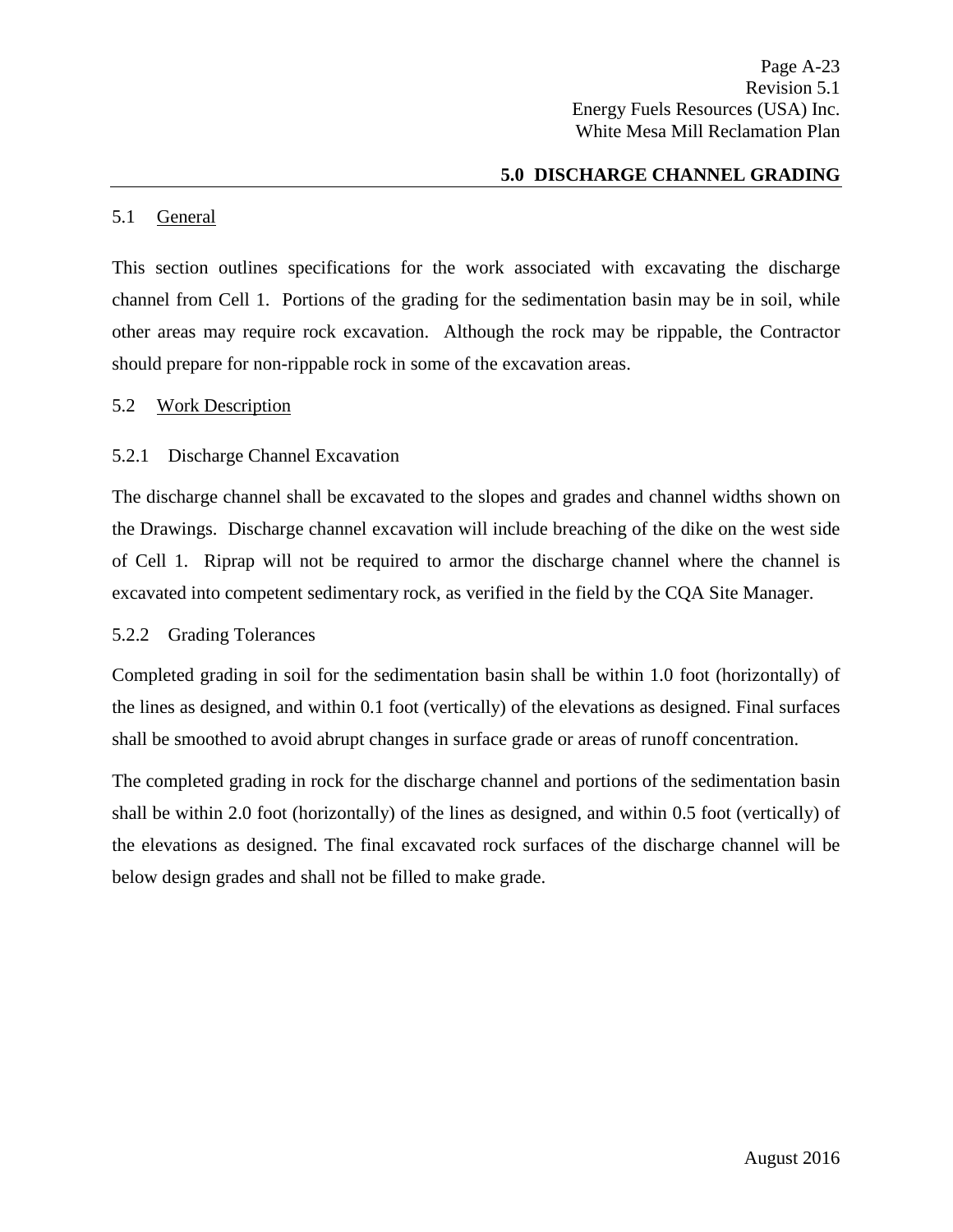## **6.0 MILL DECOMMISSIONING**

<span id="page-28-0"></span>The following subsections describe decommissioning plans for the mill buildings and equipment, the mill site, and associated windblown contamination.

## <span id="page-28-1"></span>6.1 Mill Buildings and Equipment

The uranium and vanadium processing areas of the Mill, including all equipment, structures and support facilities, will be decommissioned by demolition and disposed of in tailings or buried on site as appropriate. All equipment, including tankage and piping, agitation equipment, process control instrumentation and switchgear, and contaminated structures will be cut up, removed and buried in tailings prior to final cover placement. Concrete structures and foundations will be broken up and removed. Concrete foundations may be left in place and covered with soil as appropriate.

Decommissioned areas will include the following:

- Coarse ore bin and associated equipment, conveyors and structures
- Grind circuit including semi-autogeneous grind (SAG) mill, screens, pumps and cyclones
- Three pulp storage leach tanks to the east of the mill building, including all tankage, agitation equipment, pumps and piping
- Seven leach tanks inside the main mill building, including all agitation equipment, pumps and piping
- The counter-current decantation (CCD) circuit including all thickeners and equipment, pumps and piping
- Uranium precipitation circuit, including all thickeners, pumps and piping
- Two yellow cake dryers and all mechanical and electrical support equipment, including uranium packaging equipment
- Clarifiers to the west of the mill building including the preleach thickener (PLT), clarifier, and claricone area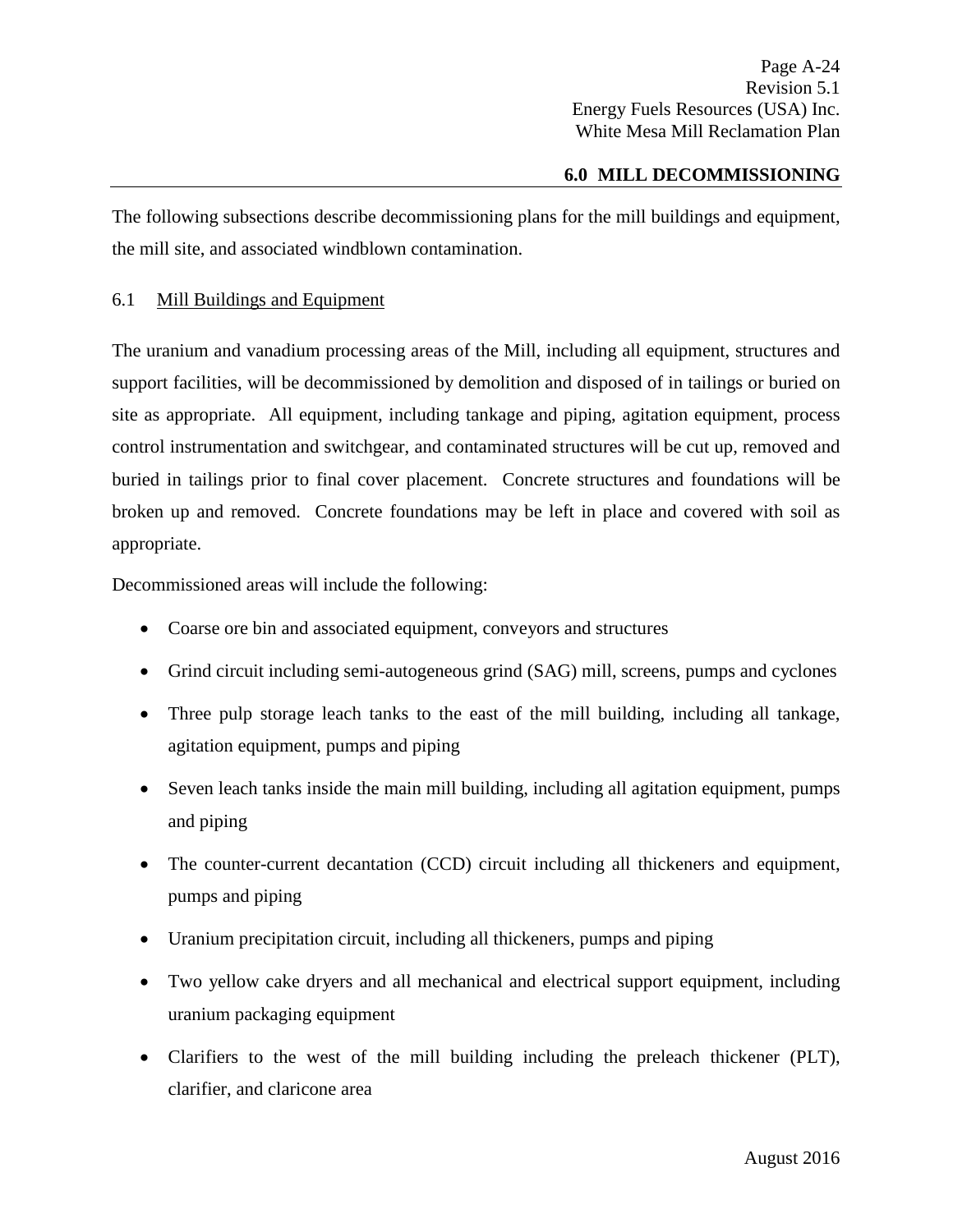- The boiler and all ancillary equipment and buildings
- The entire vanadium precipitation, drying and fusion circuit
- All external tankage not included in the previous list including reagent tanks for the storage of acid, ammonia, kerosene, water, dry chemicals, etc. and the vanadium oxidation circuit
- The ammonium sulfate pad
- The uranium and vanadium solvent extraction (SX) circuit including all SX and reagent tankage, mixers and settlers, pumps and piping
- The SX building
- The mill building
- The alternate feed processing circuit
- The decontamination pads
- The office building
- The shop and warehouse building
- The sample plant building
- The reagent storage building

The sequence of demolition will proceed so as to allow the maximum use of support areas of the facility such as the office and shop areas. It is anticipated that all major structures and large equipment will be demolished using hydraulic shears. This equipment will expedite the process, provide proper sizing of the materials for transport and placement, and reduce personnel exposure to radiation and other safety hazards during the demolition. Uncontaminated or decontaminated equipment to be considered for salvage and remediation equipment will be released in accordance with the terms of License Condition 9.10 and NUREG 1575 Supplement 1, Multi-Agency Radiation Survey and Assessment of Materials and Equipment Manual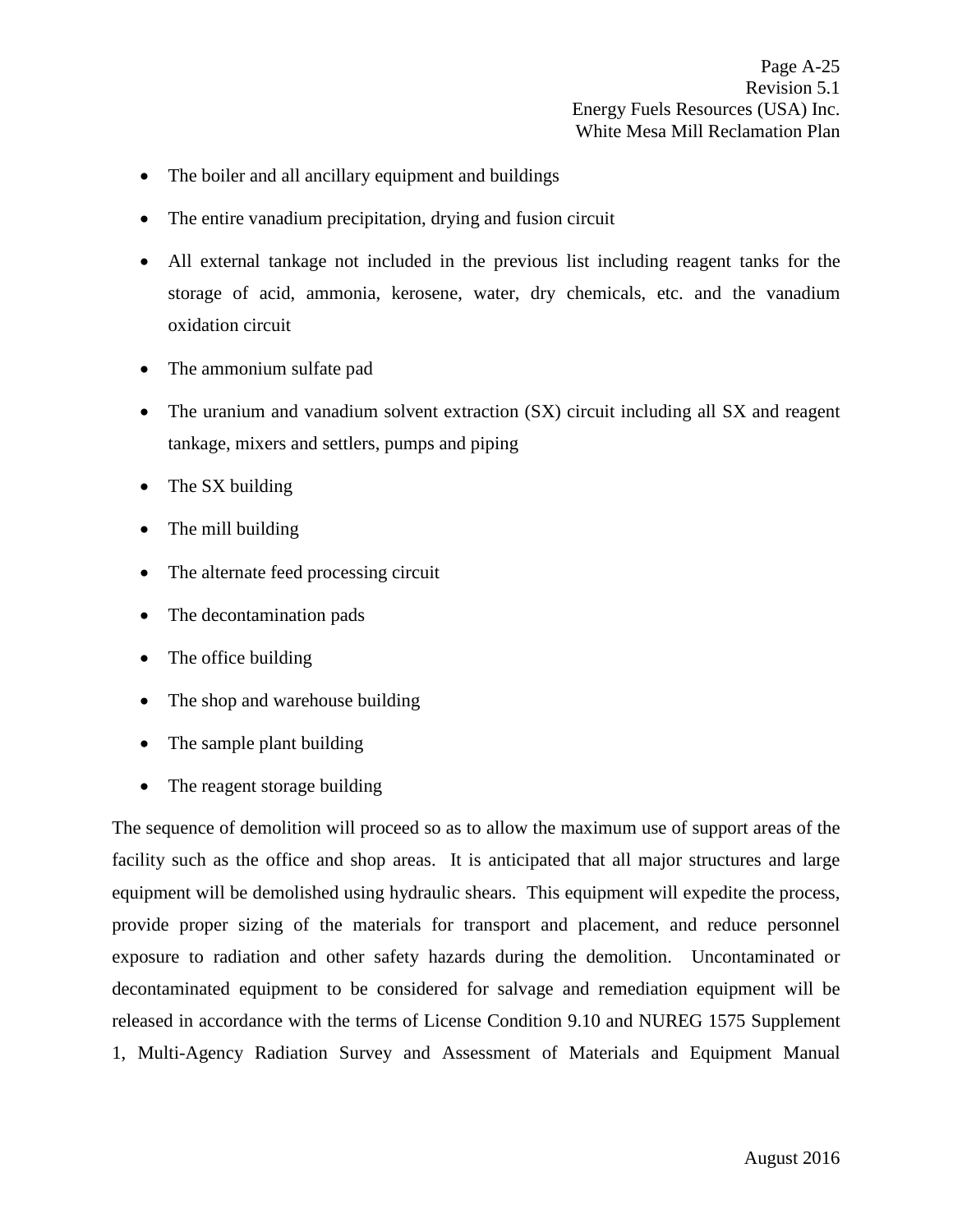(MARSAME) (NRC, 2009) as appropriate and applicable. Contaminated soils from the Mill area will be disposed of in the tailings cells in accordance with Section 7.0.

#### <span id="page-30-0"></span>6.2 Mill Site and Windblown Contamination

Areas with contamination around the Mill site are expected to be primarily surficial, except for the claricone and ammonium sulfate pad areas, and include the ore storage area and limited surface contamination of roads. Ore and alternate feed materials will have been previously removed from the ore stockpile area. Contaminated materials at the Mill site will be excavated and be disposed in Cell 1 in accordance with Section 7.0. The depth of excavation will vary depending on the extent of contamination and will be based on the criteria in Section 7.2.3, except for the claricone and ammonium pad areas which had removal depths and extents outlined in letters submitted by EFRI to the DWMRC on 10/26/12 and 12/23/13, respectively. All other 11e.(2) byproduct materials will be disposed in the tailings cells.

The Owner proposes to reclaim the Mill and surrounding land areas within the property boundary by excavating and placing wastes, demolition debris and contaminated soils into a fenced and controlled permanent disposal area. The permanent disposal area, the current restricted area, and the property boundary, are delineated in Drawing REC-1. The Owner proposes to survey and release all areas within the property boundary, excluding the Cell 1 Disposal Area and Cells 2, 3, 4A, and 4B, for unrestricted use.

Contaminants of concern are Ra-226, Th-230 and natural uranium (U-nat). The evaluation and remediation will be dictated by Ra-226, which is the contaminant with the most restrictive cleanup standard (based on the SENES Consultants, Inc. letter to EFRI dated August 15, 2012; this letter was provided as Attachment I to EFRI's Supporting Documentation for Response to Utah DWMRC Interrogatory 13/1 (SENES 2012)). The correlation between Ra-226 and the remaining two contaminants will be developed as outlined in subsequent sections of these Technical Specifications. Verification of the remediation will be established through a Wilcoxon Rank Sum (WRS) test between the study areas and local background areas. The procedure for verification will follow guidance from NUREG-1575 Multi-Agency Radiation Survey and Site Investigation Manual (MARSSIM) (NRC, 2000). The procedure will include: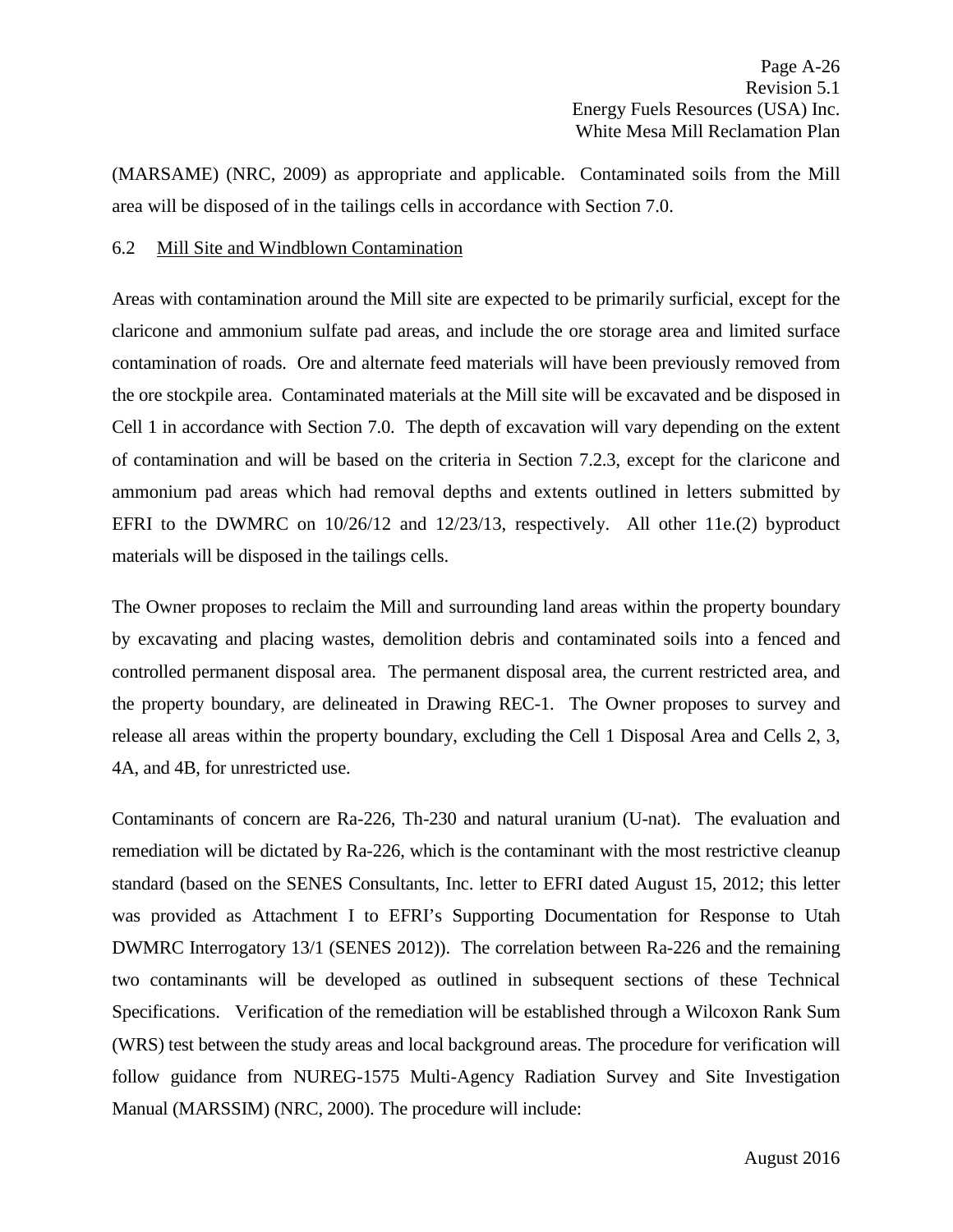- Scoping and characterization surveys: soil samples will be collected to develop a correlation between gamma radiation levels and the unity rule.
- Classification of land areas: to (MARSSIM) Class 1 through Class 3.
- Remediation of land areas driven by correlation-based prediction equation between gamma radiation and the unity rule for multiple radionuclides.
- Final Status Survey using the Wilcoxon Rank Sum (WRS) test with local background areas.

The procedure also follows the Data Quality Objective (DQO) process defined in the MARSSIM Guidance, as discussed in Section 6.6, and NUREG-1757 Volume 2 Consolidated Decommissioning Guidance, Characterization, Survey, and Determination of Radiological Criteria (NRC, 2006).

## <span id="page-31-0"></span>6.3 Scoping and Characterization Surveys

Areas contaminated through process activities or windblown contamination from the tailings areas will be remediated to meet applicable cleanup criteria for Ra-226, Th-230, and U-nat. Contaminated areas will be remediated such that the residual radionuclides remaining on the site, which are distinguishable from background, will not result in a dose that is greater than that which would result from the Ra-226 soil standard, that is, 5 pCi/g above background for the surface 15 cm soil layer and 15  $pCi/g$  for the subsurface 15 cm soil layer, respectively as discussed in Section 6.6.3.3 and hereafter referred to as "5/15".

An initial scoping survey for windblown contamination will be conducted based on analysis of pertinent past radiometric and land use information. Operational surveys of the areas surrounding the Mill and tailings area have indicated potential windblown contamination only to the north and east of the ore storage area, and to the southwest of Cell 3. The initial scoping survey will be conducted using calibrated gamma radiation instruments on 15 meter (15 m) transects. Additional surveys will be conducted in a halo, or buffer zone, around the projected impact area. The survey in the halo will be conducted using 25 m transects. Areas where no readings exceed 75 percent of the gamma radiation guideline value, as developed per Section 6.3.2, will be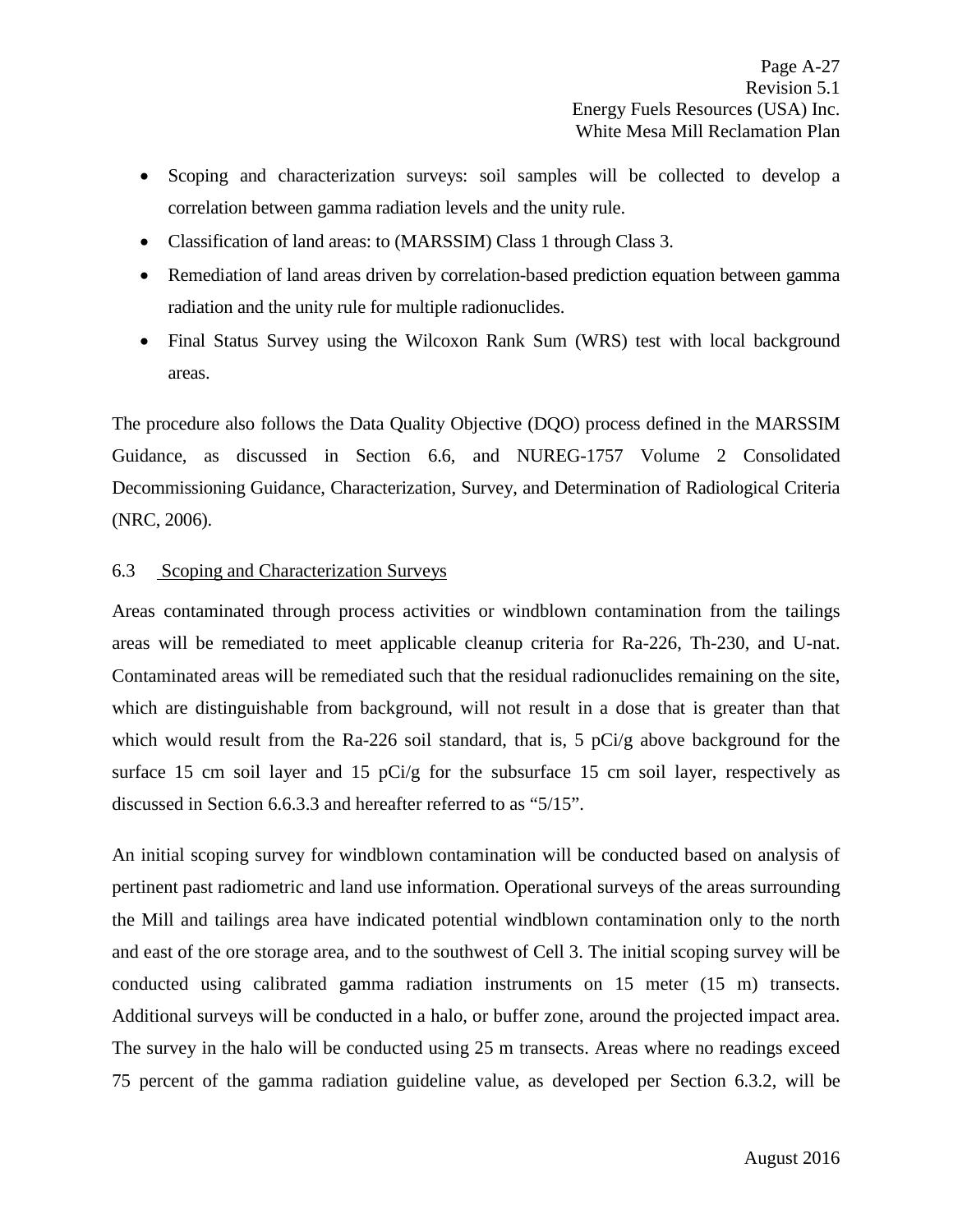classified as unaffected, and will not require remediation. Areas where one or more readings exceed the gamma radiation guideline value will be further investigated to determine whether or not remediation is required.

Prior to initiating cleanup of windblown contamination, a statistically-based soil sampling program will be conducted in an area within or outside the property boundary that is similar to the areas to be remediated, to determine the average background Ra-226 concentration, or concentrations, to be ultimately used for the cleanup. Similarity, or representativeness, will be determined based on geology, soil type and soil chemistry.

Soil cleanup verification will be accomplished by use of calibrated gamma radiation instruments. Multiple instruments will be maintained and calibrated to ensure availability and consistency during remediation efforts (Section 6.3.4).

## <span id="page-32-0"></span>6.3.1 Scoping and Characterization Survey for the Subsurface

The subsurface will only be investigated in areas where the historical site assessment (HSA) demonstrates the possibility of contamination below the 15 cm depth. This does not include areas of windblown contamination, or the ore storage area (unless also affected by an event demonstrated by the HSA). The method for the subsurface investigation will include boreholes where soil sampling and downhole gamma radiation investigations may occur. This method will be developed based on the HSA.

# <span id="page-32-1"></span>6.3.2 Gamma Radiation to Unity Rule Correlation

The Owner plans to use radiation measurement instrumentation for soil background analyses, unity rule – gamma radiation correlations, verification data, and sensitivity analyses. Soil background analyses will be completed using MARSSIM methods (NRC, 2000) for background reference areas.

Soil samples taken during characterization for correlation will be analyzed by a certified laboratory to determine the on-site correlation between the gamma radiation readings and the concentration of Ra-226, Th-230 and U-nat, in the samples. Samples will be taken from: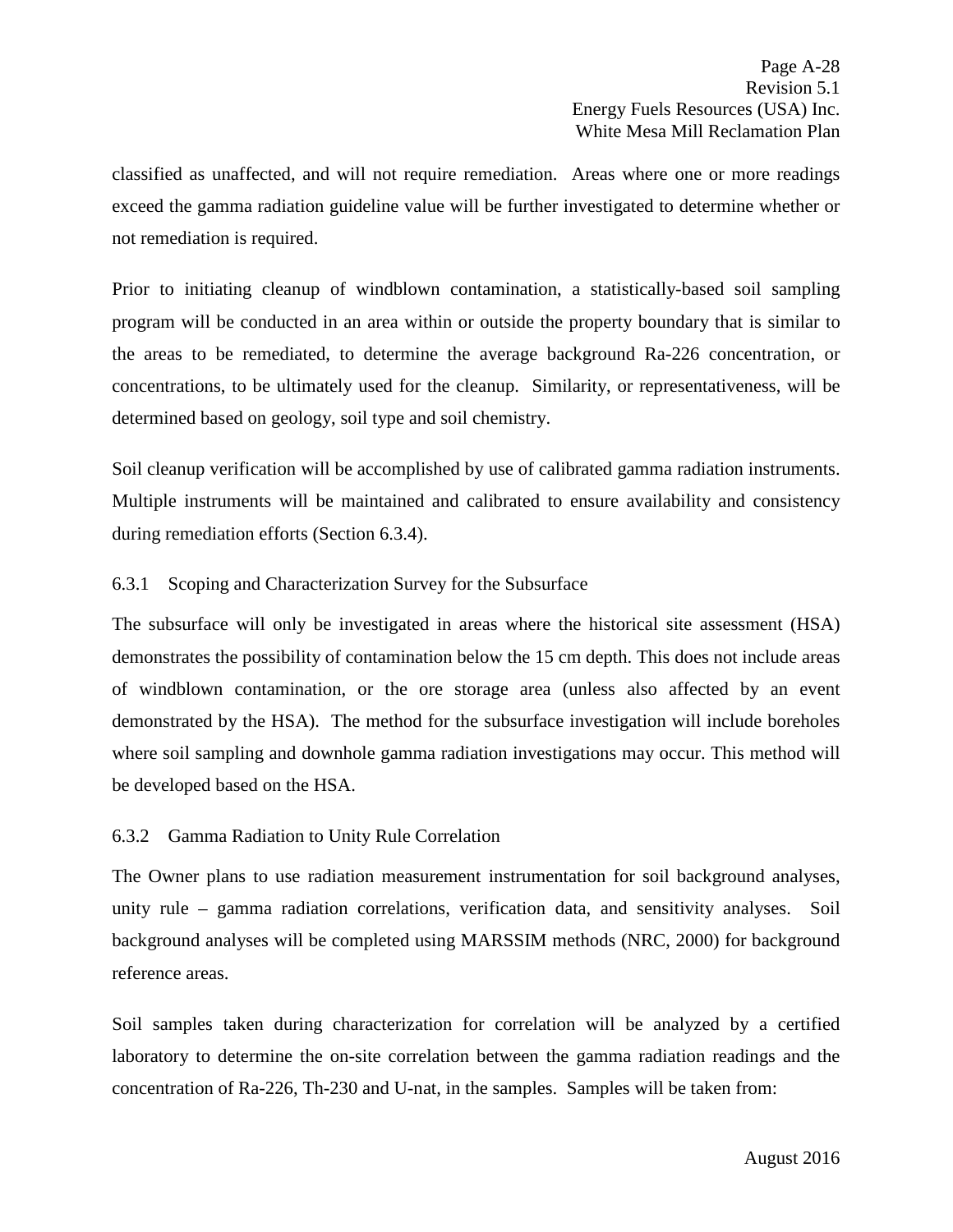- Areas known to be contaminated with only processed uranium materials (i.e. tailings sand and windblown contamination)
- Areas in which it is suspected that unprocessed uranium materials (i.e. ore pad and windblown areas downwind of the ore pad) are present

The actual number of samples used will depend on the correlation of the results between gamma radiation readings and the unity rule as discussed below. Windblown contamination to the northeast of the Mill area is primarily associated with the unprocessed ore from the ore storage pad. The slightly larger windblown contamination area to the southwest of the Mill area is primarily associated with the processed tailings. A minimum of 35 samples of windblown tailings (to the southwest), and 15 samples of windblown unprocessed ore materials (to the northeast) will be collected.

Sufficient samples will be collected for developing prediction equations to calculate the linear regression lines and the corresponding upper and lower 95 percent confidence levels for each of the instruments. The upper one-sided 95 percent confidence limit will be used for the guideline value for correlation between gamma radiation readings and Ra-226 concentration. Because the unprocessed materials are expected to have proportionally higher values of uranium in relation to the Ra-226 and Th-230 content, the correlation to the gamma radiation readings are expected to be slightly different than readings from areas known to be contaminated with only processed materials. Areas expected to have contamination from both processed and unprocessed materials will be evaluated using the more conservative correlation, or will be excavated to the Ra-226 standard which should ensure that the uranium is removed.

The samples will be judgmentally selected with Ra-226 concentration at three different intervals related to the guideline value (5 pCi/g above background):

- 25 percent of the guideline value
- Approximately the guideline value
- Approximately twice the guideline value for the area of interest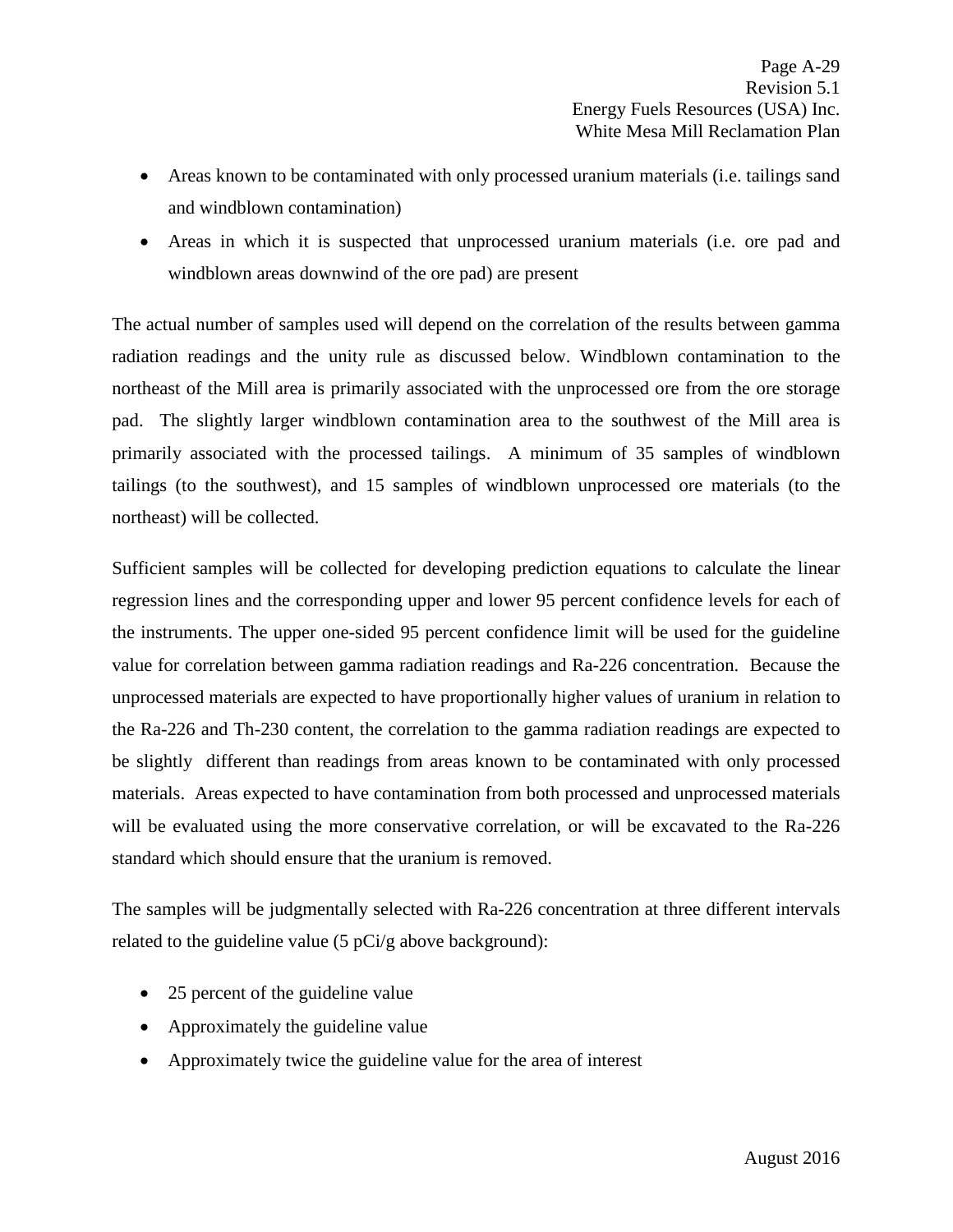This selection will maximize the precision of the correlation relationship at 5.0 pCi/g above background. Background Ra-226 concentrations have been gathered over a 16-year period at sample station BHV-3 located upwind and 5 miles west of the Mill. The Ra-226 background concentration from this sampling location is  $0.93$  pCi/g. This value and the concentrations of Unat and Th-230 assumed in equilibrium with the Ra-226 will be used as an interim value for the background concentration used only in the initial planning for this project (e.g. use of historical knowledge for preliminary setting of verification sample sizes). Background locations for the verification test will have the three contaminants measured at multiple locations.

Because Ra-226 has short-lived radioactive decay products that are strong gamma radiation emitters (namely Pb-214 and Bi-214), gamma radiation surveys can be effective for characterizing soil Ra-226 distributions across large areas, including on relatively small spatial scales. The well-established, effective, and widely-used analytical approach for spatially comprehensive characterization of Ra-226 concentrations in surface soils involves spatially intensive gamma radiation surveys combined with the use of gamma radiation and soil Ra-226 concentration correlations.

If a gamma radiation and Ra-226 concentration correlation is statistically significant, Ra-226 concentrations in surface soils can be predicted with reasonable accuracy based on gamma radiation readings collected at a high density of measurements across large areas. The same is true for other radionuclides, although correlative relationships tend to be less statistically significant and estimation uncertainty can be higher. The advantage of gamma radiation surveys is that a much higher density of measurements of terrestrial sources of gamma radiation is possible and when combined with gamma radiation/soil radionuclide correlation analysis, the approach produces a more comprehensive spatial characterization for comparisons against baseline conditions and evaluation of potential radiological contamination.

Fifteen soil samples will be collected in the restricted area to establish a correlation between the soil sampling analysis and the gamma radiation count. Additional measurement locations will be added, if necessary, to reach suitable precision, as defined in Section 6.6.3.7. The method that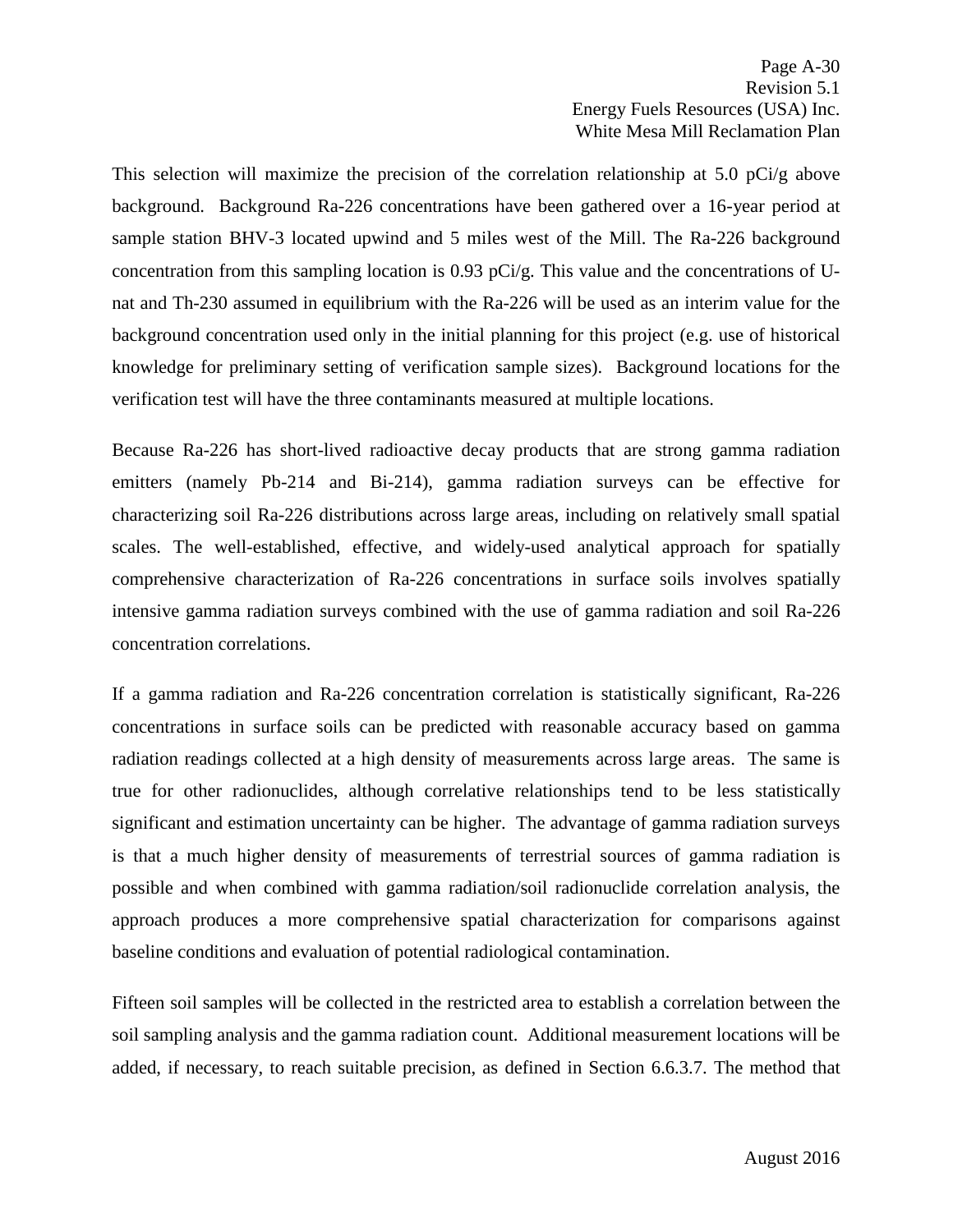will be used in an effort to develop statistically significant gamma radiation/soil radionuclide correlations is as follows:

- 1. At each correlation plot, a 100  $m^2$  (10 m x 10 m) plot for correlation measurements and soil sampling will be established with pin flags. A gamma radiation scan will be performed across each correlation plot (5 m transects at a detector height of 18 inches). The average gamma radiation reading (e.g. cpm) from scan data across each correlation plot will be calculated and recorded in the field logbook, or developed using data collected from the gamma radiation scan. See Figure A-1 for the scan path.
- 2. Within each 10 m x 10 m correlation plot nine sub-samples of surface soils, one in the center, and eight against the edges of the plot, will be collected across the plot (at a depth of 15 cm) and composited into a single sample to represent average soil radionuclide characteristics across the correlation plot. Composite surface soil samples from each correlation plot will be submitted to a qualified commercial laboratory for analysis of U-nat, Ra-226, Th-230, Th-232 (by Ra-228), and K-40. The correlation plot scanning and sampling design for each location is illustrated in Figure A-1.
- 3. The laboratory chain of custody/analysis request form to be submitted with composite correlation plot soil samples will specify the following requirements:
	- a. Thorough homogenization of each sample at the laboratory.
	- b. Ra-226 analysis by EPA Method 901.1, modified for soil samples, with sample counting to be performed at least 21 days after sealing in the counting tin to ensure full ingrowth of Rn-222 and its decay products. Analysis of K-40 will also be conducted with EPA method 901.1, as will analysis of Ra-228 (to determine Th-232 concentrations under the assumption of radiological equilibrium).
	- c. U-nat analysis by EPA Method 200.8 (ICP-MS) or equivalent, preferably with soil matrix digestion using EPA Method 3052 (microwave assisted acid digestion). EPA Method 3050B or equivalent digestive methods may alternatively be used; however, digestion will not be as complete.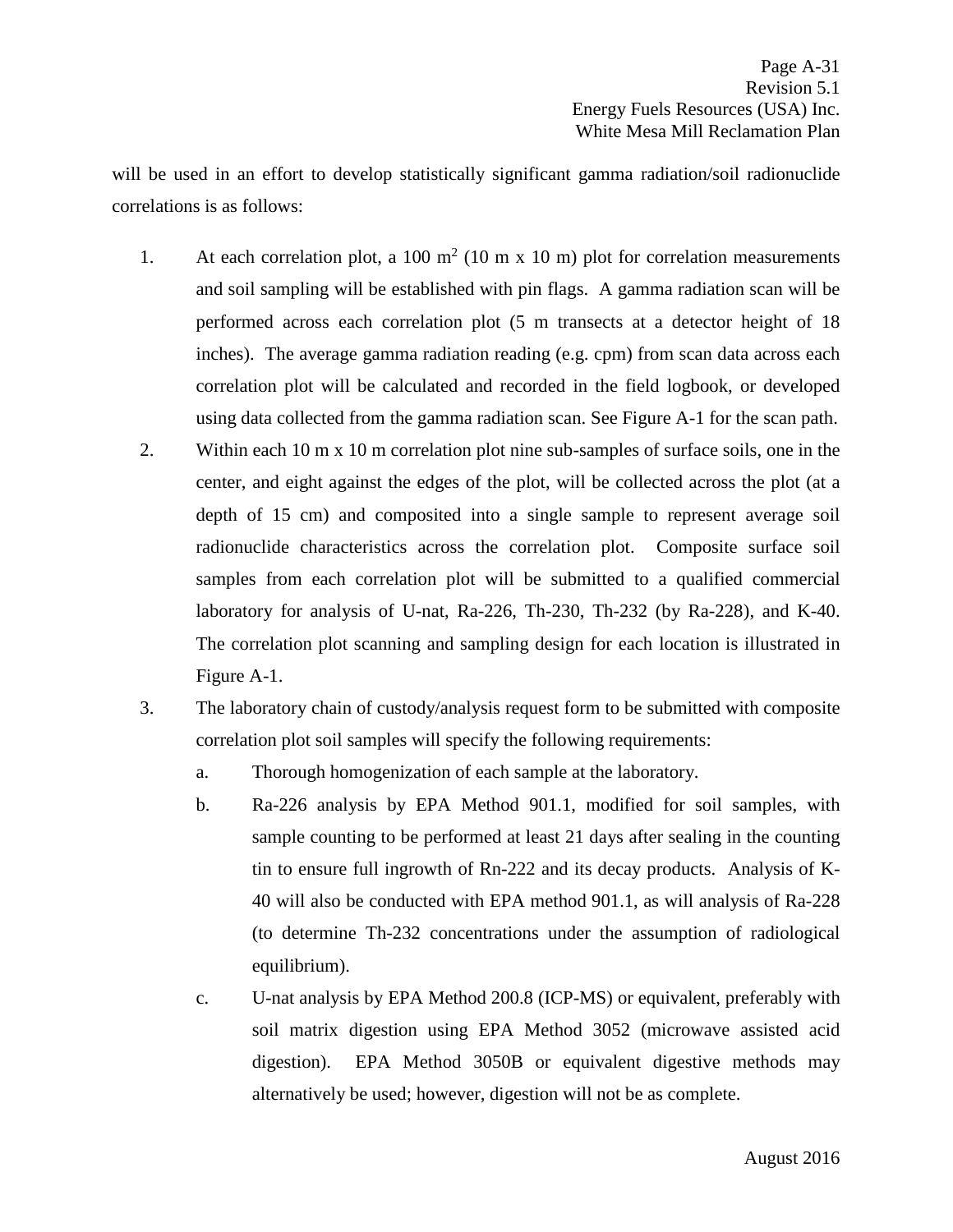- d. Th-230 analysis by EPA Method 200.8 (ICP-MS) or equivalent, preferably with soil matrix digestion using EPA Method 3052 (microwave assisted acid digestion). Ten percent of the correlation plot samples will also be analyzed for Th-230 by alpha spectroscopy.
- 4. Upon receiving soil analysis results from the laboratory, regression analysis will be performed to determine, based on paired data from all correlation plots, if significant statistical correlations exists between average gamma radiation readings and soil Ra-226, U-nat, Th-230, Th-232 by Ra-228 and K-40 concentrations.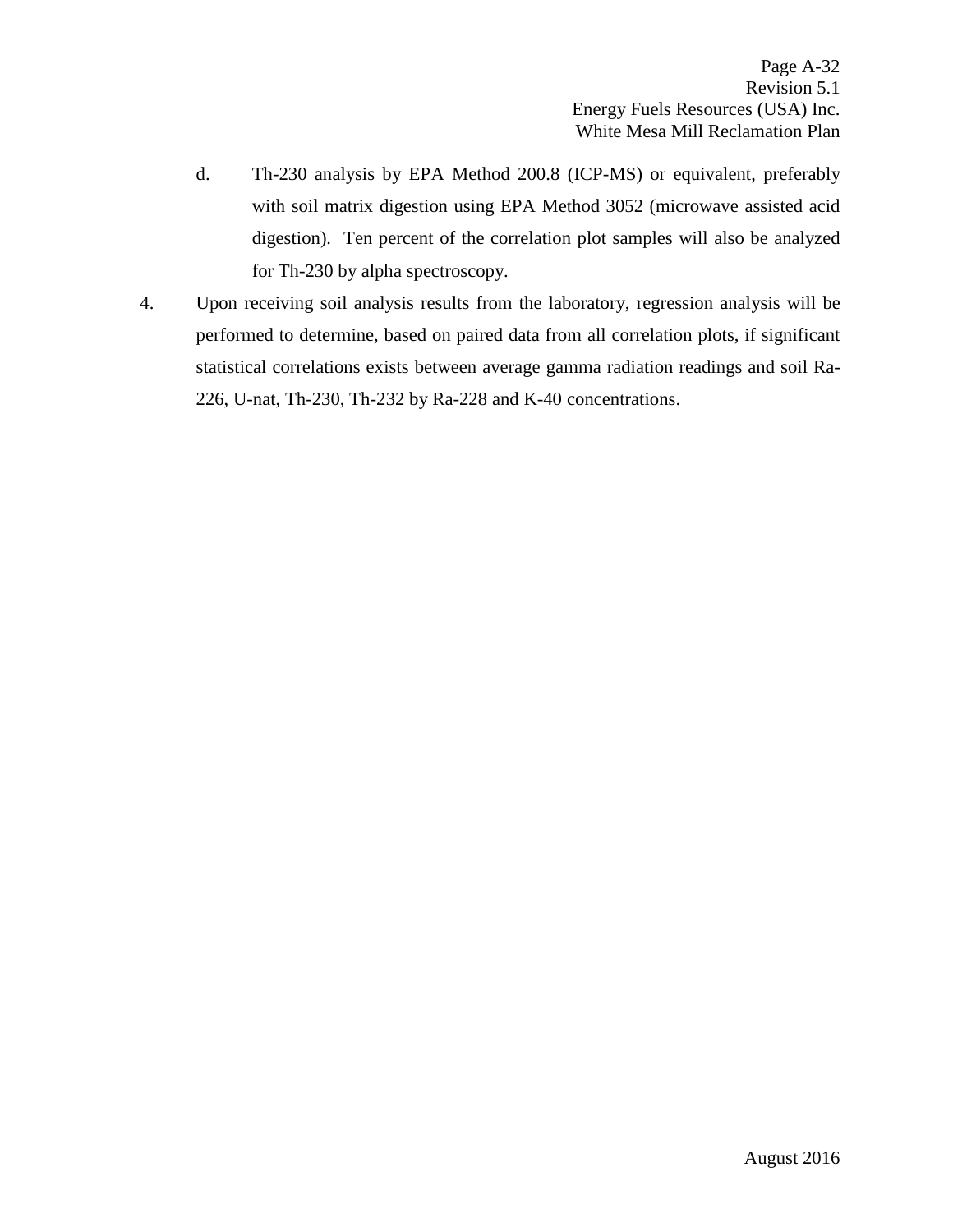Page A-33 Revision 5.1 Energy Fuels Resources (USA) Inc. White Mesa Mill Reclamation Plan

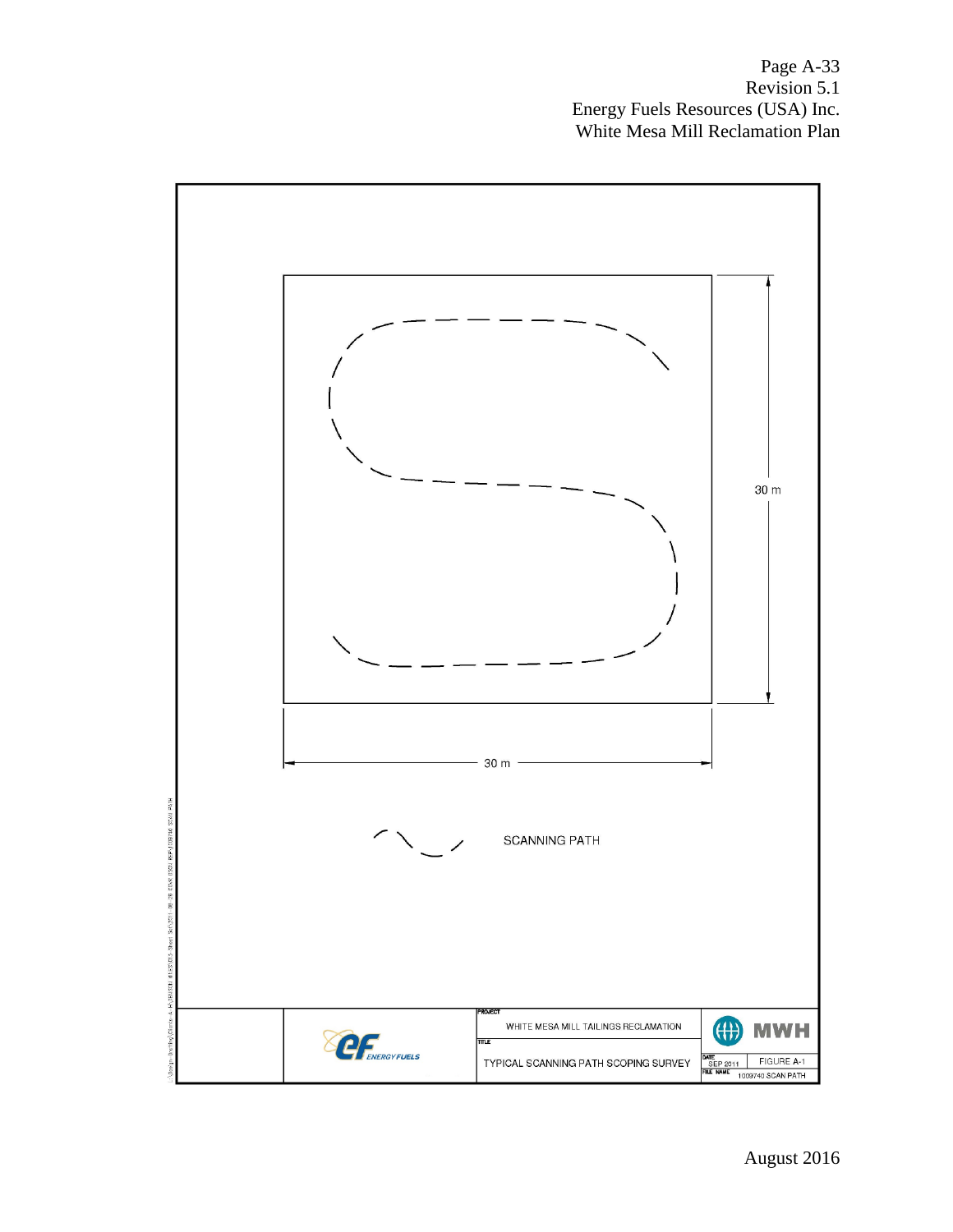#### 6.3.3 Area Classification

The characterization and scoping surveys will be used to classify areas as either non-impacted or impacted areas. The impacted areas will be further classified into Classes 1-3 (NUREG-1575; NRC, 2000). The classification of the areas will determine the rigor required to survey and release the areas.

- Class 1 areas are areas which have, or had prior to remediation, a potential for radioactive contamination based on Mill operating history, or known contamination based on previous radiological surveys. Areas containing contamination in excess of the release criterion, specifically the Derived Concentration Guideline Level (DCGL) associated with the Wilcoxon Rank Sum Test (DCGL<sub>W</sub>), established by the radium benchmark dose (RBD) approach in Section 6.6.3.3 prior to remediation should be classified as Class 1 areas. The concentration terms "DCGLW", "release criterion", and "unity rule", have been used interchangeably throughout the remainder of these Technical Specifications. However, where a gamma radiation-based level is meant, the term "gamma guideline level" is used specifically.
- Class 2 areas are areas which have, or had prior to remediation, a potential for radioactive contamination or known radioactive contamination, but are not expected to exceed the DCGLW.
- Class 3 areas are any impacted areas not expected to contain any residual radioactivity, or are expected to contain levels of residual radioactivity at a small fraction of the DCGLW, based on Mill operating history and previous radiological surveys.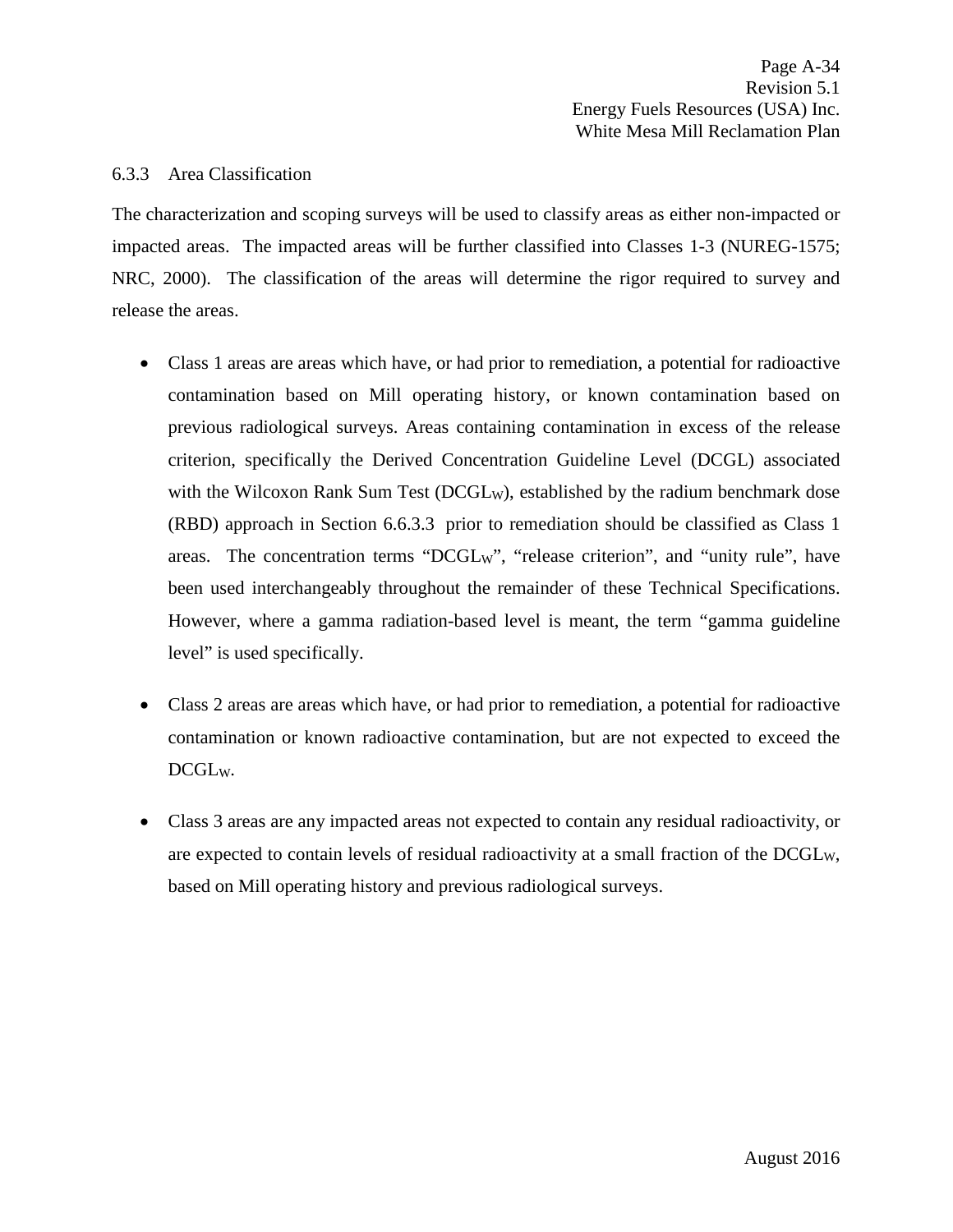| <b>Survey Unit</b><br><b>Classification</b> |       | <b>Statistical</b><br><b>Test</b> | <b>Elevated</b><br><b>Measurement</b><br><b>Comparison</b> | <b>Sampling</b><br>and/or Direct<br><b>Measurements</b> | <b>Suggested</b><br><b>Area</b><br>$(m^2)$ | <b>Scanning</b> |
|---------------------------------------------|-------|-----------------------------------|------------------------------------------------------------|---------------------------------------------------------|--------------------------------------------|-----------------|
| Impacted                                    | Class | Yes                               | Yes                                                        | Systematic                                              | 2000                                       | 100%            |
|                                             |       |                                   |                                                            |                                                         |                                            | Coverage        |
|                                             | Class | Yes                               | Yes                                                        | Systematic                                              | 10,000                                     | 10-100%         |
|                                             |       |                                   |                                                            |                                                         |                                            | Systematic      |
|                                             | Class | <b>Yes</b>                        | Yes                                                        | Random                                                  | No limit                                   | Judgmental      |
|                                             | 3     |                                   |                                                            |                                                         |                                            |                 |
| Non-Impacted                                |       | No                                | N <sub>0</sub>                                             | No                                                      | None                                       | None            |

**Table 6.1 - Final Status Survey Unit Classification for Land Areas**

# 6.3.4 Remediation

Remediation will only occur in survey units that cannot pass the release criterion (DCGLW). Remediation will consist of excavation of soils and placement in the tailing cells, as stated in Section 7.2.3. Remedial action support surveys will be conducted to guide the remediation. Remedial action support surveys will be conducted in a manner similar to the Final Status Surveys (FSSs), described in Sections 6.4 and 6.6, to ensure that the remedial action achieves the DCGLW. Excavation will continue until the gamma radiation guideline value is achieved for surface soils.

Upon completion of remediation, gamma radiation surveys will be conducted on the excavated area and areas surrounding the excavation.

### 6.4 Final Status Surveys

Areas of the site will be released through the final status survey (FSS) process (see Section 6.6). Survey units will be released through FSS reports provided to DWMRC for each survey unit. Survey units that require remediation will undergo the FSS process after remediation. Survey units must meet the release criterion set forth in this section. Each survey unit that meets the release criterion will be released, pending DWMRC approval.

### 6.4.1 Release Criterion

Release criteria have been established and are discussed in more detail in Section 6.6.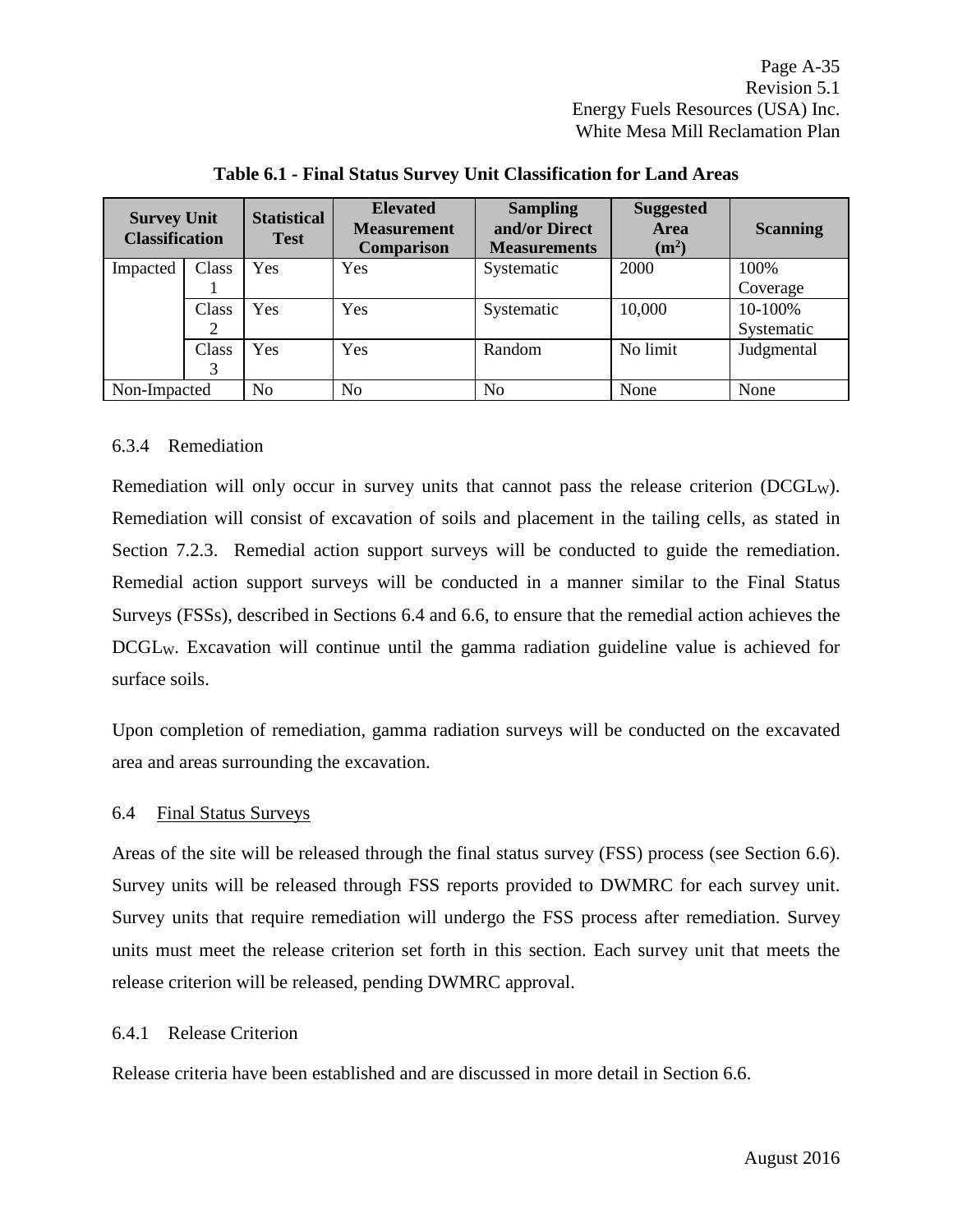Page A-36 Revision 5.1 Energy Fuels Resources (USA) Inc. White Mesa Mill Reclamation Plan

#### 6.4.2 Statistical Test

The WRS test will be performed using the background reference data set and the systematic sample data set from the survey unit under investigation. The background reference data set will be added to the unity rule (1) prior to the statistical test being completed. The two data sets will be derived using the weighted sum for multiple radionuclides set forth in MARSSIM (NRC, 2000):

For surface soils:

$$
\frac{A (pCi/g Ra226)}{5 (pCi/g)} + \frac{B (pCi/g Unat)}{545 (pCi/g)} + \frac{C (pCi/g Th230)}{46 (pCi/g)} + 1
$$

For subsurface soils:

$$
\frac{A (pCi/g\ Ra226)}{15 (pCi/g)} + \frac{B (pCi/g\ Unat)}{2908 (pCi/g)} + \frac{C (pCi/g\ Th230)}{142 (pCi/g)} + 1
$$

For instance, if the background reference area surface soil data set showed that one sample contained 2.2 pCi/g Ra-226, 2.2 pCi/g U-nat, and 2.0 pCi/g Th-230, the sample would be represented in the WRS data set as the following:

$$
\frac{2.2 (pCi/g \; Ra226)}{5 (pCi/g)} + \frac{2.2 (pCi/g \; Unat)}{545 (pCi/g)} + \frac{2.0 (pCi/g \; Th230)}{46 (pCi/g)} + 1 = 1.49
$$

Thus, 1.49 (unitless) for this particular background sample would be used in the WRS comparison data set for the background reference area to be compared to the survey unit data. If this sample were from the survey unit, the value would be 0.49 (unitless).

The WRS test will be performed on the survey unit and background reference area using the method in MARSSIM. For Class 1 to Class 3 survey units, the null hypothesis is that the survey unit exceeds the release criterion. If the null hypothesis is rejected, the mean for the survey unit does not exceed the DCGLW, and no area exceeds the DCGL Elevated Measurement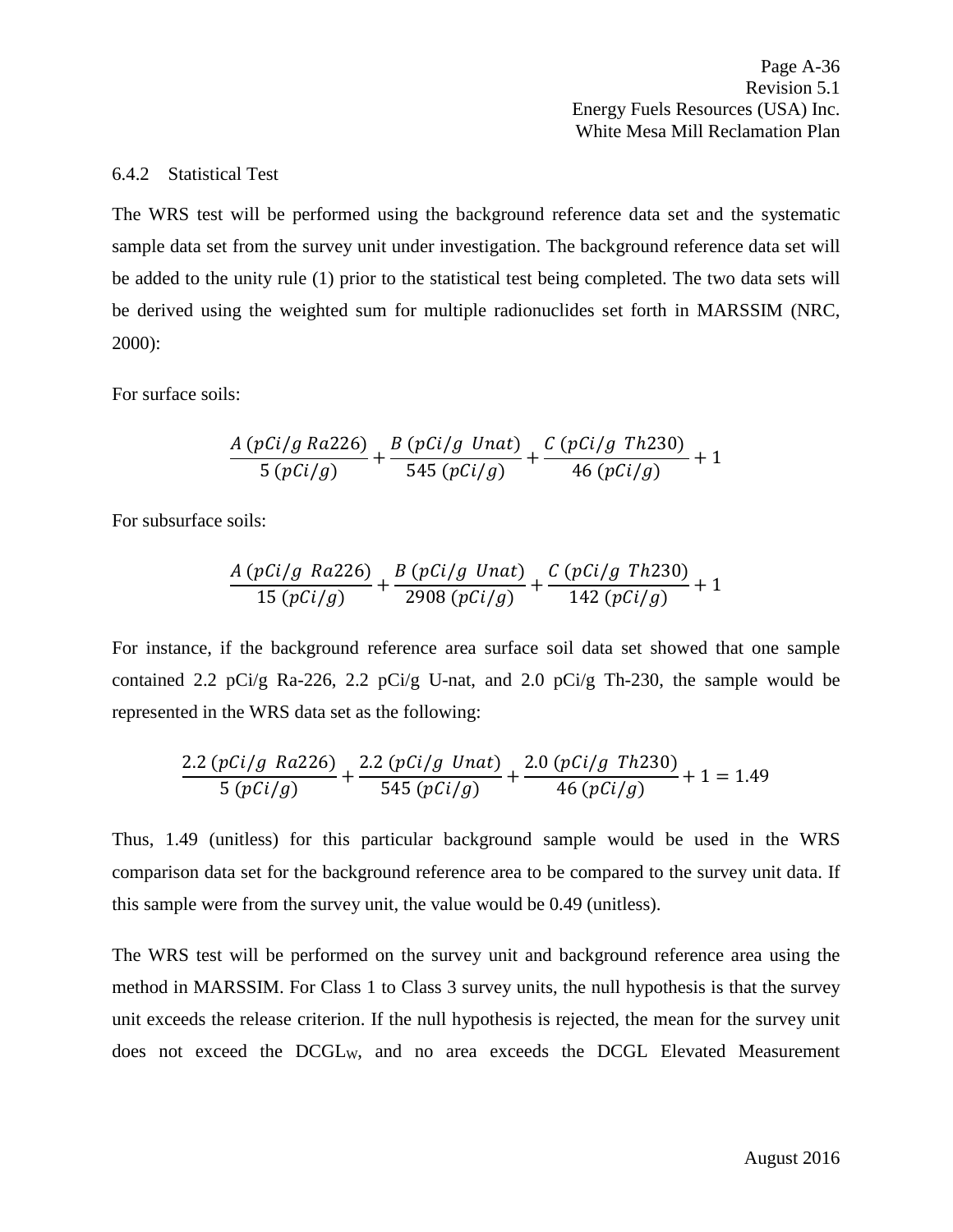Comparison (DCGL<sub>EMC</sub>) then the survey unit is presumed to meet the release criterion and, pending DWMRC approval, released.

If an area in a survey unit exceeds the DCGLW, the area of the contamination will be determined using a mixture of soil sampling and gamma radiation surveying.

A comparison to the EMC will be made to determine if the area presents a dose equal to, or lower than, the DCGL<sub>W</sub> scenario. This determination will be completed through the derivation of area factors based on the size of hypothetical areas of contamination. The area factor for a contaminated area will be multiplied by the  $DCGL_W$  to determine the allowable contaminant concentration for that size of area, which still meets the unity rule. Area factors will be determined prior to FSS's and will be approved by DWMRC.

Areas of elevated activity that do not meet the DCGL<sub>EMC</sub> will be remediated.

## 6.5 Instrument Quality Assurance/Quality Control (QA/QC)

Field gamma radiation survey instrumentation will be sodium iodide (NaI) detectors. To the extent possible, the same instruments will be use throughout the characterization, remediation and final status survey. These instruments will be cross-calibrated to allow other identical instruments or similar instruments to be used. Individuals will be appropriately trained to use the selected instrumentation and the instrumentation will be suitable for its intended use. Instrumentation shall be operated in accordance with written procedures and manufacturers' manuals which will provide guidance to field personnel on the proper use and limitations of the instruments.

### 6.5.1 Calibration

The manufacturer's current calibration/maintenance records will be kept on site for review and inspection for all instruments used during the survey. Past calibration records will be retained for inclusion in the FSS report.

The records will include, at a minimum, the following:

• Equipment identification (name, model, and serial number)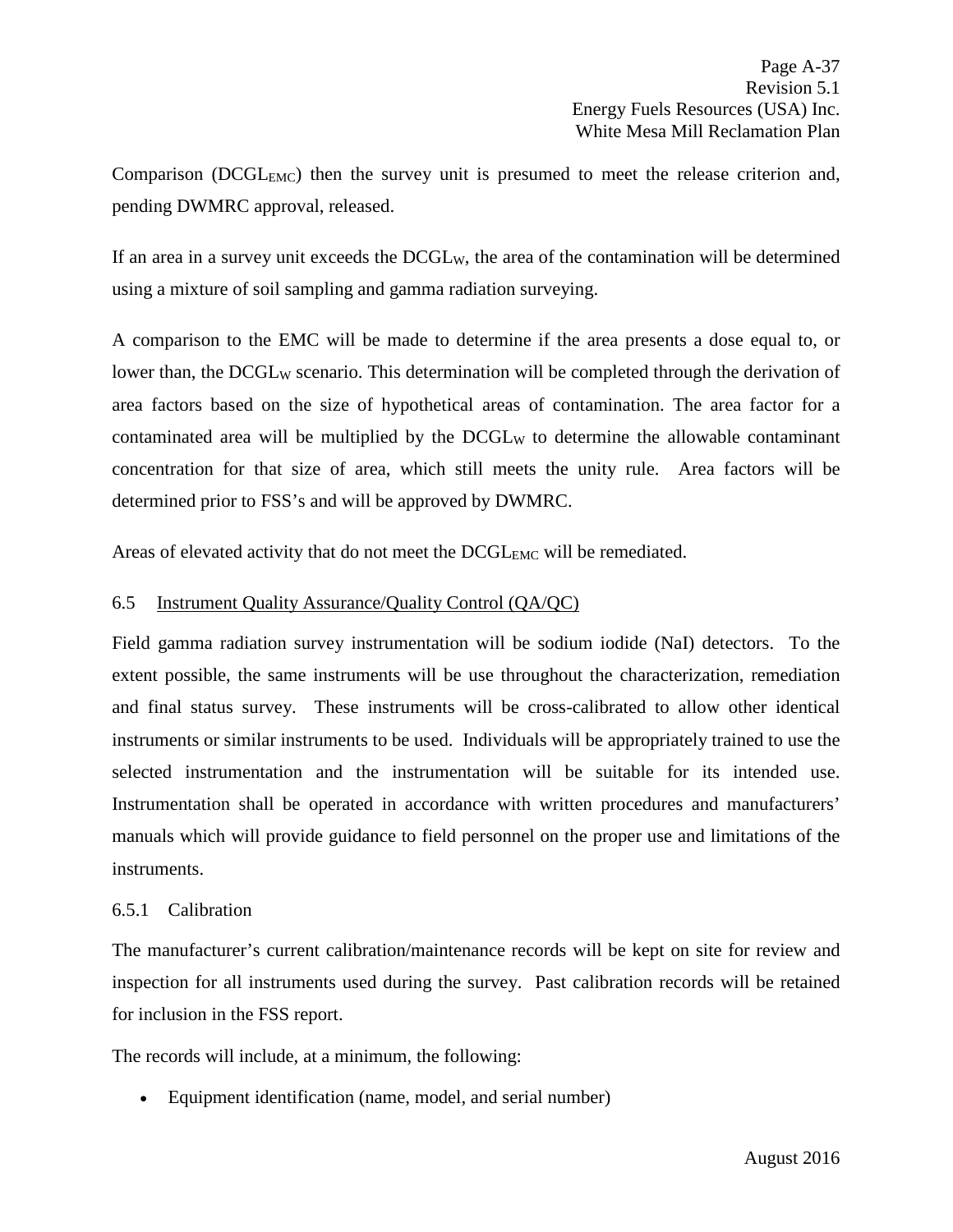- Manufacturer
- Date of calibration
- Calibration due date

Instrumentation must be maintained and calibrated to manufacturer's specifications to ensure that required traceability, sensitivity, accuracy, and precision of the equipment/instruments are maintained. Instruments will be maintained and calibrated in accordance with American National Standards Institute N323A (ANSI, 1997).

## 6.5.2 Source and Background Checks

Prior to and after daily use, instruments will be QC-checked by comparing the instrument's response to a designated gamma radiation source and to ambient background. Prior to commencement of field operations, a site reference location will be selected for the performance of these checks. Acceptable ranges (count rate) for each instrument will be established by performing a series of counts. The acceptable range will be  $\pm 2$  sigma of the mean of the series of counts. QC source checks will consist of one-minute integrated counts with the designated source position in a reproducible geometry, performed at the designated location. Background checks will be performed in an identical fashion with the source removed. Results of the background and QC checks will be recorded in a field logbook.

Instrument response to the designated QC check source will be plotted on control charts or in tabular form (spreadsheets) and evaluated against the average source and background readings established at the start of the field activities. A performance criterion of  $+/- 2$  sigma of this average will be used as an investigation action level, and a repeat of the measurement will be performed. A performance criterion of  $+\sqrt{-3}$  sigma of this average will be used as a failure level requiring corrective action. Results exceeding this criterion will be investigated and appropriate corrections to instrument readings will be made if the response is affected by factors beyond personnel control, such as large humidity or temperature changes. The instrument(s) in question will be removed from service while investigations and corrective actions are in progress.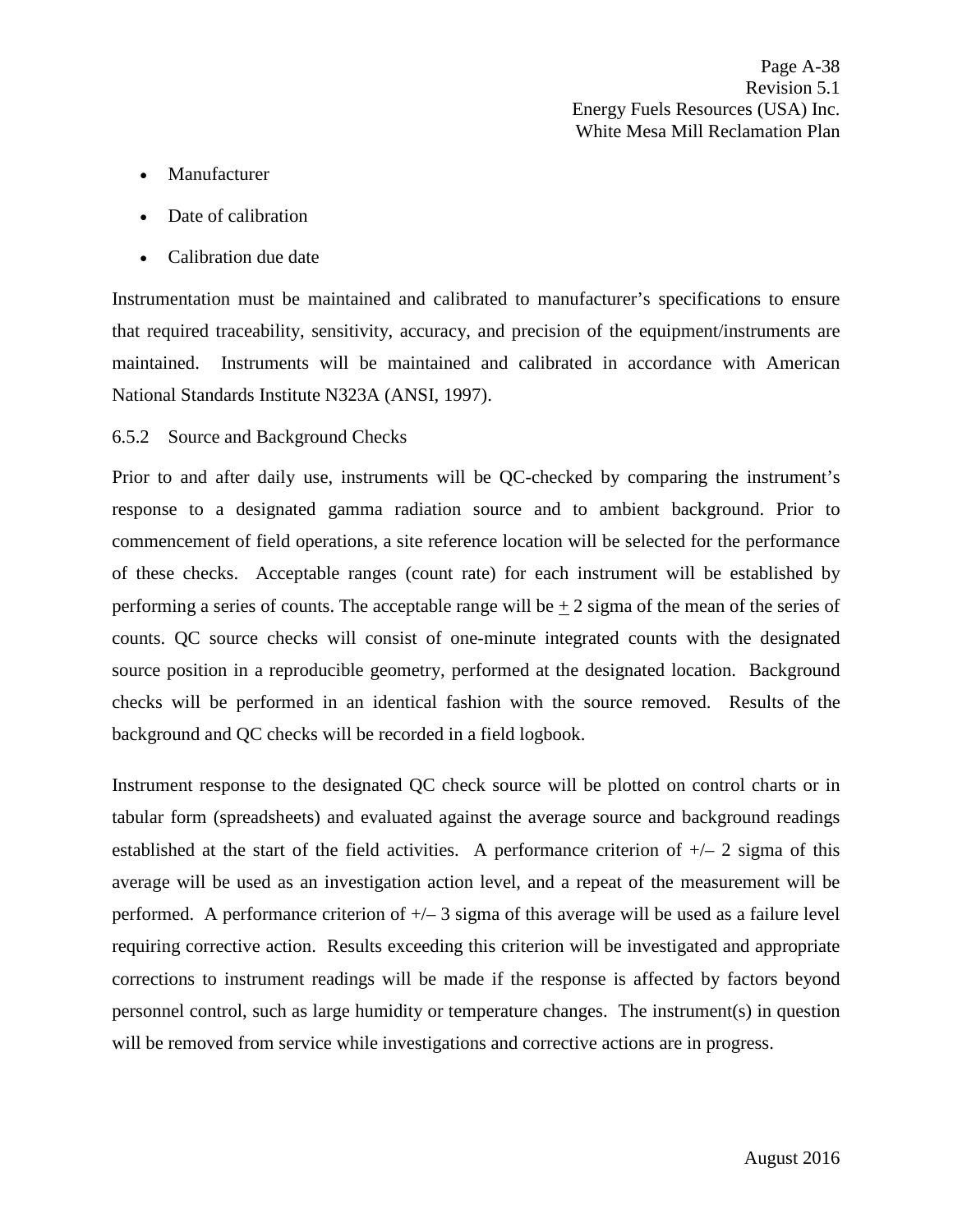Instrument response to ambient background will be used to establish a mean background response for each instrument, to monitor gross fluctuations in background activity (e.g., from changes in barometric pressure and other, non-contaminant related causes), and to evaluate detector response. The background measurements are performed for the purpose of checking for detector contamination and electronic stability (especially cabling).

Instrument response to source checks are used to prove detector efficiency and electronics stability.

During QC checks, instruments shall be inspected for physical damage, current calibration and erroneous readings. The individual performing these tasks shall document the results in accordance with the instrument protocol within MARSSIM, as provided in Exhibit A-1. Instrumentation that does not meet the specified requirements of calibration, inspection, or response check will be removed from operation. If the instrument fails the QC response check, any data obtained to that point, but after the last successful QC check will be considered invalid due to potentially faulty instrumentation.

### 6.6 Data Quality Objectives

This plan was developed using guidance from MARSSIM to ensure surveys are conducted with the proper rigor, quality assurance, and statistical analysis to make proper decisions. A key step in the MARSSIM process is the development of DQOs. DQOs ensure collection of data of the right type, quality, and quantity to support decisions, the decommissioning process, and the achievement of the desired end state. The DQOs are outlined below, and include systematic processes to:

- 1) State the problem
- 2) Identify the goal of the characterization
- 3) Identify inputs to the decision
- 4) Define the study boundaries
- 5) Develop the decision rules/analytical approach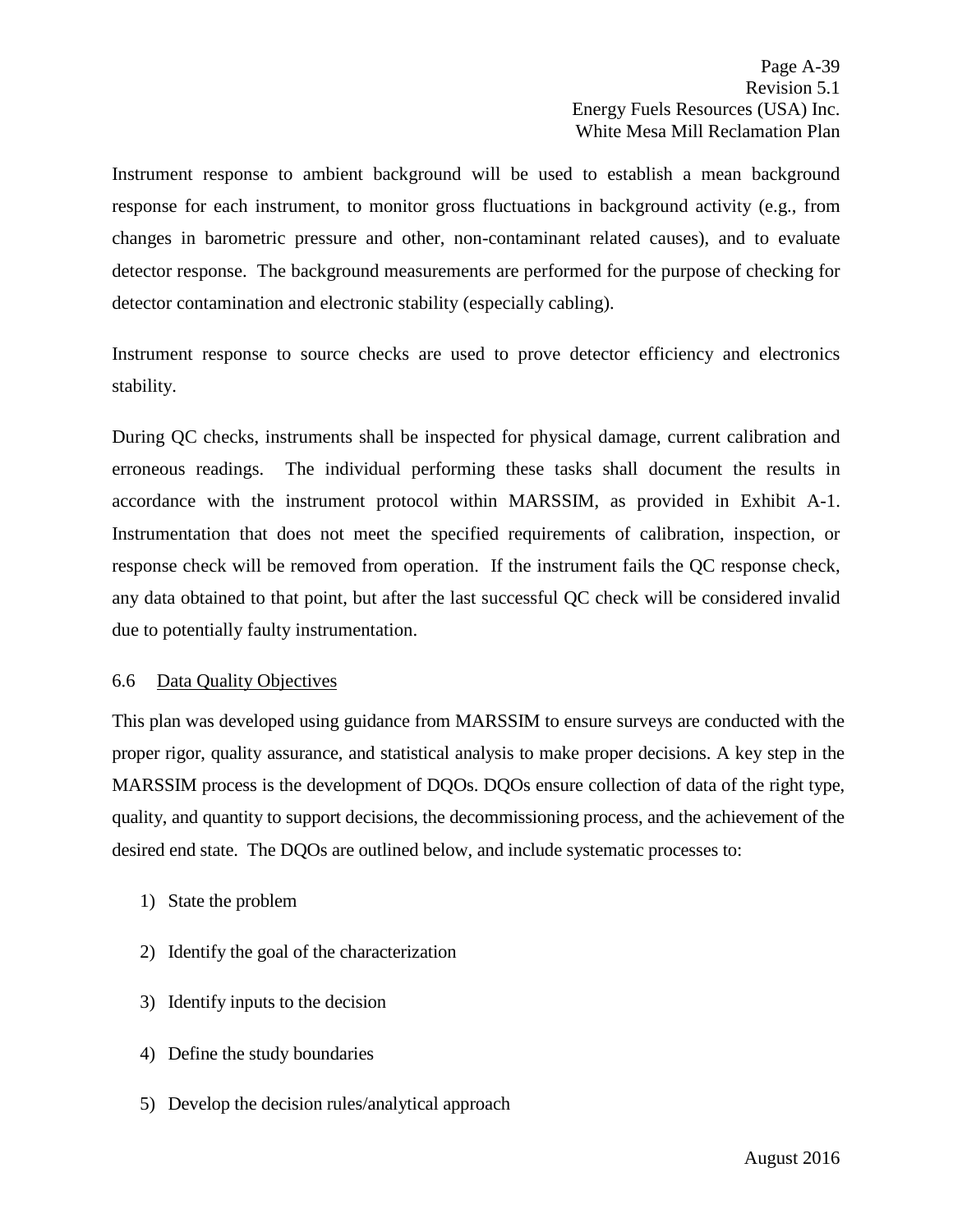- 6) Define acceptable decision errors
- 7) Optimize the design

#### 6.6.1 State the Problem

Ultimately, the mill will be decommissioned, the demolition and decommissioning waste disposed in the tailings cells, and the tailings system reclaimed as approved by DWMRC. The reclamation objective is to release the mill's land areas, other than the tailings area, for unrestricted use. Land areas may have radiological contamination from milling operations. The scanning procedure needs to identify and distinguish areas that can be released, from areas that must be remediated prior to being released. The data collected following excavation in remediation areas must also be suitable for use in the FSS to demonstrate that the clean-up criteria have been met.

#### 6.6.2 Identify the Decisions

The decision process will be based on data from scoping and characterization surveys, gamma radiation correlation, remediation and final status surveys.

Survey and sampling data will be used to:

- 1) Assist in classification of survey units
- 2) Determine areas requiring remediation
- 3) Develop Final Status Surveys to verify that clean-up criterion has been met

### 6.6.3 Identify Inputs to the Decision

#### *6.6.3.1 Characterization and Scoping*

HSAs, scoping surveys, and characterization surveys will be used to determine the extent of the contamination as well as the presence of useable relationships/ratios between the radionuclides of background reference areas. The presence of useable relationships will be established in accordance with Section 4.5 of MARSSIM (NRC, 2000). Soil sampling will be conducted in the survey areas and samples will be analyzed for U-nat, Th-230 and Ra-226.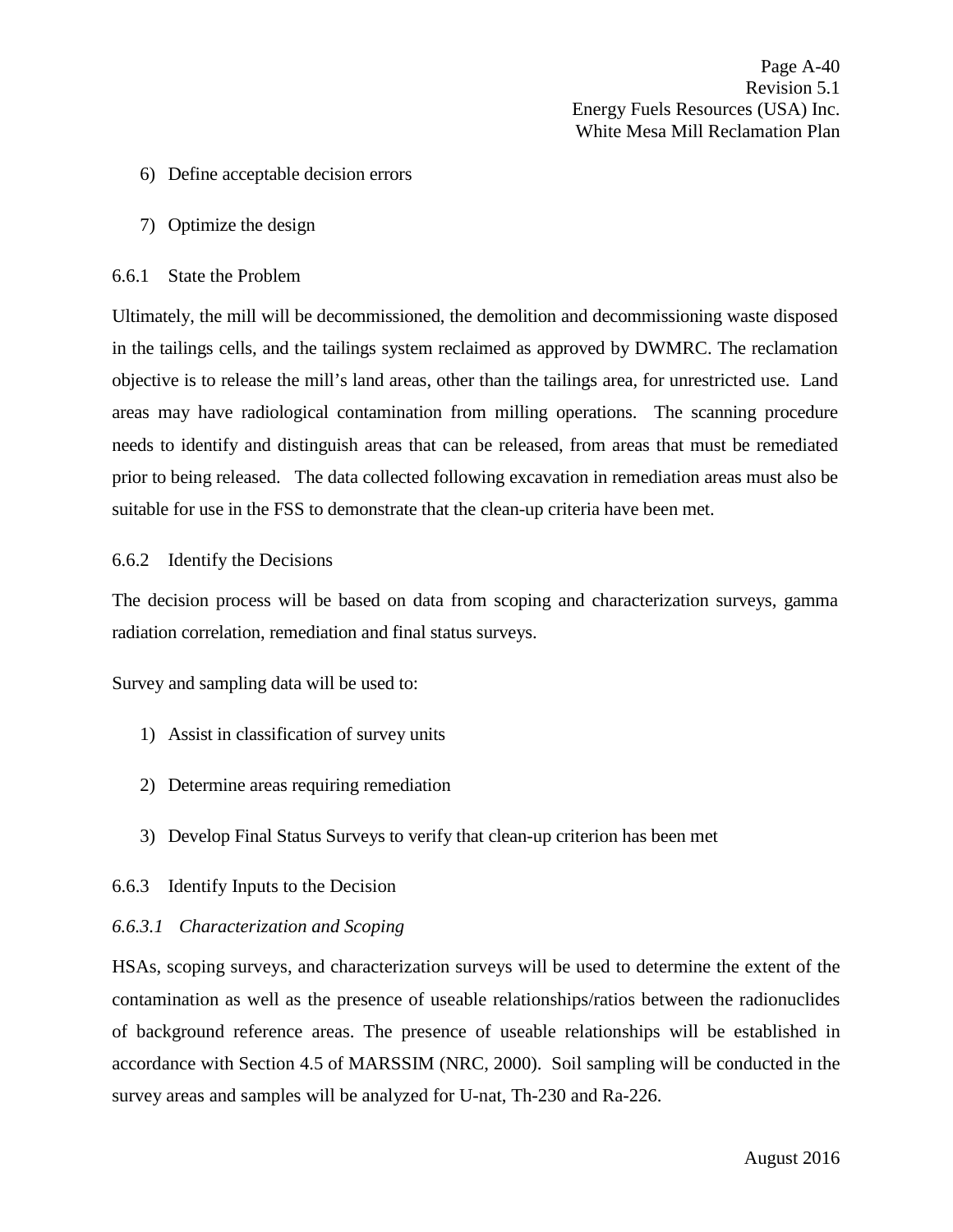The background must be correctly characterized and a proper background reference area chosen to represent the background for the Mill soils. This will ensure that the soil will be cleaned up to the appropriate level. Goals of the characterization include selecting an appropriate background reference area(s) and appropriate background(s), and correctly comparing selected background(s) with the survey units. Multiple backgrounds may be selected for different survey units depending on the characterization and scoping surveys in conjunction with the HSA.

From MARSSIM Section 4.5, a site background reference area should have similar physical, chemical, geological, radiological, and biological characteristics as the survey unit being evaluated. Background reference areas are normally selected from non-impacted areas, but are not limited to natural areas undisturbed by human activities. In some situations, a reference area may be associated with the survey unit being evaluated, but cannot be potentially contaminated by site activities. For example, background measurements may be taken from core samples of a building or structure surface, pavement, or asphalt. The selected reference areas will be reviewed with DWMRC.

Systematic soil sampling will occur prior to the FSS, and samples will be analyzed for Ra-226, Th-230, and U-nat to determine background concentrations to be used for the cleanup. The soil sampling to determine the average background radionuclide concentrations to ultimately be used for the cleanup will be conducted prior to remediation. Background sampling will be conducted in a reference area within or outside of the property boundary that is similar to the area to be remediated.

Background reference areas will be chosen such that they are representative of the survey unit locations but are non-impacted from site operations. Representativeness shall be determined on the basis of geomorphology, geological, geochemical, and radiological, considerations.

# *6.6.3.2 Correlation*

A correlation of the unity rule in the soil to the gamma radiation will be developed. This correlation will guide remediation and excavation. This correlation is explained in Section 6.3.2.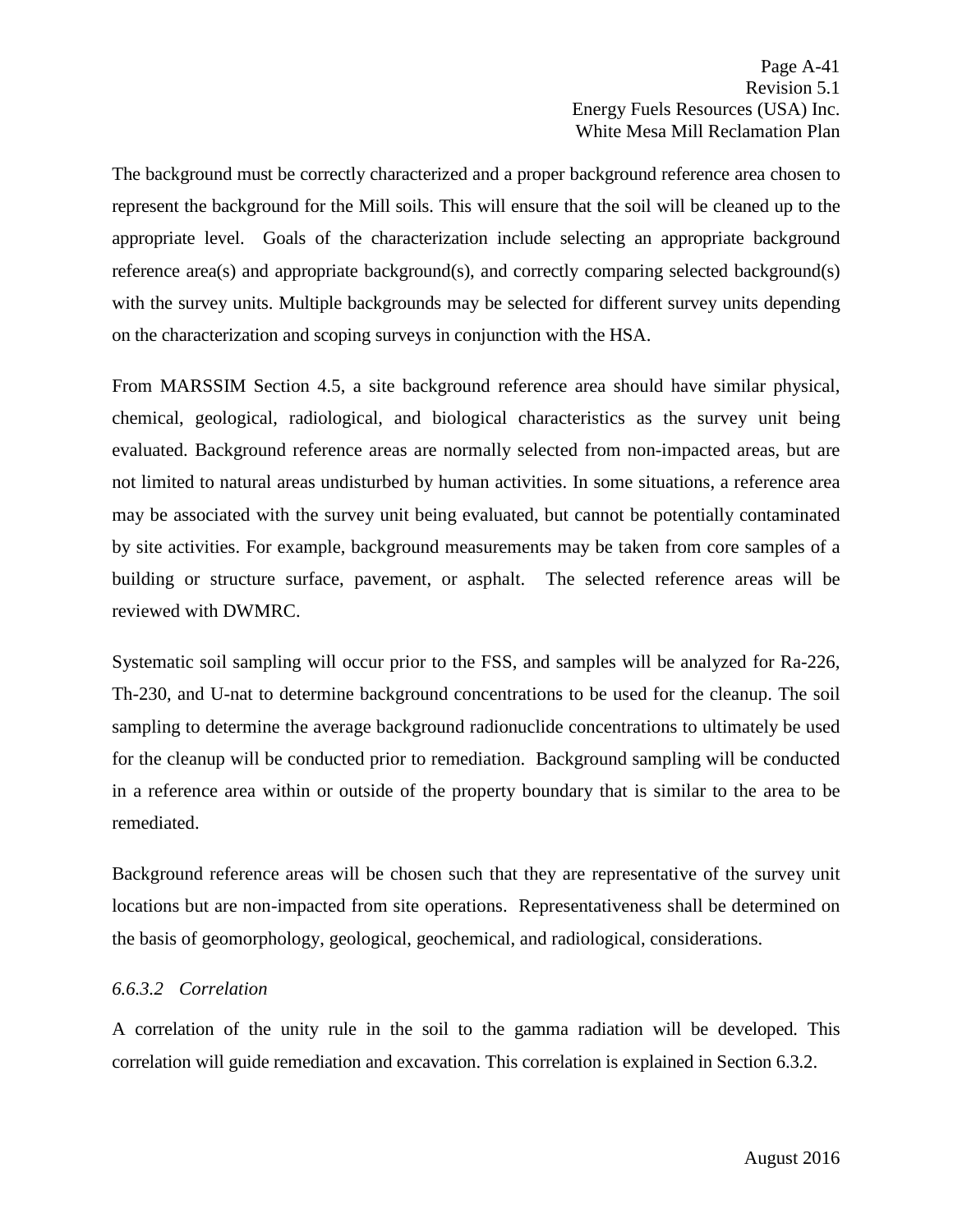Remediation of the soil to meet the unity rule is described in Section 6.3.4. The final status survey reports will be the definitive source of information to describe the final impacts on the soil left by the Mill. The reports will detail how the cleanup met the Site Cleanup Criteria and show that each survey unit meets the cleanup criteria. The FSS reports will verify that the remediation has achieved the cleanup criteria.

# *6.6.3.3 Site Cleanup Criteria*

The DCGLs for Ra-226 are set at 5 pCi/g for the surface 15 cm soil layer and 15 pCi/g for the subsurface 15 cm soil layer, respectively (hereafter referred to as "5/15") (See Attachment D for further discussion).

The DCGLs for radionuclides other than Ra-226 are derived from doses calculated for Ra-226 at 5/15 using the same exposure scenarios as were used to estimate the dose from Ra-226 at 5/15. This is referred to as the radium benchmark dose (RBD).

Generally, elevation of U-nat and Th-230 concentrations relative to Ra-226 is unexpected since the contaminated materials will either be ore (which are at or near secular equilibrium) or tailings where U-nat is reduced relative to the other uranium decay series radionuclides of interest. Possible exceptions are:

- Areas with raffinate crystals which may have higher Th-230 concentrations compared to Ra-226 concentrations
- Areas of spilled yellowcake product near the mill where U-nat may be elevated relative to Ra-226

The RBD approach was applied as described in Attachment D. The RESRAD (Version 6.5) code (Yu et al. 2001) was used to implement the RBD approach. As described in NUREG-1569 as Appendix E (NRC 2003, a Guidance document for NRC Commission Staff on the Radium Benchmark Dose Approach), NRC considers the RESRAD code as an acceptable code for application of the Ra-226 benchmark dose approach. In brief, radionuclides at their respective DCGLs result in the same benchmark dose as the Ra-226 DCGL.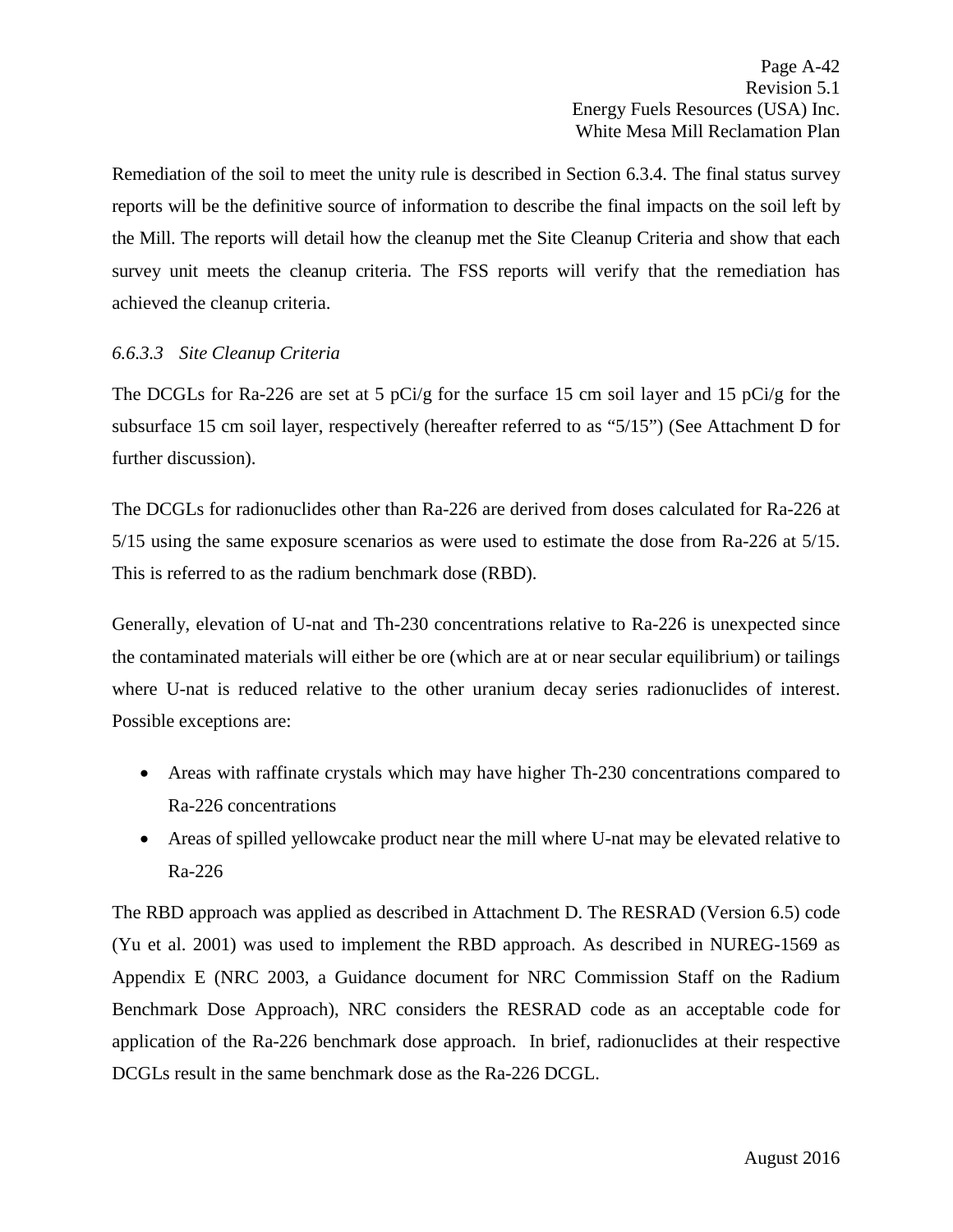The DCGLs for the radionuclides of interest for the surface and subsurface layers were calculated and are provided in Table 6.2. The scenario is for a rancher with the doses determined using the RESRAD Version 6.5 model. The default RESRAD dietary and inhalation data which apply for the adult are carefully selected from literature and are already considered to represent conservative parameter values. Details on the calculation of DCGL's are provided in Attachment D.

| DCGL (pCi/gram) above background |                |                   |
|----------------------------------|----------------|-------------------|
| Radionuclide                     | <b>Surface</b> | <b>Subsurface</b> |
| Ra-226                           |                | 15                |
| U-nat                            | 545            | 2908              |
| $Th-230$                         | 46             | 142               |

**Table 6.2 - DCGL above background**

Since there is more than one radionuclide of concern, the criteria for unrestricted use is applied using the unity rule such that the RBD is never exceeded.

In the equations below, the numerator is determined by subtracting the local background from the sample analysis following remediation. It is possible that the background may vary between survey units due to variation in soil types.

The unity rules are:

For surface soil:

$$
\frac{A (pCi/g Ra226)}{5 (pCi/g)} + \frac{B (pCi/g Unat)}{545 (pCi/g)} + \frac{C (pCi/g Th230)}{46 (pCi/g)} \le 1
$$

For subsurface soil:

$$
\frac{A (pCi/g \; Ra226)}{15 (pCi/g)} + \frac{B (pCi/g \; Unat)}{2908 (pCi/g)} + \frac{C (pCi/g \; Th230)}{142 (pCi/g)} \le 1
$$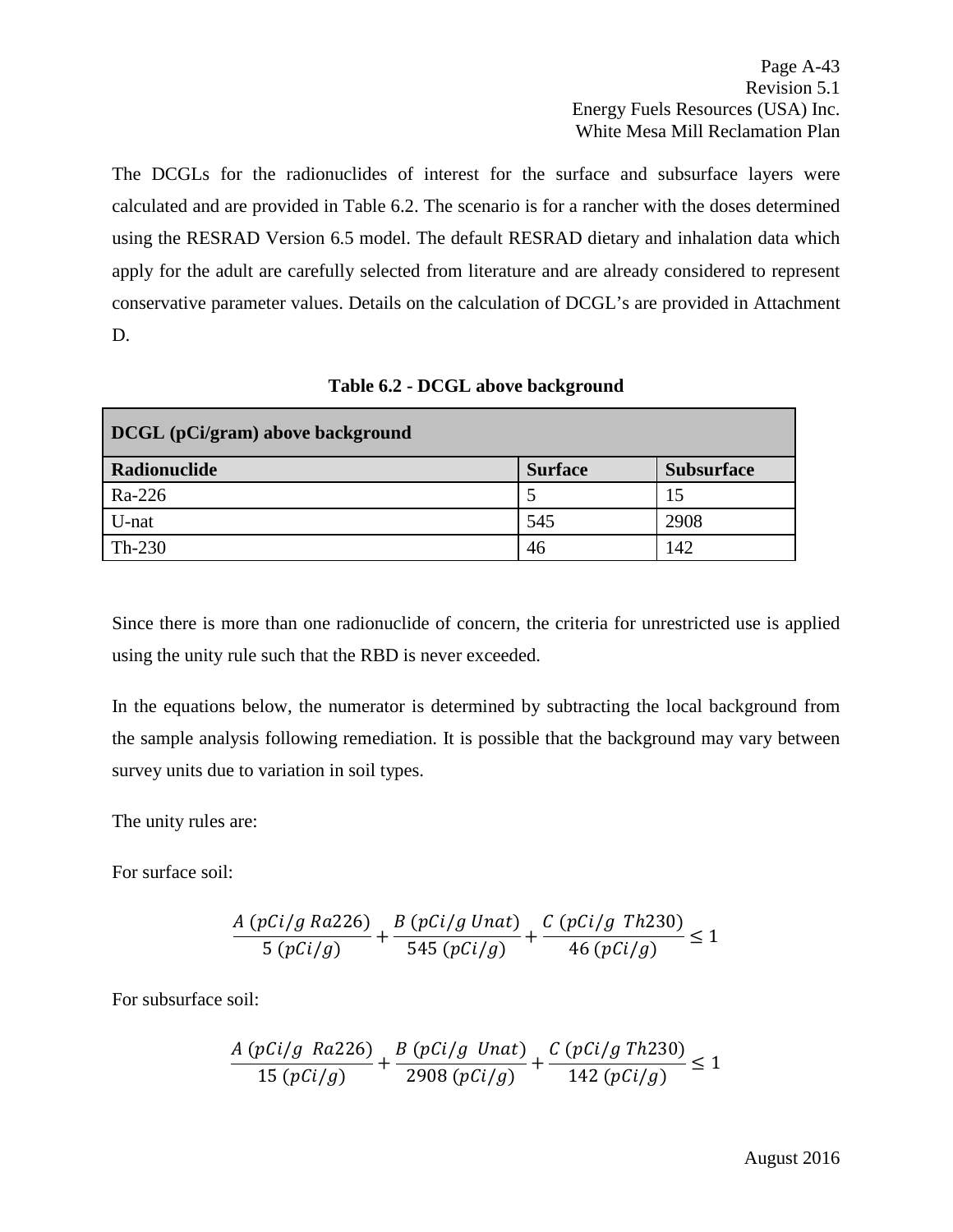MARSSIM requires that the median concentration in a survey unit be demonstrably lower than the DCGLW following remediation. This is accomplished with a WRS test between soil concentrations in the survey unit and appropriate background reference locations. For the WRS test, the actual concentrations are used for the survey unit rather than using the incremental concentrations, discussed previously in Section 6.4.2.

## *6.6.3.4 Gamma Radiation Surveys*

Gamma radiation surveys will be conducted with a GPS-integrated system using 2-inch by 2 inch sodium iodide (NaI) detectors or the equivalent. Statistical correlations will be developed between the radiological soil sample analysis and the gamma radiation count rate. See Section 6.4.2 for the method for development and use of the gamma radiation correlation.

With the GPS-integrated method, high density gamma radiation scanning surveys will be done using the Ludlum 44-10 detectors at a height of 18 inches above the ground. The surveyor speed will be approximately 0.5 m/s.

For Class 1 survey units, transects will be 5 m apart and gamma radiation scanning surveys will continue up to 20 m outside the excavation with averages calculated on each 10-m by 10-m block. Class 1 survey units will scanned at a density to ensure that 95 percent of the 10-m by 10 m blocks have at least 20 gamma radiation measurements for blocks in and adjacent to the excavation areas with measurements in at least three of the four quadrants of the 10-m by 10-m block.

The remainder of the survey area outside the remediation area will be classified as Class 2 and will be surveyed at 10 m transects. The requirement for the remainder of the survey area, Class 2, will be that 95 percent of the blocks have at least 10 gamma radiation measurements.

The Class 3 area will include the buffer areas outside the area of contamination, and this area will be surveyed with planned transects of 50 m. Twenty percent or more of the 10-m by 10-m blocks will have at least 10 gamma radiation measurements.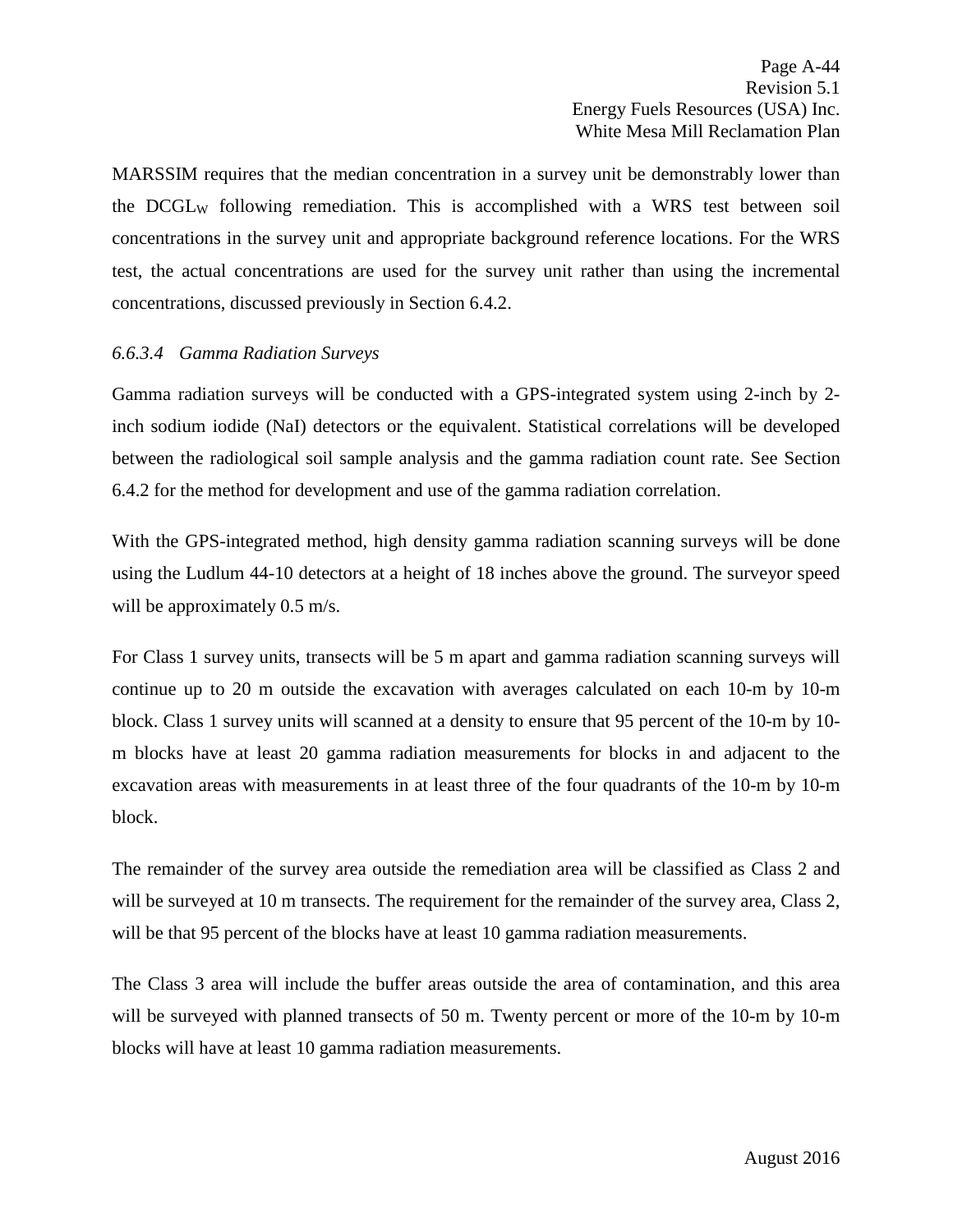The mean, median, and standard deviation of the 10-m by 10-m averages will be calculated by survey unit for data logged during the scanning surveys.

## *6.6.3.5 Gamma Radiation Guideline Level*

The average gamma radiation count rate will be established over the 10-m by 10-m blocks. A correlation will be established between the gamma radiation level and the unity rule using colocated gamma radiation and soil concentration measurements. The gamma radiation guideline value will be the gamma radiation counts that equate to 0.8 (80 percent of unity rule) from the correlation equation. Locations where the gamma radiation guideline is exceeded will have additional gamma radiation surveys and potentially additional excavation before verification sampling.

# <span id="page-49-0"></span>*6.6.3.6 Selection of Verification Samples*

Following completion of excavation, if necessary, verification sampling will be carried out for each survey unit to allow a WRS test with background samples to confirm that the compliance criteria has been met. Ten sampling blocks will be determined from a random sampling approach for each survey unit. Following the final status gamma radiation survey, a minimum of 15 blocks in the survey unit will be measured to confirm the gamma radiation guideline level. For these 15 samples, the five 10- by 10-m blocks with the highest average gamma radiation will be sampled along with another 10 sample blocks randomly selected from the area.

The soil samples from the 10 randomly selected locations will be assessed to determine if the mean concentration in the survey unit is statistically below the unity rule with an alpha error of 0.05 using the MARSSIM WRS test.

The number of samples may be increased per Section 6.6.8.

# *6.6.3.7 Revision of Correlation*

The verification sample measurements (soil analysis and mean gamma radiation counts) will be compared to the correlation to determine if the correlation is statistically valid. The correlation will be updated with the verification measurements if there is less than a 95 percent probability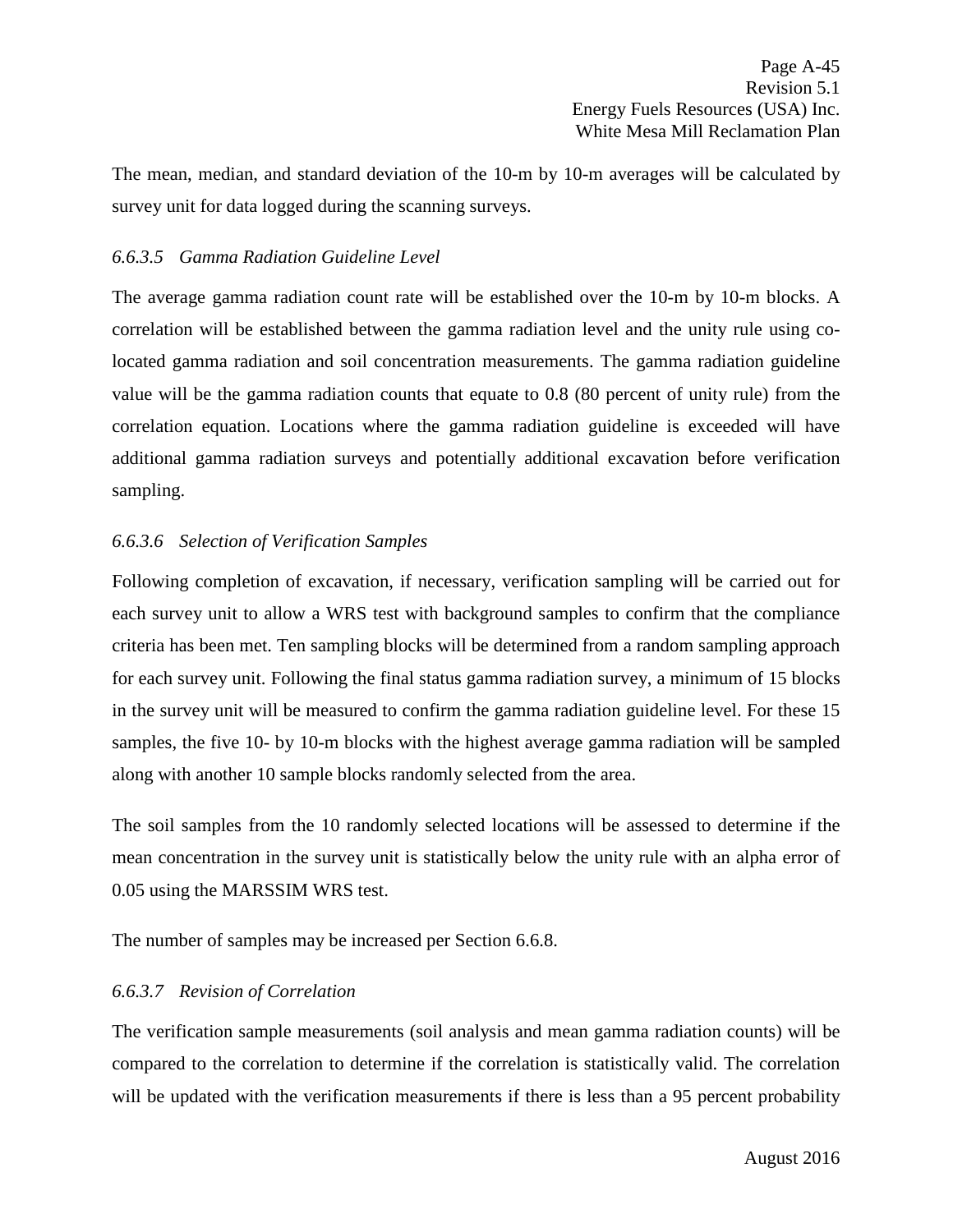$(p$ -value of 0.05) that the random verification data is less than DCGL<sub>W</sub>. Verification measurements (soil sample and mean gamma radiation counts) will be taken with the same method as the correlation measurements.

## *6.6.3.7.1 Reporting*

For each survey unit, the following will be reported:

- 1. Number of blocks remediated during remediation phase.
- 2. Number of blocks with subsequent remediation initiated by gamma radiation measurement.
- 3. Gamma radiation coverage compliance (i.e. percentage of blocks meeting number of measurement criteria).
- 4. Mean gamma radiation level averaged over the 10-m by 10-m blocks.
- 5. Mean and range of predicted unity rules based on gamma radiation survey.
- 6. Mean and range of measured unity rules based on verification sampling.

### *6.6.3.8 Field Data*

The objectives of the survey and sampling activities are to identify the concentrations of residual radioactive material in the survey units so that the unity rule can be evaluated. This information will allow a determination of whether a survey unit is likely to be suitable for release. The average soil concentrations will be evaluated to verify that each radiological DCGL<sub>W</sub> is met.

### 6.6.4 Define the Study Boundaries

The soil in the restricted area will be surveyed for radiological contamination of U-nat, Th-230, and Ra-226. This does not include the tailings cells and unrestricted areas. Survey units will be established in the unrestricted area if, during the survey of the restricted area, contamination is found at the boundary of the restricted area or if there is reason to believe contamination is present in the unrestricted area.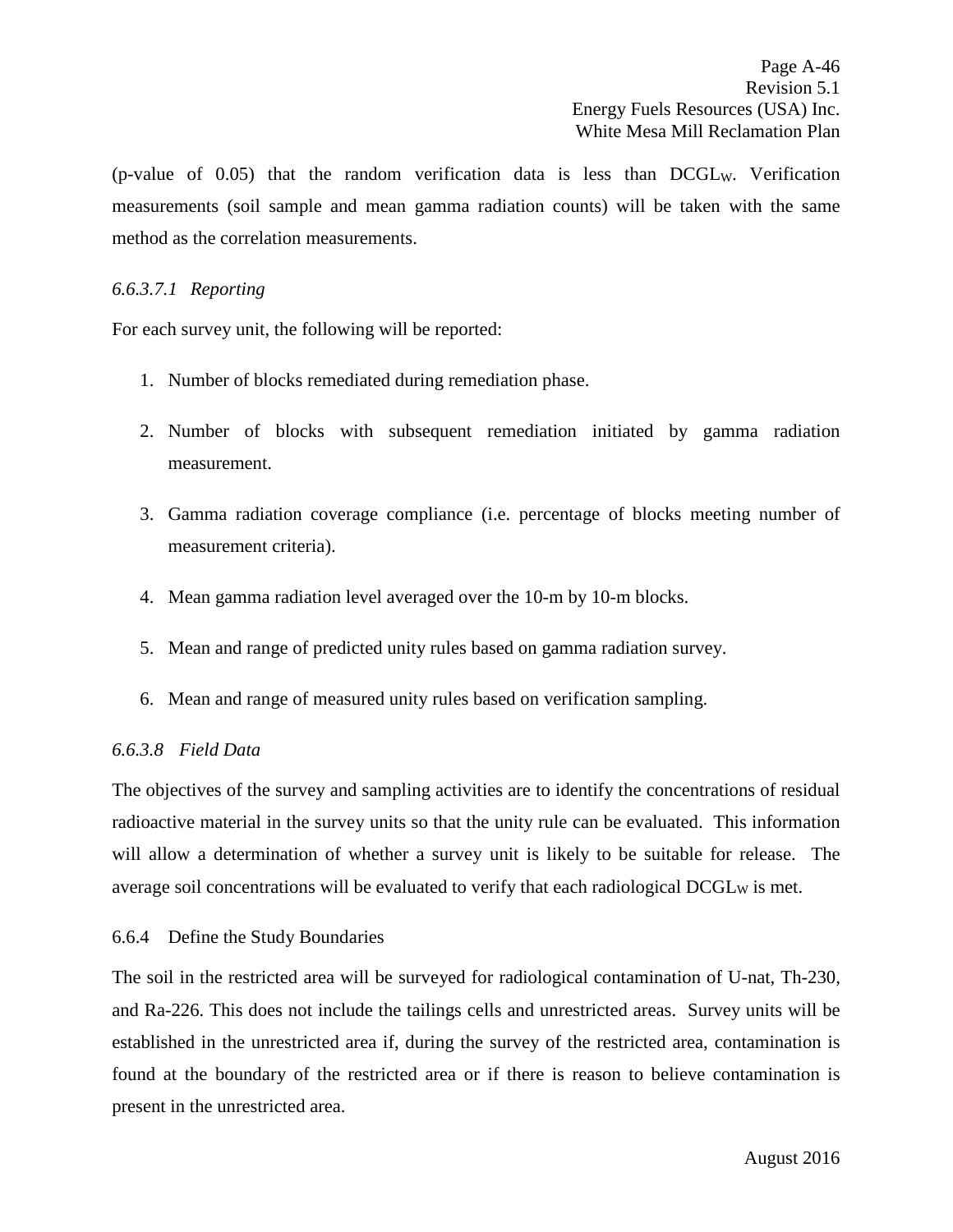Page A-47 Revision 5.1 Energy Fuels Resources (USA) Inc. White Mesa Mill Reclamation Plan

### 6.6.5 Develop the Decision Rules/Analytical Approach

If soils exhibit widespread contamination above the DCGLW, then removal of the soil will be necessary or the EMC process will need to be followed to ensure that areas of contamination will not exceed the DCGL<sub>W</sub> following excavation.

#### 6.6.6 Define Acceptable Decision Errors

#### *6.6.6.1 Statistical Tests*

The WRS test will be used to compare background reference areas to survey units in the MARSSIM framework for the FSS reporting. The WRS test is a nonparametric test used to test for a difference in values between two populations; that is, one data population is hypothesized to consist of higher average values than the other data population.

MARSSIM suggests using the WRS test in cases where the contaminant is present in background at a significant fraction of the DCGLW. Since the DCGL is 5 pCi/g for Ra-226 and the background is in the order of 1 pCi/g or more for Ra-226, the WRS test is the preferred test.

The soil concentrations from the 10 randomly selected locations as defined in Section [6.6.3.6](#page-49-0) will be assessed with the WRS test to determine if the median concentration in the survey unit is statistically below the unity rule with an alpha error of 0.05 using the MARSSIM WRS test.

### *6.6.6.2 Hypothesis*

The decisions necessary to determine compliance with the soil cleanup criteria are based on precise statistical statements called hypotheses, which are tested using the data from the survey unit.

Null Hypotheses - The situation that is presumed to exist is expressed as the null hypothesis  $(H_0)$ , which states "*the median concentration in the survey unit exceeds the median concentration in the background reference area by more than the DCGL.*"

Alternative Hypotheses - For a given  $H_0$ , there is a specified alternative hypothesis  $(H_a)$ , which is an expression of what is believed to be the situation if the null hypothesis is not true. The  $H_a$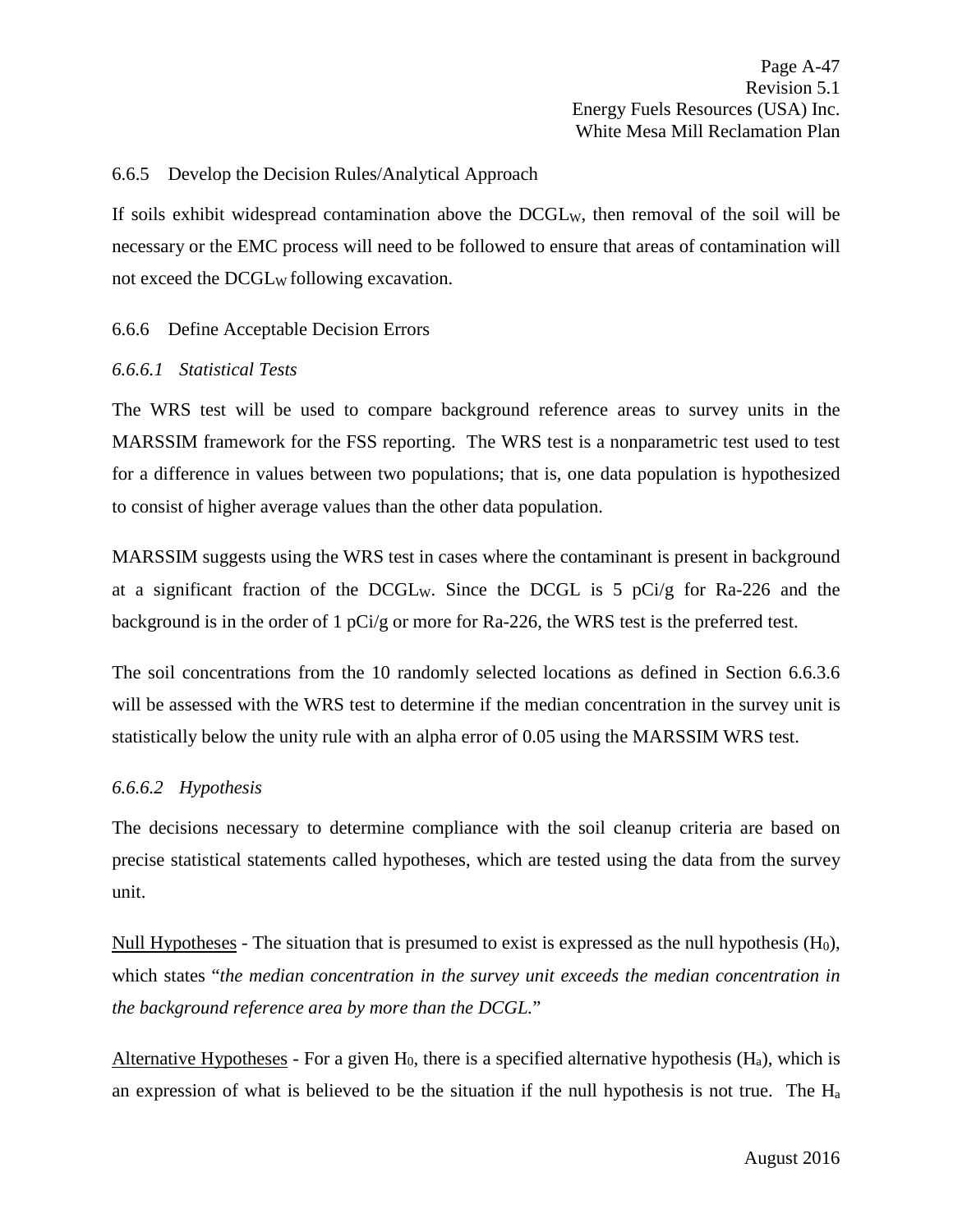states "*the median concentration in the survey unit does not exceed the median concentration in the background reference area by more than the DCGL.*"

These hypotheses were chosen for the following two reasons: (1) the burden of proof is placed on the HA and, (2) the survey unit will not be released until proven to meet the cleanup criterion. In order to pass the WRS using the above  $H_0$ , the median concentration of the systematic samples in the survey unit must be less than the  $DCGL_W$  above background.

## *6.6.6.3 Error Types*

Decision errors help to determine the number of samples required. Generally, more samples are required to generate lower decision errors (i.e., the fewer samples, the larger the uncertainty).

The statistical acceptability decisions are designed to avoid two kinds of errors:

- Releasing a survey unit which requires additional remediation
- Remediating a survey unit which is already below the DCGL<sub>W</sub>

Two possible error types are associated with such decisions, Type I and Type II, which are described below.

Type I – which is also referred to as a false positive, occurs when  $H_0$  is rejected when it is actually true. The probability of a Type I error is usually denoted by  $\alpha$ . This error could result in higher potential doses to future site occupants than prescribed by the dose-based criterion. The maximum Type I error rate has been set at  $\alpha = 0.05$  (there is less than 5 percent chance of error).

Type II - which is referred to as a false negative, occurs when  $H_0$  is not rejected when it is actually false. The probability of a Type II error is usually denoted by β. Consequences of Type II errors include unnecessary remediation expense and project delays. The Type II error rate has been set at  $β=0.10$  (there is less than 10 percent chance of error).

Statistical correlations will be developed between the unity rule and the gamma radiation measurements. The unity rule will be determined from measurement data for incremental concentrations at each sample location. The correlation between the unity rule and the gamma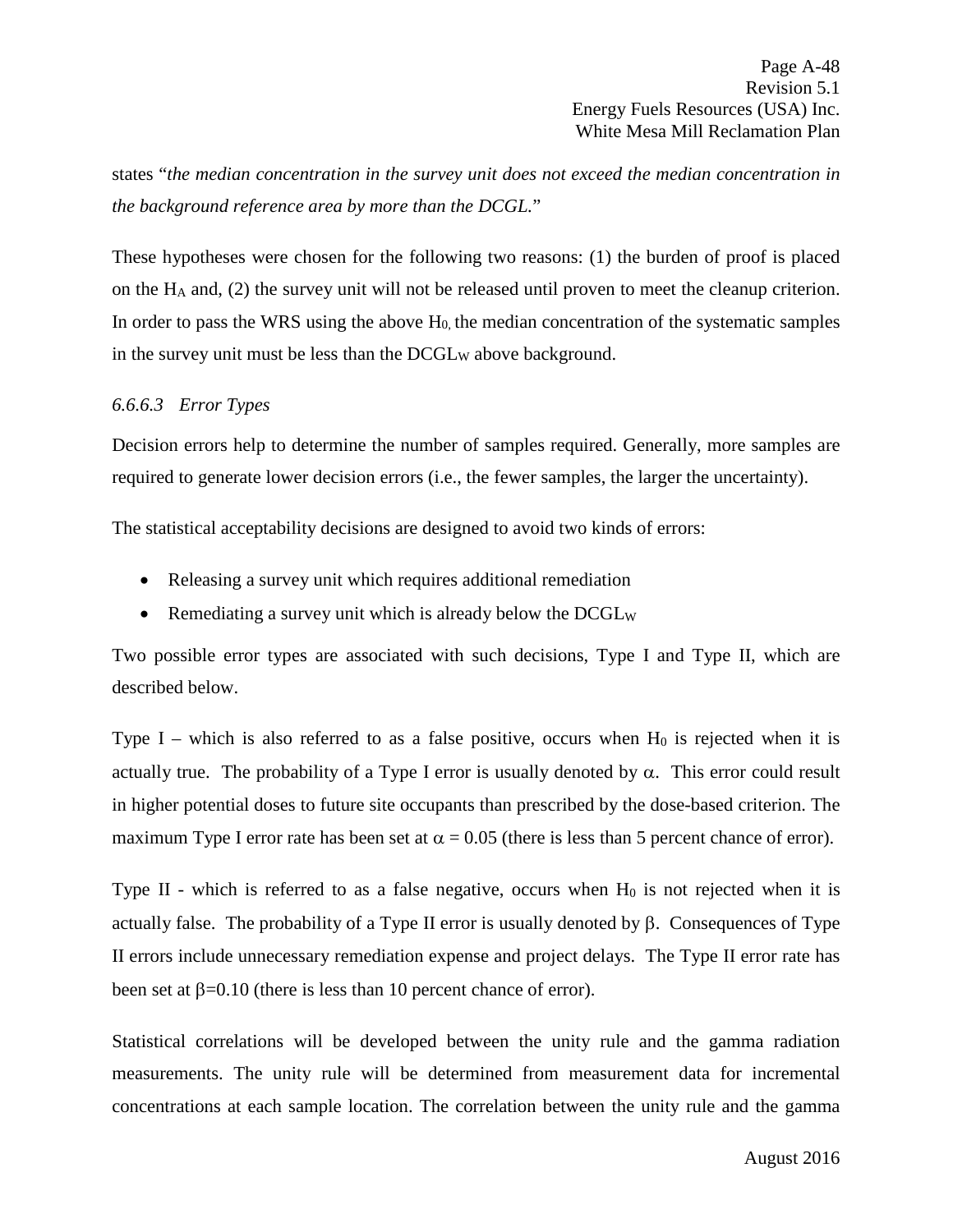radiation measurement at the sample location will produce a prediction equation. MARSSIM requires that the mean concentration in a survey unit be demonstrably lower than criteria following remediation but does not require all sampling units, in this case the 10-m by 10-m areas, to be lower than the criteria. The precision goal for the relationship will be that the mean prediction uncertainty for the survey unit will be +/- 0.2 when the predicted unity rule is equal to  $"1"$ .

Protocols will be in place to ensure decision errors are kept to a minimum. For example, instrument quality assurance checks will be required and minimum detectable concentrations (MDCs) will be met.

The gamma radiation survey will be limited by the MDC for the 2-inch x 2-inch sodium iodide (NaI) detector which is approximately 104 Bq/Kg  $(2.8 \text{ pCi/gram})$  for Ra-226, MARSSIM Table 6.7. This MDC is dependent on the background which may raise or lower the MDC (NRC, 2000).

| <b>Nuclide</b>                       | $MDC$ (Bq/kg) | MDC (pCi/gram) |
|--------------------------------------|---------------|----------------|
| U-Nat                                | 2960          |                |
| $Th-230$                             | 78,400        | 2100           |
| Ra-226                               | 104           | 2.8            |
| (with decay products in equilibrium) |               |                |

**Table 6.3. Reported MDC's from MARSSIM Table 6.7**

# 6.6.7 Relative Shift and Number of Samples

The target decision errors are 0.05 and 0.10 for  $\alpha$  and  $\beta$ , respectively. The major contributor to the unity rule is Ra-226 since the criterion is much lower for Ra-226 compared to U-nat and Th-230. The lower bound of the gray region (LBGR) has been set to 0.8 as Ra-226 has a typical concentration that is only about 25 percent of the LBGR and the uncertainty will likely be of this order.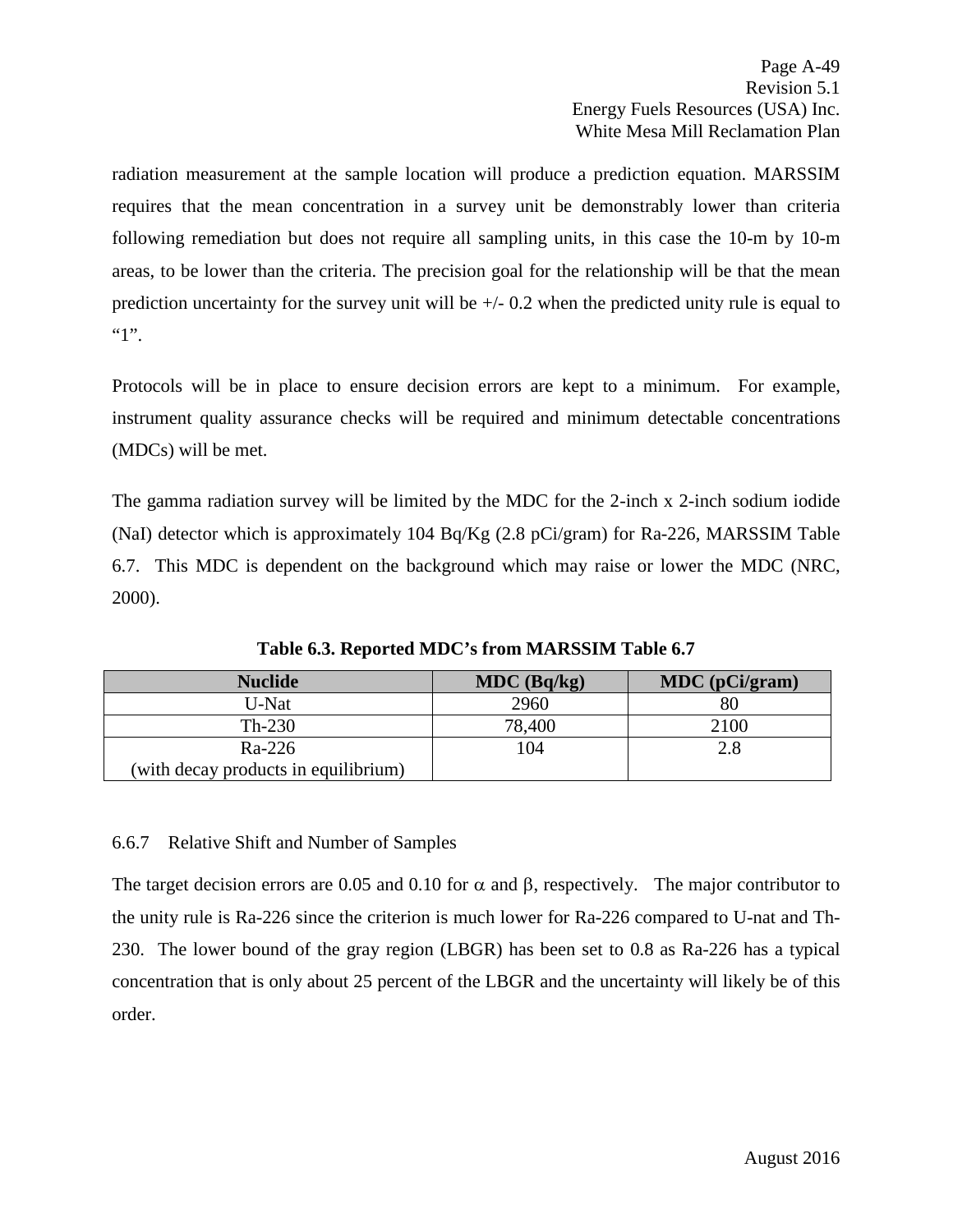The preliminary estimate is that a relative shift of 2.0 based on the LBGR of 0.8 and an uncertainty of twice the background concentration. Using Table 5.3 of MARSSIM (NRC, 2000), the required number of samples is 8.

Should any area exceed the DCGL<sub>EMC</sub> or large areas exceed the DCGL<sub>W</sub>, remediation of the affected areas would be completed prior to resampling.

## 6.6.8 Optimize the Design

Initially, gamma radiation scans will be conducted in the restricted areas of the Mill site. The data from these scans will be reviewed to determine the location of any hotspots. These hotspot locations will be sampled to determine the activity concentrations of U-nat, Th-230, and Ra-226. A prediction equation of the unity rule will provide the basis for scanning large areas effectively to direct focused remediation and to ensure that the cleanup criterion is met.

The statistical test (WRS test) could fail to show that the mean is below the criterion due to the initial number of verification samples, since there may be insufficient samples to achieve the desired decision error rates given the characteristics of the survey unit. In cases where data suggest that the concentration is below the criterion (e.g., the mean bases), additional samples would reduce the decision error and potentially allow the survey unit to pass. In this case, the mean and variability of the 10 randomly selected measurements will be used to determine MARSSIM's relative shift with the lower bound of the gray region equal to 0.8 of the unity rule. The  $\alpha$  error will be set to 5 percent and the  $\beta$  error set to 10 percent to determine the required total number of samples. These samples would be collected and the WRS repeated on the larger data set.

### 6.7 Soil Sampling

### 6.7.1 Laboratory Approval

All samples will be analyzed for radionuclide activity concentration (pCi/g). All analyses will be performed by a DWMRC-approved/certified laboratory and a DOE-certified, or National Environmental Laboratory Accreditation Program (NELAP)-certified laboratory. The laboratory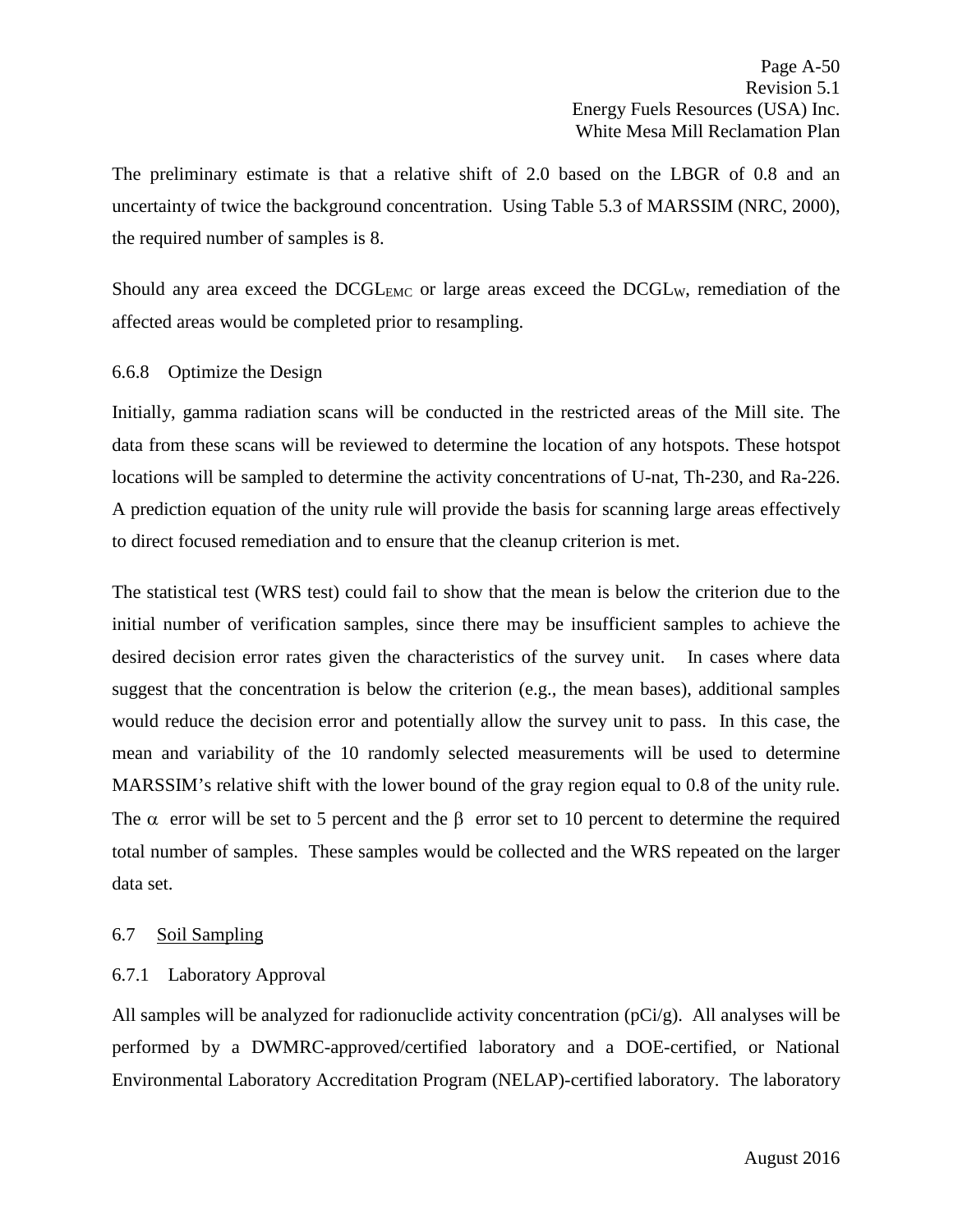will analyze method blanks, matrix spike samples, laboratory control samples and replicates**.**  Typical required detection levels will be less than or equal to one tenth of the DCGL for each radionuclide.

## 6.7.2 Data Validation

Laboratory analytical results from the final status survey will be validated and will be reviewed by the data validator for the following:

- Data completeness/sample integrity
- Holding times
- Calibration
- Alpha spectroscopy tracer analysis
- Laboratory and field blanks
- Laboratory control samples
- Laboratory and field duplicates
- Alpha spectroscopy matrix spikes
- Quantitation and detection limits
- Alpha spectroscopy chemical separation specificity
- Gamma radiation spectroscopy target radionuclide list identification
- Secular equilibrium verification, and result verification

Review of these parameters checks the quality of the data with respect to:

- Precision which is a measure of the reproducibility of an analysis under a given set of conditions. Precision will be evaluated through a review of field duplicate and laboratory duplicate samples.
- Accuracy which is a measure of the bias that exists in a measurement system. Accuracy will be evaluated through a review of laboratory control samples, matrix spike samples, method blanks, and tracer recoveries.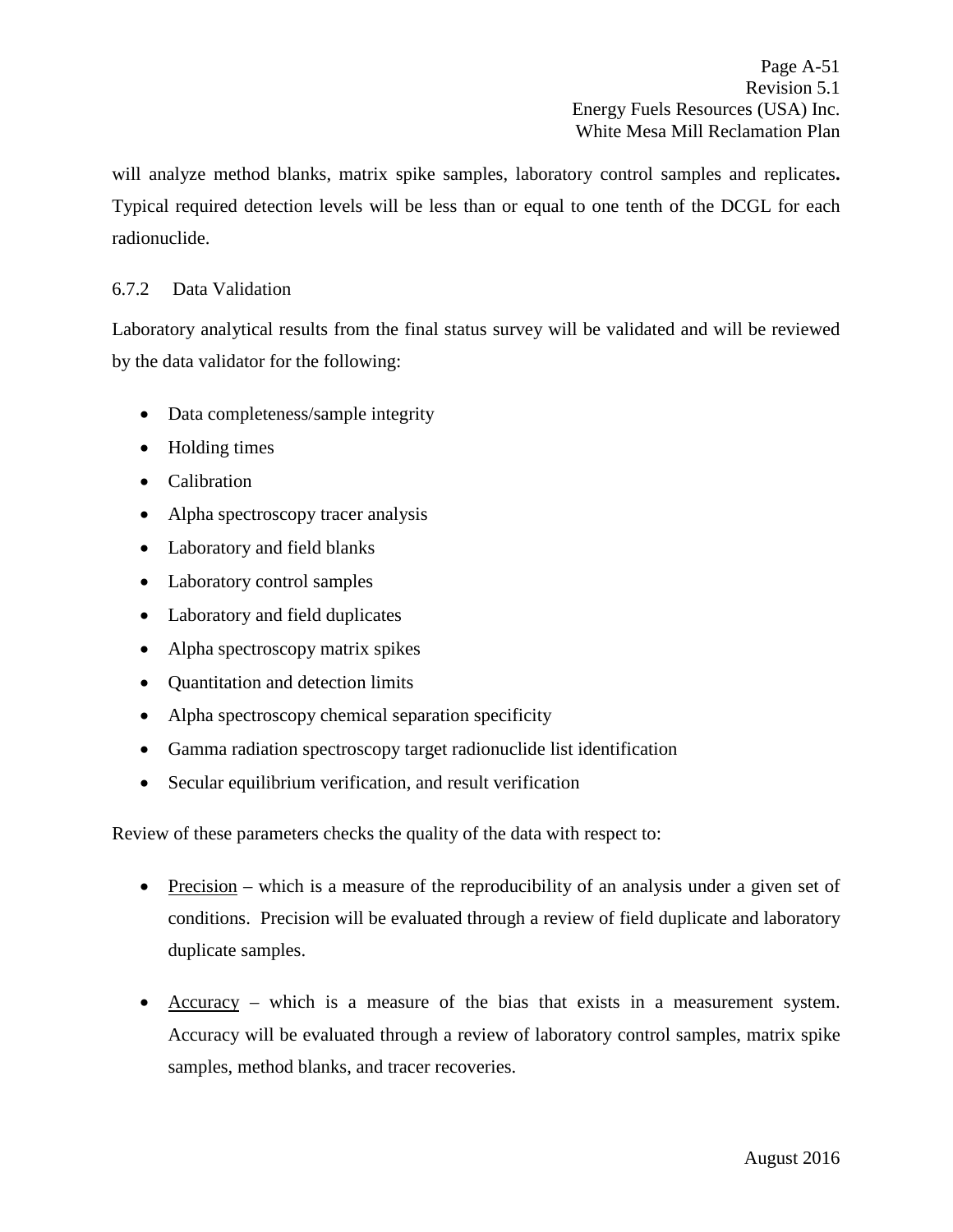- Representativeness which is a measure of the degree to which the sampling data accurately and precisely represent site conditions. Representativeness will be evaluated through a review of raw data and through a comparison of whether the proposed scoping survey was implemented.
- Comparability which is a measure of the degree of confidence with which two data sets can be compared to each other. Comparability will be evaluated through an assessment of whether appropriate and acceptable analytical methods were used.
- Completeness which is a measure of the amount of valid data obtained.

#### 6.8 Employee Health and Safety

Programs currently in place for monitoring of exposures to employees will remain in effect throughout the time period during which tailings cell reclamation, mill decommissioning and clean up of windblown contamination are conducted. This will include personal monitoring and the ongoing bioassay program. Access control will be maintained at the Restricted Area boundary to ensure employees and equipment are released from the site in accordance with the current License conditions. In general, no changes to the existing programs are expected and reclamation activities are not expected to increase exposure potential beyond current levels.

#### 6.9 Environment Monitoring

Existing environmental monitoring programs will continue during the time period in which reclamation and decommissioning is conducted. This includes monitoring of surface and groundwater, airborne particulates, radon, soils and vegetation according to the existing License conditions. In general, no changes to the existing programs are expected and reclamation activities are not expected to increase exposure potential beyond current levels.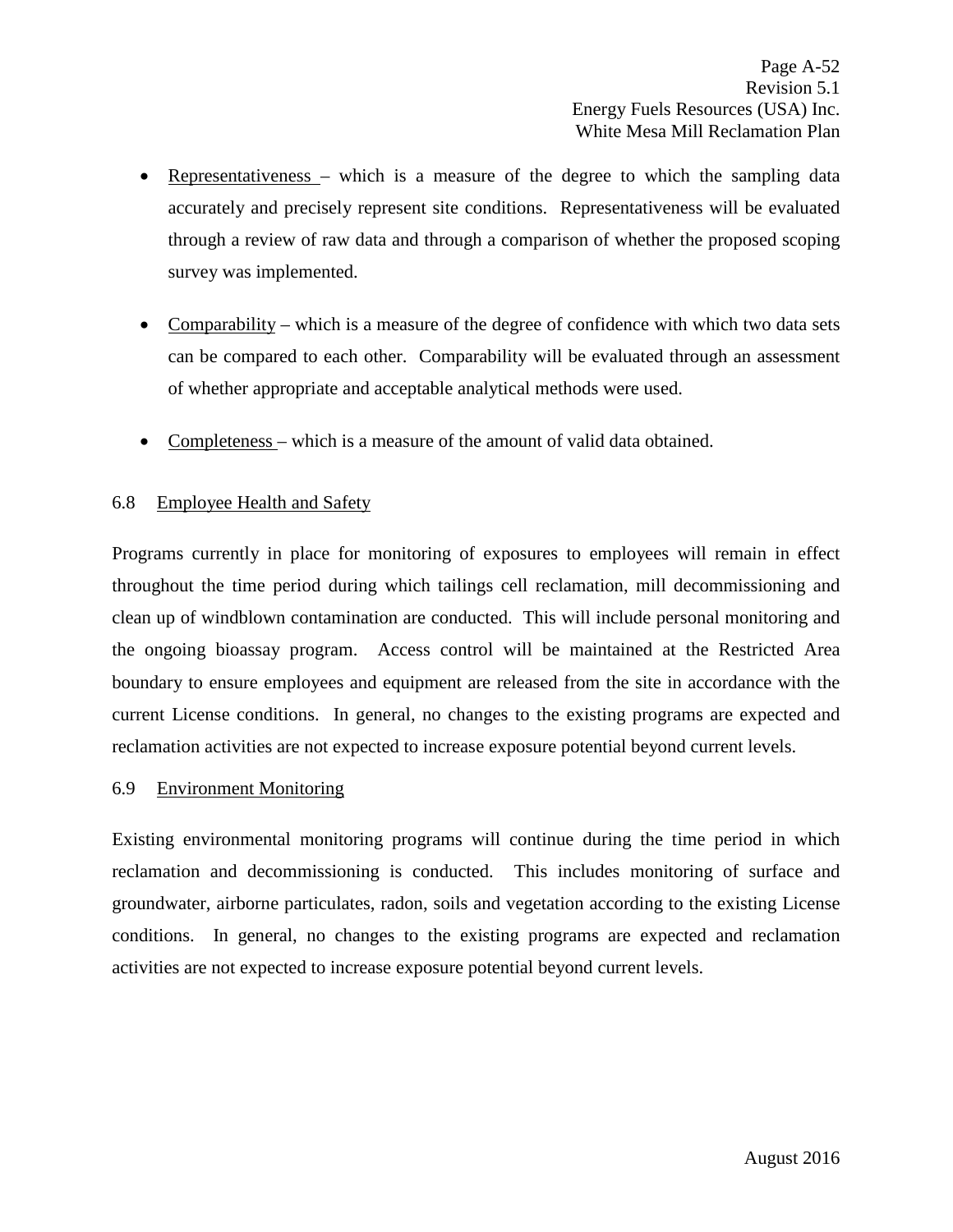Page A-53 Revision 5.1 Energy Fuels Resources (USA) Inc. White Mesa Mill Reclamation Plan

# 6.10 Quality Assurance

In general, the QA/QC Plan details the Owner's organizational structure and responsibilities, personnel qualifications, operating procedures and instructions, record keeping and document control, sampling procedures and outside laboratory testing.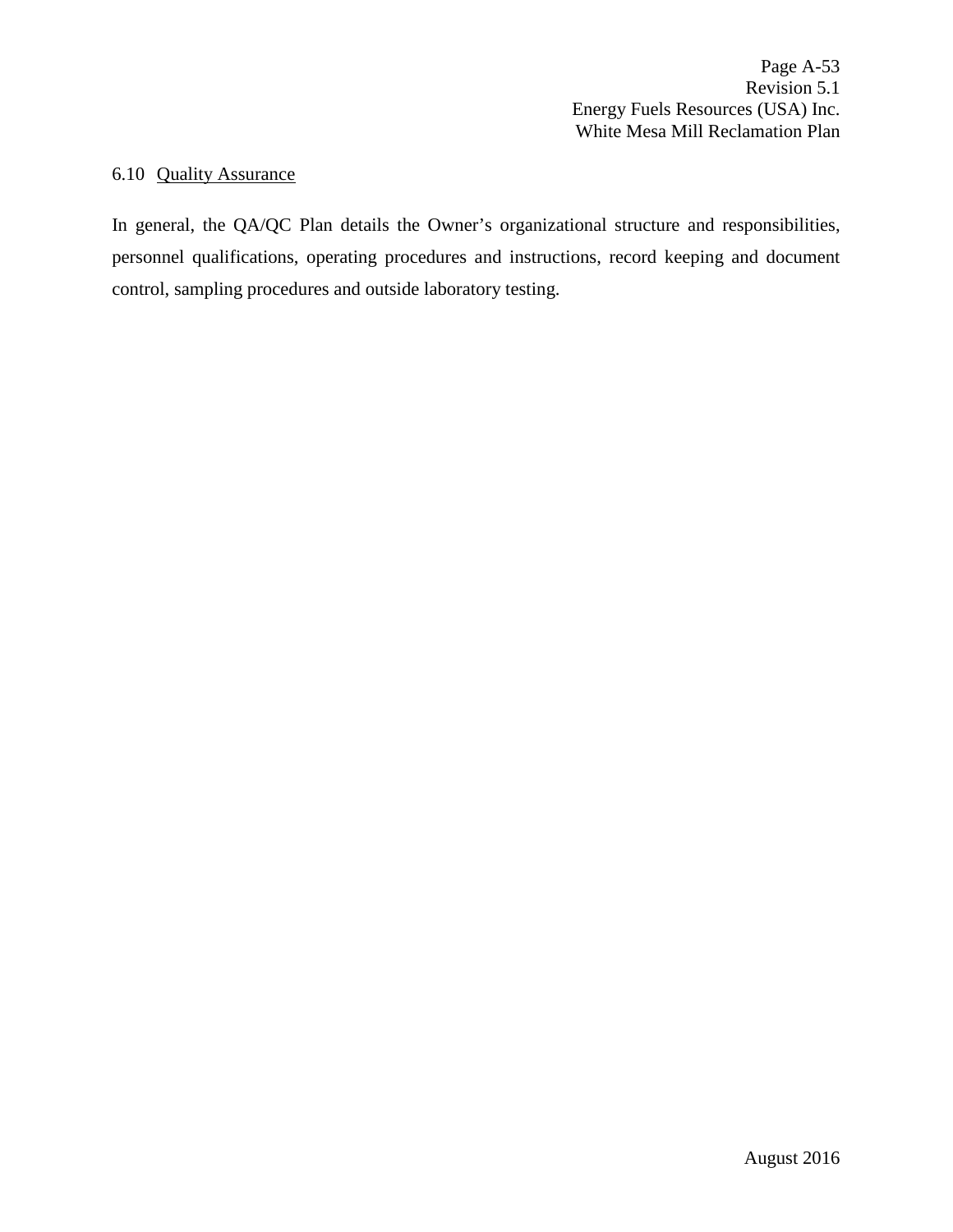## **7.0 MATERIAL DISPOSAL**

## 7.1 General

This section outlines work associated with placement of materials in the disposal cell area within Cell 1 and tailings cells (Cells 2 through 4).

## 7.2 Materials Description

The types of materials to be disposed of are outlined below.

## 7.2.1 Raffinate Crystals

After the residual liquid in Cell 1 has been evaporated, the raffinate crystals from Cell 1 will be excavated and disposed in one of the tailings disposal cells. The crystals are likely to have granular consistency, with larger crystal masses that may require breaking down for loading and transport (using the loading equipment).

### 7.2.2 Synthetic Liner

The existing PVC liner in Cell 1 will be removed and disposed of in one of the tailings disposal cells.

### 7.2.3 Contaminated Soils

During remediation, soils located in and around the Mill site that exceed the soil cleanup guideline value will be placed in one of the tailings disposal cells. Soils excavated from Cell 1 to meet design grades or exceed the soil cleanup guideline value shall be placed in one of the tailings disposal cells.

### 7.2.4 Mill Debris

The Mill debris will include equipment, such as tankage and piping, agitation equipment, process control instrumentation and switchgear, and contaminated structures (including concrete structures and foundations). Mill debris will be placed in the disposal area in Cell 1 (disposal cell).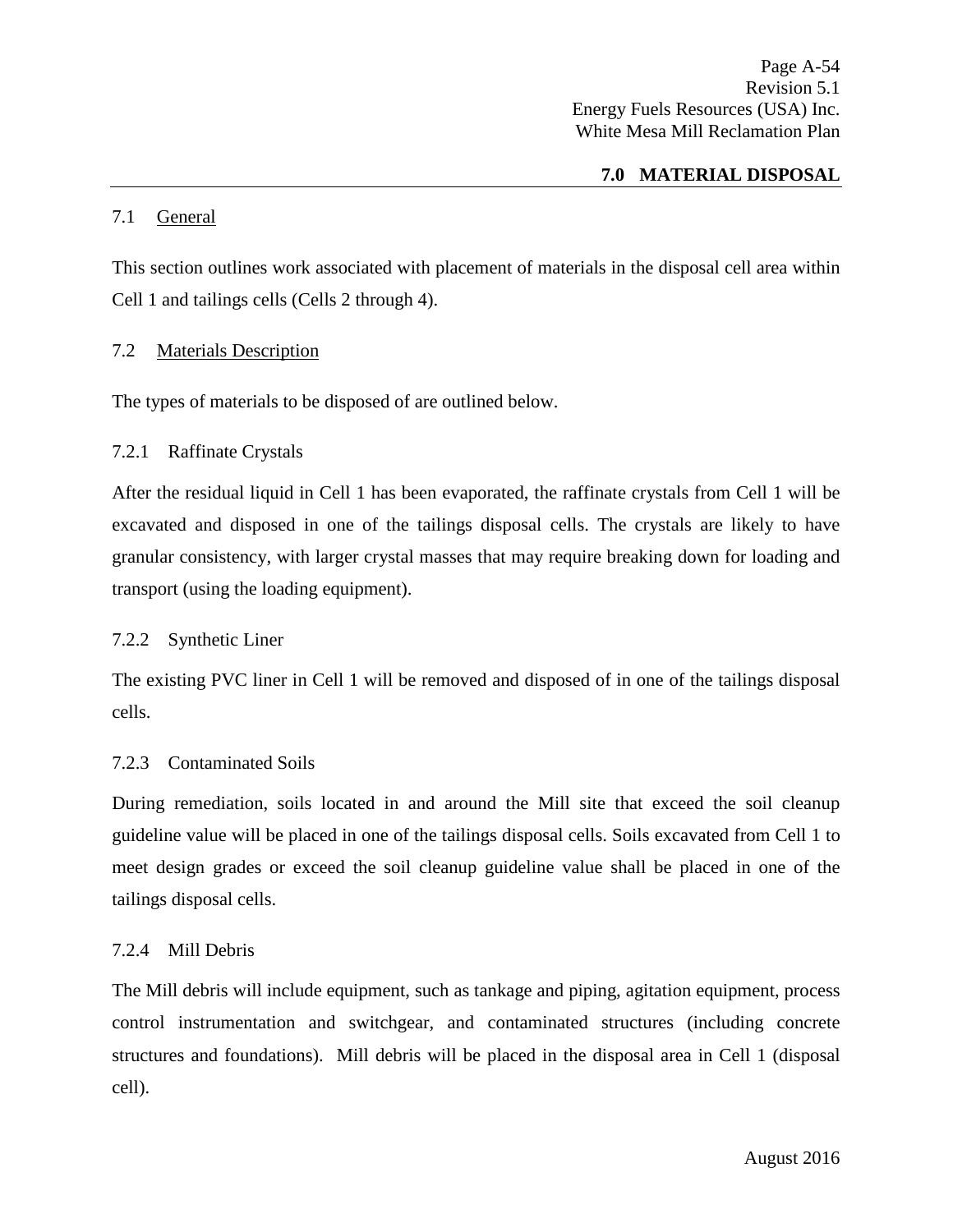### 7.3 Work Description

Materials to be disposed in the cells will be spread over the working surface as much as possible to provide relatively uniform settlement and consolidation. In the disposal cell, a minimum of one foot of soil will be placed over the clay liner prior to placing any debris.

### 7.3.1 Raffinate Crystals

Raffinate crystals will be removed from Cell 1 and transported to the tailings cells. Placement of the crystals will be performed as a granular fill, with large-sized material broken to minus 6-inch size. Voids around large material will be filled with finer material. Actual placement procedures will be evaluated by the CQA Officer during construction as crystal materials are placed in the cells and modified with the agreement of the DWMRC.

#### 7.3.2 Synthetic Liner

The PVC liner will be cut, folded (when necessary), removed from Cell 1, and transported to the tailings cells. The liner material will be spread as flat as practical over the designated area. After placement, the liner will be covered as soon as possible with at least one foot of soil, crystals or other materials for protection against wind uplift, as approved by the CQA Site Manager.

### 7.3.3 Contaminated Soils

The extent of contamination of the Mill site will be determined by gamma radiation scanning and the A correlation developed between gamma survey readings and the unity rule concentrations (Section 6). Gamma survey readings will be used to define cleanup areas and confirm cleanup. Soil sampling will be conducted to verify that the cleanup results meet soil cleanup guideline values.

Where surveys indicate the above criteria have not been achieved, the soil will be removed to meet the criteria. Soil excavated from Cell 1 will be transported to one of the tailings cells.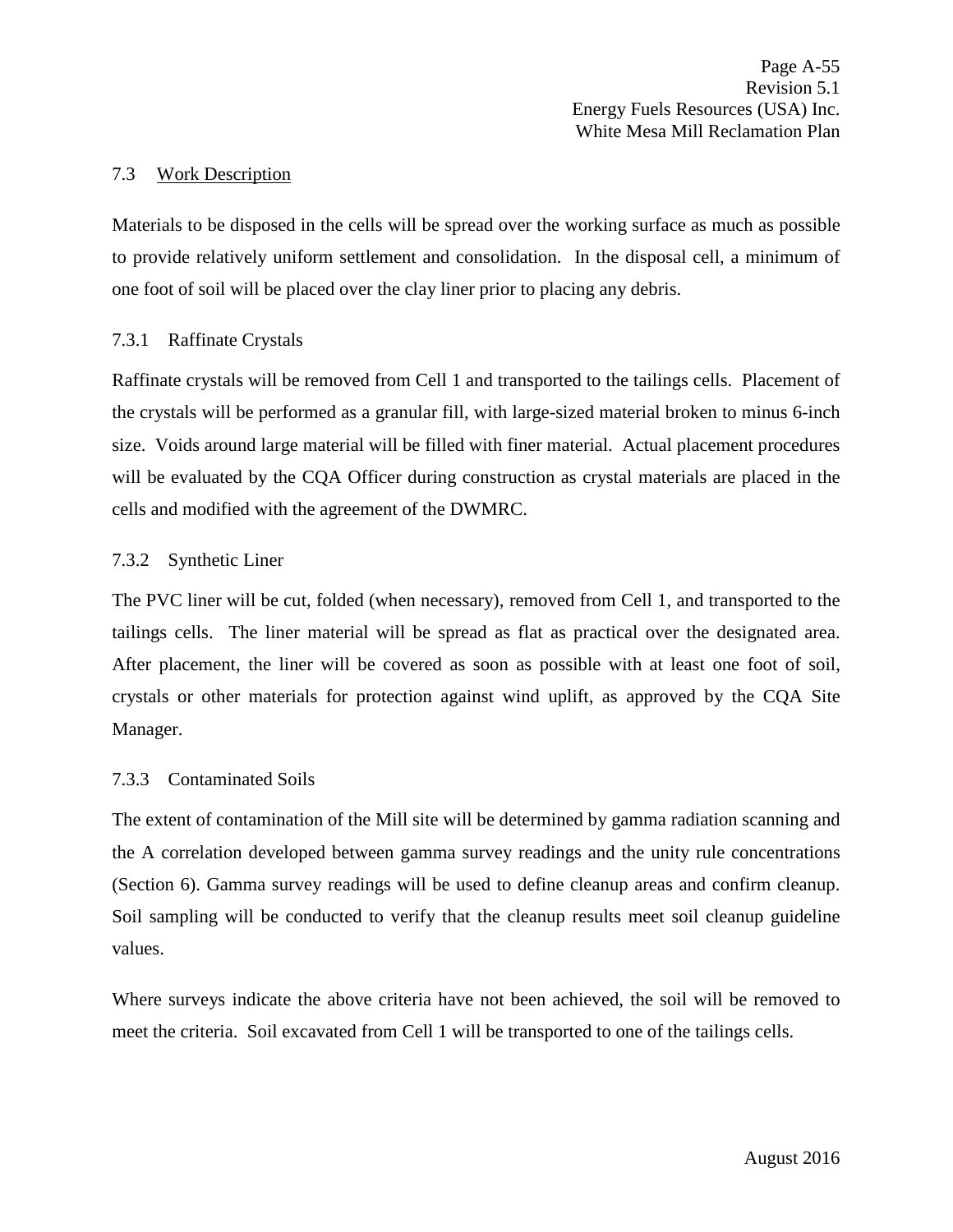Page A-56 Revision 5.1 Energy Fuels Resources (USA) Inc. White Mesa Mill Reclamation Plan

#### 7.3.4 Mill Debris

Debris will be spread across the bottom of the disposal cell to avoid nesting and to reduce the volume of voids present in the disposed mass. Stockpiled soils and/or other approved materials will be placed over and into the debris in a sufficient lift thickness to fill the voids between the debris pieces. The CQA Site Manager will approve the use of materials other than stockpiled soils for filling voids.

### 7.3.5 Material Sizing and Preparation

Demolition debris to be placed in the disposal area of Cell 1 will consist of equipment and structural material from facilities demolition. Demolition procedures are outlined in the Appendix B to the Reclamation Plan (Preliminary Mill Decommissioning Plan). Because of the wide variety in shape and size of demolition debris, material of odd shapes will be cut or dismantled to facilitate handling, loading, transport, and placement in the disposal cell. The maximum size of dismantled or cut materials will not exceed 20 feet in the longest dimension and a maximum volume of 30 cubic feet. Smaller dimensions may be necessary for loading, handling, hauling, and placement of material.

#### 7.3.6 Incompressible Debris

Material that is not compressible (steel columns and beams, concrete, and other solid material) will be reduced in size for loading, hauling, and placement in the disposal cell. Incompressible debris shall be placed, oriented, or spread in a manner that minimizes void spaces below, between, and above these materials. Incompressible debris shall be placed on and covered with soils or similar materials (Section 7.2.3). Incompressible debris such as steel members shall be placed in the disposal cell with the longest dimension oriented horizontally.

Thick-walled pipe, conduit, tanks, vats, pressure vessels, and other hollow materials that cannot be crushed or dismantled shall be transported to the planned location within the disposal cell and oriented for filling and burial. The voids on the inside of the item will be filled with contaminated soil, clean fill soil, or grout (controlled low-strength material or flowable fill). Contaminated soil (Section 7.2.3) or clean fill will be placed outside of the items and compacted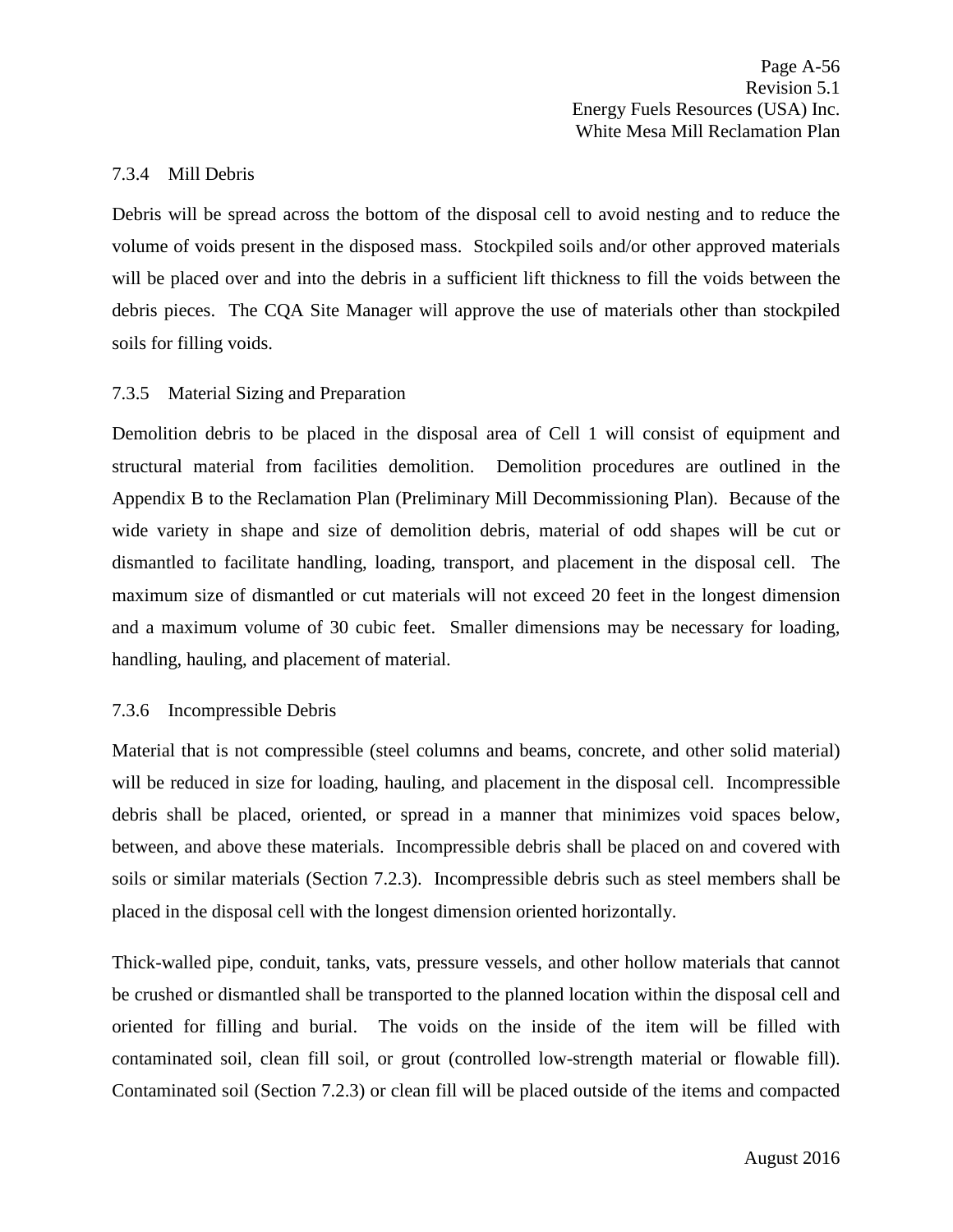with standard compaction equipment (where possible) or hand-operated equipment to the compaction requirements in Section 7.4. Several lifts of compacted contaminated soil or clean fill may be necessary to fill around and cover these items.

For debris where internal voids cannot practically be filled with soil, a grouting program will be initiated to pump controlled low strength material (CLSM, flowable fill) into the voids. Debris will be grouped together and characterized as materials that will require grouting, so that a significant volume of debris can be grouted in a single action, rather than grouting individual lengths of pipe. Pipe sections could be stacked horizontally, or cut short enough to stand vertically in a safe manner. Grout will fill the voids within the grouped debris with a soil berm or trench used to contain the grout laterally around the perimeter of the selected debris.

If CLSM is required for the grouting of voids that cannot be filled with soil, the mix design for the grout will mimic, as closely as possible, the strength and hydraulic properties of the contaminated soil that will also be used for filling voids within the debris. The unconfined compressive strength of the CLSM will be between 30 and 150 psi, and unit weights will be approximately 100 to 120 pcf.

# 7.3.7 Compressible Debris

Materials that are compressible (such as thin-walled piping and thin-walled tanks) will be flattened or crushed in a designated staging area or in the disposal cell. Flattening or crushing will be done with a hydraulic excavator bucket or other attachments, or with a dozer or other steel-tracked equipment.

These materials shall be placed in the disposal cell and spread to form a lift with a maximum thickness of two feet. Placement shall be done in a manner resulting in materials lying flat and minimizing void spaces. Pipe shall be cut into lengths of approximately 10 feet or less for disposal. Pipe larger than 12 inches in diameter shall be longitudinally split or cut, or filled with grout*.*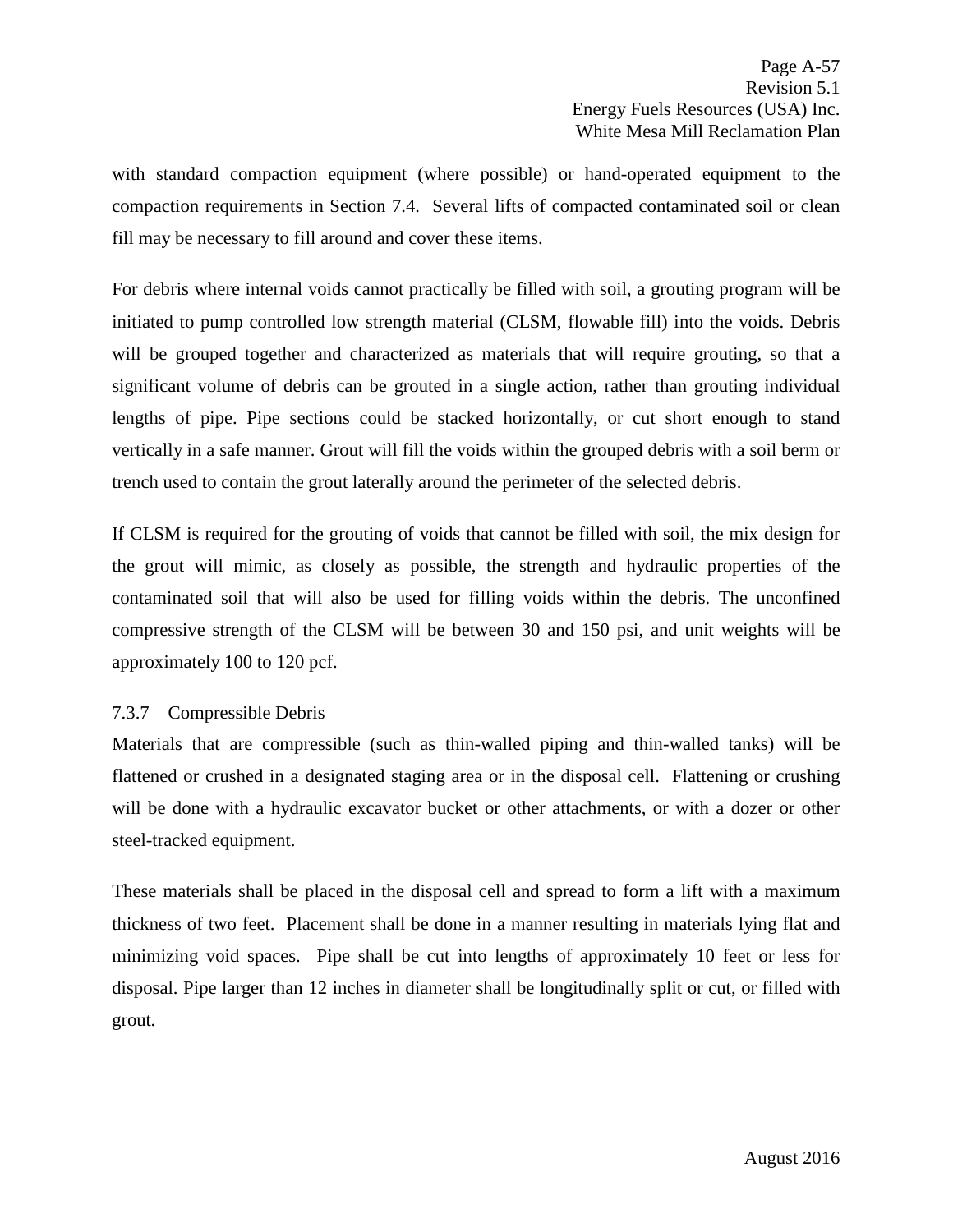## 7.3.8 Organic Debris

Organic materials (such as wood and paper) will be placed in the disposal cell in maximum lifts of 12 inches and mixed with the soil and other incompressible debris during placement to prevent pockets of organic material from being created. Organics mixed with soil for spreading will be limited to 30 percent by volume of the mixture.

## 7.3.9 Soils and Similar Materials

Soils and soil-like materials to be placed in the disposal cell will be from on-site areas identified by the Owner for excavation. Soil or soil-like material will be placed and compacted over each lift of debris (Section 7.2.4) or other materials in lifts not to exceed 2 feet in loose thickness and compacted prior to placement of additional lifts. Soils will also be used for interim soil cover to minimize exposure of demolition materials and other materials to air and meteoric water.

## 7.4 Performance Standards and Testing

## 7.4.1 Material Compaction – Debris Lifts

During construction, the compaction requirements for the raffinate crystals will be evaluated based on field conditions, material quantities, and compaction equipment. The compaction requirements will be determined by the CQA Site Manager and the Construction Manager or a designated representative, with the agreement of the Owner.

Each lift of debris (up to 2 feet thick) will be covered with soil (Section 7.3.9) (up to 2 feet in loose thickness). Each lift of soil or similar material will be compacted with a minimum of 6 passes with vibratory compaction equipment. The number of passes shall be confirmed with the actual compaction equipment on site with a field test section to establish a correlation between the field compaction method and 80 percent of maximum dry density for the soil, as determined by the standard Proctor test (ASTM D698).

The CQA Technicians will monitor and approve debris placement. In areas where voids are observed during placement, the Contractor shall re-excavate the area, fill any voids encountered with soil and recompact the materials, or grout the voids. The CQA Site Manager will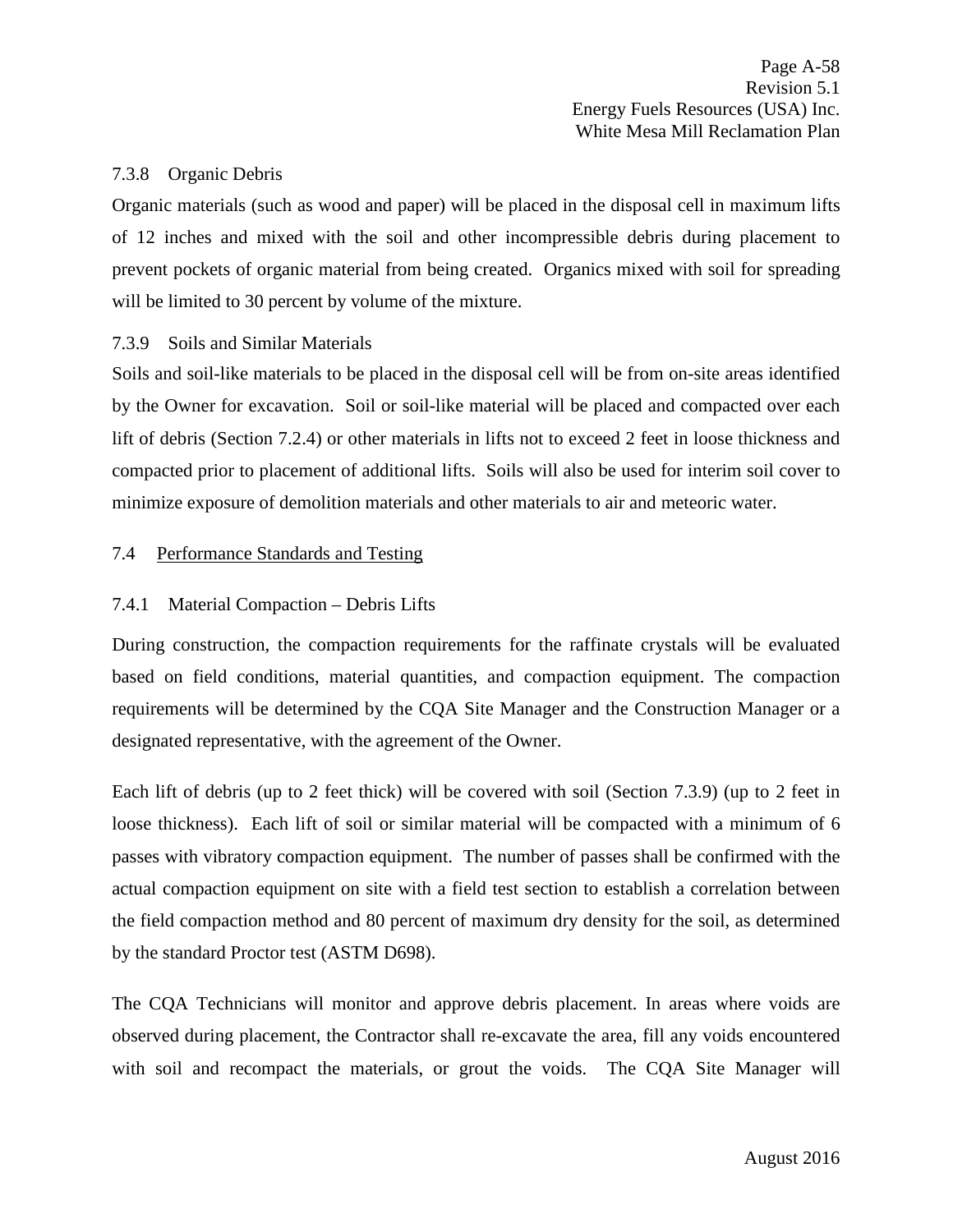recommend implementation of a grouting program where voids, either within a debris mass, or within a vessel, cannot be properly filled with soil using conventional equipment.

## 7.4.2 Material Compaction – Final Disposed Material Surface

The upper 12 inches of the final disposed material surface shall be compacted to 90 percent of the maximum dry density for the material, as determined by the standard Proctor test (ASTM D698).

## 7.4.3 Testing Frequency

Field density tests shall be compared with standard Proctor tests (ASTM D698 Method A or C) on the same material. Standard Proctor tests shall be conducted at a frequency of at least one test per 5,000 cubic yards of material compacted, or when material characteristics show significant variation.

Field density testing may be conducted with the sand cone test (ASTM D1556) or a nuclear density gauge (ASTM D6938, or as modified by the CQA Site Manager). Correlation of nuclear density gauge results shall be by comparison with results from sand cone test(s) and laboratory testing for water content(s) using the oven drying method (ASTM D2216) on similar material.

The frequency of the field density and moisture tests will be not less than one test per 2,000 cubic yards of compacted soil. A minimum of two tests will be taken for each day that more than 150 cubic yards of material is placed. A minimum of one test per lift and at least one test for every full shift of compaction operations will be taken.

# 7.4.4 Final Slope and Grades

The final disposed material surface shall have maximum side slopes of 5:1 (H:V) and a top surface sloping in the directions and grades shown on the Drawings. The side slopes and top surface shall be free from abrupt changes in grade or areas of runoff concentration. The final disposed material surface shall be compacted with approved construction equipment to form a smooth surface with uniform density for subsequent cover placement.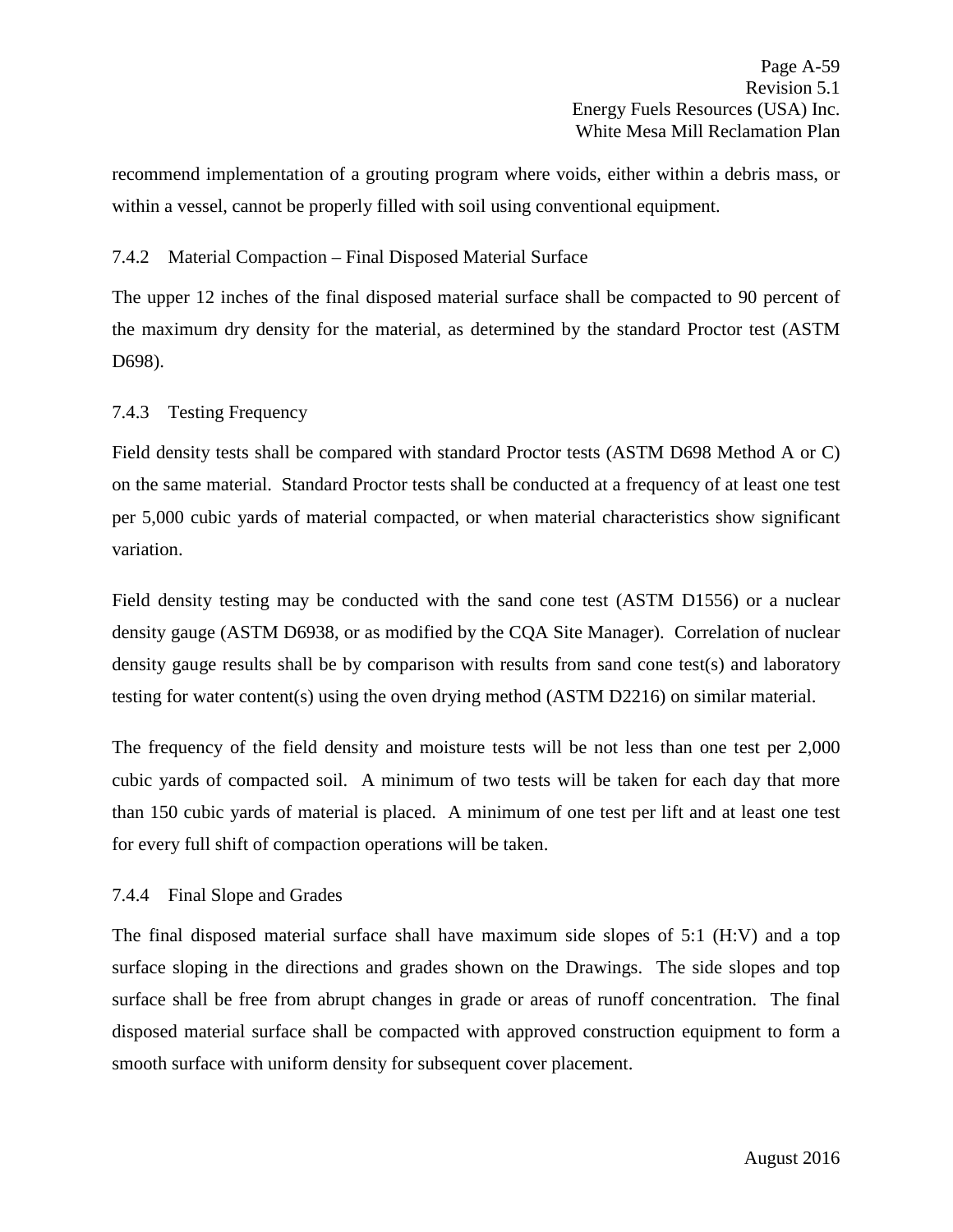Page A-60 Revision 5.1 Energy Fuels Resources (USA) Inc. White Mesa Mill Reclamation Plan

#### **8.0 COVER CONSTRUCTION**

#### 8.1 General

This section outlines work associated with construction of the cell cover system. A multilayered earthen cover will be placed over tailings Cells 2, 3 and 4A and a portion of Cell 1 used for disposal of contaminated materials (the Cell 1 Disposal Area).

#### 8.2 Materials Description

#### 8.2.1 Random Fill

The random fill for the interim fill, compacted cover, and growth medium layers will consist of on-site stockpiled soils from areas designated by the Owner. Random fill, except for the interim fill, shall have a maximum particle size of 6 inches, and a minimum of 10 percent passing the No. 200 sieve. Oversized material will be controlled through selective excavation at the stockpiles and through the utilization of a grader, bulldozer or other equipment to cull or break down oversized materials.

The source of these materials will be on-site stockpiles from previous cell construction activities. On-site stockpiles shall be approved for specific use by the Construction Manager and Design Engineer prior to use.

#### 8.2.2 Organic Matter Amendment

Composted biosolids will be used to amend the physical and chemical properties of the random fill used to construct the growth medium layer (Section 8.3.7). Composted biosolids will be added to the upper 6 inches of the growth medium layer at a rate of 10 tons/acre.

#### 8.2.3 Topsoil-Gravel Admixture

Gravel will be mixed with topsoil and placed on portions of the cover on Cells 2, 3, 4A, and 4B top surfaces (as shown on the Drawings) as the erosion protection layer. Topsoil-gravel admixture material shall be shall be free from roots, branches, rubbish, and debris.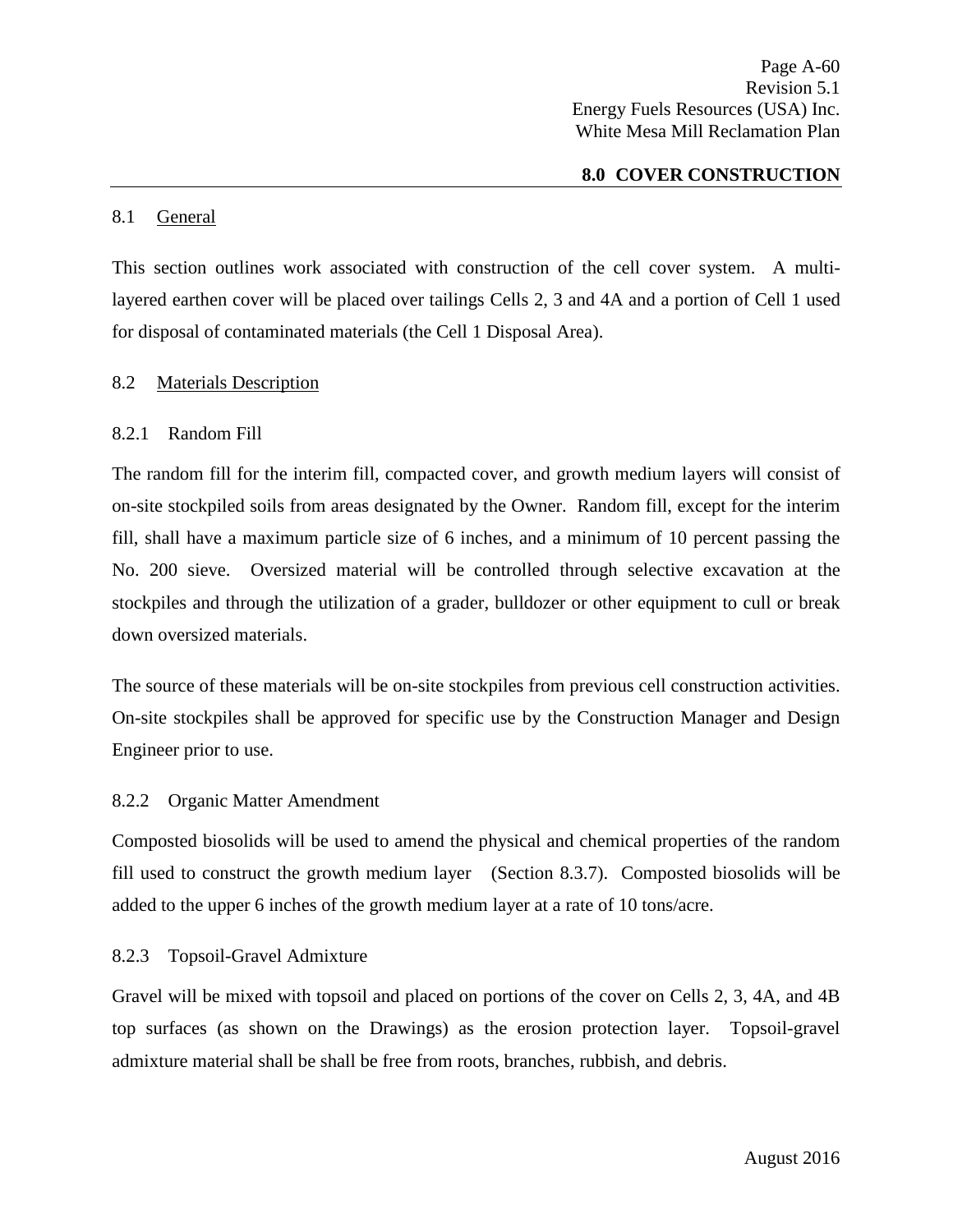The gravel portion of the topsoil-gravel admixture will consist of granular materials from approved off-site areas. The gravel portion of the topsoil-gravel admixture shall have a maximum particle size of 1 inch.

The topsoil portion of the topsoil-gravel admixture will consist of select material from the on-site topsoil borrow area (Section 3.4). The mixture shall be 25 percent gravel by weight.

# 8.2.4 Riprap

Riprap will be placed along the toe of the disposal cell and the tailings cells (as shown on the Drawings). Riprap will consist of granular materials from approved off-site sources. Riprap shall be shall be a screened product, free from roots, branches, rubbish, and debris.

Riprap shall meet NRC long-term durability requirements (a rock quality designation of 65 or more; Johnson, 2002). For a rock quality designation of 70 or higher, the particle-size specifications below shall be used. If actual rock quality designation is between 65 and 69, oversizing will be required.

Designated gradations for the riprap will be as specified on the Drawings. Riprap will be imported from off-site.

- Side Slope riprap shall have a minimum  $D_{50}$  as listed below and a minimum layer thickness of 1.5 times the  $D_{50}$  or the  $D_{100}$  of the riprap, whichever is greater:
	- o 1.7 in. for non-accumulating flow side slopes
	- o 5.3 in. for Cell 4A and Cell 4B southern side slopes
	- o 5.3 in. for Cell 1 Disposal Area side slope
- Riprap used in the rock aprons shall have a minimum  $D_{50}$  as listed below and a minimum layer thickness of 1.5 times the  $D_{50}$  or the  $D_{100}$  of the riprap, whichever is greater
	- o 3.4 in. for Rock Apron A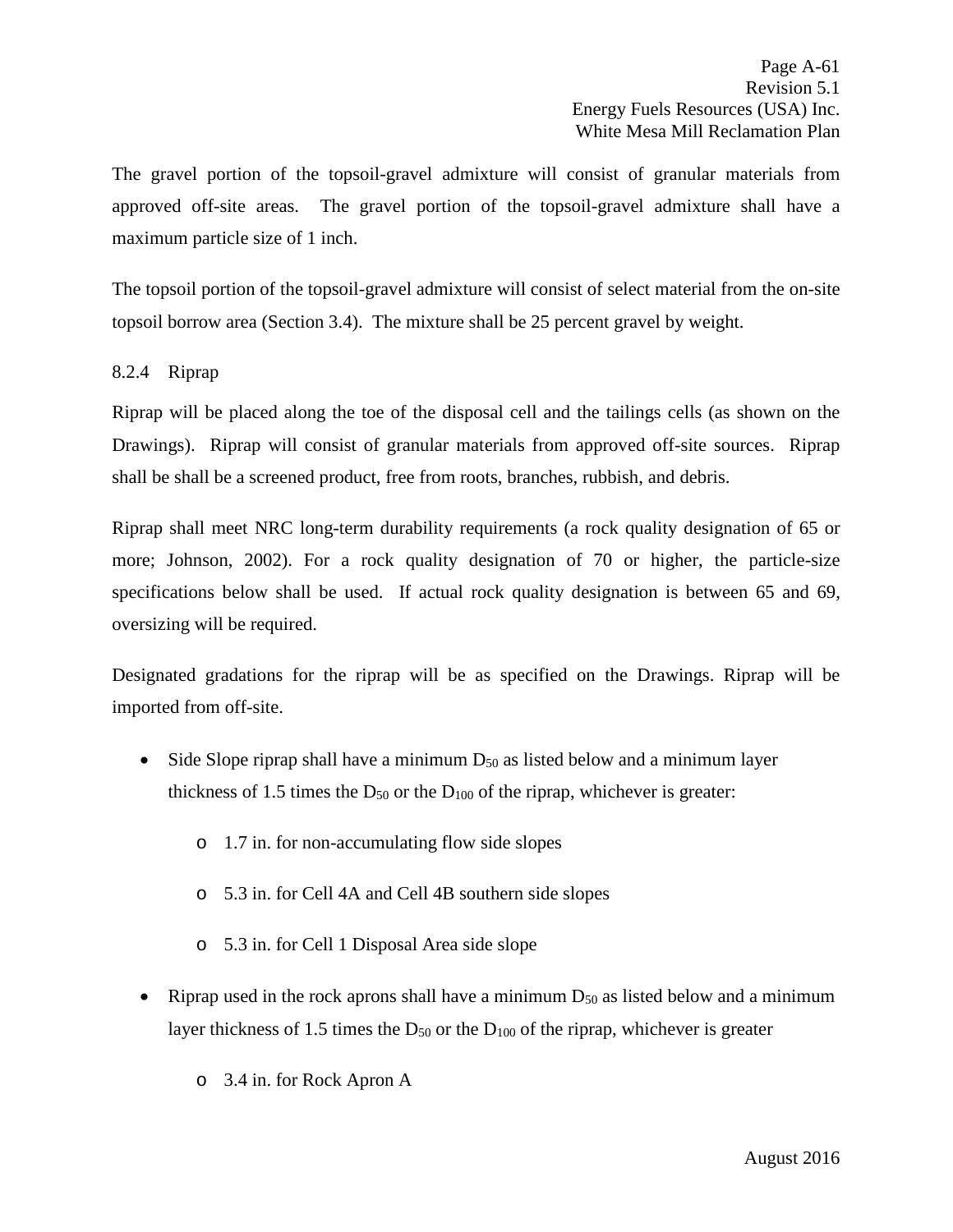- o 10.6 in. for Rock Apron B
- o 9.0 in. for Rock Apron C

#### 8.2.5 Filter Material

Filter material shall be shall be free from roots, branches, rubbish, and debris. The filter material shall meet the gradation specifications in Table 8.1.

| <b>Sieve Size</b> | <b>Percent Passing,</b><br><b>By Weight</b> |
|-------------------|---------------------------------------------|
| $3$ -inch         | 100                                         |
| No. 4             | 70-100                                      |
| No. 20            | 40-60                                       |
| No. 200           | በ-5                                         |

|--|

# 8.2.6 Topsoil

Topsoil will consist of select material from the designated, on-site topsoil borrow area (Section 3.4).

# 8.3 Work Description

The Contractor will place cover materials based on a schedule determined by the Owner and the Owner's analysis of settlement data, piezometer data and equipment mobility considerations. Settlement monitoring points will be established and monitored in accordance with Sections 8.3.1 to 8.3.3 and the Settlement Monitoring Plan approved by DWMRC for the site.

Cover construction shall minimize lenses, pockets, or layers of material differing substantially in texture, gradation or moisture content from the surrounding material. Oversized material will be controlled through selective excavation of stockpiled material, observation of placement by a qualified individual with authority to stop work and reject material being placed and by culling oversized material from the fill.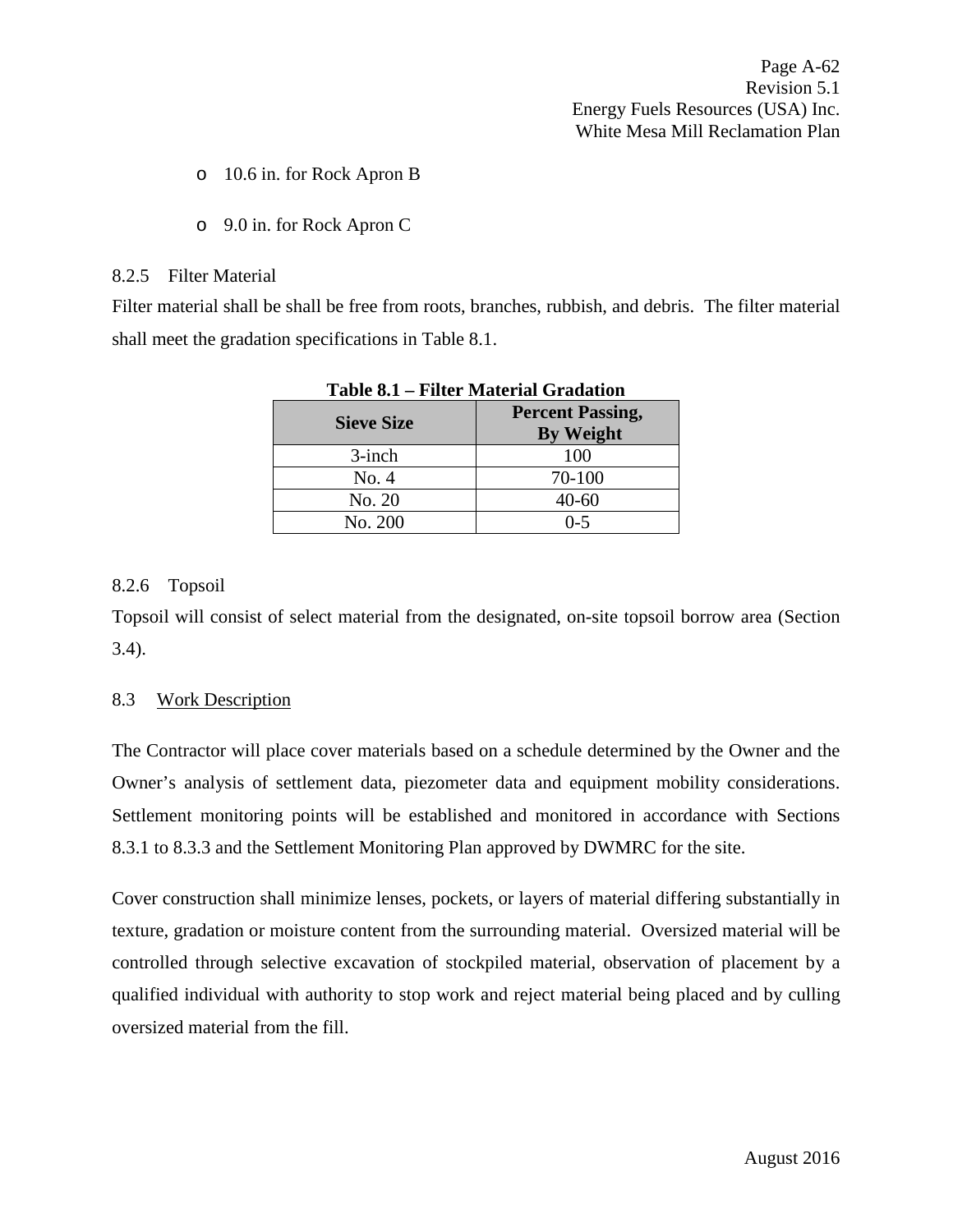If the compacted surface of any layer of fill is too dry or smooth to bond properly with the layer of material to be placed thereon, it will be moistened and/or reworked with suitable equipment to a sufficient depth to provide relatively uniform moisture content and a satisfactory bonding surface before the next succeeding layer of fill is placed. If the compacted surface of any layer of fill in-place is too wet, due to precipitation, for proper compaction of the fill material to be placed thereon, the material will be reworked to reduce the moisture content to the specified range and recompacted.

No material will be placed when either the material being compacted, or the underlying material, is frozen or when ambient temperatures do not permit the placement or compaction of the materials to the specified density, without developing frost lenses in the fill.

# 8.3.1 Monitoring Interim Cover Settlement

The existing settlement monitoring points located within tailings disposal cells will be maintained by extending them through additional fill placement. For areas without settlement monitoring points, settlement monitoring points will be installed to monitor settlement of the interim cover surface and will be constructed as specified in the DWMRC approved Settlement Monitoring Plan. Settlement data will be collected and analyzed; and the reclamation techniques and schedule will be adjusted accordingly.

# 8.3.2 Monitoring Final Cover Settlement

8.3.3 After placement of final cover material, settlement plates will be extended or will be installed to monitor settlement of the final cover surface. The settlement plates will be constructed as specified in the DWMRC approved Settlement Monitoring Plan. Monitoring Settlement Points

Settlement monument placement and data collection will be made in accordance with the DWMRC approved Settlement Monitoring Plan.

# 8.3.4 Interim Fill Layer

The interim fill layer will have a minimum thickness of 2.5 feet and will be placed over the tailings surface to form a stable working platform for subsequent controlled fill placement. This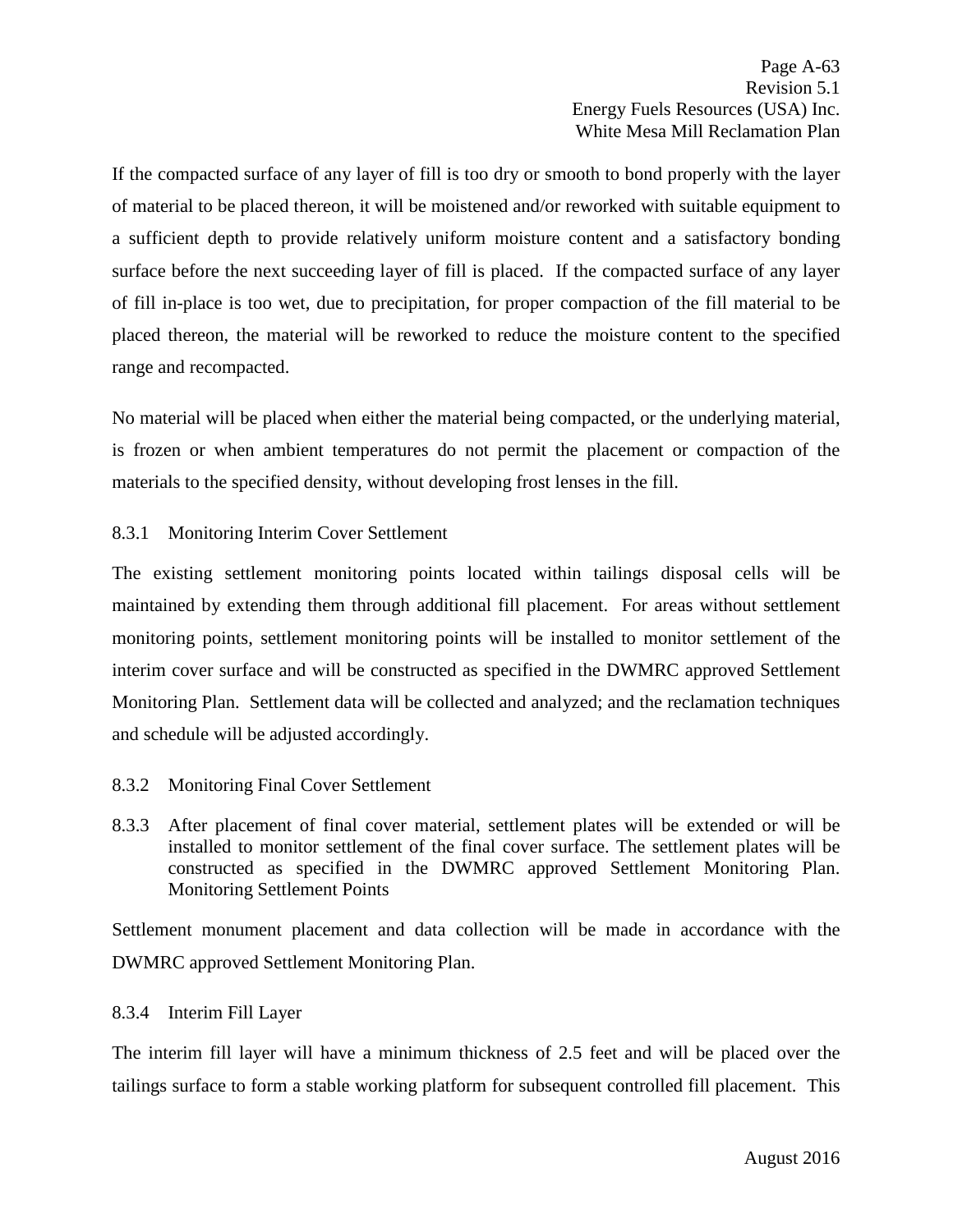interim fill layer will be placed by pushing random fill material across the tailings such that the underlying tailings are displaced as little as possible. Interim fill will be placed in lifts of 12-inch maximum loose thickness to form a uniform subsoil layer for the cover system. A rough surface will be maintained on the surface of each lift.

## 8.3.5 Compacted Cover Layer

The compacted cover layer shall be constructed of random fill placed in lifts with a maximum loose thickness of 12 inches to form a continuous layer with a total minimum compacted layer thickness of 36 to 48 inches, as indicated in the Drawings. A rough surface will be maintained on the surface of each lift.

### 8.3.6 Growth Medium Layer

The growth medium layer shall be constructed of random fill placed to a minimum of 42 inches thick, above the compacted cover layer in lifts of 18-inch maximum loose thickness. If oversized material is observed during the excavation of fill material, it will be removed, as far as practicable, before it is placed in the fill. A rough surface will be maintained on the surface of all but the uppermost lift.

# 8.3.7 Organic Matter Amendment

Composted biosolids will be applied prior to the placement of the erosion protection layer (topsoil or the topsoil-gravel admixture). Composted biosolids will be uniformly spread over the surface of the growth medium layer and mixed to a depth of 6 inches.

# 8.3.8 Erosion Protection Layer: Topsoil-Gravel Admixture

The topsoil and the gravel admixture shall be 75 percent topsoil - 25 percent gravel admixture (by weight). The mixture shall be prepared (mixed) prior to transport to the placement areas. Gradation samples will be collected at the point of placement to verify the mixture's content. The CQA Site manager will approve the Contractor's proposed method of mixing based on the gradation results during initial placement.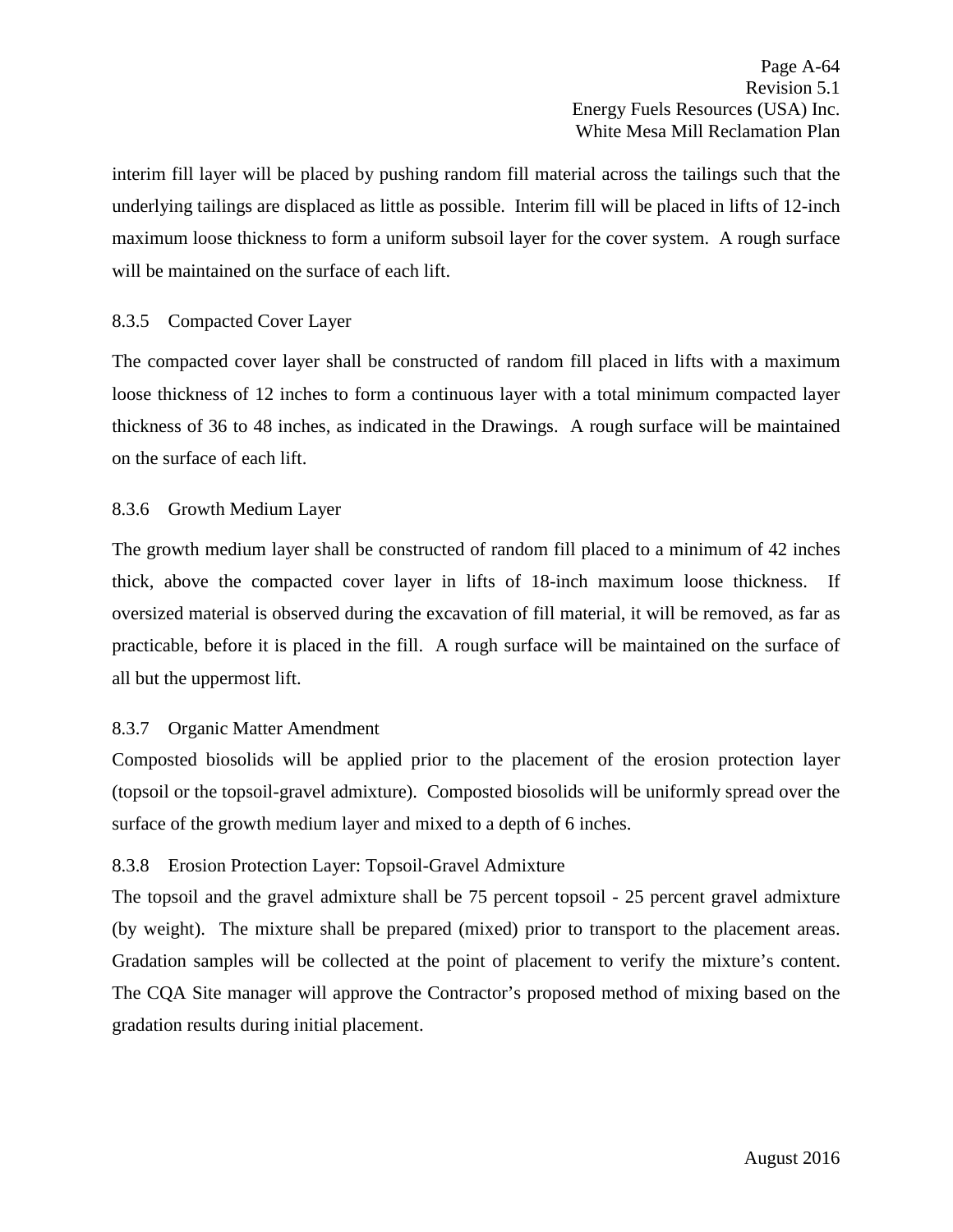The mixture shall be placed in one loose lift to form a uniform layer with a final thickness of 6 inches on the slope surfaces of the disposal cell (shown on the Drawings). The topsoil-gravel admixture shall be spread with tracked equipment.

The erosion protection layer will not be amended for organic matter or nutrients to avoid the stimulation of undesirable weedy species.

Following placement of the topsoil-gravel admixture erosion protection layer, the area shall be harrowed to reduce any compaction that may have occurred during placement of the cover and to create an uneven surface for optimum seedbed conditions.

## 8.3.9 Erosion Protection Layer: Topsoil

Topsoil (Section 8.2.6) shall be placed in one loose lift to form a uniform layer with a final thickness of 6 inches on the top and side slope surfaces of the disposal cell (shown on the Drawings). The topsoil shall be spread with tracked equipment.

The erosion protection layer will not be amended for organic matter or nutrients to avoid the stimulation of undesirable weedy species.

Following placement of the topsoil layer, the area will be harrowed to reduce any compaction that may have occurred during placement of the cover and to create an uneven surface for optimum seedbed conditions.

### 8.3.10 Riprap and Filter Material Placement

The side slopes of the reclaimed cover will be protected by rock surfacing. Riprap (Section 8.2.4) and filter material (Section 8.2.5) shall be placed in one or more lifts to the depths outlined in the Drawings and using the methods outlined below. The Drawings show the location of riprap with the size and thickness requirements for the various side slopes and aprons.

Filter material and riprap shall be handled, loaded, transported, stockpiled, and placed in a manner that minimizes segregation. Riprap and filter material shall be placed in or near its final location by dumping, then spread with a small dozer, the bucket of a trackhoe, or other suitable equipment. Riprap and filter material shall be placed and spread in a manner that minimizes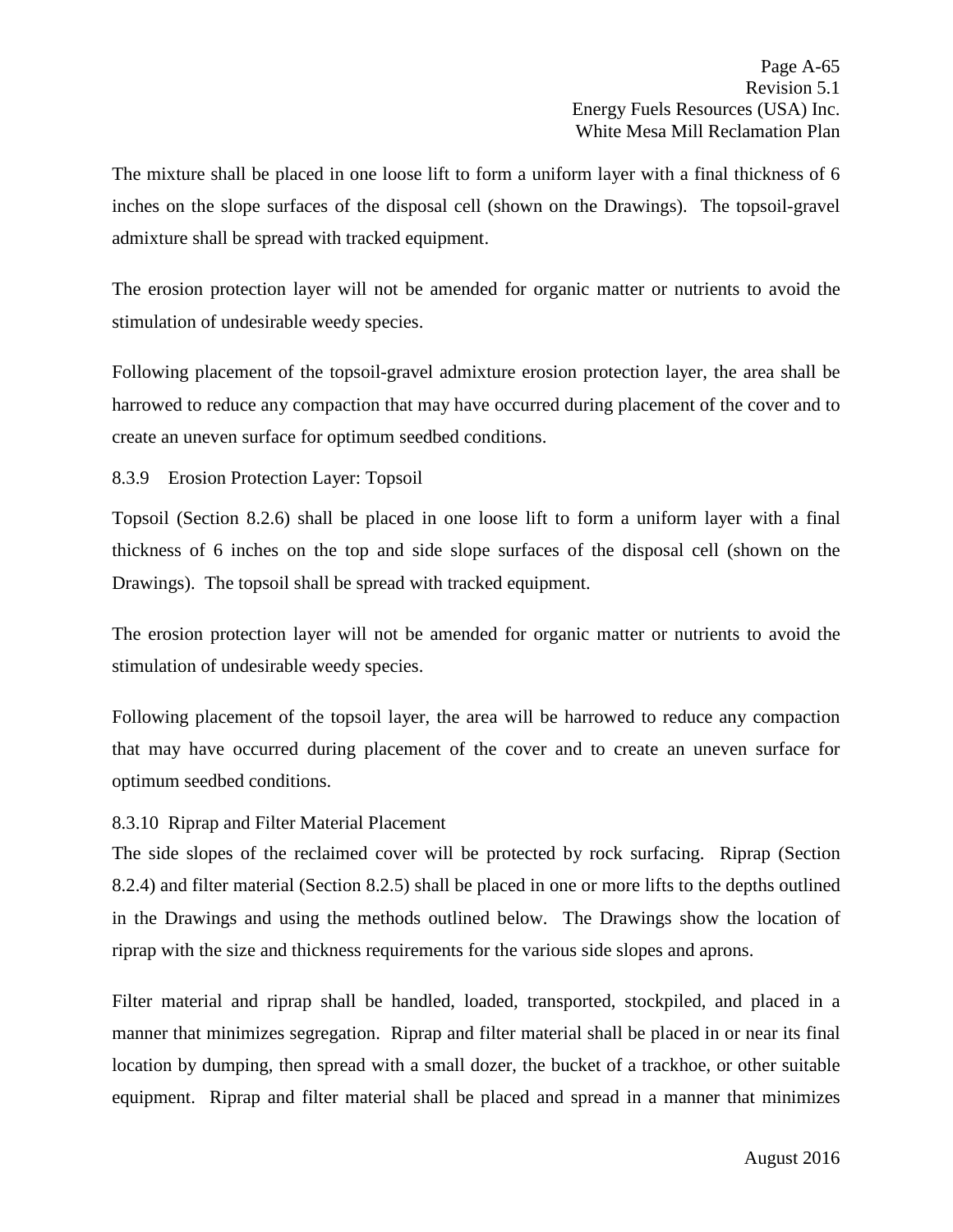displacement of underlying cover soils, natural soils, or filter material. Each layer of riprap and filter material shall be track-walked with a small dozer, tamped with the bucket of a trackhoe, or densified by other approved methods.

Placement of the riprap will avoid accumulation of riprap sizes less than the minimum  $D_{50}$  size and nesting of the larger sized rock. The riprap layer will be compacted by at least two passes by a dozer, tamping with the bucket of a trackhoe, or equivalent methods in order to key in the rock particles for stability. The completed layer of filter material shall be well-graded in particle-size distribution and free from pockets of smaller material and free from large voids or loose areas.

# 8.4 Performance Standard and Testing

# 8.4.1 Compacted Cover Layer Testing

Each lift of the compacted cover layer shall be compacted to at least 95 percent of the maximum dry density for the material, as determined by the standard Proctor test (ASTM D698). Water contents shall be adjusted, as needed, to meet the density requirements.

Material specifications for the random fill material shall be confirmed by gradation testing conducted by approved personnel. Testing shall consist of No. 200 sieve wash and particle-size distribution testing (ASTM D422) at a frequency of at least one test per 2,000 cubic yards of fill placed, or when material characteristics show a significant variation.

Checking of compaction shall consist of a minimum of one field density test per 500 cubic yards of material compacted. A minimum of two tests shall be taken for each day that more than 150 cubic yards of material is placed. A minimum of one test per lift and at least one test for every full shift of compaction operations will be taken.

Field density tests shall be compared with standard Proctor tests (ASTM D698 Method A or C) on the same material. Standard Proctor tests shall be conducted at a frequency of at least one test per 5,000 cubic yards of material compacted, or when material characteristics show significant variation.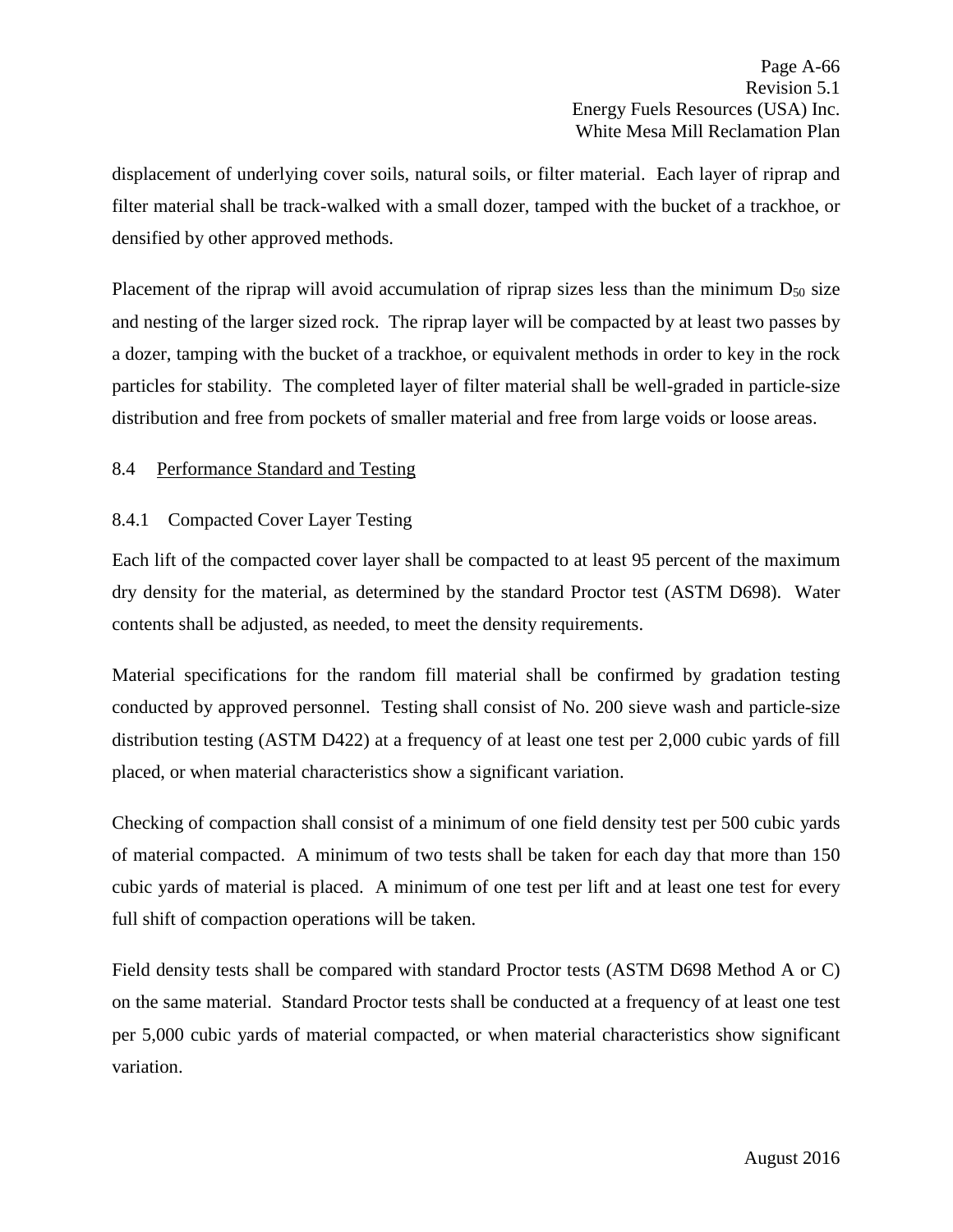Field density testing may be conducted with the sand cone test (ASTM D1556) or a nuclear density gauge (ASTM D6938, or as modified by the CQA Site Manager). Correlation of nuclear density gauge results shall be by comparison with results from sand cone test(s) and laboratory testing for water content(s) using the oven drying method (ASTM D2216) on similar material.

# 8.4.2 Growth Medium Layer Testing

Each lift of the growth medium layer shall be compacted to at least 85 percent of the maximum dry density for the material, as determined by the standard Proctor test (ASTM D698). Water contents shall be adjusted, as needed, to meet the density requirements.

Material specifications for the random fill for water storage layer shall be confirmed by gradation testing conducted by approved personnel. Testing shall consist of No. 200 sieve wash and particle-size distribution testing (ASTM D422) at a frequency of at least one test per 2,000 cubic yards of fill placed, or when material characteristics show a significant variation.

The frequency of the field density tests will be not less than one test per 2,000 cubic yards of compacted fill. A minimum of two tests will be taken for each day that more than 150 cubic yards of material is placed. A minimum of one test per lift and at least one test for every full shift of compaction operations will be taken.

Field density tests shall be compared with standard Proctor tests (ASTM D698 Method A or C) on the same material. Standard Proctor tests shall be conducted at a frequency of at least one test per 10,000 cubic yards of material compacted, or when material characteristics show significant variation.

Field density testing may be conducted with the sand cone test (ASTM D1556) or a nuclear density gauge (ASTM D6938, or as modified by the CQA Site Manager). Correlation of nuclear density gauge results shall be by comparison with results from sand cone test(s) and laboratory testing for water content(s) using the oven drying method (ASTM D2216) on similar material.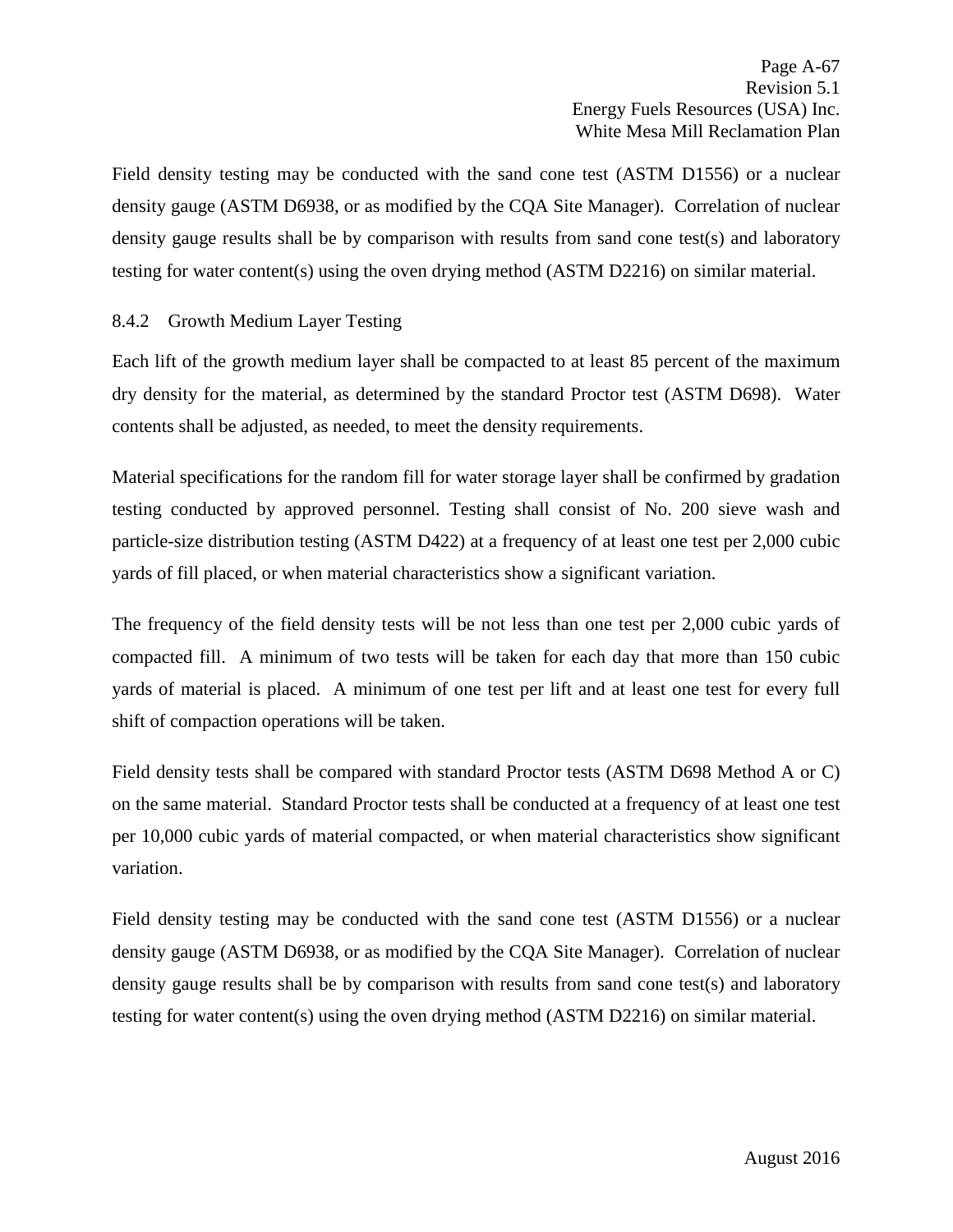## 8.4.3 Topsoil-Gravel Admixture Testing

The gradation specifications for the topsoil-gravel admixture (Section 8.2.3) shall be confirmed by gradation testing, on samples collected from the point of placement (on the topdeck). Testing shall consist of particle-size distribution testing (ASTM D422) at a frequency of at least one test per 2,000 cubic yards of mixture placed, or when the characteristics of the mixture show a significant variation. The CQA Site Manager may choose to increase the frequency of testing at the beginning of placement to evaluate the mixing method proposed by the Contractor.

Topsoil-gravel admixture thickness will be controlled through the establishment of grade stakes placed on a 200 x 200 foot grid on the top of the cells and by a 100 x 100 foot grid on the cell slopes. Physical checks of topsoil-gravel admixture depth will be accomplished through the use of hand dug test pits at the center of each grid in addition to monitoring the depth indicated on the grade stakes.

### 8.4.4 Riprap Testing

Material specifications for the riprap shall be confirmed by gradation testing conducted by the CQA Technician. Testing shall consist of particle-size distribution testing (ASTM D422) at a frequency of at least one test per 2,000 cubic yards of rock delivered to the site, or when rock characteristics show a significant variation.

Rock layer thickness will be controlled through the establishment of grade stakes placed on a 200 x 200 foot grid on the top of the cells and by a 100 x 100 foot grid on the cell slopes. Physical checks of riprap depth will be accomplished through the use of hand dug test pits at the center of each grid in addition to monitoring the depth indicated on the grade stakes.

The durability of the riprap shall be verified by durability tests outlined in Section 8.4.7.

## 8.4.5 Filter Material Testing

Material specifications for filter material (Section 8.2.5) shall be confirmed by gradation testing conducted by CQA Technician. Testing shall consist of No. 200 sieve wash and maximum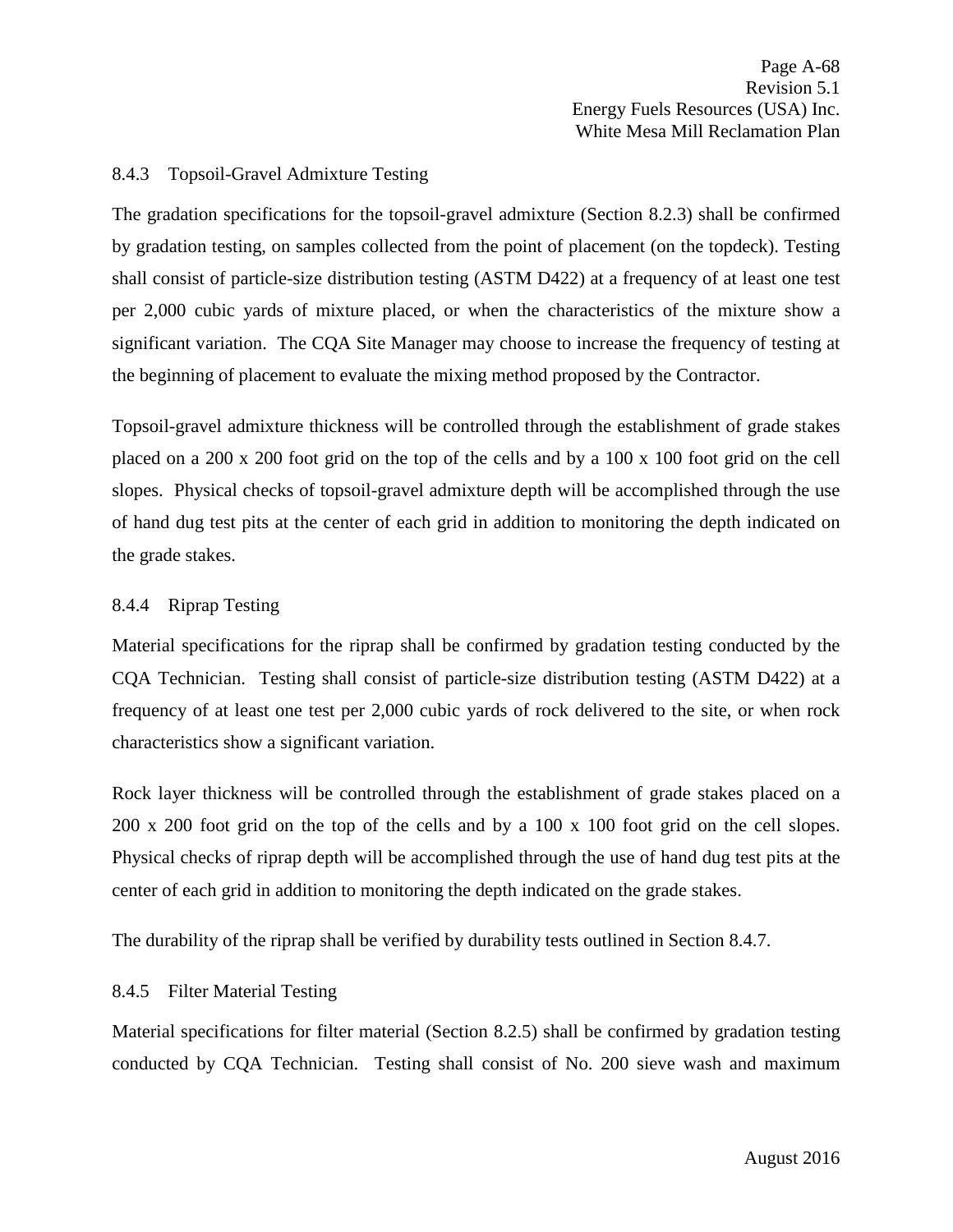particle size testing (ASTM D422) at a frequency of at least one test per 10,000 cubic yards of fill placed, or when material characteristics show a significant variation.

Filter layer thickness will be established during construction with grade stakes placed on a grid or centerline and offset pattern and layer thickness marks on each grade stake. The minimum thickness of the layer will be verified by spot checking of layer thickness by hand excavation in selected locations.

# 8.4.6 Rock Durability Testing

For riprap materials, each load of material will be visually checked against standard piles for gradation prior to transport to the tailings piles. Prior to delivery of any riprap materials to the site, rock durability tests will be performed for each gradation to be used. Test series for riprap durability will include specific gravity, absorption, sodium soundness and LA abrasion. During construction, additional test series and gradations will be performed for each type of riprap when approximately one-third  $(1/3)$  and two-thirds  $(2/3)$  of the total volume of each type have been produced or delivered. For any type of riprap where the volume is greater than 30,000 cubic yards, a test series and gradations will be performed for each additional 10,000 cubic yards of riprap produced or delivered.

## 8.5 Surface Slopes and Grades

The final cover surface shall have maximum side slopes of 5:1 (H:V) and a top surface sloping in the direction and grade shown on the Drawings. The side slopes and top surface shall be free from abrupt changes in grade or areas of runoff concentration. The perimeter apron at the toe of the side slopes shall have the dimensions as shown on the Drawings.

## 8.6 Grading Tolerances

The completed cover surface shall be constructed to within 1.0 foot (horizontally) of the lines as designed, and within 0.1 foot (vertically) of the elevations as designed. The final surface of the subsoil zone shall be smoothed to avoid abrupt changes in surface grade. The layer thicknesses shall meet the required minimum thicknesses.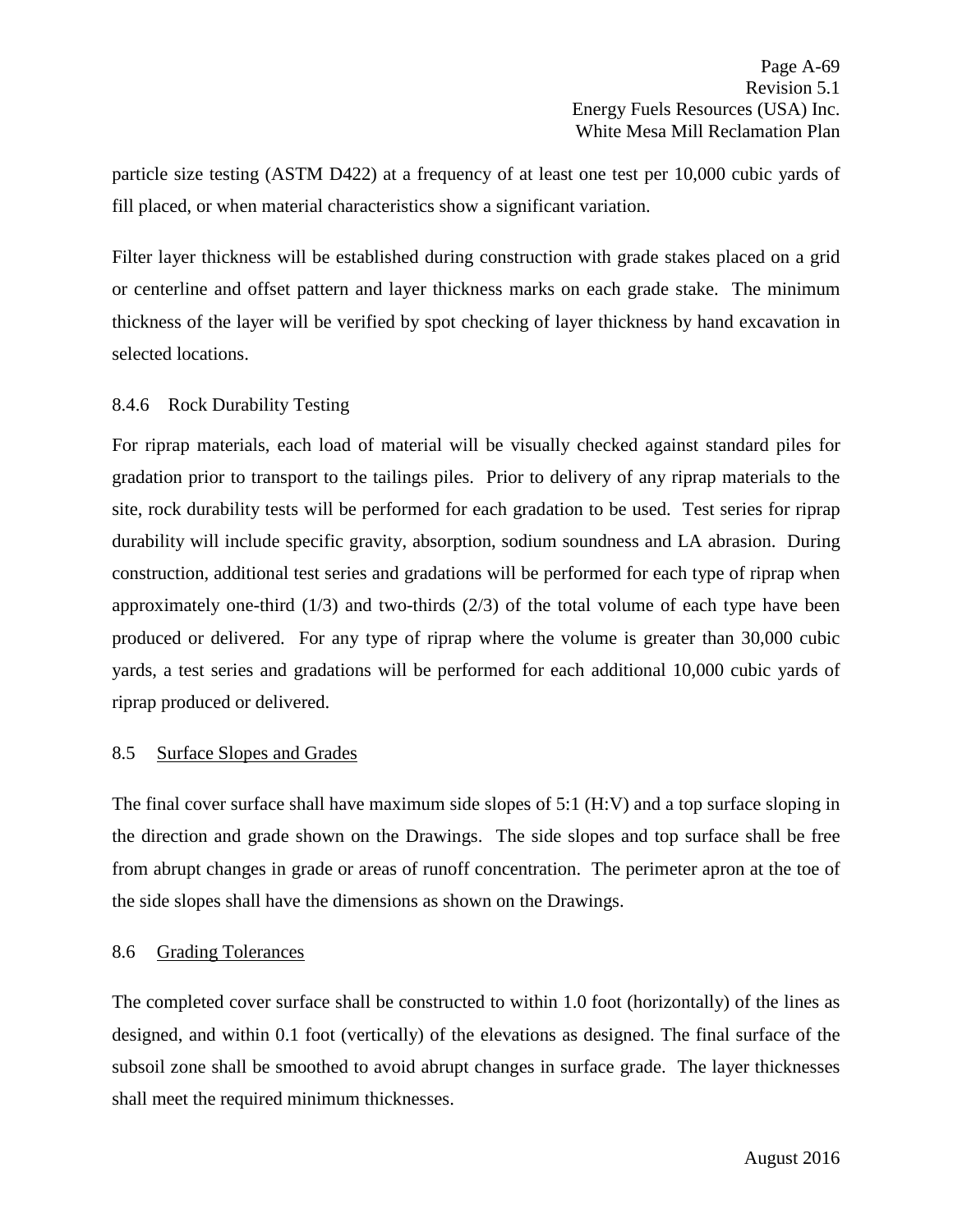Page A-70 Revision 5.1 Energy Fuels Resources (USA) Inc. White Mesa Mill Reclamation Plan

The completed riprap shall be placed to within 5.0 foot (horizontally) of the layout as designed, and within 0.5 foot (vertically) of the elevations as designed. The rock layer thicknesses shall meet the minimum requirements.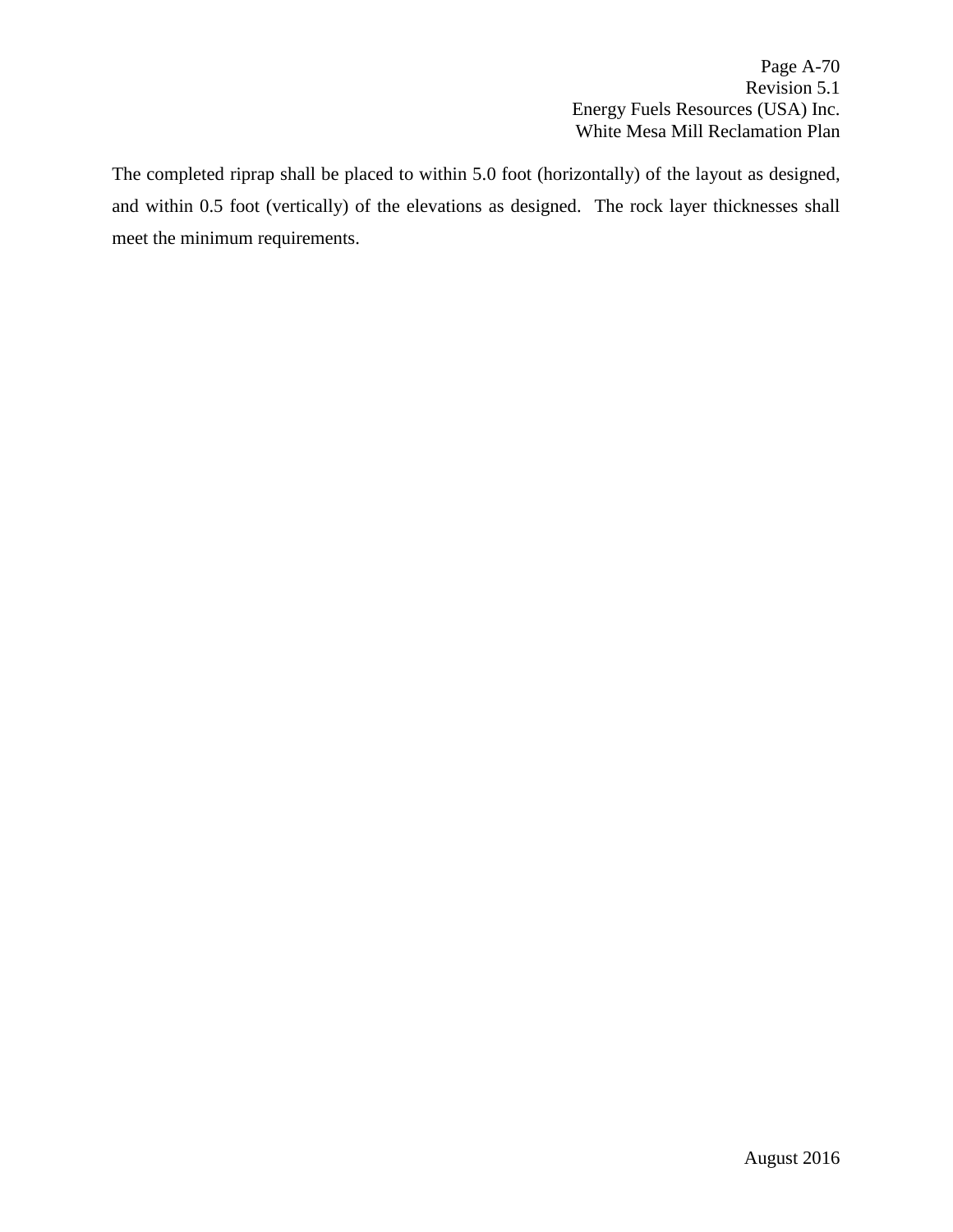Page A-71 Revision 5.1 Energy Fuels Resources (USA) Inc. White Mesa Mill Reclamation Plan

## **9.0 REVEGETATION**

#### 9.1 General

Following topsoil placement, the cover surface and other areas disturbed during reclamation work will be revegetated. This section outlines the requirements for vegetation establishment where required. This section may be revised as necessary based on field requirements and soil nutrient analyses at the time of revegetation.

### 9.2 Materials Description

The soil amendments, seed mixture, and erosion control materials for revegetation are outlined below. Submittals for each of the following products shall be provided to the Owner for approval prior to use of such products.

#### 9.2.1 Soil Amendments

The proposed application rate may be adjusted up or down based on soil chemical analysis that is conducted prior to placement of the water storage layer.

Composted biosolids shall be added at a rate of 10 tons/acre and uniformly spread over the surface of the water storage layer and mixed to a depth of 15 cm. This treatment will be applied after the water storage layer is in-place and before placement of the erosion protection layer.

## 9.2.2 Seed Mix

Species selection for the seed mixture was based on native vegetation found in the area as well as soil and climatic conditions of the Mill site. Changes to the seed mixture will be as approved by the Owner. The seed mixture in Table 9.1 shall be used on all seeded areas.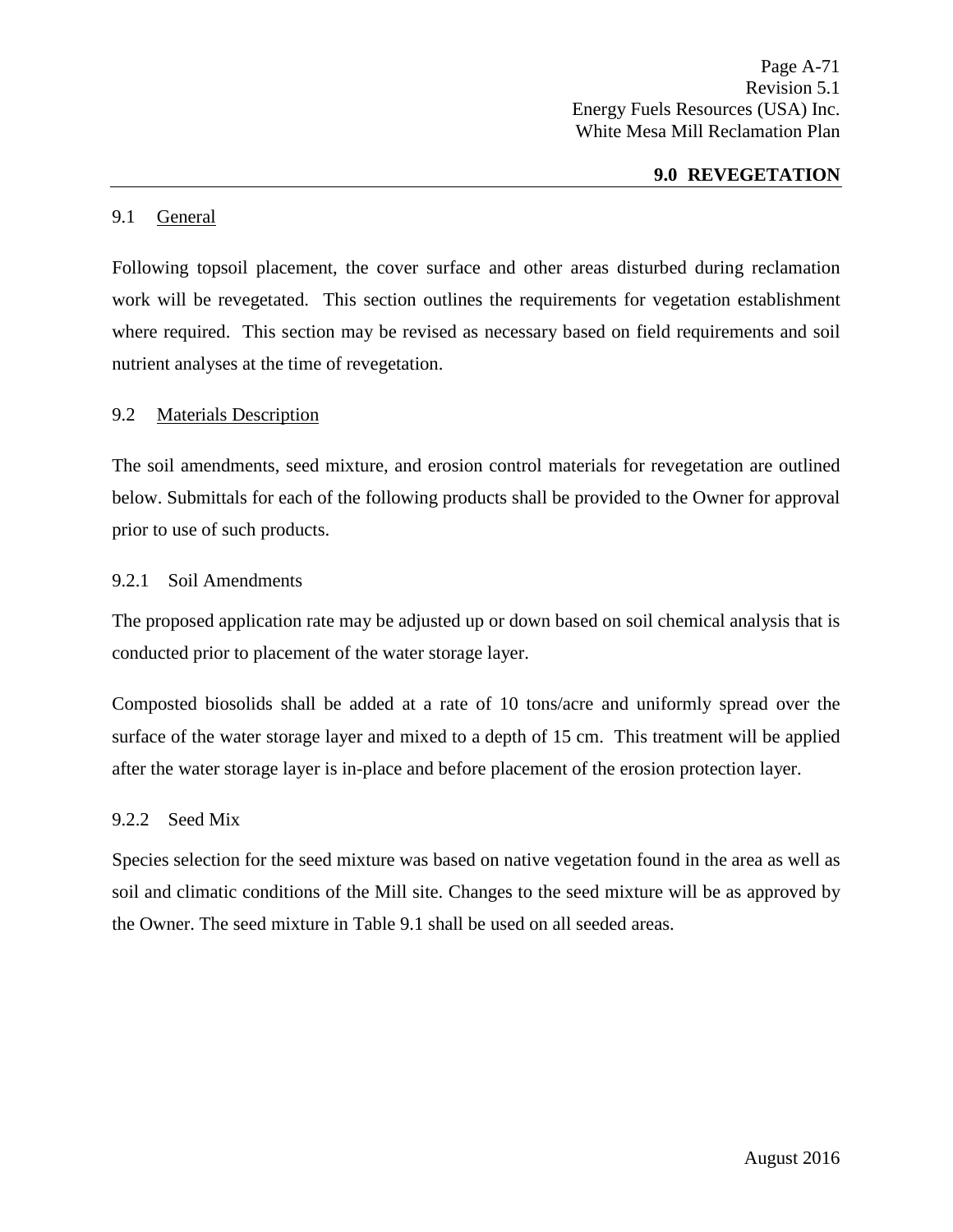| <b>Scientific Name</b>                        | <b>Common Name</b>       | <b>Varietal</b><br><b>Name</b> | Native/<br><b>Introduced</b> | <b>Seeding</b><br><b>Rate (lbs</b><br>$PLS/acre)^{\dagger}$ | <b>Seeding</b><br>Rate (#<br>seeds/ $ft^2$ ) |
|-----------------------------------------------|--------------------------|--------------------------------|------------------------------|-------------------------------------------------------------|----------------------------------------------|
| Grasses                                       |                          |                                |                              |                                                             |                                              |
| Pascopyrum smithii                            | Western wheatgrass       | Arriba                         | Native                       | 3.0                                                         | 7.9                                          |
| Pseudoroegneria<br>spicata                    | Bluebunch wheatgrass     | Goldar                         | Native                       | 3.0                                                         | 9.6                                          |
| Elymus trachycaulus                           | Slender wheatgrass       | San Luis                       | Native                       | 2.0                                                         | 6.2                                          |
| Elymus lanceolatus                            | Streambank wheatgrass    | Sodar                          | Native                       | 2.0                                                         | 7.3                                          |
| Elymus elymoides                              | Squirreltail bottlebrush | Toe Jam                        | Native                       | 2.0                                                         | 8.8                                          |
| Thinopyrum<br>intermedium                     | Pubescent wheatgrass     | Luna                           | Introduced <sup>‡</sup>      | 1.0                                                         | 1.8                                          |
| Achnatherum<br>hymenoides                     | Indian ricegrass         | Paloma                         | Native                       | 4.0                                                         | 14.7                                         |
| Poa secunda                                   | Sandberg bluegrass       | Canbar                         | Native                       | 0.5                                                         | 11.4                                         |
| Festuca ovina                                 | Sheep fescue             | Covar                          | Introduced <sup>‡</sup>      | 1.0                                                         | 11.5                                         |
| Bouteloua gracilis                            | Blue grama               | Hachita                        | Native                       | 1.0                                                         | 16.5                                         |
| Hilaria jamesii                               | Galleta                  | Viva                           | Native                       | 2.0                                                         | 7.3                                          |
| Forbs                                         |                          |                                |                              |                                                             |                                              |
| Achillea millefolium,<br>variety occidentalis | Common yarrow            | $VNS*$                         | Native                       | 0.5                                                         | 32                                           |
| Artemisia ludoviciana                         | White sage               | <b>VNS</b>                     | Native                       | 0.5                                                         | 45                                           |
| <b>Shrubs</b>                                 |                          |                                |                              |                                                             |                                              |
| Atriplex canescens                            | Fourwing saltbush        | Wytana                         | Native                       | 3.0                                                         | 3.4                                          |
| Ericameria nauseosa                           | Rubber rabbitbrush       | <b>VNS</b>                     | Native                       | 0.5                                                         | 4.6                                          |
| Total                                         |                          |                                |                              | 26.5                                                        | 188                                          |

**Table 9.1. Species and seeding rates proposed for Mill site.**

† Seeding rate is for broadcast seed and presented as pounds of pure live seed per acre (lbs PLS/acre).

‡ Introduced refers to species that have been 'introduced' from another geographic region, typically outside of North America. Also referred to as 'exotic' species.

\*VNS=Variety Not Specified and seed source will be from sites that are climatically similar to White Mesa.

Seed shall be purchased as pounds of pure live seed and will be certified by the Utah State Department of Agriculture and Food. Certification will verify that the seed is correctly identified and genetically pure. Once the seed is obtained, seed labels will be checked to determine the percent PLS and the date that the seed was tested for percent purity and percent germination. If the test date is greater than 6 months old, the seed will be tested again before being accepted.

## 9.2.3 Erosion Control Materials

Wood fiber mulch will consist of specially prepared wood fibers and will not be produced from recycled material such as sawdust, paper, cardboard, or residue from pulp and paper plants. The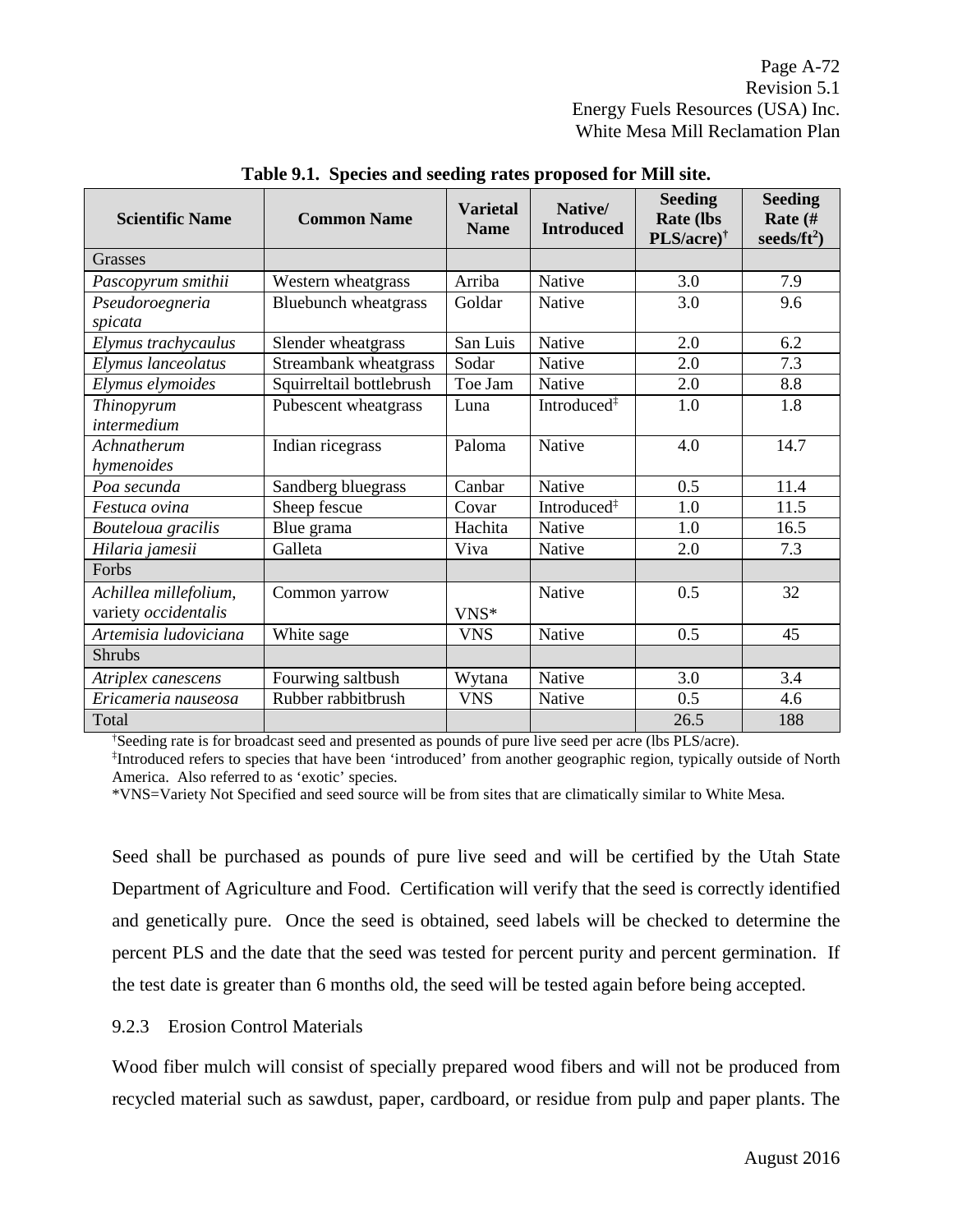fibers will be dyed an appropriate color, with non-toxic, water-soluble dye to facilitate visual metering during application. Wood-fiber mulch will be supplied in packages and each package will be marked by the manufacturer to show the air-dry weight.

A tackifier will be used with the wood-fiber mulch to improve adhesion. The tackifier will be a biodegradable organic formulation processed specifically for the adhesive binding of mulch. In addition, the tackifier will uniformly disperse when mixed with water and will not be detrimental to the homogeneous properties of the mulch slurry.

## 9.3 Work Description

Revegetation efforts shall be directed at all reclaimed and disturbed areas. The goal of the revegetation plan is to ensure that a self-sustaining vegetative community is established.

## 9.4 Soil Amendment Application

Following final placement and grading of the frost barrier layer, amendments will be applied as discussed in Section 9.2.1. Inorganic sources of nitrogen, phosphorus, and potassium will not be applied to the soil because composted biosolids will provide all the macronutrients required for long-term sustainability.

# 9.5 Growth Zone Preparation

A favorable seedbed shall be prepared on the topsoil layer or topsoil-rock mixture, prior to seeding operations. The soil shall be loose and friable so as to maximize contact with the seed. The soil will be tilled, following site contours with a disc or harrow (or similar approved equipment) to a maximum depth of 6 inches. The depth of valleys and the height of ridges caused by the final tillage operations are not to exceed 3 inches.

# 9.6 Seed Application

Seeding will follow the application of soil amendments and seedbed preparation, by broadcast spreading method. This procedure will use a centrifugal type broadcaster (or similar implement),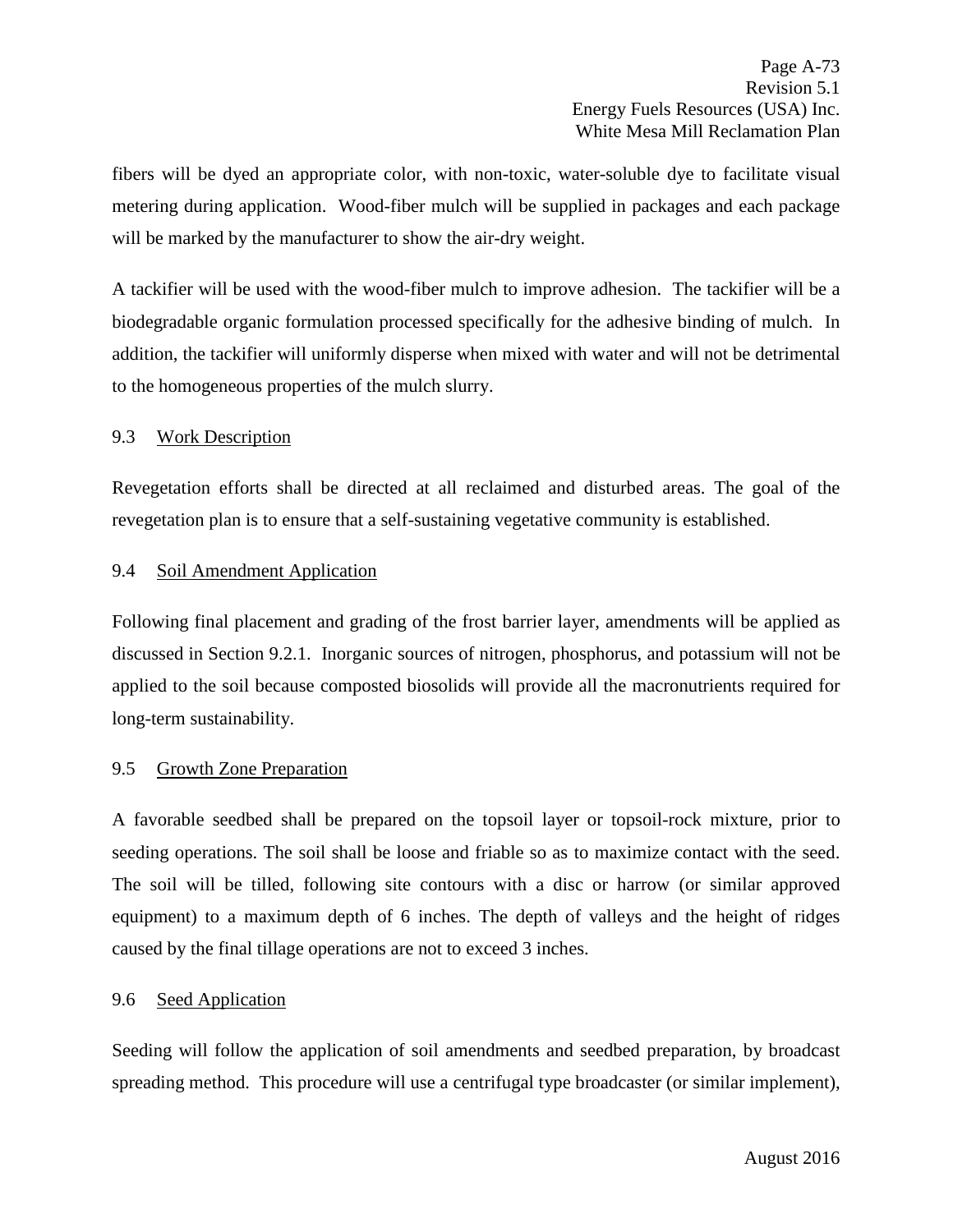also called an end gate seeder. The broadcasters will have a minimum effective spreading width of 20 feet. Seed will be applied in two separate passes. One-half of the seed will be spread in one direction and the other half of seed will be spread in a perpendicular direction. This will ensure that seed distribution across the site is highly uniform and also provide the opportunity to adjust the seeding rate if the specified rate is not being achieved. Seeding will not occur if wind speeds exceed 10 mph.

Immediately following seeding, the area will be lightly harrowed to provide seed coverage and to maximize seed-soil contact. Broadcast seed shall be harrowed into the soil to a depth of 0.25 to 0.75 inches.

Seeding will take place as soon as practical after the cover system is in place. Successful seeding in southeastern Utah can occur either in late fall (e.g. October) as a dormant seeding, with germination and establishment occurring the following spring or can be conducted in June, prior to the summer monsoon season. Timing for seeding will depend upon the construction schedule for the cover system.

# 9.7 Erosion Control Material Application

Mulch will be applied immediately following seeding. A weed-free, wood-fiber mulch shall be applied to the seeded area at a minimum rate of 1.5 tons/acre. The wood-fiber mulch will be applied by means of hydraulic equipment that utilizes water as the carrying agent. A continuous agitator action, that keeps the mulching material and approved additives in uniform suspension, will be maintained throughout the distribution cycle.

The pump pressure will be capable of maintaining a continuous non-fluctuating stream of slurry. The slurry distribution lines will be large enough to prevent stoppage and the discharge line will be equipped with a set of hydraulic spray nozzles that will provide even distribution of the mulch slurry to the seedbed. Mulching will not be done in the presence of free surface water resulting from rains, melting snow, or other causes. Tackifier may be added either during the manufacturing of the mulch or incorporated during mulch application.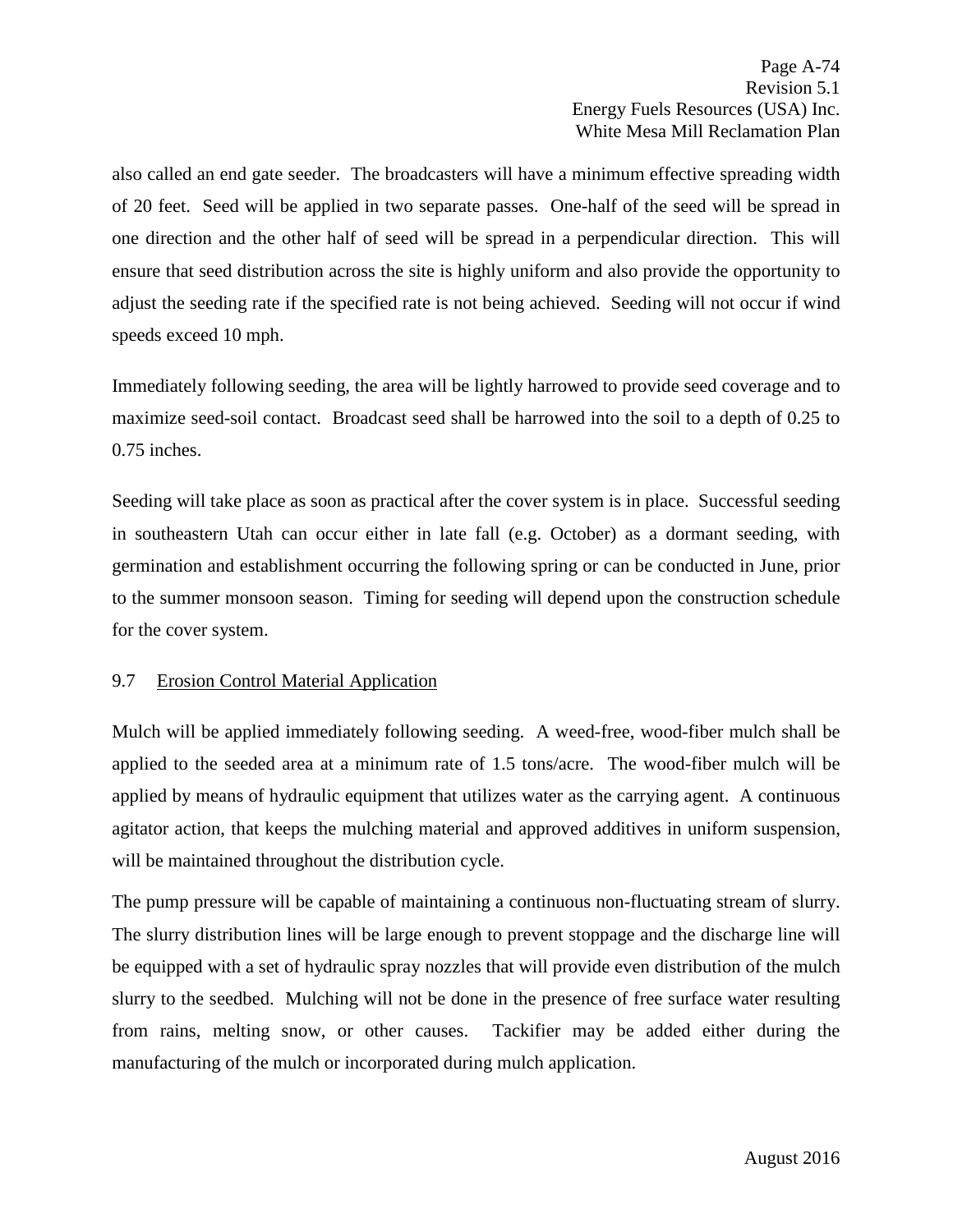## 9.8 Performance Standard and Testing

The following section describes performance-based criteria for successful revegetation.

## 9.8.1 Seeding Rates

Prior to seeding, a known area will be covered with a tarp and seed will be distributed using the broadcaster and simulating conditions that would exist under actual seeding conditions. Seed will then be collected and weighed to determine actual seeding rate in terms of pounds per acre. This process will be repeated until the specified seeding rate is obtained.

During the seeding process, the seeding rate will be verified at least once by comparing pounds of seed applied to the size of the area seeded.

# 9.8.2 Erosion Control

The cover shall be inspected two times per year for eroded areas. Any area that has experienced erosion shall be backfilled and reseeded. Erosion control materials shall also be reapplied over reseeded areas.

# 9.8.3 Weed Control

Weed management will be conducted on the Mill site by identifying the presence of any noxious weeds during annual vegetation surveys and developing a weed control plan that is specific to the species that are present (Table 9.2). Noxious weed control is species-dependent and both method and timing will vary from species to species.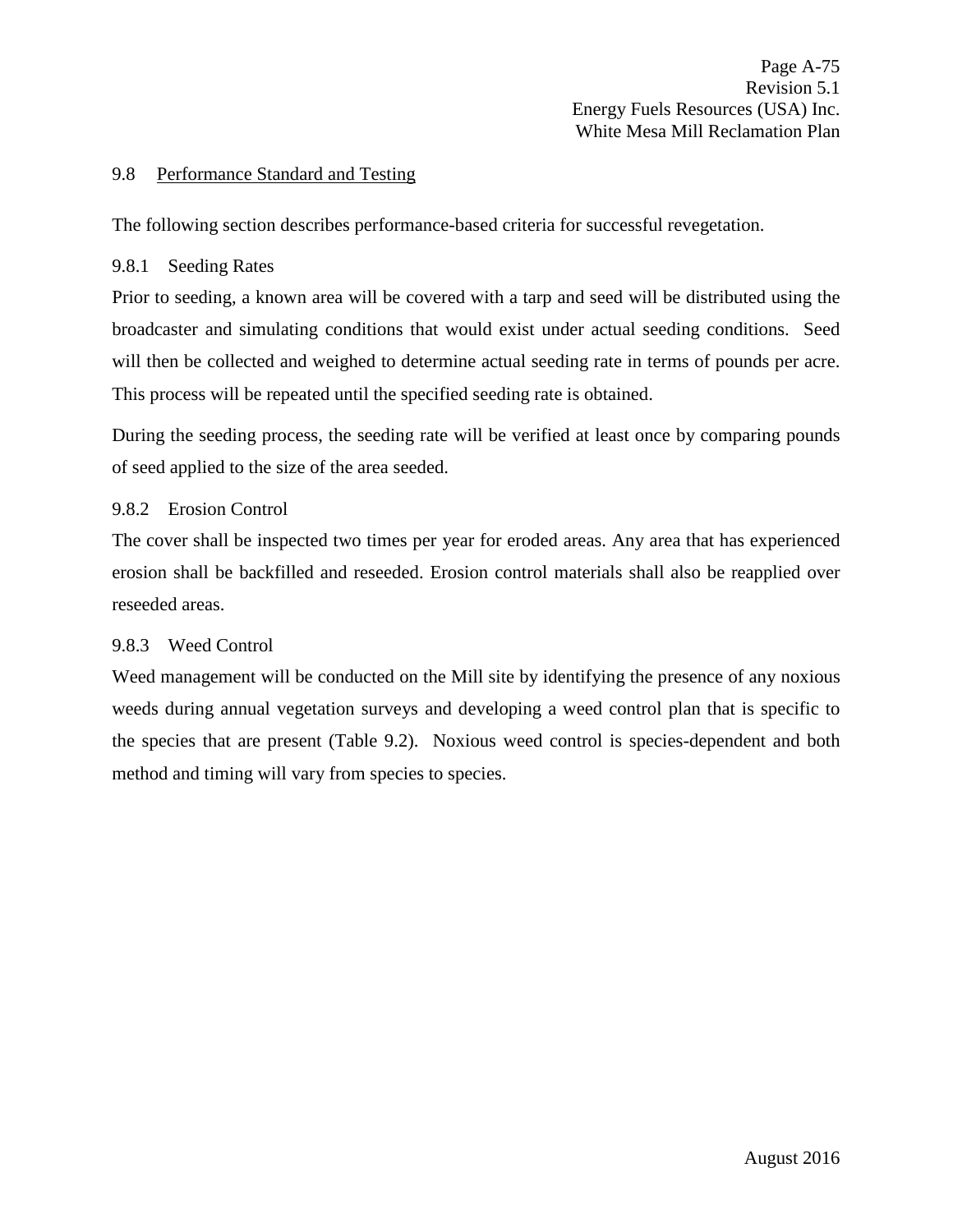| <b>Scientific Name</b>                 | <b>Common Name</b>              |  |  |  |  |
|----------------------------------------|---------------------------------|--|--|--|--|
| <b>Utah State-Listed Noxious Weeds</b> |                                 |  |  |  |  |
| Acroptilon repens                      | Russian knapweed                |  |  |  |  |
| Cardaria spp.                          | Whitetop (all species)          |  |  |  |  |
| Carduus nutans                         | Musk thistle                    |  |  |  |  |
| Centaurea diffusa                      | Diffuse knapweed                |  |  |  |  |
| Centaurea solstitialis                 | Yellow star thistle             |  |  |  |  |
| Centaurea stoebe ssp. micranthos       | Spotted knapweed                |  |  |  |  |
| Centaurea virgate ssp. Squarrosa       | Squarrose knapweed              |  |  |  |  |
| Cirsium arvense                        | Canada thistle                  |  |  |  |  |
| Convolvulus spp.                       | Bindweed (all species)          |  |  |  |  |
| Cynodon dactylon                       | Bermuda grass                   |  |  |  |  |
| Elymus repens                          | Quackgrass                      |  |  |  |  |
| Euphorbia esula                        | Leafy spurge                    |  |  |  |  |
| Isatis tinctoria                       | Dyer's woad                     |  |  |  |  |
| Lepidium latifolium                    | <b>Broadleaf pepperweed</b>     |  |  |  |  |
| Lythrum salicaria                      | Purple loosestrife              |  |  |  |  |
| Onopordum acanthium                    | Scotch thistle                  |  |  |  |  |
| Sorghum almum                          | Perennial sorghum (all species) |  |  |  |  |
| Taeniatherum caput-medusae             | Medusahead                      |  |  |  |  |
| San Juan County-Listed Noxious Weeds   |                                 |  |  |  |  |
| Aegilops cylindrical                   | Jointed goatgrass               |  |  |  |  |
| Alhagi maurorum                        | Camelthorn                      |  |  |  |  |
| Asclepias subverticillata              | Western whorled milkweed        |  |  |  |  |
| Solanum elaeegnifolium                 | Silverleaf nightshade           |  |  |  |  |
| Solanum rostratum                      | Buffalobur                      |  |  |  |  |

### **Table 9.2. Noxious weed species.**

Each survey will identify noxious weed populations and locate these populations on a map using a set of symbols to identify species, size of the infestation, and density of the population. The effectiveness of control methods will be documented in each annual survey. In addition, immediately adjacent off-site properties will be visually surveyed to a distance of 100 feet. Inspections will be conducted by personnel familiar with the identification of noxious weeds in the area and based on Utah's Noxious Weed List.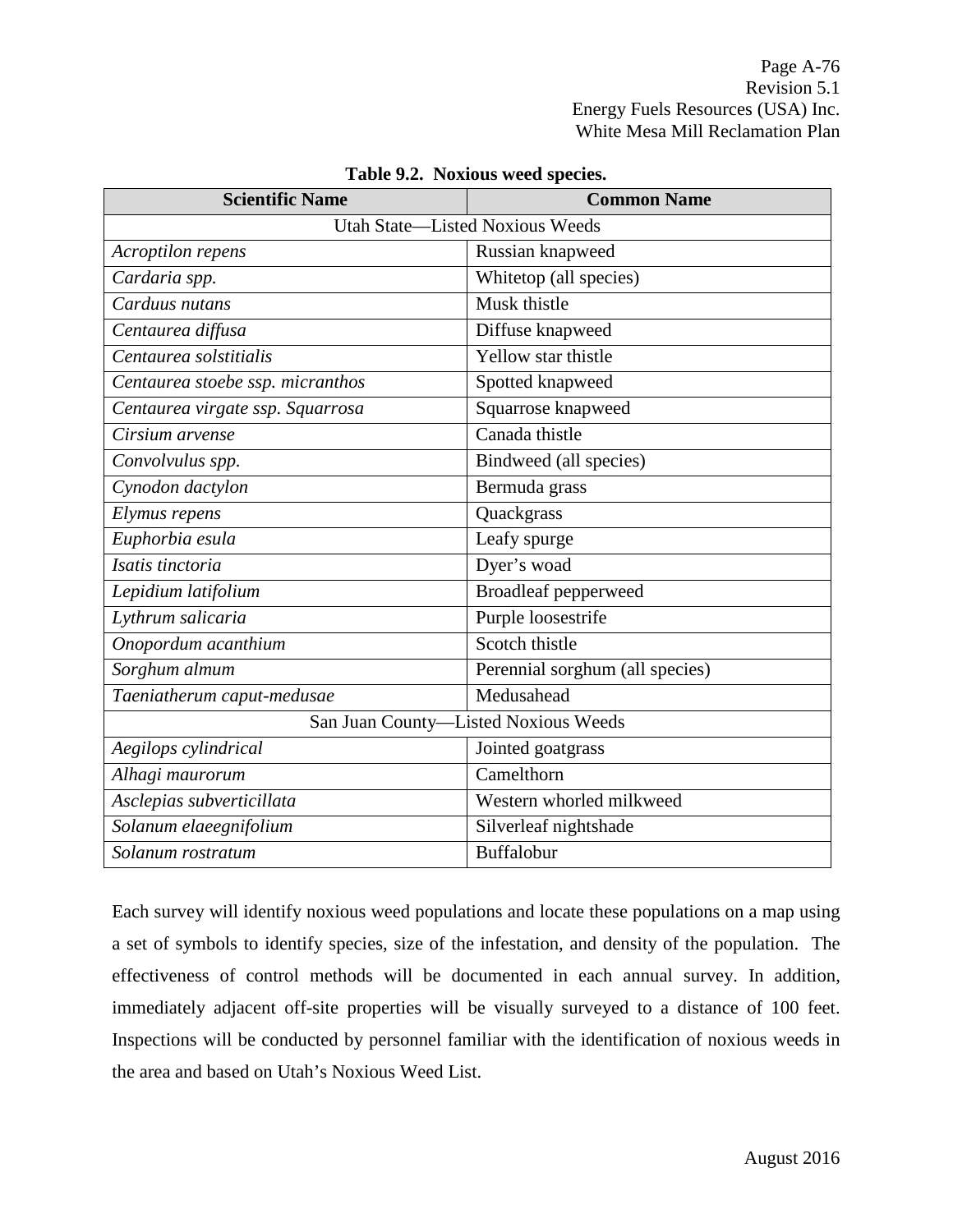Page A-77 Revision 5.1 Energy Fuels Resources (USA) Inc. White Mesa Mill Reclamation Plan

The selected control methods will be based on the type, size, and location of the mapped noxious weeds. The treated area(s) will be monitored and re-inspected annually for new weed introductions and to evaluate the success of the control methods. Prevention is the highest priority weed management practice on non-infested lands; therefore protecting weed-free plant communities is the most economical and efficient land management practice. Prevention is best accomplished by ensuring that new weed species seed or vegetative reproductive plant parts of weeds are not introduced into new areas, and by early detection of any new weed species before they begin to spread.

Control methods may include chemical or mechanical approaches. The optimum method or methods for weed management vary depending on a number of site-specific variables such as associated vegetation, weed type, stage of growth, and severity of the weed infestation.

## Chemical Control

Chemical control consists mostly of selective and non-selective herbicides. Considerations for chemical controls include: herbicide selection, timing of application, target weed, desirable plant species being grown or that will be planted, number of applications per year and number of years a particular species will need to be treated for desired control. Also important are the health and safety factors involved, and the need to consider undesirable impacts. The use of herbicides will be in compliance with all Federal and State laws on proper use, storage, and disposal. The chemical application will be done by a licensed contractor in accordance with all applicable laws and regulations and all label instructions will be strictly followed. Applications of herbicides will not be permitted when the instructions on the herbicide label indicate conditions that are not optimal.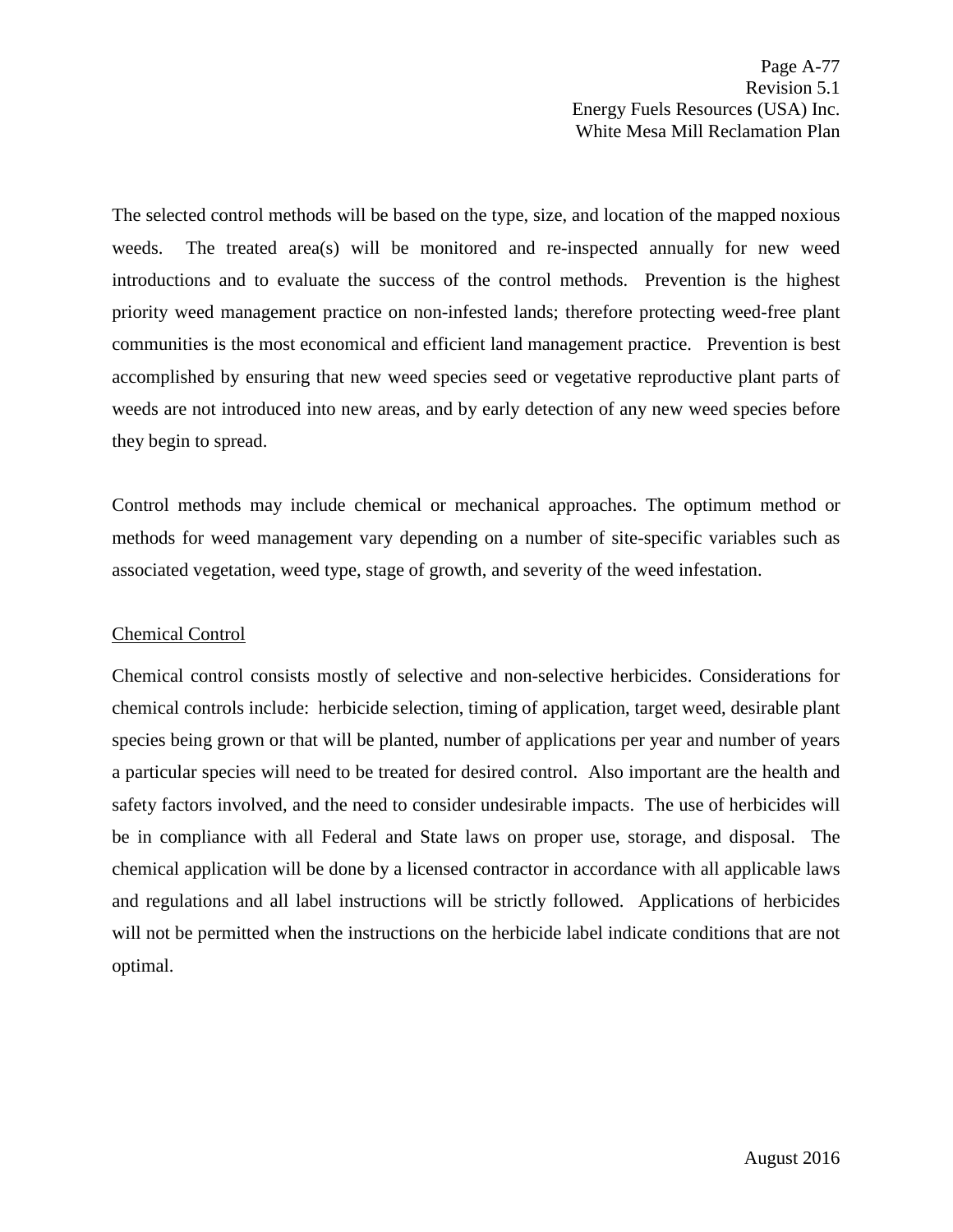Page A-78 Revision 5.1 Energy Fuels Resources (USA) Inc. White Mesa Mill Reclamation Plan

## Mechanical Control

Mechanical control is the physical removal of weeds from the soil and includes tilling, mowing, and pulling undesirable plant species. Tillage is most effective prior to seeding and establishment of desirable vegetation. The tillage method of weed control can be effective in eliminating noxious perennial weeds when repeated at short intervals (every 1-2 weeks) throughout the growing season. Tillage has the drawback of indiscriminately impacting all vegetation interspersed with weeds in established areas and can eliminate competitive, desirable vegetation leaving behind a prime seedbed for weeds to reinvade. Mowing can be an effective method for controlling the spread of an infestation and preventing the formation and dispersal of seeds. Mowing is most effective on weeds which spread solely or primarily by seed. In order to achieve this, mowing must be repeated at least twice during the growing season prior to, or shortly after bloom. Also, even the most intense mowing treatment will not kill hardy perennial weeds. Additional considerations will be made when selecting control treatments when specific situations arise regarding type, size, and location of weed infestations. Examples of this are perennial versus biennial, broadleaf versus grasses, noxious weeds interspersed with desirable vegetation, large monoculture patches, or small patches requiring spot treatment.

Treatment windows schedules, based on the control methods chosen and the noxious weeds present, will be established for each treatment area. The best time to treat perennial noxious weeds is in the spring or fall during their active growth phase. Different species will have different optimum treatment times even with the same type of control. Perennial weeds usually grow vegetatively in the spring, flower and seed in late spring and early summer, enter dormancy during the summer and actively grow again in the fall. The treatment windows selected will depend on the species present and control methods selected.

The final preparatory step is to determine the priority for areas to be treated. Prioritization ensures that the most important areas are dealt with at the most effective times. Important areas of concern include areas that may transport weed seeds. These areas include ditches, roadsides, and land equipment storage sites. Large monoculture patches are of concern wherever they occur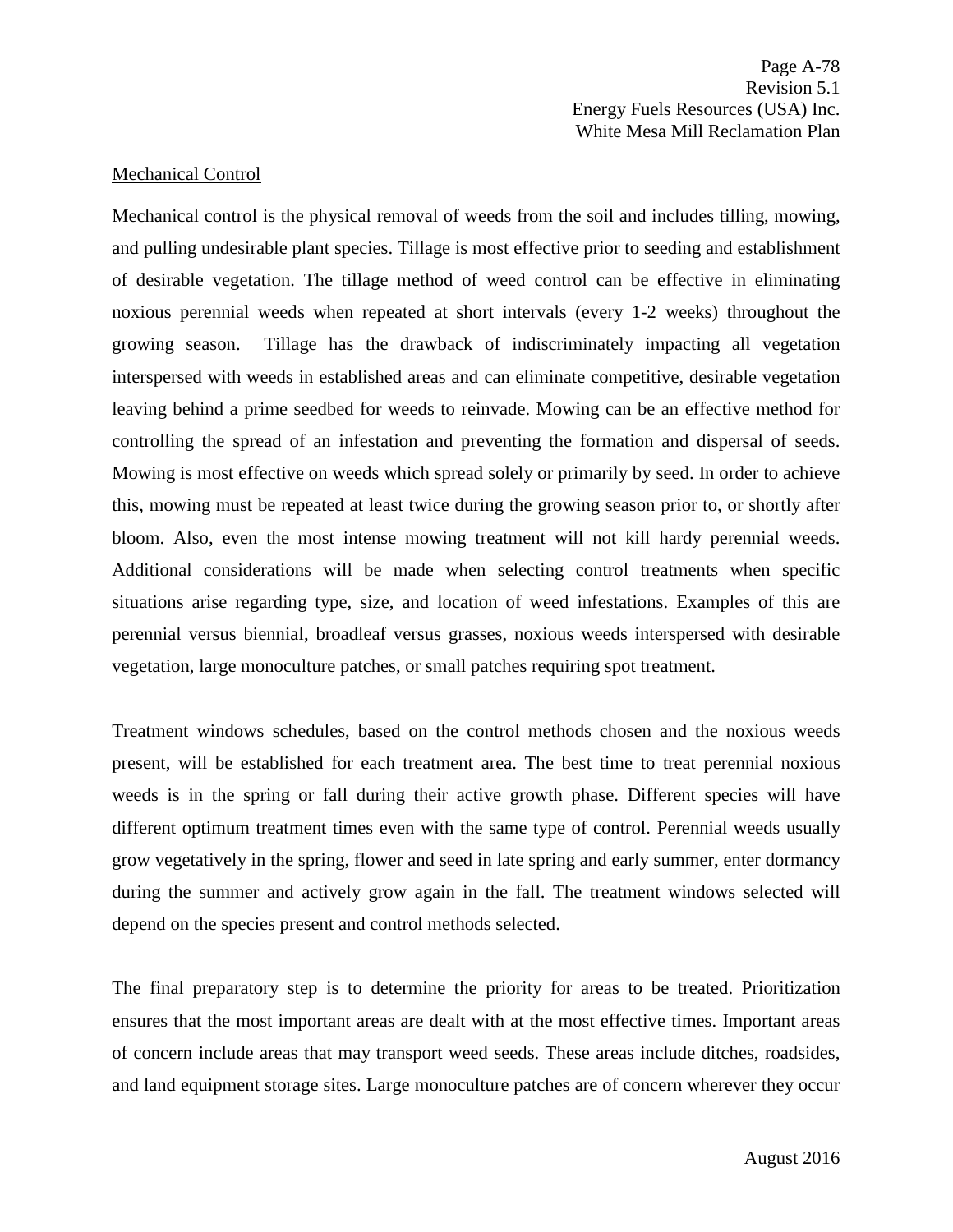and will always be high priority. Also, small patches of weeds will be treated to prevent expansion of weed populations.

Once the treatment plan is implemented, detailed records will be kept, and success or failure of treatment will be recorded so as to eliminate unsuccessful treatments.

9.8.4 Vegetation Establishment Performance

The following Revegetation Acceptance Goals/Criteria have been adapted from the Monticello Site and will be used at the Mill site to determine reclamation success.

Revegetation Acceptance Goal/Criteria:

Criterion 1 Species Composition

a. The vegetative cover (the percentage of ground surface covered by live plants) shall be composed of a minimum of five perennial grass species (at least four listed as native), one perennial forb species, and two shrub species listed in Table 9.1.

# Criterion 2 Vegetative Cover

- a. Attain a minimum vegetative cover percentage of 40 percent.
- b. Individual grass and forb species listed in Table 9.1 that are used to achieve the cover criteria shall have a minimum relative cover (the cover of a plant species expressed as a percentage of total vegetative cover) of 4 percent and a maximum relative cover of 40 percent.
- c. Individual species not listed in Table 9.1 may be accepted as part of the cover criteria if it is demonstrated that the species is native or adapted to the area and is a desirable component of the reclaimed project site.
- d. Species not listed in Table 9.1, including annual weeds or other undesirable species such as those listed in Table 9.2, shall not count toward the minimum vegetative cover requirement. Every attempt shall be made to minimize establishment of all noxious weeds.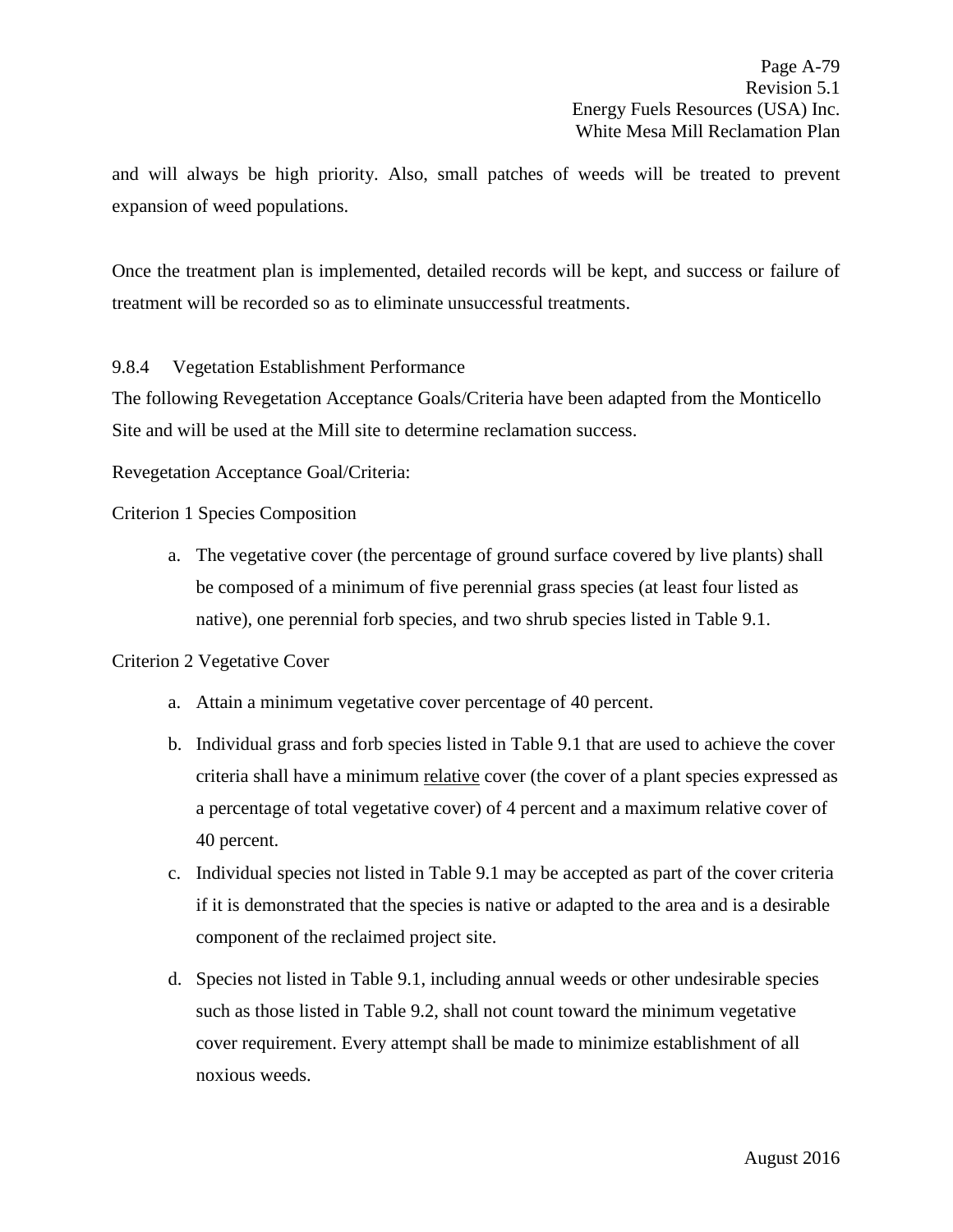- e. Reclaimed areas shall be free of state- and county-listed noxious weeds (Table 9.2).
- f. The vegetative cover shall be self-regenerating and permanent. Self-regeneration shall be demonstrated by evidence of reproduction, such as tillers and seed production.

Criterion 3 Shrub Density

- a. A minimum shrub density of 500 stems per acre.
- b. Shrubs shall be healthy and have survived at least two complete growing seasons before being evaluated against success criteria.

Plant cover will be measured annually on the tailing cells for a minimum of ten years or until the revegetation goals stated above are achieved. Cover will be measured by the point method, using a vegetation sighting scope mounted on an adjustable tripod with a level. Cover will be measured for each species encountered, as well as litter, rock, and bareground. Cover measurements will be made along a minimum of ten randomly placed transects on each tailing cell that are 100 feet long. A total of 100 points will be sited at one-foot intervals along each transect to collect cover data in the categories of live vegetation, litter, rock, and bareground. Sample adequacy will be determined for each tailing cell using the following formula that identifies the minimum number of samples that are necessary to estimate the population mean at a 90 percent level of confidence. Total live vegetation cover will be used to calculate sample adequacy.

$$
n = \frac{t^2 s^2}{(.10x)^2}
$$

Where: 
$$
n = \text{minimum number of samples required to meet sample adequacy requirements}
$$
  
\n $s^2 = \text{variance}$   
\n $t^2 = 1.64$  for 90% confidence

 $x =$ sample mean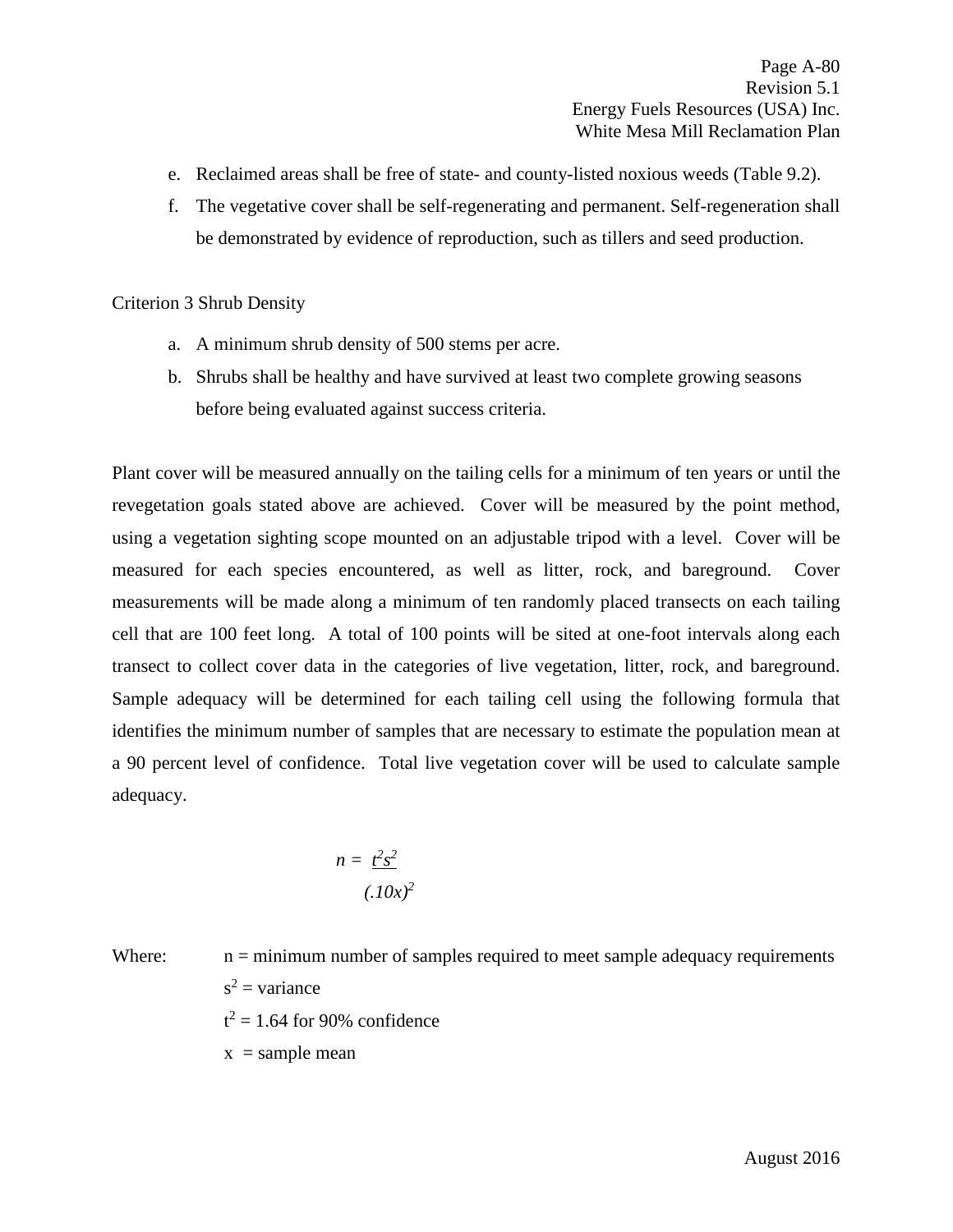Shrub density will be measured in belt transects placed on either side of the cover transects. All shrubs will be counted within a three-foot wide strip or belt transect along each side of the transect used for point cover measurements, resulting in a belt transect that is six-feet wide and 100 feet long.

In addition to the above cover sampling, annual observations will be made of overall plant community health and sustainability. Overall health will be based on plant vigor, presence of annual weeds, and signs of plant deficiencies or toxicities. Plant community sustainability will be based on observations of reproduction, including both vegetative reproduction, such as tillering, and seed production.

If revegetated areas are not making satisfactory progress in meeting revegetation goals outlined above, then remedial actions will be implemented as needed. These actions may include fertilization/soil amendments, reseeding, weed control, and/or erosion control depending upon the cause of the problem that may exist and the best remediation approach to ensure plant community success.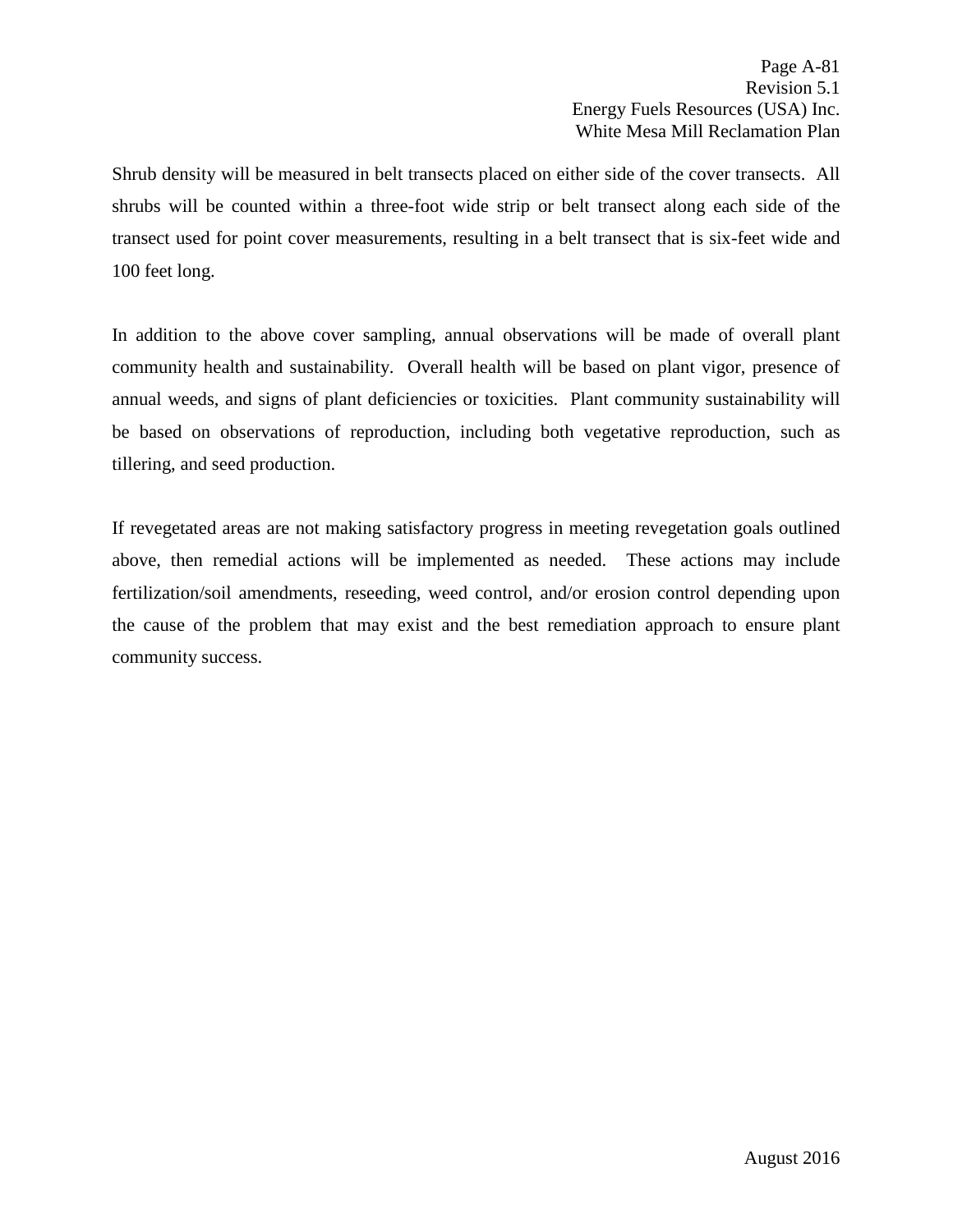#### **10.0REFERENCES**

- American National Standards Institute (ANSI) 1997. ANSI N323A American National Standard Calibration Standard Radiation Protection Instrumentation Test and Calibration, Portable Survey Instruments.
- Denison Mines (USA) Corp. 2009. *Reclamation Plan White Mesa mill, Blanding Utah, Rev. 4*. November.
- Johnson, T.L., 1999. "Design of Protective Covers." U.S. Nuclear Regulatory Commission (NRC), NUREG 2615 Draft for Comment. February.
- Johnson, T.L., 2002. "Design of Erosion Protection for Long-Term Stabilization." U.S. Nuclear Regulatory Commission (NRC), NUREG 1623, Final Report. September.
- National Oceanic and Atmospheric Administration (NOAA), 1977. Probable Maximum Precipitation Estimates, Colorado River and Great Basin Drainages. Hydrometerological Report (HMR) No. 49.
- SENES 2012. Letter to J.A. Tischler, Energy Fuels Resources, Inc. Radium Benchmark Dose Approach. August 15, 2012, as provided in EFRI Responses to Utah DRC Interrogatories Round 1. August 2012.
- United States Nuclear Regulatory Commission (NRC), 1990. "Final Staff Technical Position, Design of Erosion Protective Covers for Stabilization of Uranium mill Tailings Sites." January.
- United States Nuclear Regulatory Commission (NRC) 2000. Multi-Agency Radiation Survey and Site Investigation Manual. NUREG-1575. August.
- United States Nuclear Regulatory Commission (NRC). 2003. NUREG 1569, Appendix E, Guidance to the U.S. Nuclear Regulatory Commission Staff on the Radium Benchmark Dose Approach.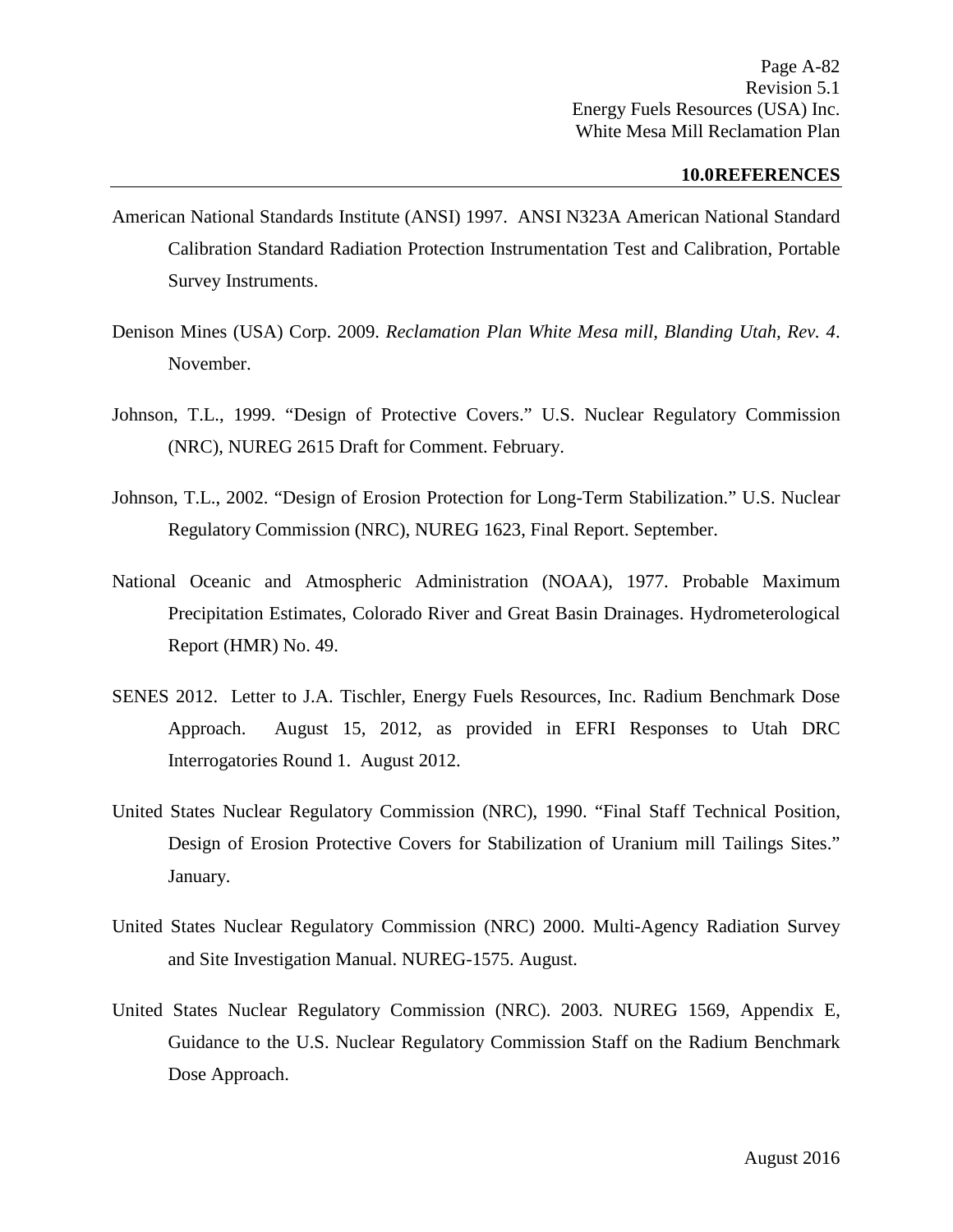- United States Nuclear Regulatory Commission (NRC). 2006 NUREG 1757 Volume 2, Consolidated Decommissioning Guidance, Characterization, Survey, and Determination of Radiological Criteria. Revision 1.
- United States Nuclear Regulatory Commission (NRC). 2009 NUREG 1575 Supplement 1, Multi-Agency Radiation Survey and Assessment of Materials and Equipment Manual.
- Yu, C., Zielen, A.J., Cheng, J-J, Le Poire, D.J., Gnanapragasam, E., Kamboj, S., Arnish, J., Wallo III, A., Williams, W.A., and Peterson, H., 2001. User's Manual for RESRAD Version 6. ANL/EAD-4. July.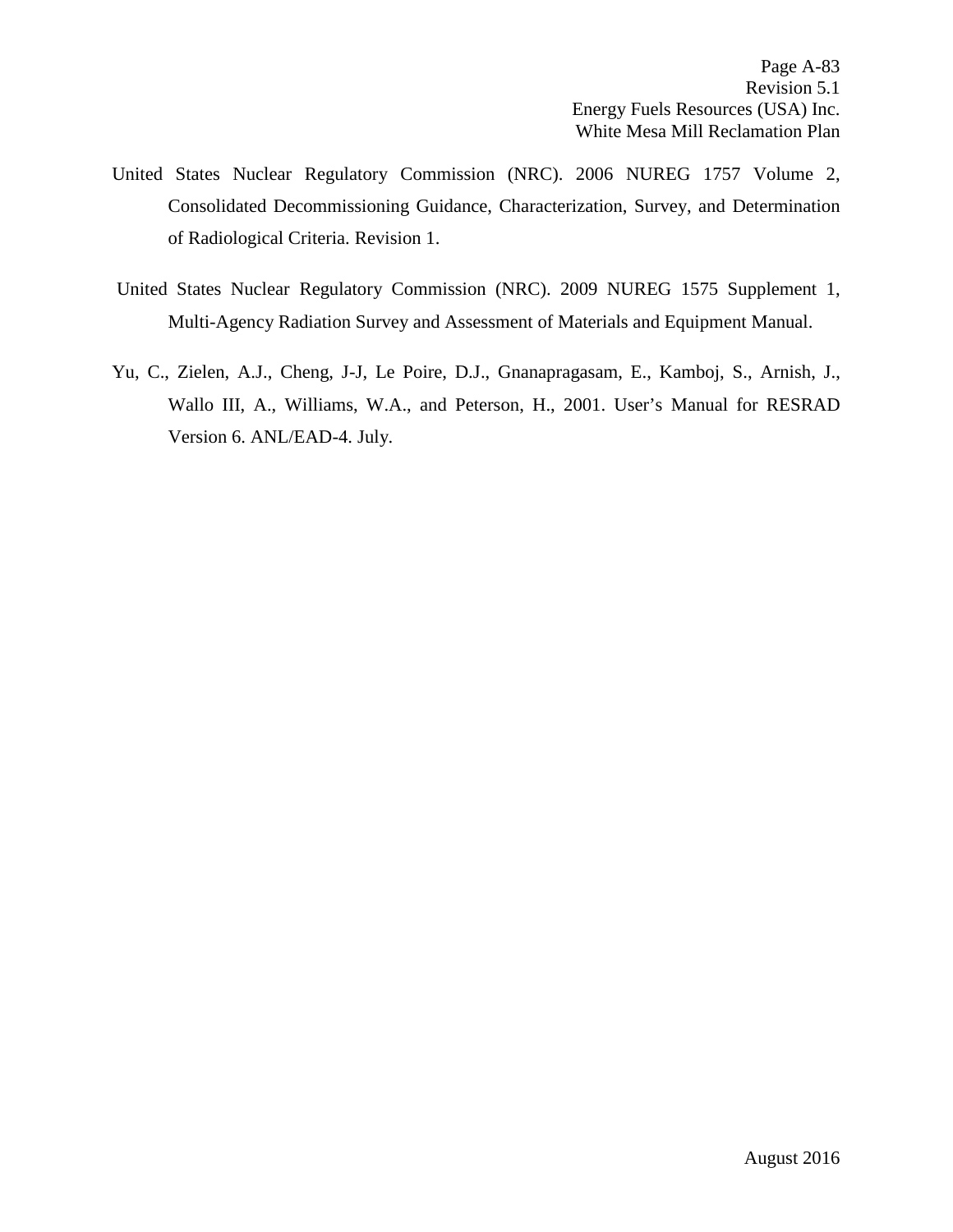# Exhibit A-1: Daily QA/QC Checks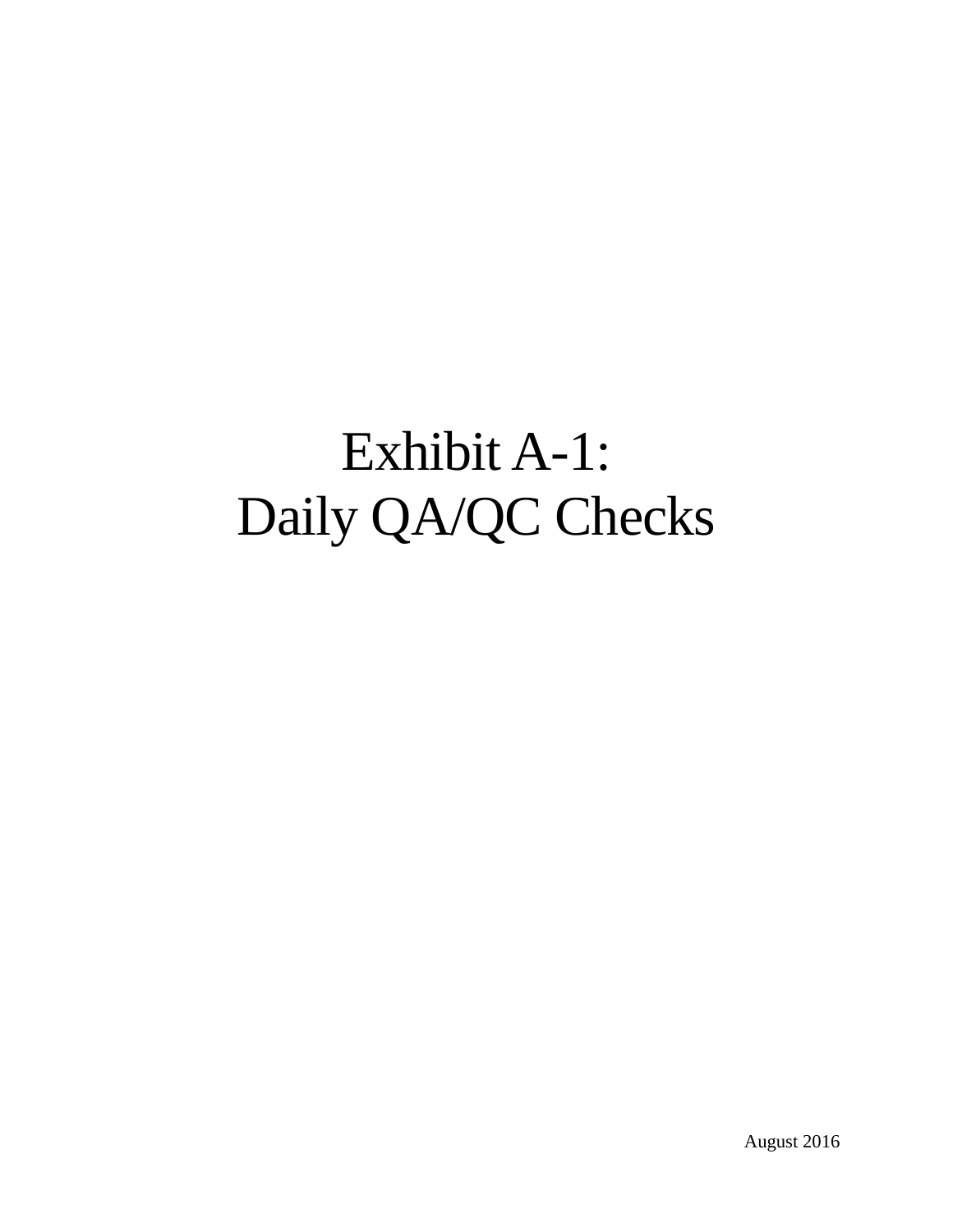#### **1.0 INTRODUCTION**

A background count rate and reliability check using a check source shall be performed daily, prior to use, when the detector/scaler is used for counting. Background count rates and source checks shall be input on a control chart after developing of the mean and standard deviation (sigma) as discussed below.

### **2.0 QC CONTROL CHARTING**

Select a background location such as an office or other location where background gamma radiation gamma values are not expected to vary. Take ten 30-second count readings and record them on Form 1. Using the ten readings, calculate the mean, sigma, and 2 sigma). These results shall also be recorded on Form 1.

Daily, prior to use, and at the end of surveys, perform a 30-second background and source count at the same location and in the same configuration as the acceptable ranges were developed. If the background or source check result exceeds a difference of two standard deviations, (2s or 2 sigma) from the mean, as shown on Figure 2, the Instrument Control Chart, re-count the background or source, log the results, and enter the new data on the Instrument Control Chart. Two successive background or source check counts outside the 2s Instrument Control Chart range indicates possible problems with the detector/electronics.

Values between  $\pm$  2s of the mean net counts generally indicate normal operation of the instrument. Values outside the mean  $\pm$  2s will occur with a frequency of less than 5 percent. Values greater than 3s from the mean will occur with a frequency of less than one percent and should be investigated. Two consecutive measurements outside 3s indicate problems with equipment and require adjustments and/or repairs as necessary. The scaler shall be removed from service and immediate notification shall be made to the RSO or designee prior to counting any samples.

Calibrations shall be checked whenever a significant change or repair is made to the measurement system, or when changes are detected as a result of check source measurements.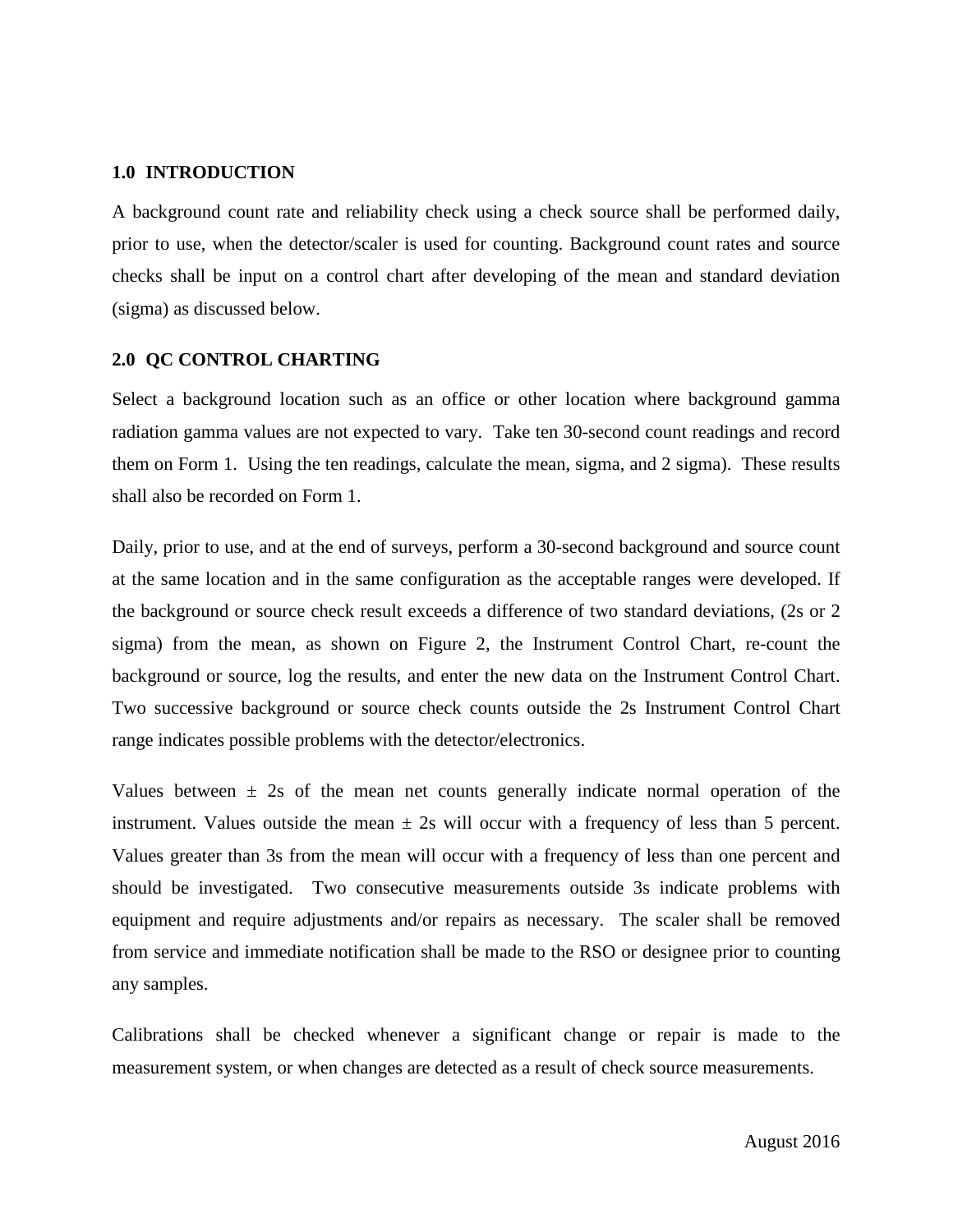Control charts shall be maintained to indicate instrument operability and/or malfunction problems on a daily basis when instruments are in use. Use the attached control chart. Control charts should be kept for both background counts and counts with a check source, such as a 5 µCi Cs-137 source.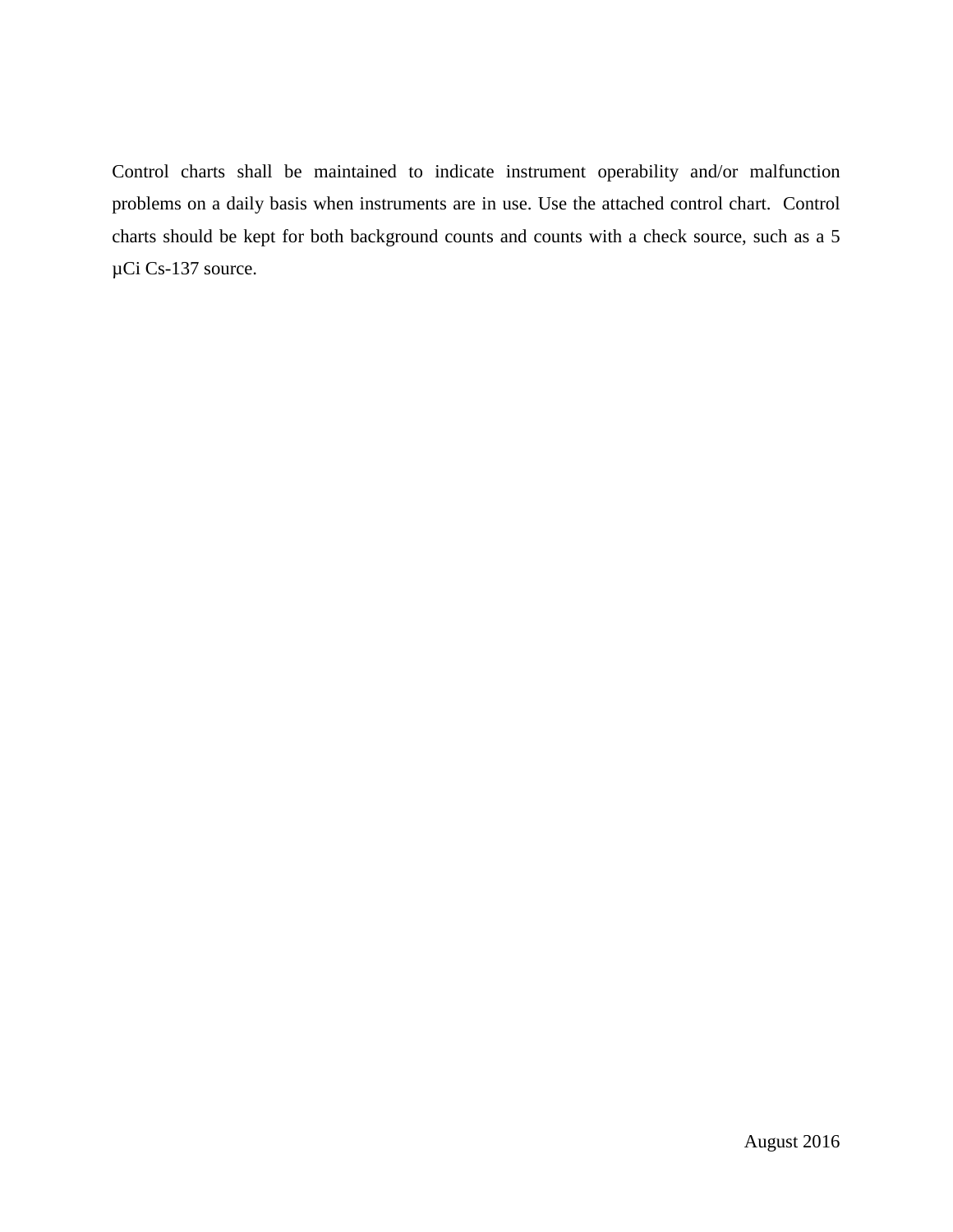| FORM 1: CALCULATION OF INSTRUMENT STANDARD DEVIATION                                                                                                                                                                                                                                                            |         |         |          |                                             |                                                                    |                                                    |                                                |  |
|-----------------------------------------------------------------------------------------------------------------------------------------------------------------------------------------------------------------------------------------------------------------------------------------------------------------|---------|---------|----------|---------------------------------------------|--------------------------------------------------------------------|----------------------------------------------------|------------------------------------------------|--|
| Date of 1st<br><b>Instrument</b><br><b>Use</b>                                                                                                                                                                                                                                                                  | Count1  | Count 2 | Count3   | Count 4                                     | Count 5                                                            | Count 6                                            | Count 7                                        |  |
|                                                                                                                                                                                                                                                                                                                 |         |         |          |                                             |                                                                    |                                                    |                                                |  |
|                                                                                                                                                                                                                                                                                                                 | Count 8 | Count9  | Count 10 | <b>Sample</b><br><b>Mean</b><br>$(\lambda)$ | <b>Sample</b><br><b>Standard</b><br><b>Deviation</b><br>$(\sigma)$ | Lower<br><b>Control</b><br>Limit<br>$(\lambda-2s)$ | <b>Upper Control Limit</b><br>$(\lambda + 2s)$ |  |
|                                                                                                                                                                                                                                                                                                                 |         |         |          |                                             |                                                                    |                                                    |                                                |  |
| Where $\sigma$ is the standard deviation,<br>Where $\lambda$ is the mean of the<br>$\lambda = \frac{1}{10} \sum_{i=1}^{10} n_i$<br>$s = \sqrt{\frac{\sum_{i=1}^{m} (n_i - \lambda)}{9}}$ $\lambda$ is the mean of the counts, and n is the 30 second count rate<br>counts, and n is the 30<br>second count rate |         |         |          |                                             |                                                                    |                                                    |                                                |  |